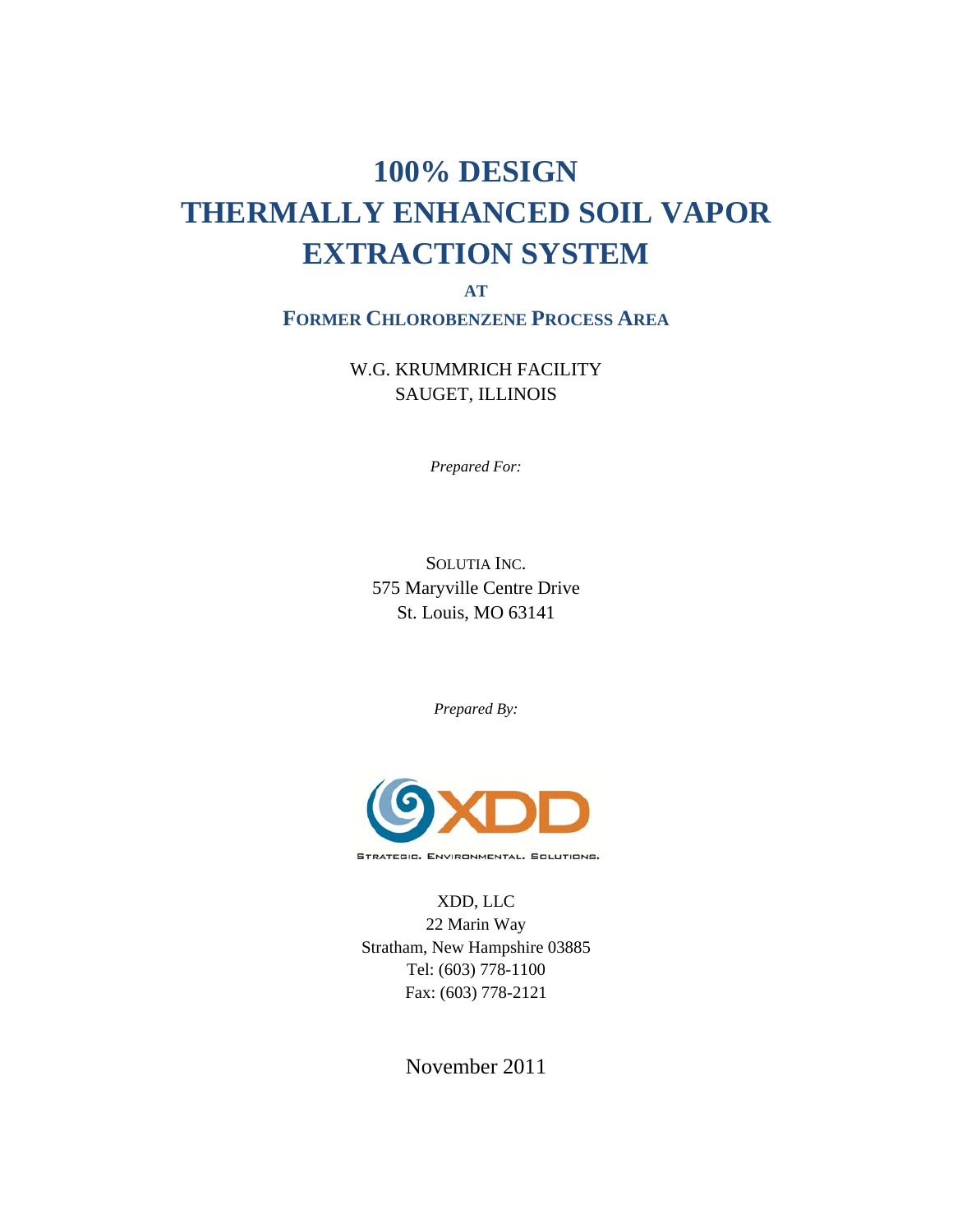# **TABLE OF CONTENTS**

| 1.0 |       |  |
|-----|-------|--|
| 1.1 |       |  |
| 1.2 |       |  |
| 1.3 |       |  |
| 2.0 |       |  |
| 2.1 |       |  |
| 2.2 |       |  |
|     | 2.2.1 |  |
|     | 2.2.2 |  |
| 2.3 |       |  |
|     | 2.3.1 |  |
|     | 2.3.2 |  |
| 3.0 |       |  |
| 3.1 |       |  |
| 3.2 |       |  |
| 3.3 |       |  |
| 4.0 |       |  |
| 4.1 |       |  |
| 4.2 |       |  |
| 4.3 |       |  |
| 4.4 |       |  |
| 4.5 |       |  |
| 5.0 |       |  |
| 5.1 |       |  |
| 5.2 |       |  |
|     | 5.2.1 |  |

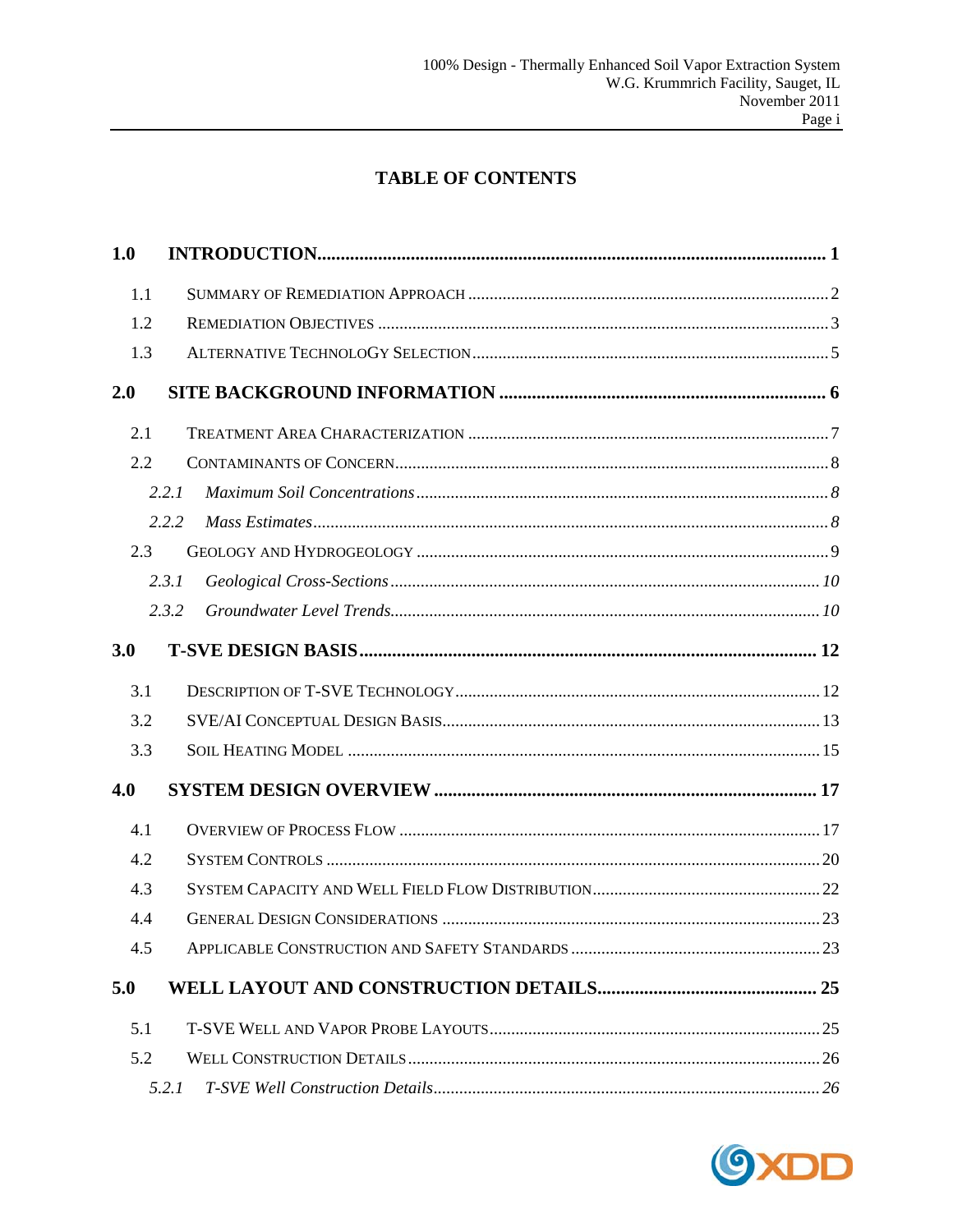|     | 5.2.2 |  |
|-----|-------|--|
|     | 5.2.3 |  |
|     | 5.3   |  |
|     | 5.4   |  |
|     | 5.5   |  |
|     | 5.5.1 |  |
|     | 5.5.2 |  |
|     | 5.6   |  |
|     | 5.6.1 |  |
|     | 5.6.2 |  |
| 6.0 |       |  |
|     | 6.1   |  |
|     | 6.1.1 |  |
|     | 6.1.2 |  |
|     | 6.1.3 |  |
|     | 6.2   |  |
|     | 6.2.1 |  |
|     | 6.2.2 |  |
|     | 6.2.3 |  |
|     | 6.3   |  |
|     | 6.3.1 |  |
|     | 6.3.2 |  |
|     | 6.3.3 |  |
|     | 6.4   |  |
| 7.0 |       |  |
|     | 7.1   |  |
|     | 7.1.1 |  |
|     | 7.1.2 |  |
|     | 7.1.3 |  |
|     | 7.2   |  |

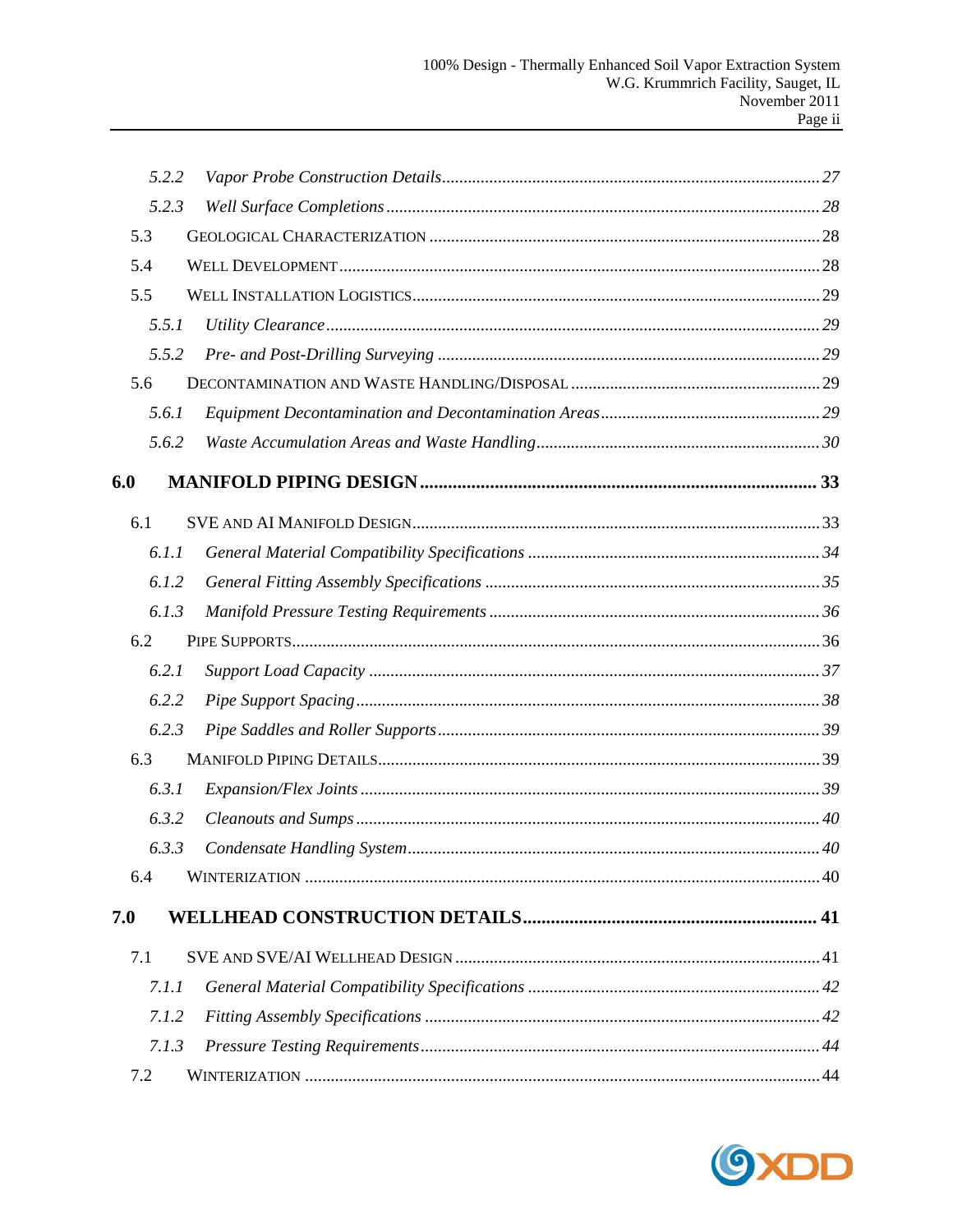| 8.0  |        |                                                 |  |  |
|------|--------|-------------------------------------------------|--|--|
|      | 8.1.1  |                                                 |  |  |
|      | 8.1.2  |                                                 |  |  |
| 9.0  |        |                                                 |  |  |
| 9.1  |        |                                                 |  |  |
| 9.2  |        |                                                 |  |  |
|      | 9.2.1  |                                                 |  |  |
|      | 9.2.2  |                                                 |  |  |
|      | 9.2.3  |                                                 |  |  |
|      | 9.2.4  |                                                 |  |  |
|      | 9.2.5  |                                                 |  |  |
|      | 9.2.6  |                                                 |  |  |
| 9.3  |        |                                                 |  |  |
| 9.4  |        |                                                 |  |  |
|      | 9.4.1  |                                                 |  |  |
|      | 9.4.2  |                                                 |  |  |
|      | 9.4.3  |                                                 |  |  |
| 9.5  |        |                                                 |  |  |
|      | 9.5.1  |                                                 |  |  |
|      | 9.5.2  |                                                 |  |  |
| 10.0 |        | PROGRAMMABLE LOGIC CONTROLLER AND INTERLOCKS 61 |  |  |
| 10.1 |        |                                                 |  |  |
|      | 10.1.1 |                                                 |  |  |
|      | 10.1.2 |                                                 |  |  |
|      | 10.1.3 |                                                 |  |  |
|      | 10.1.4 |                                                 |  |  |
|      | 10.1.5 |                                                 |  |  |
|      | 10.1.6 |                                                 |  |  |
|      | 10.1.7 |                                                 |  |  |
|      | 10.1.8 |                                                 |  |  |

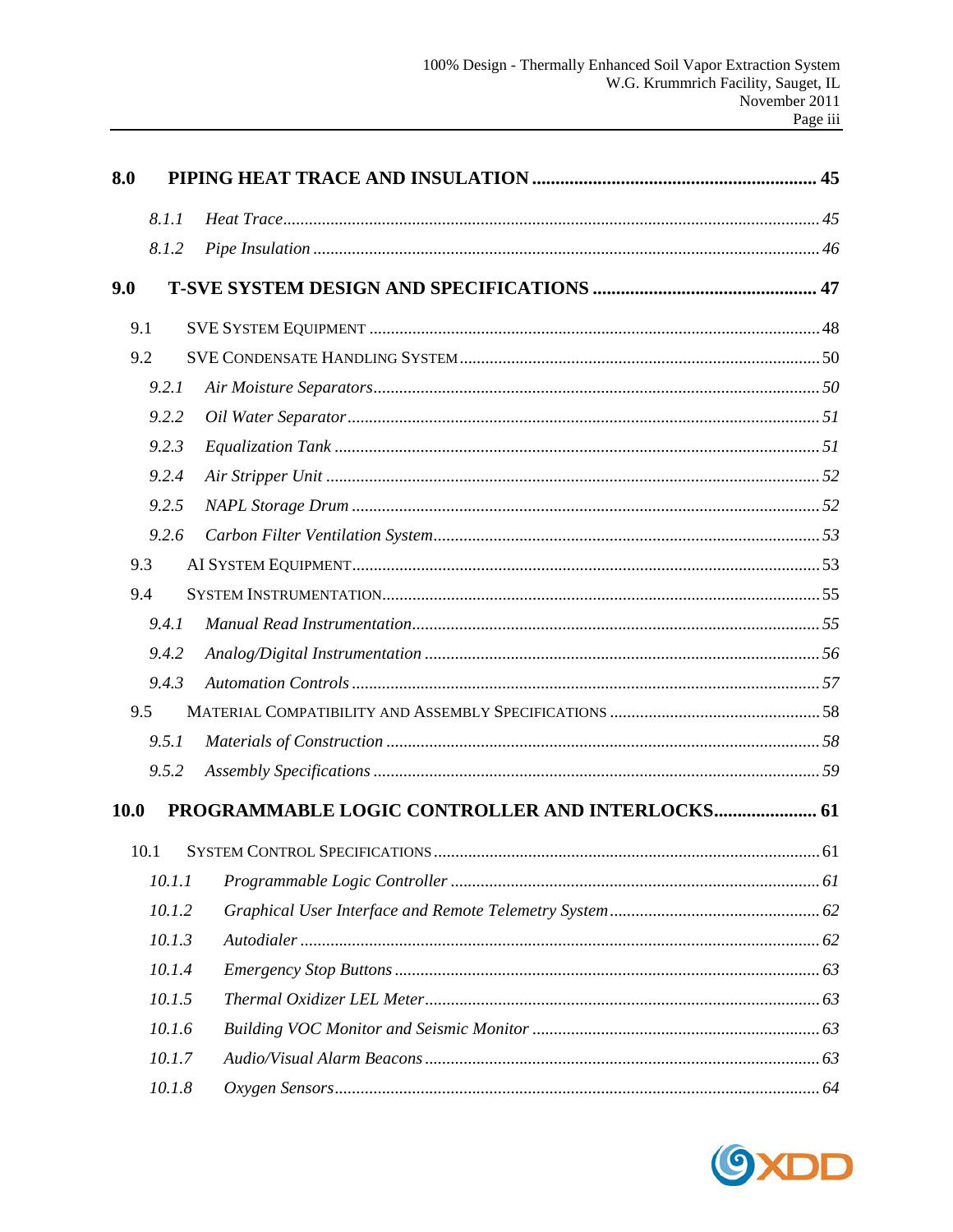|             | 10.1.9  |  |
|-------------|---------|--|
|             | 10.1.10 |  |
|             | 10.1.11 |  |
| 10.2        |         |  |
| 11.0        |         |  |
| 11.1        |         |  |
| 11.2        |         |  |
| <b>12.0</b> |         |  |
| 12.1        |         |  |
|             | 12.1.1  |  |
|             | 12.1.2  |  |
|             | 12.1.3  |  |
|             | 12.1.4  |  |
|             | 12.1.5  |  |
| 13.0        |         |  |
| 13.1        |         |  |
| 13.2        |         |  |
| 14.0        |         |  |
| 14.1        |         |  |
|             | 14.1.1  |  |
|             |         |  |
|             | 14.1.3  |  |
| 15.0        |         |  |
| 15.1        |         |  |
|             | 15.1.1  |  |
|             | 15.1.2  |  |
|             | 15.1.3  |  |
|             | 15.1.4  |  |
|             | 15.1.5  |  |

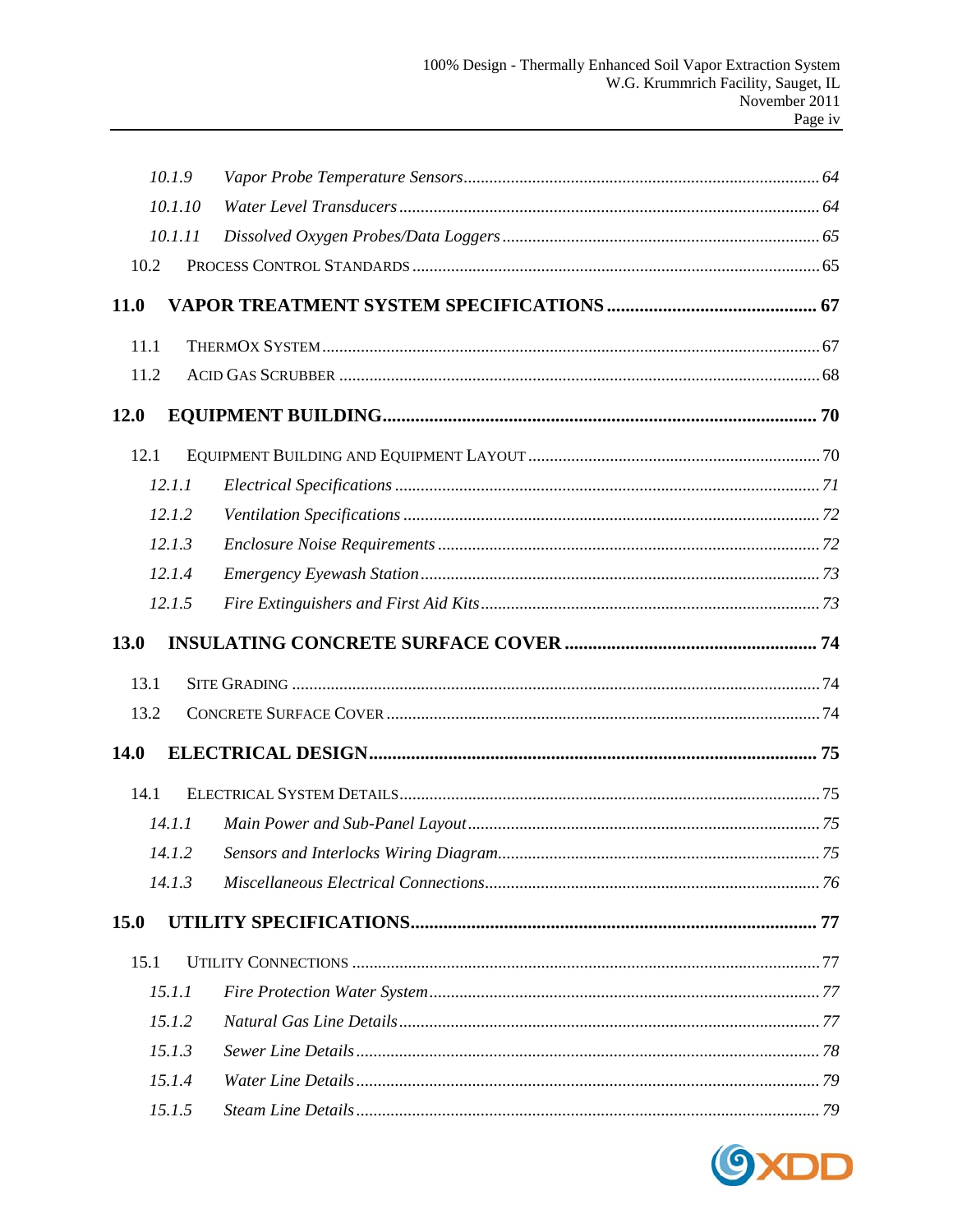| 15.2  |        |                                                                      |  |
|-------|--------|----------------------------------------------------------------------|--|
| 15.3  |        |                                                                      |  |
| 16.0  |        |                                                                      |  |
| 16.1  |        |                                                                      |  |
|       | 16.1.1 | Air Quality Construction Permit and Air Quality Operating Permit  81 |  |
|       | 16.1.2 |                                                                      |  |
|       | 16.1.3 |                                                                      |  |
| 16.2  |        |                                                                      |  |
|       | 16.2.1 |                                                                      |  |
|       | 16.2.2 |                                                                      |  |
|       | 16.2.3 |                                                                      |  |
|       | 16.2.4 |                                                                      |  |
| 16.3  |        |                                                                      |  |
| 16.4  |        |                                                                      |  |
| 16.5  |        |                                                                      |  |
| 16.6  |        |                                                                      |  |
| 16.7  |        |                                                                      |  |
| 16.8  |        |                                                                      |  |
| 16.9  |        |                                                                      |  |
| 16.10 |        |                                                                      |  |
| 16.11 |        |                                                                      |  |
| 17.0  |        |                                                                      |  |
| 17.1  |        |                                                                      |  |
|       | 17.1.1 |                                                                      |  |
|       | 17.1.2 |                                                                      |  |
|       | 17.1.3 |                                                                      |  |
|       | 17.1.4 |                                                                      |  |
| 17.2  |        |                                                                      |  |
| 17.3  |        |                                                                      |  |
|       | 17.3.1 |                                                                      |  |
|       | 17.3.2 |                                                                      |  |

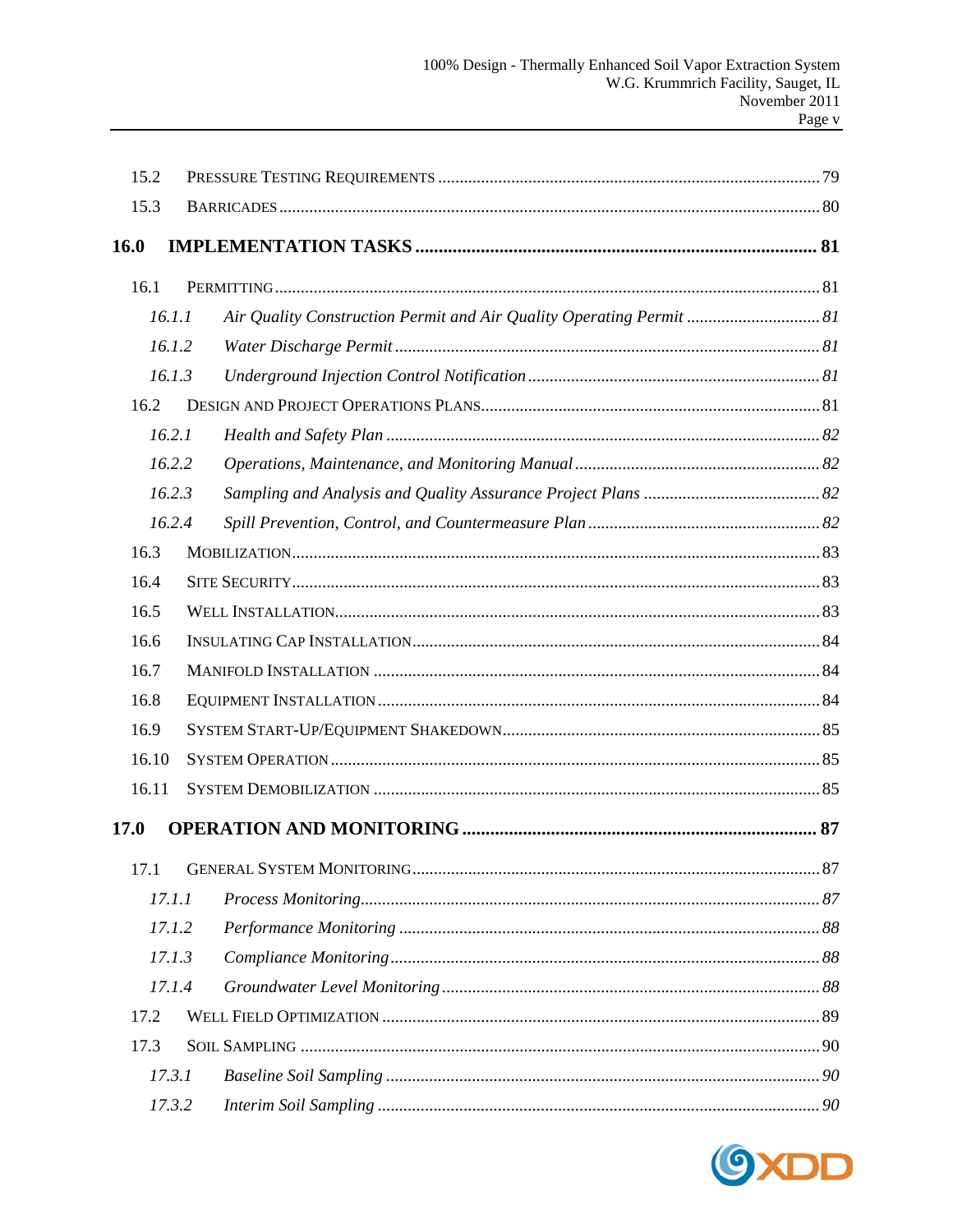# **FIGURES**

| Figure 1  | Site Plan and Drawing Index                   |
|-----------|-----------------------------------------------|
| Figure 2  | <b>T-SVE Treatment Area</b>                   |
| Figure 3  | Geological Cross-Section A-A'                 |
| Figure 4  | Geological Cross-Section B-B'                 |
| Figure 5  | Geological Cross-Section C-C'                 |
| Figure 6  | <b>SVE/AI System Process Flow Diagram</b>     |
| Figure 7  | <b>T-SVE Well Locations</b>                   |
| Figure 8  | <b>T-SVE Well Construction Diagram</b>        |
| Figure 9  | Vapor Probe Construction Diagram              |
| Figure 10 | <b>SVE Piping Layout</b>                      |
| Figure 11 | AI Piping Layout                              |
| Figure 12 | Pipe Supports                                 |
| Figure 13 | <b>Expansion Joints/Flex Joints</b>           |
| Figure 14 | <b>Cleanouts and Sumps</b>                    |
| Figure 15 | <b>Steam Traps/Condensate Drains</b>          |
| Figure 16 | SVE and SVE/AI Wellhead Details               |
| Figure 17 | Piping Heat Trace                             |
| Figure 18 | <b>SVE Piping and Instrumentation Diagram</b> |
| Figure 19 | AI Piping and Instrumentation Diagram         |
|           |                                               |

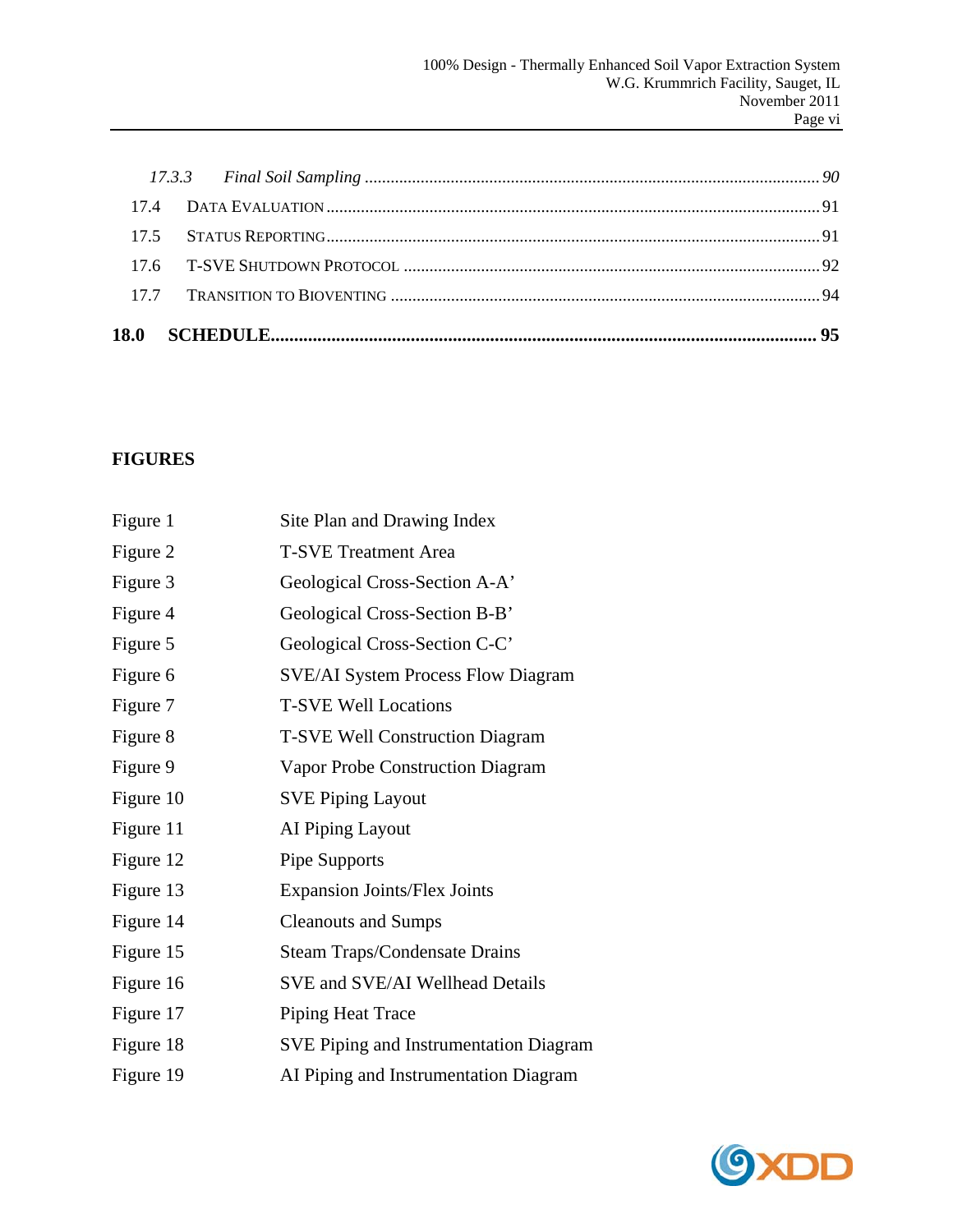# **FIGURES (Continued)**

| Figure 20  | Electrical Details – Sensors and Interlocks Wiring     |
|------------|--------------------------------------------------------|
| Figure 21  | Temperature Probe and Water Level Transducer Locations |
| Figure 22  | ThermOx Piping and Instrumentation Diagram             |
| Figure 23  | Acid Gas Scrubber Piping and Instrumentation Diagram   |
| Figure 24  | <b>Equipment Building Layout</b>                       |
| Figure 25  | <b>Insulating Cap</b>                                  |
| Figure 26  | <b>Electrical Utilities Layout</b>                     |
| Figure 27  | Electrical Details - Main Power and Sub-Panel Layout   |
| Figure 28  | Electrical Details - Electrical Line Diagram           |
| Figure 29  | Fire Protection Utilities Map                          |
| Figure 30  | <b>Natural Gas Supply Line Connection</b>              |
| Figure 31  | <b>Natural Gas Supply Line Details</b>                 |
| Figure 32  | <b>Sewer Discharge Line Connection</b>                 |
| Figure 33  | Sewer Discharge Line Details                           |
| Figure 34  | <b>Water Supply Line Connection</b>                    |
| Figure 35  | <b>Water Supply Line Details</b>                       |
| Figure 36  | <b>Steam Supply Line Connection</b>                    |
| Figure 37  | <b>Steam Supply Line Details</b>                       |
| Figure 38A | CPA Design & Construction Schedule                     |
| Figure 38B | <b>T-SVE Operation Schedule</b>                        |
|            |                                                        |

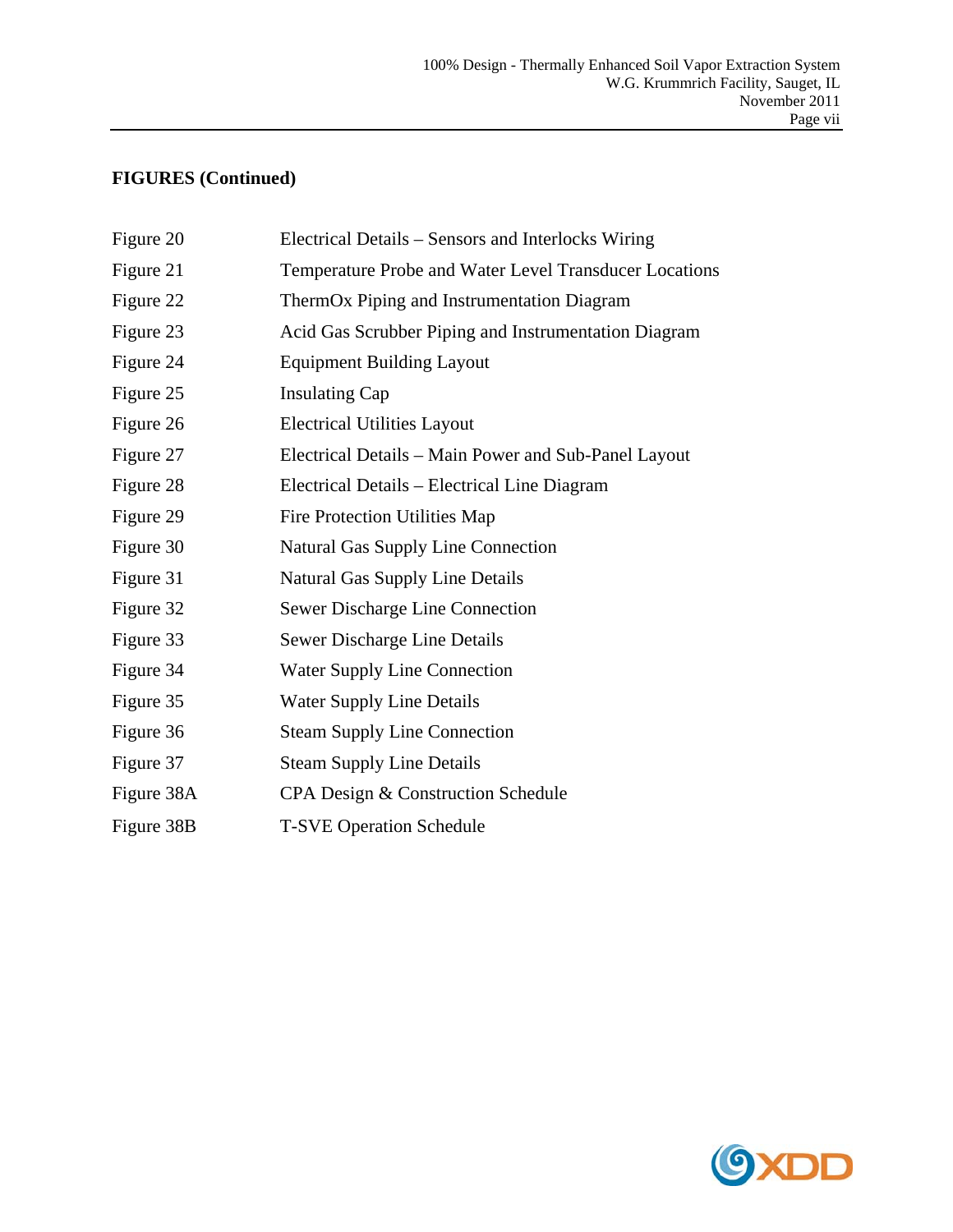#### **TABLES**

| Table 1  | Maximum Soil COC Concentrations                          |
|----------|----------------------------------------------------------|
| Table 2  | <b>Contaminant Mass Estimates</b>                        |
| Table 3  | <b>SHU and DHU Monitoring Well Gauging Information</b>   |
| Table 4  | T-SVE Well and Vapor Probe General Design Parameters     |
| Table 5  | <b>T-SVE System General Operating Parameters</b>         |
| Table 6  | <b>T-SVE Well Construction Details</b>                   |
| Table 7  | <b>Vapor Probe Construction Details</b>                  |
| Table 8  | T-SVE Wells and Vapor Probe Materials List               |
| Table 9  | Summary of Exterior Headlosses in SVE and AI Piping      |
| Table 10 | Manifold Piping Specifications and Materials List        |
| Table 11 | <b>T-SVE System Piping Pressure Testing Requirements</b> |
| Table 12 | <b>SVE System Specifications</b>                         |
| Table 13 | AI System Specifications                                 |
| Table 14 | Summary of SVE and AI Input-Output Schedule              |
| Table 15 | <b>General System Control Specifications</b>             |
| Table 16 | ThermOx System Specifications                            |
| Table 17 | <b>General Specifications</b>                            |
| Table 18 | <b>Electrical Load Summary Table</b>                     |

## **LIST OF APPENDICES**

- Appendix A Contaminant of Concern Chemical Properties
- Appendix B Heat Modeling Simulations
- Appendix C T-SVE Shutdown Protocol

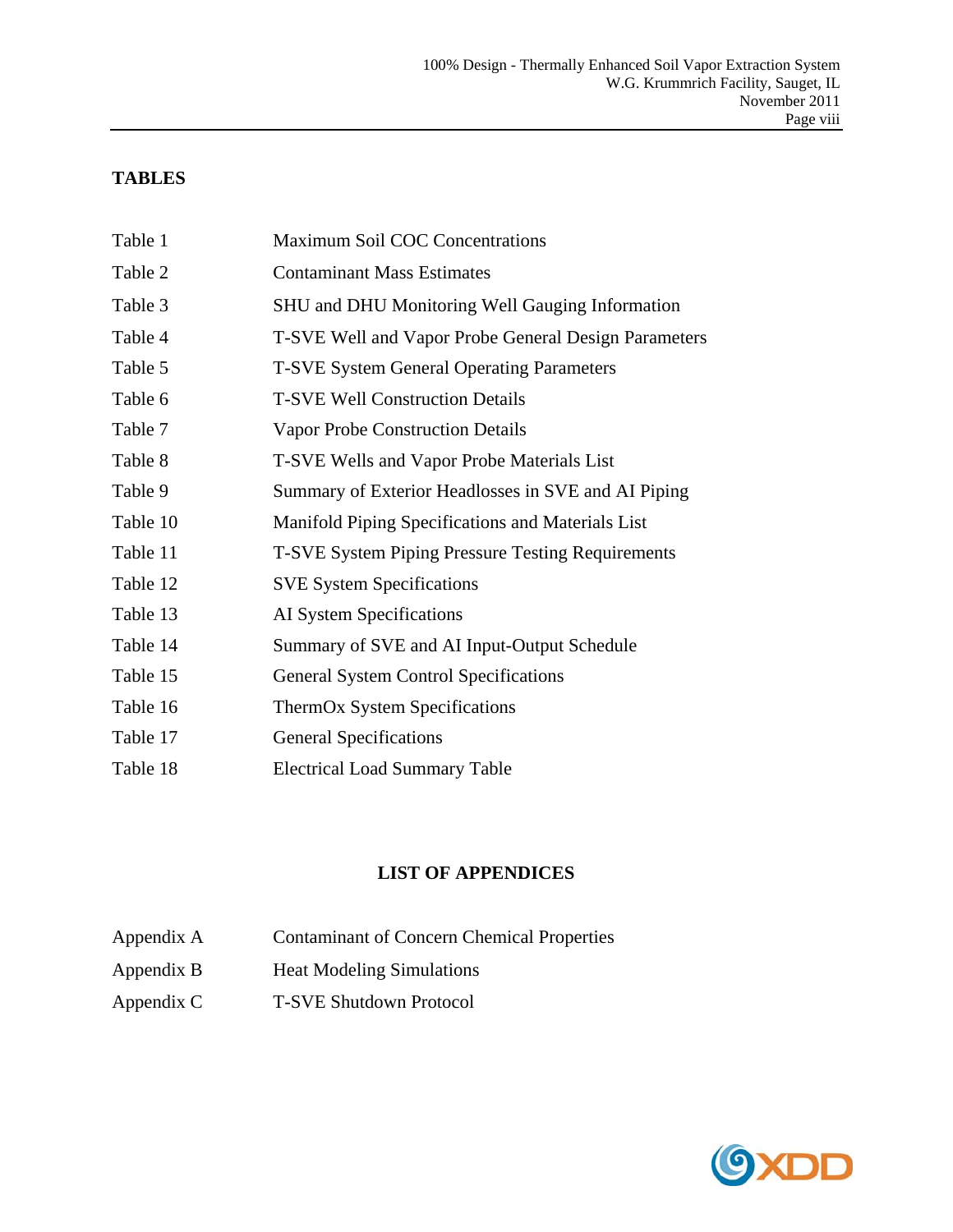# **Executive Summary**

XDD, LLC (XDD) has prepared this design document (*100% Design*) for Full-Scale Thermally Enhanced Soil Vapor Extraction for the remediation of unsaturated zone soil impacts at the former Chlorobenzene Process Area (CPA), at the Solutia Inc. (Solutia) W.G. Krummrich Facility in Sauget, Illinois (site). This *100% Design* contains the design basis for implementation and schedule for full-scale Thermally Enhanced Soil Vapor Extraction (T-SVE) treatment. A separate design document has been prepared for the Full-Scale Enhanced Aerobic Bioremediation (EABR) treatment of the saturated zone impacts in the CPA.

**Treatment Areas**: The area targeted for T-SVE treatment is an approximately 3.5 acre area within the CPA. The target treatment area is shown on **Figure ES-1**. The contaminants of concern (COCs) are volatile organic compounds (VOCs), primarily monochlorobenzene (MCB), 1,2-dichlorobenzene (1,2-DCB), 1,3-DCB, 1,4-DCB, 1,2,4-trichlorobenzene (1,2,4-TCB), and benzene. The total COC mass in the target treatment area is estimated at 440,000 pounds (lbs).

**Geology and Hydrogeology**: The target depth interval for the T-SVE treatment is within the unsaturated portion of the Shallow Hydrogeologic Unit (SHU), between ground surface and 15 feet below ground surface (feet bgs). The unsaturated zone consists of the three major layers:

- Sandy fill/upper silty sand layer: This layer generally extends down from ground surface to between 4 and 10 feet bgs.
- Intermediate silty clay layer: This layer generally ranges in thickness between 4 and 12 feet and the top of this layer is generally encountered at depths ranging from approximately 4 to 10 feet bgs.
- Lower silty sand layer: This layer is encountered below the intermediate silty clay and is encountered at depths ranging between approximately 10 and 18 feet bgs.

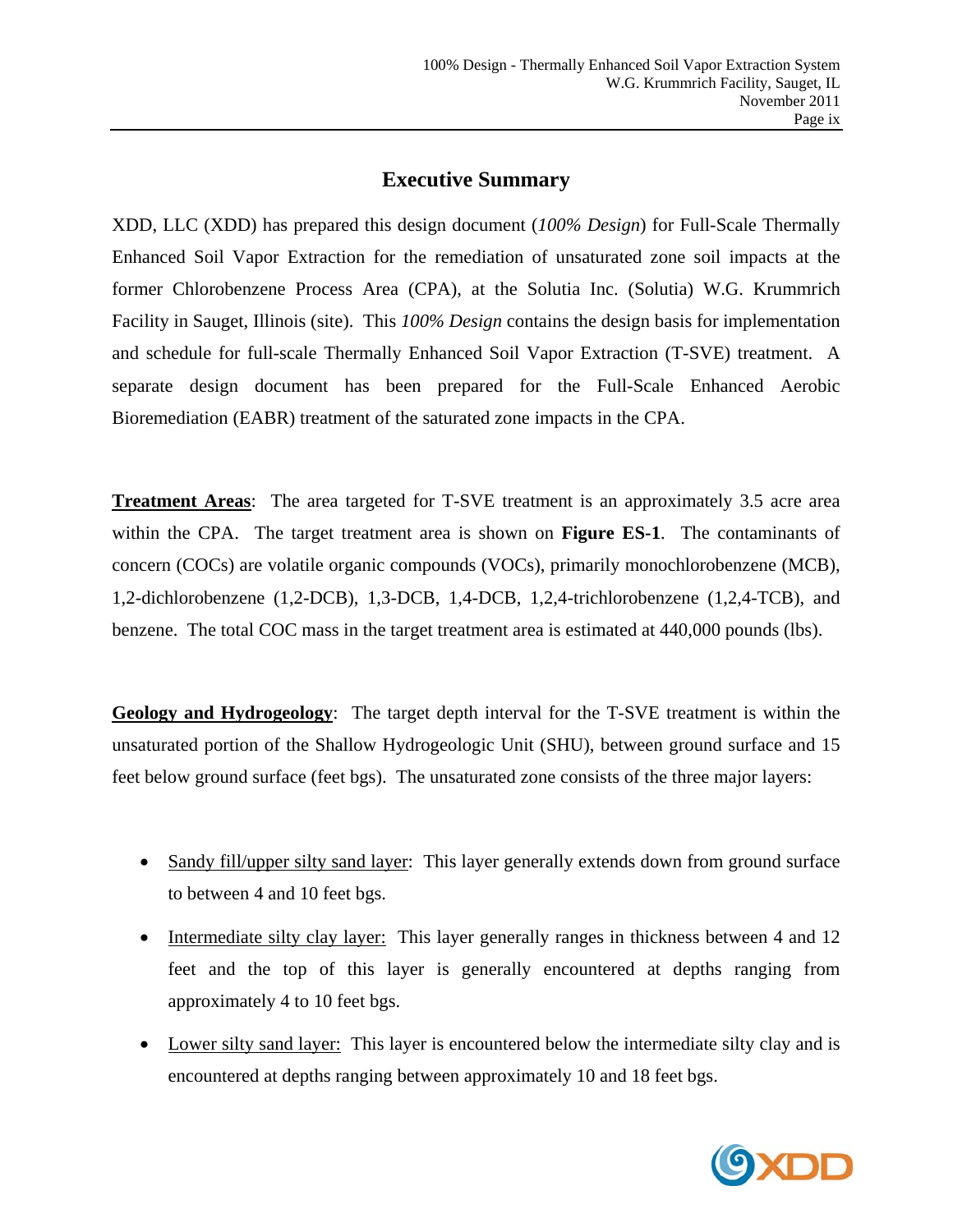Groundwater levels in the treatment areas typically range from 10 feet bgs to greater than 15 feet bgs. Water levels are directly influenced by the level of the Mississippi River (located approximately one mile west of the site). Due to fluctuations in groundwater levels, it is anticipated that portions of the lower silty sand layer will be submerged seasonally.

**Overview of T-SVE Design and Operational Strategy**: T-SVE will be implemented using a dual-level SVE and Air Injection (AI) well network (i.e., shallow and deep well screens). The shallow SVE/AI wells will be designed to target the upper sandy fill/silty sand unit (referred to as the "**shallow**" zone). The deep SVE/AI wells are designed to target the lower silty sand unit below the intermediate silty clay layer and above the water table (referred to as the "**deep**" zone). The intermediate silty clay layer will not be directly targeted by the T-SVE system because it has a low permeability and is not amenable to soil vapor extraction technology. All wells will be installed on an approximate 40-foot center-to-center grid spacing.

AI/Steam Injection System: A mixture of steam and air will be injected through the AI wells to heat the subsurface soils to a target temperature ranging between 40 and 60 degrees Celsius  $\langle C \rangle$ . This will increase the volatility of the target COCs and increase mass removal rates. The AI will also improve subsurface air flow distribution for more uniform treatment of the soils. The AI system will have the capacity to inject air at up to 50 standard cubic feet per minute (scfm) per well at pressures up to 60 inches of water (in.  $H_2O$ ) up to a total capacity of approximately 2,000 scfm. The volume of steam added to the injection air will be optimized based on soil heating performance. An insulating concrete cap will be installed to reduce heat losses to the atmosphere.

SVE System: The SVE system will have the capacity to extract vapors at approximately 25 to 30 scfm per well (total capacity approximately 3,000 scfm). The SVE portion of the process will

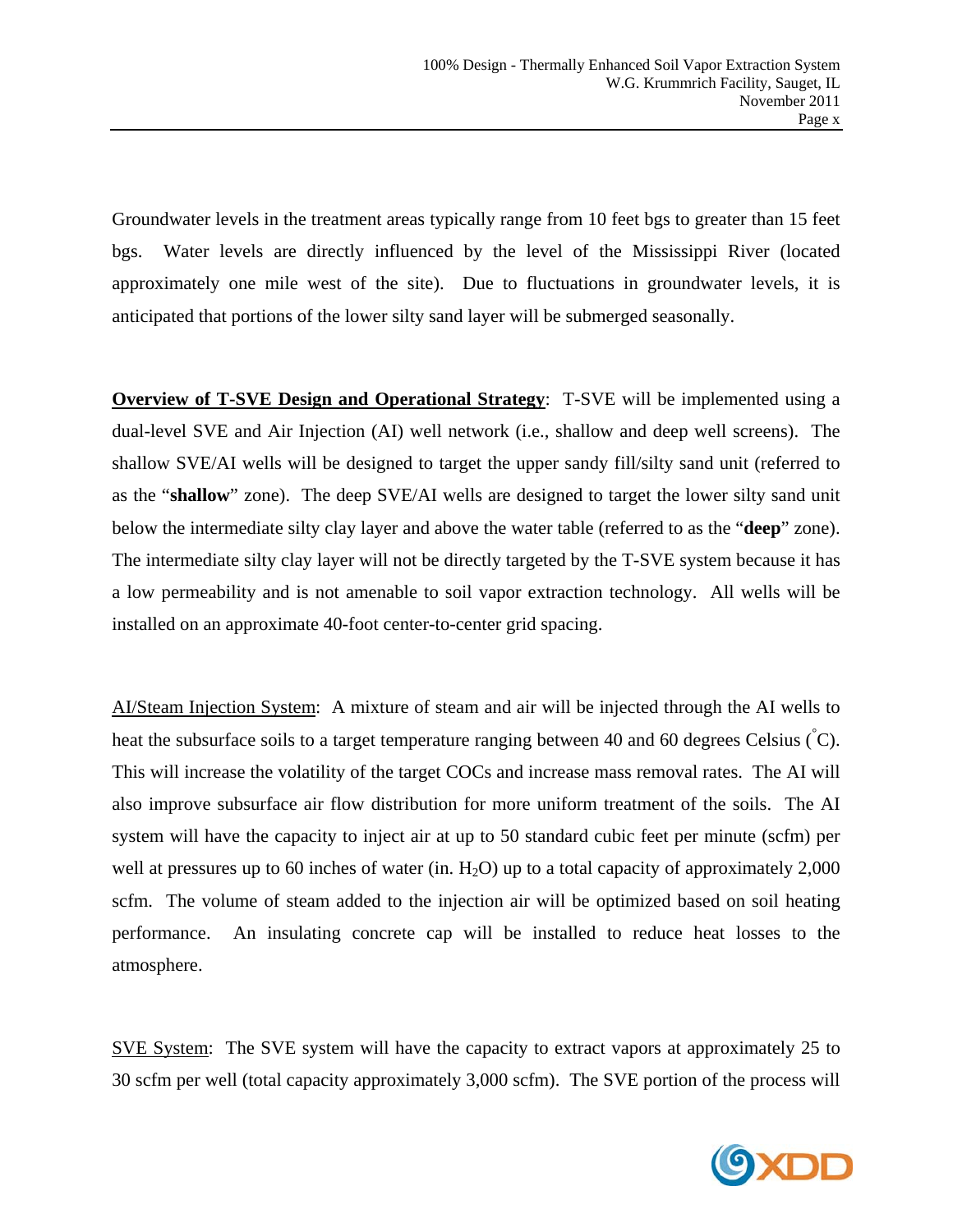extract the heated vapors containing COCs, and the vapor stream will be treated using a thermal oxidizer unit prior to discharge to the atmosphere. During thermal oxidation of the COCs, acidgas vapors will be formed. Therefore, an acid-gas scrubber unit will be included to remove the acid-gases that are created during the thermal oxidation of the target COCs.

Bioventing Mode: Upon completion of the T-SVE operations, bioventing (BV) will potentially be used as an additional treatment measure. BV involves injection of ambient air to enhance aerobic biodegradation of COCs remaining within low permeability layers within the unsaturated zone. This process will rely on both oxygen diffusion into the low permeability layers and COCs diffusing out of the low permeability layers into the aerobic unsaturated zone to potentially achieve additional COC mass reduction. The T-SVE equipment will be modified as necessary to perform BV operations. The T-SVE design summary is presented in **Table ES-1**.

| Well                  | <b>Shallow</b><br><b>Wells</b> | <b>Deep Wells</b> | <b>Nested</b><br><b>Vapor</b><br><b>Probes</b> | <b>Average Well</b><br><b>Head Flow</b><br>Rate | <b>Average Well</b><br><b>Head</b><br>Vacuum /<br><b>Pressure</b> | <b>Total System</b><br><b>Flowrate</b> |
|-----------------------|--------------------------------|-------------------|------------------------------------------------|-------------------------------------------------|-------------------------------------------------------------------|----------------------------------------|
|                       | 4-9 feet bgs                   | $10-15$ feet bgs  | 5-6 feet bgs<br>$12-13$ feet bgs               | $(\text{scfm})$                                 | (in. H <sub>2</sub> O)                                            | $(\text{scfm})$                        |
| <b>SVE</b>            | 39                             | 43                |                                                | 25 to 30                                        | $-50$                                                             | 3,000                                  |
| Combination<br>SVE/AI | 61                             | 61                | 23                                             | 50                                              | $+60$                                                             | 2,000                                  |

**Table ES-1: T-SVE System Design Summary** 

**Remediation Objectives**: The remediation objective is to reduce the COC mass within the former CPA at the site. The primary indicator that the remediation objective has been achieved will be based on attainment of an asymptotic mass removal rate condition, defined as the COC mass removal rate being less than 10% of the observed peak rate for at least seven consecutive

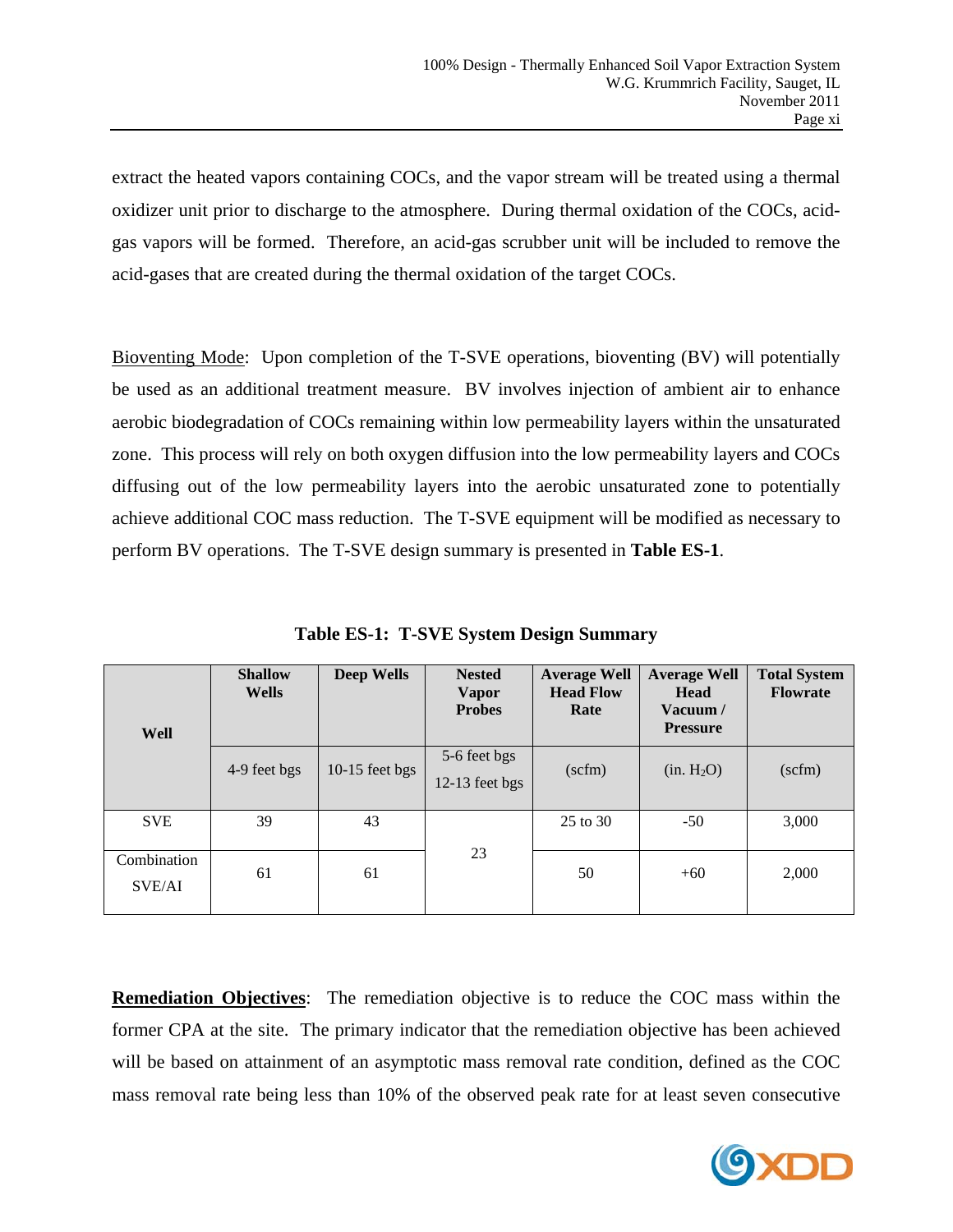days. Annual soil sampling data to assess COC mass reduction on the soils, and the cumulative COC mass removal estimates from the T-SVE system will also be evaluated, and will be considered as lines of evidence in support of the remediation objective.

**T-SVE Shutdown and Potential Transition to BV Mode**: When the T-SVE system achieves an asymptotic mass removal condition, there will be little additional benefit of continuing T-SVE operations. At that point, an evaluation of potential impacts to underlying groundwater and/or potential human health risks associated with the residual COC concentrations remaining in the unsaturated zone soils will be conducted. Based on the results of the risk evaluations, there are two potential options:

- If the risk evaluations indicate that there is an acceptable level of risk and/or residual risks can be addressed by institutional controls, then a recommendation would be made to shut down the T-SVE system.
- If the risk evaluations indicate the need for further action, and BV can potentially address the residual risk, then a transition to BV would be recommended.

A report will be prepared for the United States Environmental Protection Agency (USEPA) making the appropriate recommendation to either shut down the T-SVE system or transition into a BV mode of operation. Upon USEPA's approval of either recommendation, the appropriate action would be taken.

**Operations and Monitoring**: Process and performance monitoring will be conducted during T-SVE system operations to evaluate overall vapor concentrations and track COC mass removal rates over time. The performance data (flowrates, vacuums/pressures, temperatures, VOCs concentrations, etc.) will be used to optimize the system operation. The system optimization strategies will include:

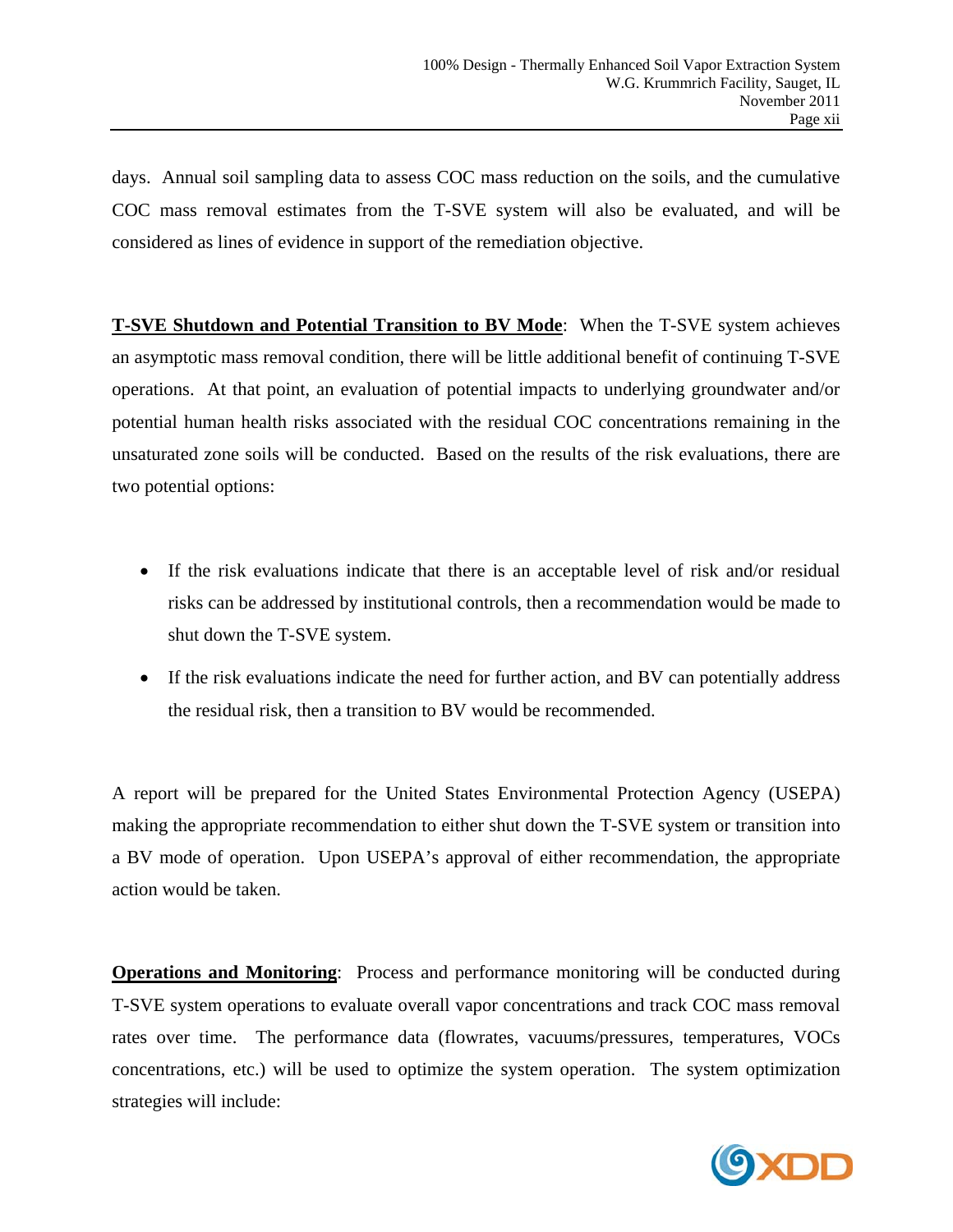- Adjustment of steam injection ratios for the initial soil heating phase, and/or to maintain the desired subsurface temperatures during operation.
- Conducting static soil-gas rebound surveys to determine which portions of the treatment area have achieved adequate COC mass reduction.
- Maximizing VOC mass removal rates by focusing on T-SVE wells within areas of higher vapor concentration/vapor production.

Wellfield vapor concentrations will also be periodically evaluated (using vapor probes or the T-SVE wells under either dynamic [i.e., system on] or static [i.e., system off] conditions) to assess the progress of the remediation. Soil sampling will also be conducted annually during the operation for each area to assess the overall COC mass reduction.

Another key aspect to the operation strategy of the T-SVE system will be performing regular monitoring of the site groundwater levels. The objective of this monitoring is to determine when water levels drop sufficiently to expose the lower silty sand layer, and then take the opportunity to reconfigure the T-SVE system to operate in that zone for as long as possible.

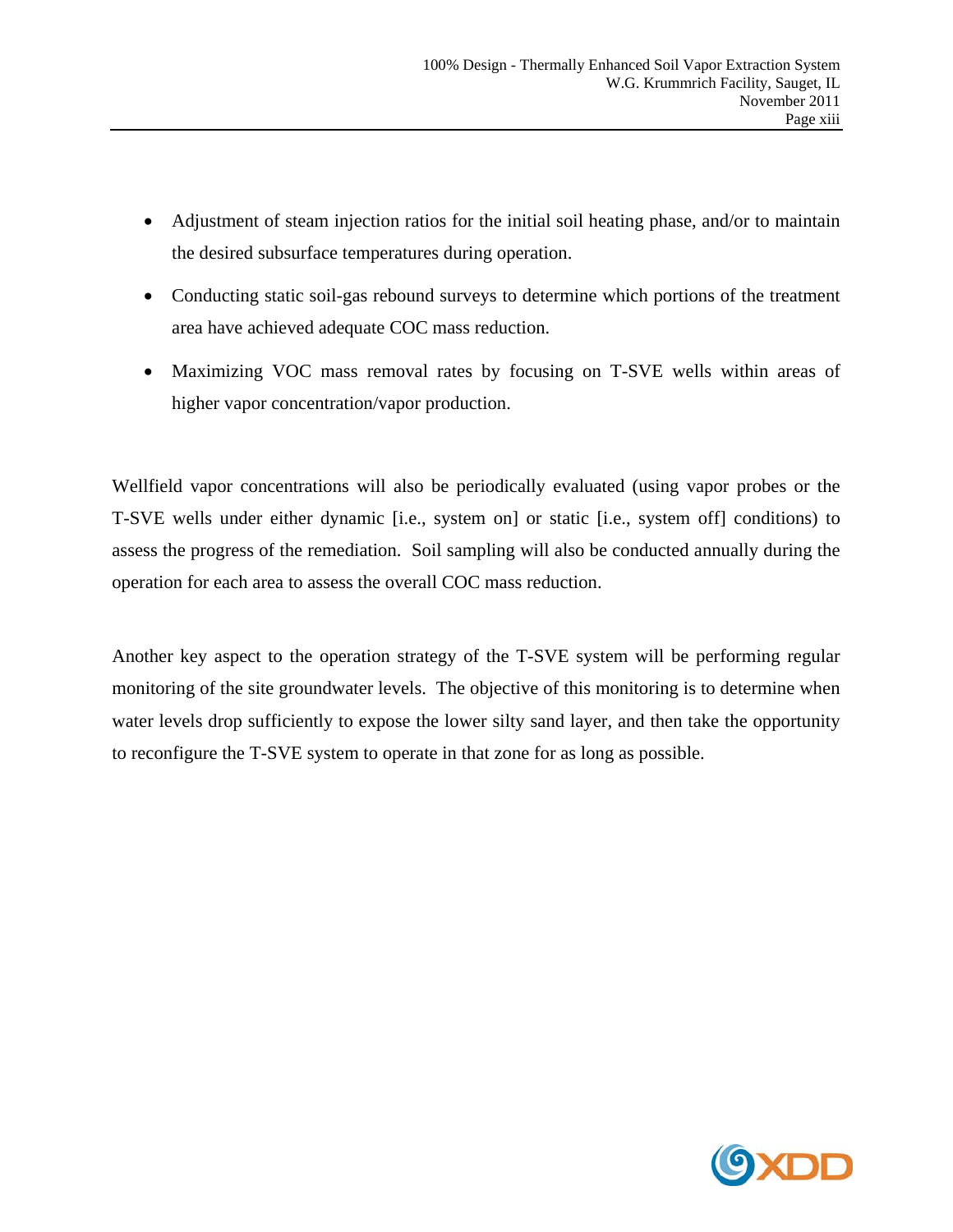Schedule: The T-SVE system is anticipated to begin operation by the beginning of 2012 and operate for up to four years. The project schedule is summarized in **Table ES-2**.

| <b>Task Description</b>                            | <b>Dates</b>                 |
|----------------------------------------------------|------------------------------|
| <b>T-SVE Implementation</b>                        |                              |
| Design and Submittal of 100% Design to USEPA       | Submittal November 2011      |
| Permitting                                         | October-December 2011        |
| Construction                                       | September-March 2012         |
| <b>Construction Completion Report</b>              | Submittal April 2012         |
| <b>T-SVE Operation</b>                             | March 2012-July 2016         |
| Soil Sampling                                      | <b>March 2013-March 2016</b> |
| T-SVE Shutdown / Transition Evaluation             | March 2016-May 2016          |
| T-SVE Shutdown / Transition Recommendation Report  | Submittal May 2016           |
| <b>USEPA Review of T-SVE Recommendation Report</b> | May-July 2016                |
| <b>Transition to BV (if applicable)</b>            |                              |
| <b>BV</b> Operation                                | August 2016-August 2020      |
| Soil Sampling                                      | August 2017-August 2020      |
| <b>BV Shutdown Evaluation</b><br>$\bullet$         | August 2020-December 2020    |
| <b>BV Shutdown Evaluation Report</b>               | Submittal December 2020      |
| <b>Demobilization/Decommissioning</b>              | December 2020-February 2021  |

**Table ES-2: Summary of Project Schedule** 

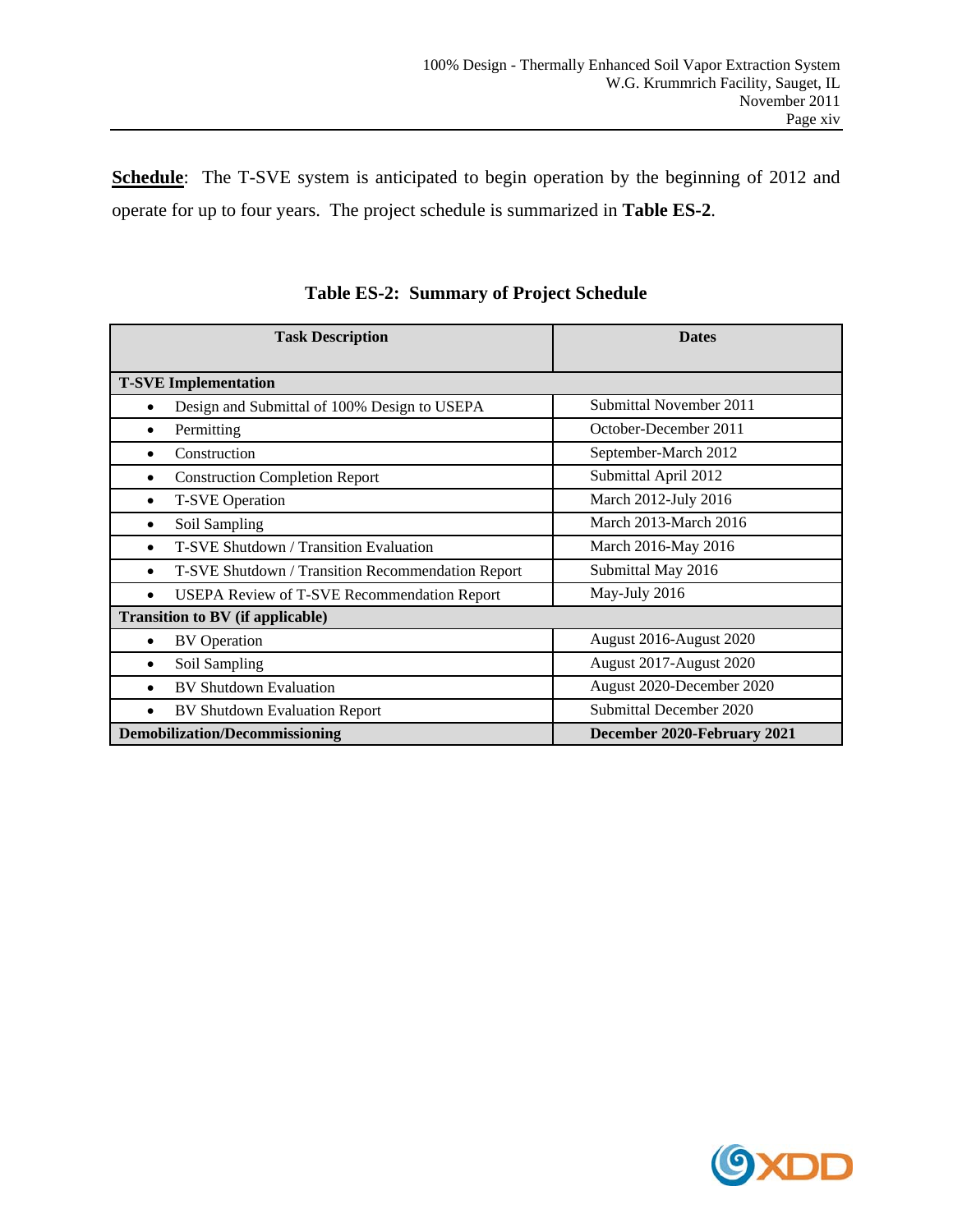# **EXECUTIVE SUMMARY FIGURE**

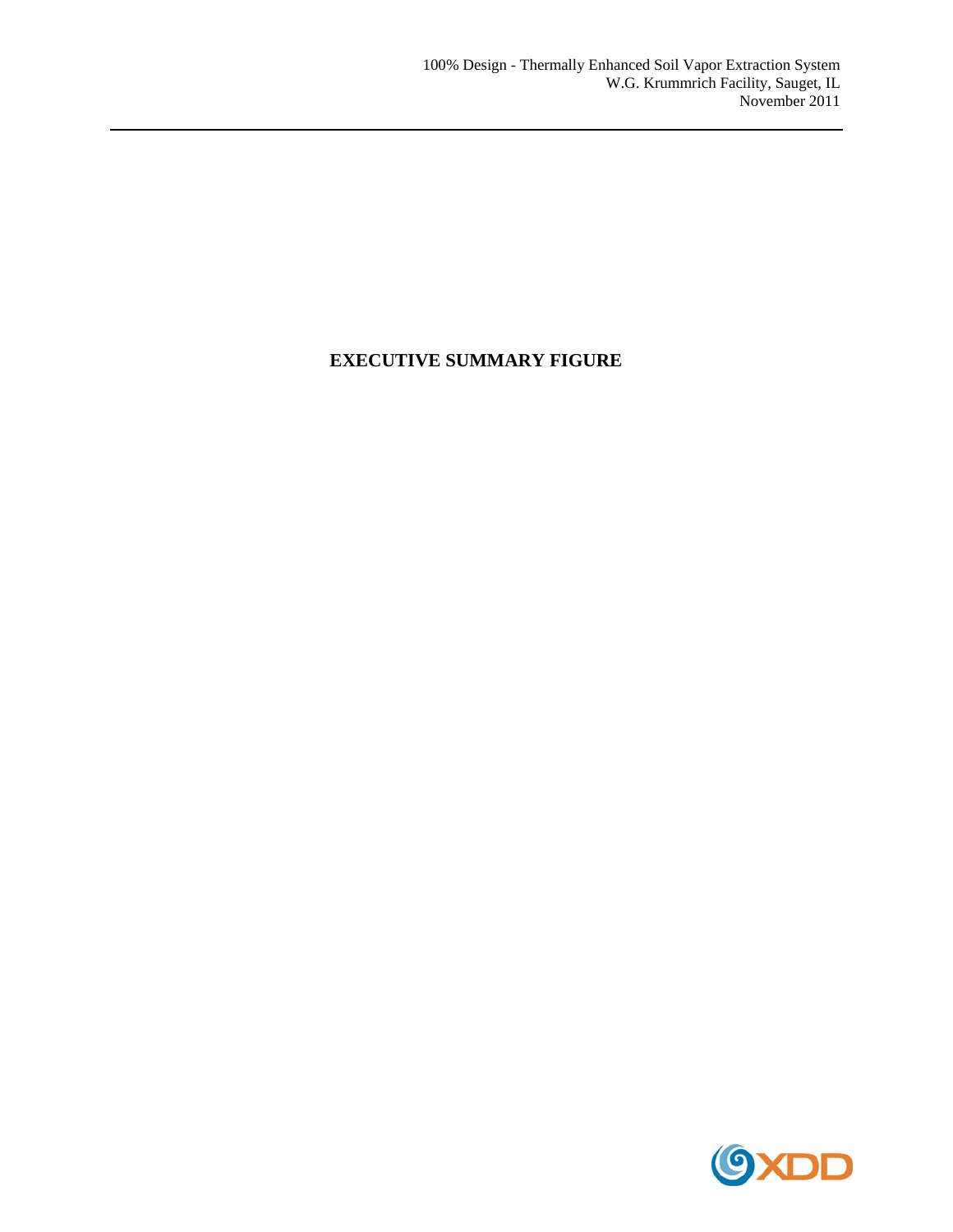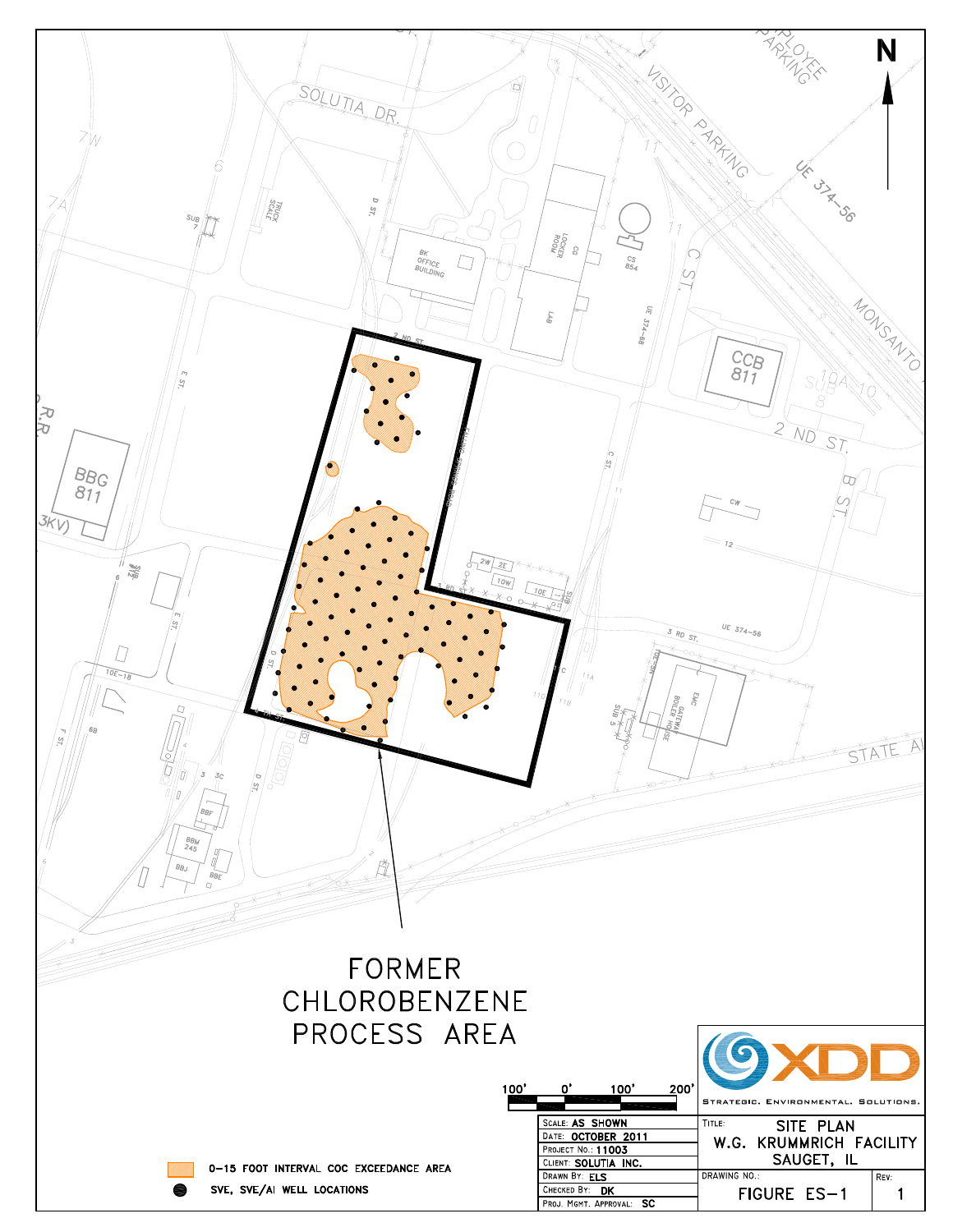# **1.0 INTRODUCTION**

This design document (*100% Design*) provides the drawings and specifications for the Thermally Enhanced Soil Vapor Extraction (T-SVE) System for treatment of the former Chlorobenzene Process Area (CPA) at the W.G. Krummrich Facility in Sauget, IL (see **Figure 1**).

T-SVE will be applied to the unsaturated zone soils in the CPA. A separate technology, Enhanced Aerobic Bioremediation (EABR), will be used to treat the saturated portion of the CPA. A separate design document has been prepared for the full-scale EABR treatment.

The following information is including in this *100% Design* document:

- Site background information, including a summary of geology, hydrogeology, and distribution of the contaminants of concern (COCs) within the former CPA.
- Overview of the remediation approach, including the conceptual design basis, remedial goals, and shut-down protocols.
- Design drawings for the following components:
	- o Subsurface well layouts, well construction details, and system manifolding.
	- o Process equipment design details including extraction/injection blower skids, air controls, and water treatment equipment.
	- o Utility specifications (electrical, water, sewer, steam and natural gas).
	- o General infrastructure (equipment building, area barricading, insulating cap, etc.).
- General Operations, Maintenance, and Monitoring (OM&M) protocols.
- Anticipated project schedule.

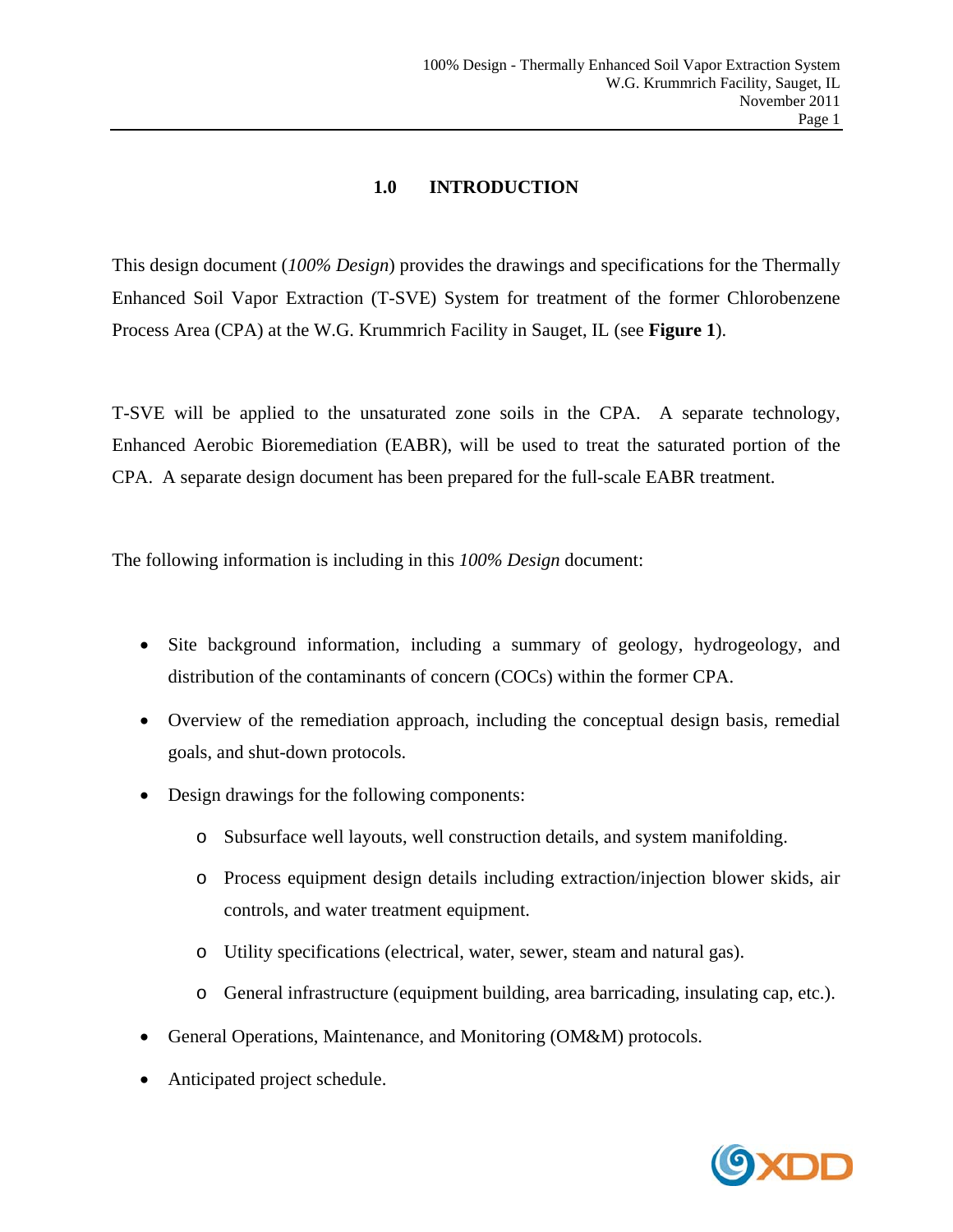#### **1.1 SUMMARY OF REMEDIATION APPROACH**

1

T-SVE will be implemented within the unsaturated portion of the Shallow Hydrogeologic Unit (SHU) (approximately 0 to 15 feet below ground surface [bgs]) using a dual-level SVE and Air Injection (AI) well network (i.e., shallow and deep well screens). The shallow SVE/AI wells will be designed to target the upper sandy fill/silty sand unit lying above the intermediate silty clay layer. The deep SVE/AI wells are designed to target the lower silty sand unit below the intermediate silty clay layer and above the water table. The intermediate silty clay layer will not be directly targeted by the T-SVE system because it has a low permeability and is not amenable to soil vapor extraction technology. Refer to **Section 2.3** for a more detailed description of the geology within the T-SVE target interval.

A mixture of steam and air will be injected through the AI wells to heat the subsurface soils to a target temperature ranging between 40 and 60 degrees Celsius  $\zeta$  to increase the volatility of the target  $\text{COCs}^1$ . A light-weight insulating concrete cap (12-inches thick) will be installed over the target area to reduce heat loss to atmosphere. The AI will also improve subsurface air flow distribution for more uniform treatment of the soils. The SVE portion of the process will extract the heated vapors containing COCs, and the vapor stream will be treated using a thermal oxidizer (ThermOx) prior to discharge to the atmosphere.

Upon completion of the T-SVE operations, bioventing (BV) will potentially be used as an additional treatment measure. BV involves injection of ambient air to enhance aerobic biodegradation of COCs remaining within the low permeability layers of the unsaturated zone.

<sup>&</sup>lt;sup>1</sup> At ambient subsurface temperatures (typically  $10^{\circ}$ C), the volatility of MCB and DCB is relatively low (refer to **Appendix A** for contaminant properties). By adding heat to the subsurface, the volatility of MCB and DCB would increase, which improves the mass removal rates.

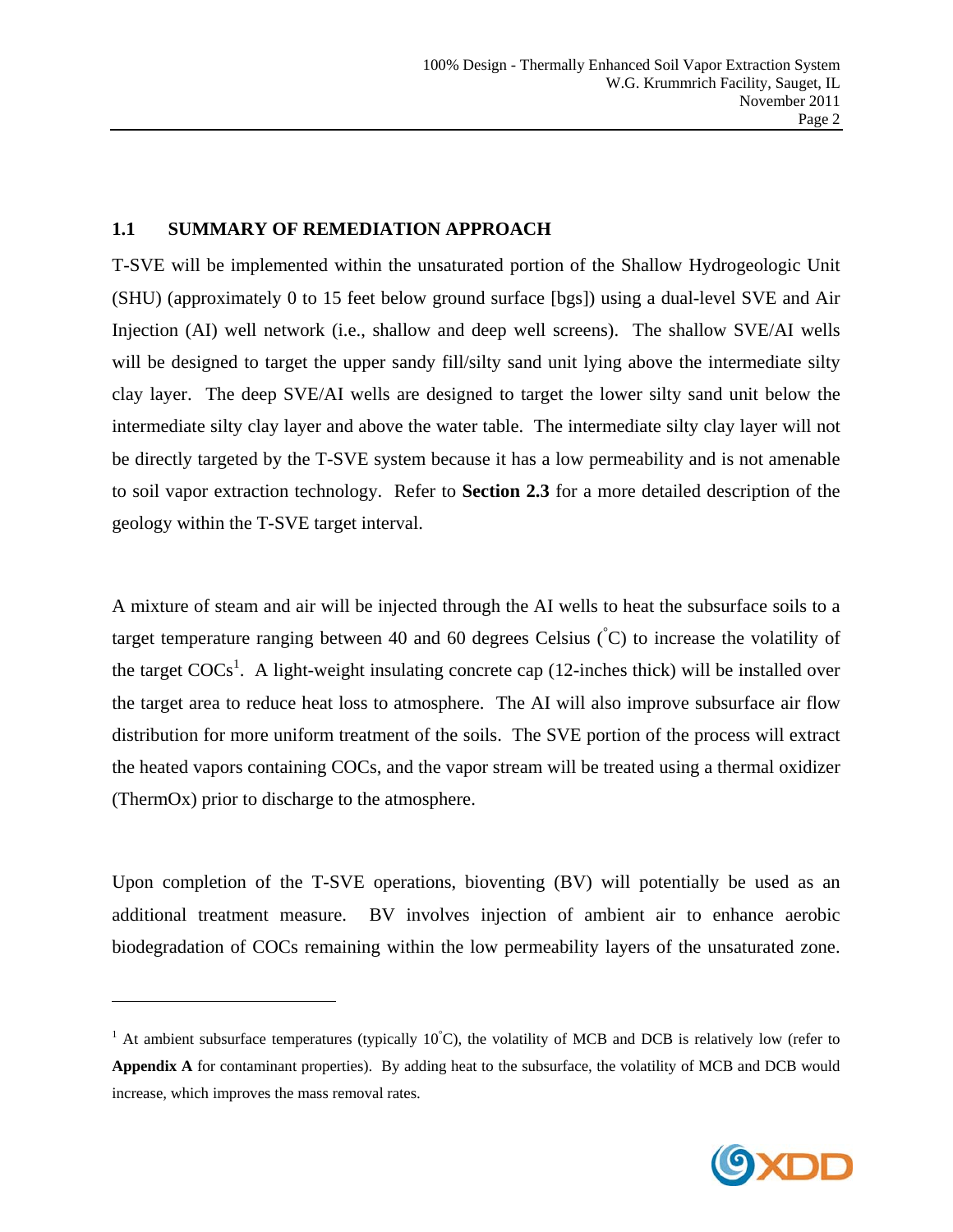This process will rely on both oxygen diffusion into the low permeability layers and COCs diffusing out of the low permeability layers into the aerobic unsaturated zone to potentially achieve additional COC mass reduction.

## **1.2 REMEDIATION OBJECTIVES**

The remediation objective is to reduce COC mass within the former CPA at the site. Attainment of objectives will be based upon consideration of the following lines of evidence:

- 1. Asymptotic Mass Removal Rate: The primary indicator that the remediation objective has been achieved will be based on attainment of an asymptotic mass removal rate condition by the T-SVE system. An asymptotic condition will be based upon the observation that the COC vapor mass removal rate is less than 10% of the observed peak rate for a period of seven consecutive days.
- 2. Total COC Mass Removal Estimates: Once the T-SVE system has reached an asymptotic condition, it is anticipated that COC mass in the soils will have been reduced substantially. Reduction of COC mass in the soils will be estimated using two methods for comparison purposes only (a specific mass reduction target has not been established):
	- a. Annual soil sampling data will be evaluated to assess COC mass reduction on the target soils as compared to baseline COC mass estimates.
	- b. Cumulative COC mass removal will be estimated from the vapor mass removal rate as determined from the T-SVE operational data.

When the T-SVE system achieves an asymptotic mass removal condition, there will be little additional benefit of continuing T-SVE operations. At that point, an evaluation of potential

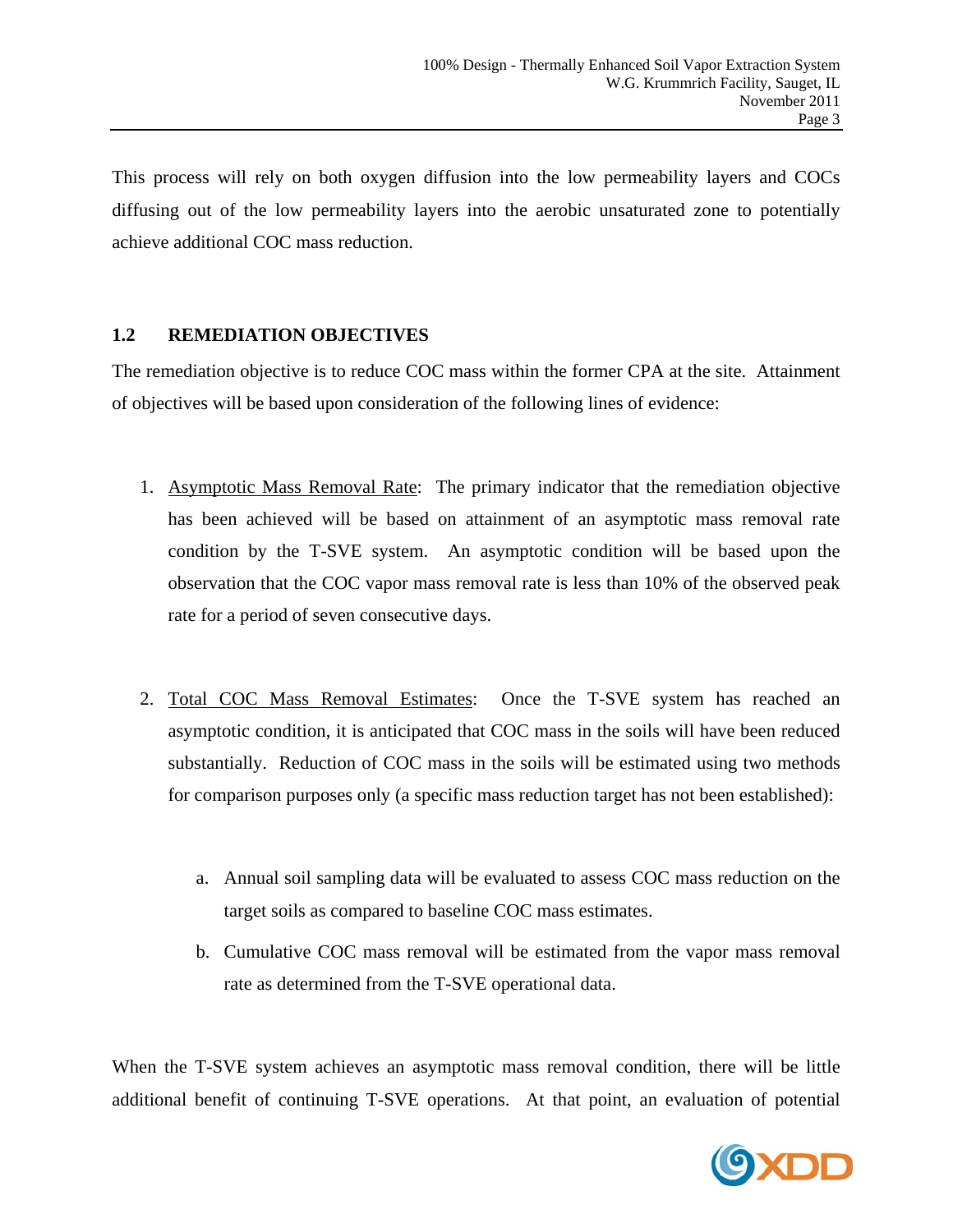impacts to underlying groundwater and/or potential human health risks associated with the residual COC concentrations remaining in the unsaturated zone soils will be conducted. Based on the results of the risk evaluations, there are two potential options:

- If the risk evaluations indicate that there is an acceptable level of risk and/or residual risks can be addressed by institutional controls, then a recommendation would be made to shut down the T-SVE system.
- If the risk evaluations indicate the need for further action and BV can potentially address the residual risk, then a transition to BV will be recommended.

A report will be prepared for the United States Environmental Protection Agency (USEPA) making the appropriate recommendation to either shut down the T-SVE system or transition into a BV mode of operation. Upon USEPA's approval of either recommendation, the appropriate action would be taken.

Process and performance monitoring data will be used to track COC vapor mass removal rates (see **Section 17.1**). Well field vapor concentrations will be monitored and the T-SVE system will be regularly optimized to ensure that the system resources are focused within the areas that yield highest vapor removal rates (see **Section 17.2**). Soil data will also be collected on an annual basis (see **Section 17.3**) to assess remedial performance. The T-SVE shutdown/potential transition to BV protocol is included in **Section 17.6** and **Section 17.7**<sup>2</sup>. Note that it may be appropriate to recommend shutdown of portions of the T-SVE system in a phased manner if subareas and/or specific depth intervals meet the performance criteria.

1



<sup>2</sup> The shutdown protocol is based upon the memorandum entitled "*Protocol for Completing Thermally Enhanced Soil Vapor Extraction Operations and Potential Transitioning to Bioventing Mode"*, November, 2011, XDD, LLC.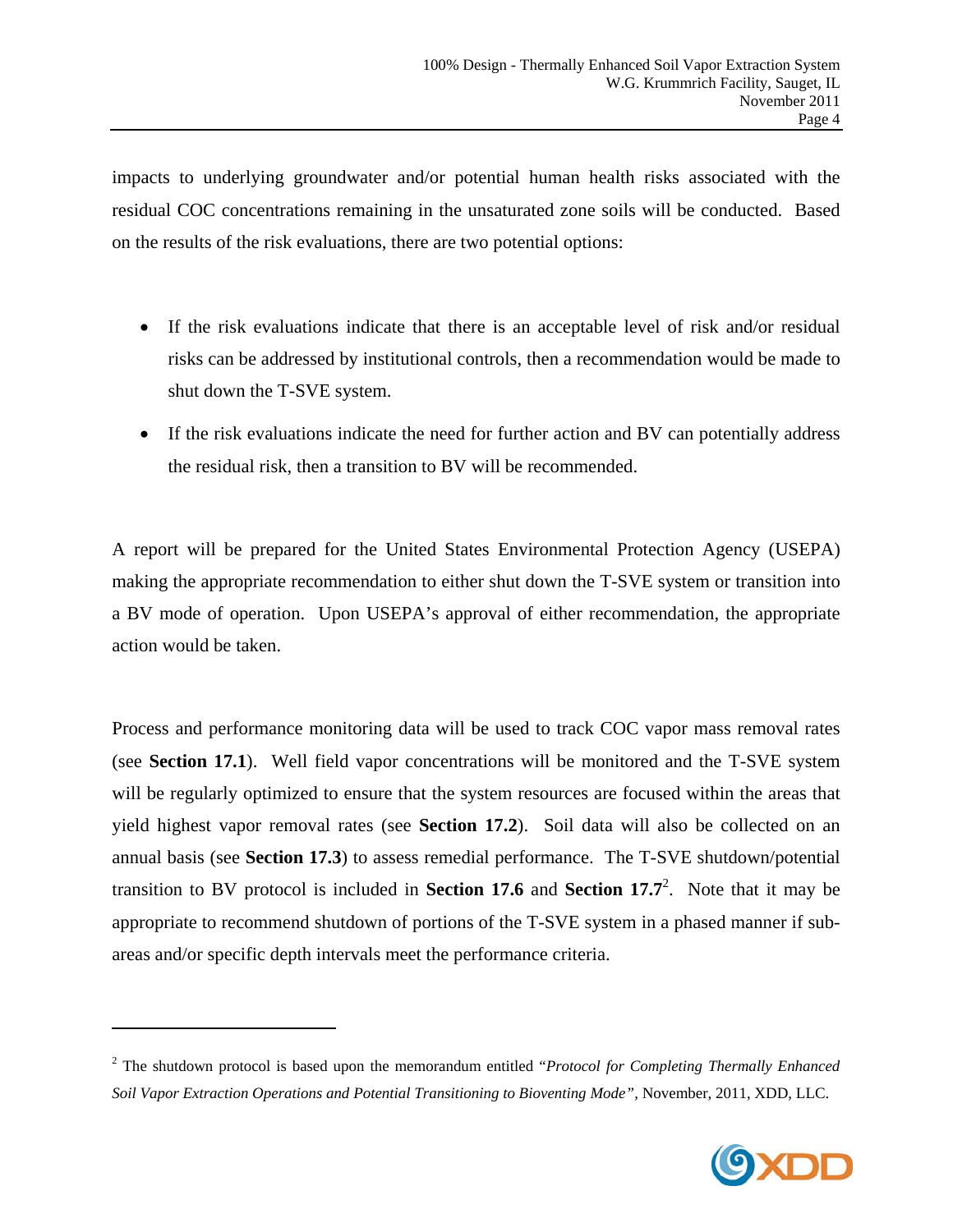# **1.3 ALTERNATIVE TECHNOLOGY SELECTION**

The USEPA originally issued a Final Decision (dated February 26, 2008) requiring Solutia to implement In Situ Thermal Desorption (ISTD) within the CPA. ISTD was proposed to treat both the unsaturated and saturated interval between surface grade and 30 feet bgs. However, based on the results of the ISTD pilot-scale implementation and the preliminary full-scale design efforts conducted between 2009 and 2010, ISTD treatment technology was determined to be costprohibitive.

Therefore, the alternative remedy of T-SVE for the unsaturated zone and EABR for the saturated zone was proposed by Solutia. These alternative technologies were approved by USEPA in a letter to Solutia, dated March 11, 2011. An Explanation of Significant Difference (ESD) memorandum, dated April 26, 2011, was also completed by USEPA to document the decision to change the CPA remedy from ISTD to T-SVE/EABR.

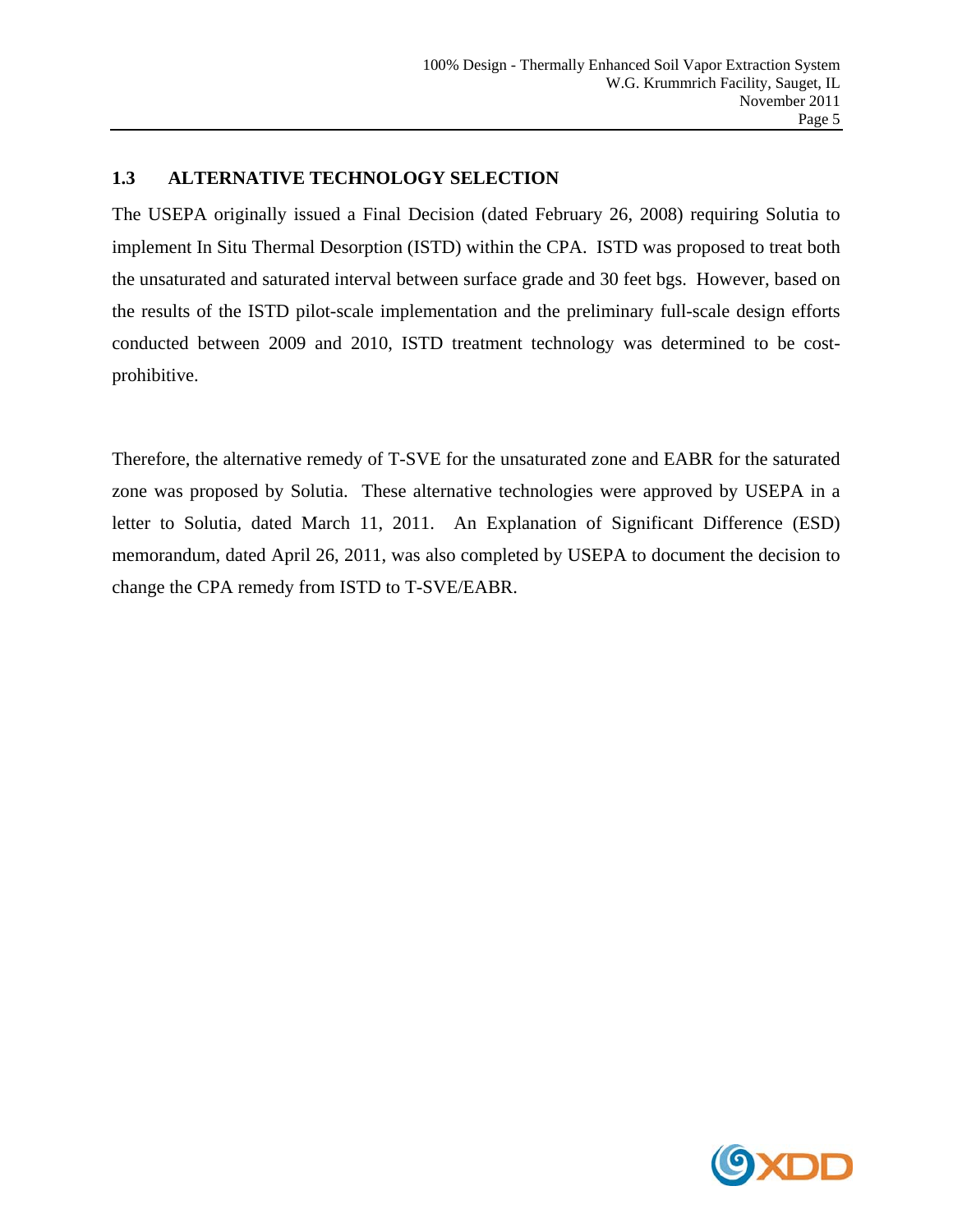#### **2.0 SITE BACKGROUND INFORMATION**

The W.G. Krummrich Facility is a 314-acre facility located at 500 Monsanto Avenue, Sauget, Illinois (**Figure 1**). The site is approximately one mile east, and in the floodplain, of the Mississippi River. The site is located in a heavily industrialized area, and has a history of approximately 100 years of industrial operations.

The former CPA is located in the central portion of the facility (refer to **Figure 1**). The CPA was previously used for manufacturing monochlorobenzene (MCB) and dichlorobenzene (DCB) between approximately 1926 and 2004. Numerous process tanks and overhead piping runs were present in this area until 2009 when Solutia initiated and subsequently completed dismantlement/demolition of the former CPA unit and associated surface features. The former rail car loading/unloading area located directly east of and adjacent to the CPA (i.e., located directly east of Falling Springs Road) is considered part of the CPA.

The area targeted for T-SVE treatment is an approximately 3.5 acre area. The target treatment area is shown on **Figure 2.** The primary COCs that are targeted for treatment in the CPA include<sup>3</sup> MCB, 1,2-DCB, 1,3-DCB, and 1,4-DCB. Less significant levels of 1,2,4trichlorobenzene (1,2,4-TCB) and benzene are also present in the CPA. The total COC mass in the target treatment area is estimated at 440,000 pounds (lbs). Refer to **Section 2.2** for a more detailed description of the COC distribution.

 $\overline{\phantom{a}}$ 



<sup>3</sup> URS Corporation, *Former Chlorobenzene Process Area Characterization Report*, February 2010.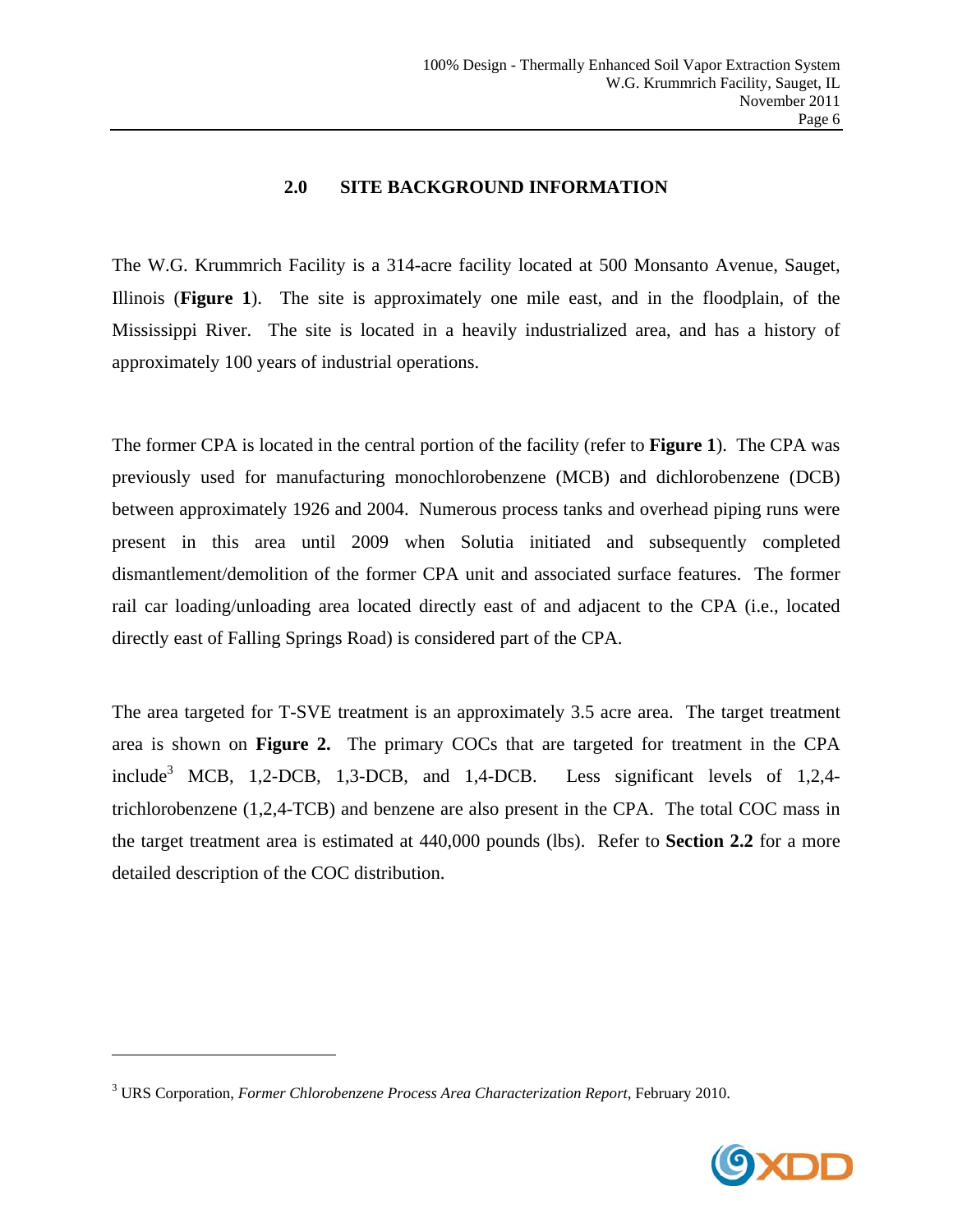#### **2.1 TREATMENT AREA CHARACTERIZATION**

Soil characterization was conducted by URS Corporation (URS) in 2009 and 2010 within the treatment area. Soil cores were geologically characterized and field screened using a photoionization detector (PID) for total volatile organic compounds (VOCs). Selected samples were then analyzed for VOCs by USEPA Method 8260B. The results of the soil characterization are presented in the *Former Chlorobenzene Process Area Characterization Report,* by URS, submitted to USEPA in February 2010 (*Characterization Report*).

For the purposes of this design document, the areas for T-SVE treatment are based on the characterization provided in the *Characterization Report*. The extent of the T-SVE treatment area is presented in **Figure 2**, and was based upon the characterization criteria shown below. Note that the saturated zone characterization criteria are shown for informational purposes only (refer to the EABR 100% Design for the saturated zone soil characterization):

|                        | Characterization Criteria (mg/Kg) |                       |  |  |
|------------------------|-----------------------------------|-----------------------|--|--|
| COC                    | <b>Unsaturated Zone</b>           | <b>Saturated Zone</b> |  |  |
|                        | $(0-15$ feet bgs)                 | $(15-30$ feet bgs)    |  |  |
| Chlorobenzene          | 307                               | 342                   |  |  |
| 1,2-Dichlorobenzene    | 225                               | 237                   |  |  |
| 1,3-Dichlorobenzene    | 180                               | 190                   |  |  |
| 1,4-Dichlorobenzene    | 640                               | 640                   |  |  |
| Benzene                | 77                                | 77                    |  |  |
| 1,2,4-Trichlorobenzene | 13                                | 13                    |  |  |

Notes: mg/Kg = milligrams per kilogram

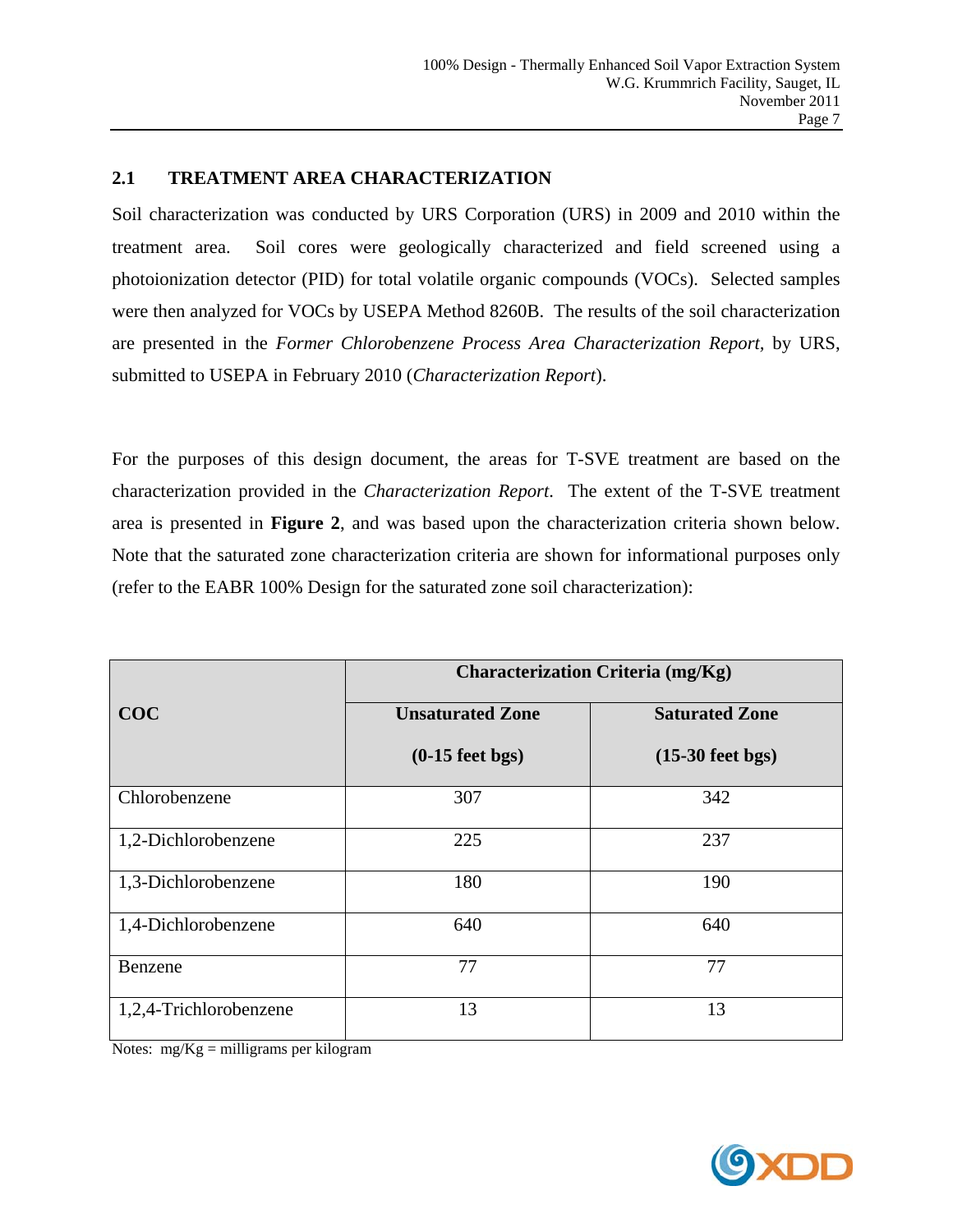The treatment areas shown in **Figure 2** were based upon the detailed soil characterization, but areas that are inaccessible to T-SVE technology due to the presence of buildings, roads, railroad tracks, etc., are not proposed for treatment.

According to the *Characterization Report*, approximately 135,000 cubic yards (CY) of soil is impacted above the characterization criteria. This estimate includes saturated and unsaturated zone soils between 0 and 30 feet bgs.

## **2.2 CONTAMINANTS OF CONCERN**

As previously discussed, the primary COCs are MCB, 1,2-DCB, 1,3-DCB, 1,4-DCB, 1,2,4-TCB, and benzene. Chemical properties of these COCs are provided in **Appendix A**.

#### *2.2.1* **<sup>M</sup>AXIMUM SOIL CONCENTRATIONS**

The maximum soil concentrations (based on the 2009-2010 soil characterization) are presented in **Table 1**.

#### *2.2.2* **<sup>M</sup>ASS ESTIMATES**

The COC mass estimates are summarized in **Table 2**. Both the COC mass and the vertical distribution of the COC mass were estimated by URS using the soil characterization data and the Environmental Visualization System (EVC) software (EVS/MVS PRO Version 4.63). The unsaturated zone contaminant mass for T-SVE treatment was estimated over the 0-15 feet bgs interval. The saturated zone contaminant mass was estimated over two depth intervals (15-22 feet bgs and 22-30 feet bgs), and is shown for informational purposes only (refer to the EABR 100% Design for treatment of the saturated zone).

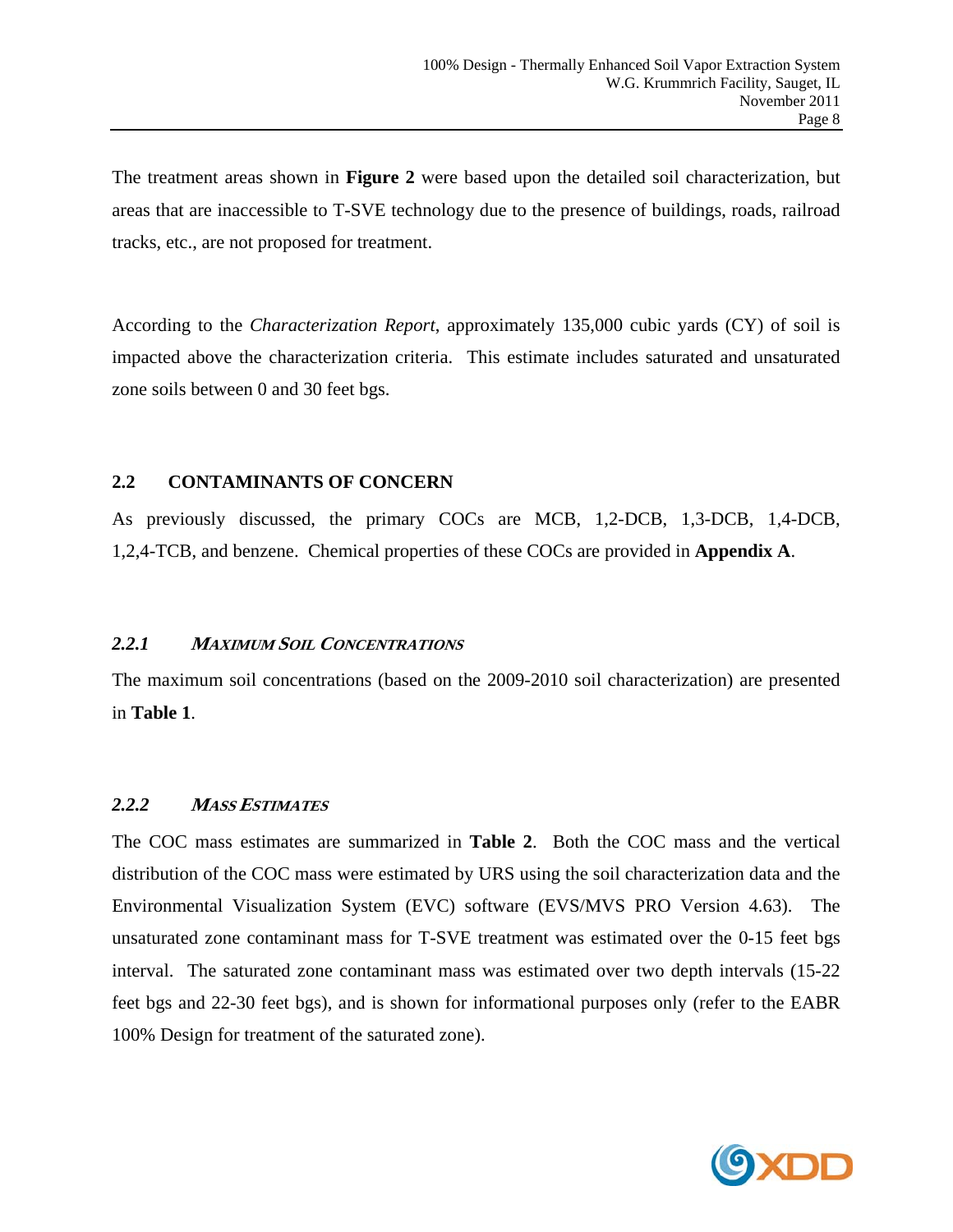## **2.3 GEOLOGY AND HYDROGEOLOGY**

The soil in the CPA consists of a mixture of silt, sand, and gravel with occasional clay layers, and is generally divided into three hydrogeologic units:

- The SHU (Shallow Hydrogeologic Unit), between the water table (typically 15 to 17 feet bgs) and 35 to 40 feet bgs. The unsaturated zone soils (0-15 feet bgs) above the water table are generally considered part of the SHU.
- The Middle Hydrogeologic Unit (MHU), beginning at approximately 35 to 40 feet bgs and extending down to approximately 55 feet bgs.
- The Deep Hydrogeologic Unit (DHU), between approximately 55 feet bgs and the top of the limestone bedrock at approximately 110 feet bgs. The final 5 feet above the bedrock is characterized as gravel with cobbles.

Three distinct soil units are observed in the upper unsaturated portion of the SHU (0-15 feet bgs):

- Sandy fill/upper silty sand layer. This layer generally extends down from ground surface to between 4 and 10 feet bgs.
- Intermediate silty clay layer. This layer generally ranges in thickness between 4 and 12 feet and the top of this layer is generally encountered at depths ranging from approximately 4 to 10 feet bgs. In at least one area, the intermediate silty clay layer is encountered at 2 feet bgs or less (e.g., in the vicinity of soil borings CPA-30/CPA-48). In some limited areas the intermediate silty clay layer is absent (e.g., near borings CPA-09 and CPA-55).
- Lower silty sand layer. This layer is encountered below the intermediate silty clay and is encountered at depths ranging between approximately 10 and 18 feet bgs. Note that in some areas, the top of the lower silty sand layer is below the average water table

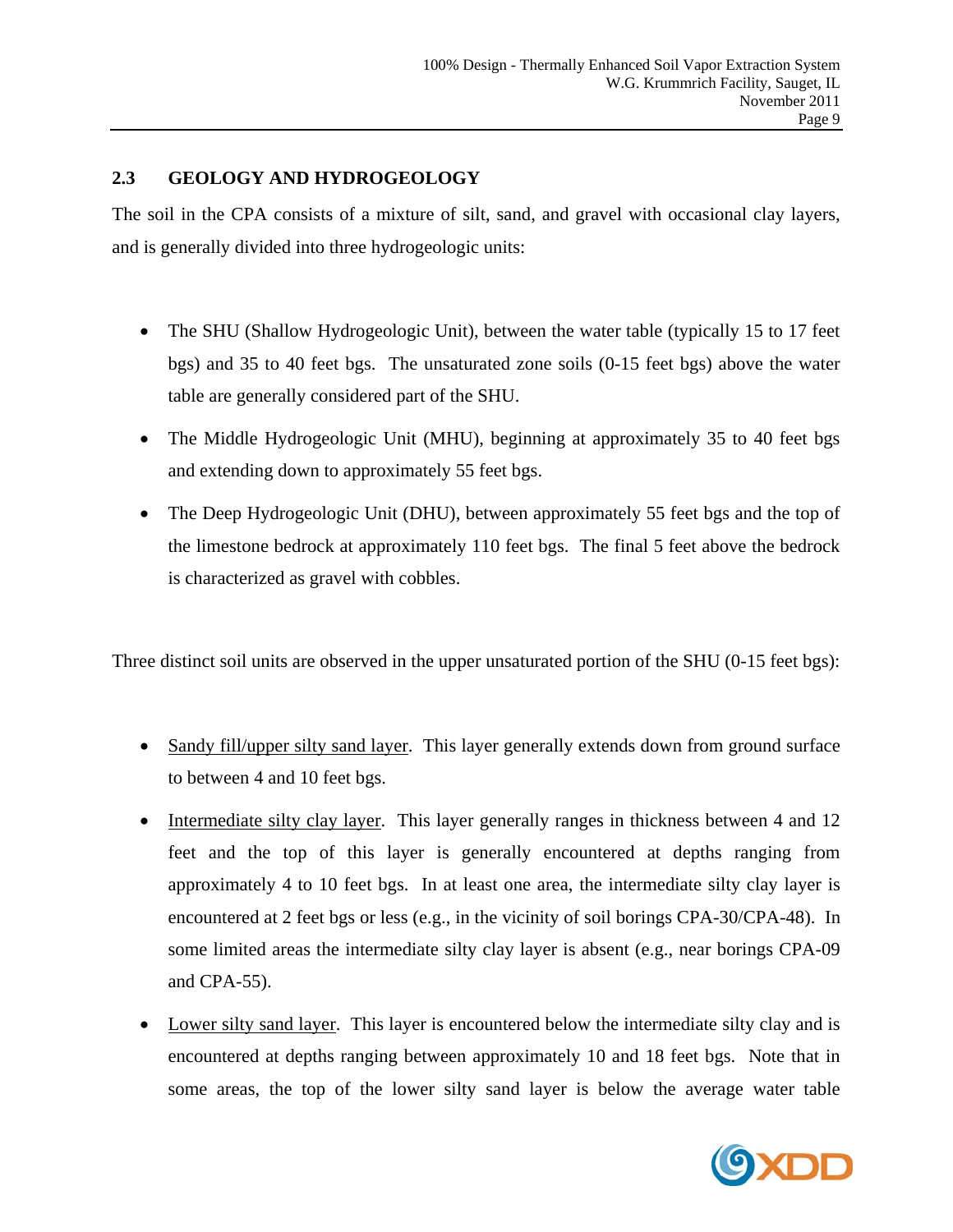elevation of 15 feet bgs (i.e., near CPA-48, CPA-63, etc.), and therefore, will not be targeted by T-SVE (EABR will be used to treat depths below 15 feet bgs).

The T-SVE system will be designed to target the sandy fill/upper silty sand and the lower silty sand layers. The intermediate silty clay will not be directly targeted with T-SVE technology.

The saturated portion of the SHU that is targeted for EABR treatment (i.e., 15 to 30 feet bgs) generally consists of soils similar to the lower silty sand layer, which transitions to fine/medium sands with depth. According to the CPA boring logs, there are indications of clay and silty clay layers (ranging from 2 to 7 feet thick) within the SHU. The top of these clay and silty clay layers are encountered at depths ranging from 18 to 26 feet bgs.

## *2.3.1* **GEOLOGICAL CROSS-SECTIONS**

Geological cross-sections for the treatment area are presented in the following figures:

- **Figure 3** Cross-Section A-A'
- **Figure 4** Cross-Section B-B'
- **Figure 5** Cross-Section C-C'

## *2.3.2* **GROUNDWATER LEVEL TRENDS**

Groundwater levels within the treatment areas are directly influenced by the Mississippi River, located approximately one mile west of the site. Since 2008, groundwater levels have been high compared to historical data, and portions of the lower silty sand layer have been submerged. However, based upon historical groundwater level trends, it is expected that periods of drier

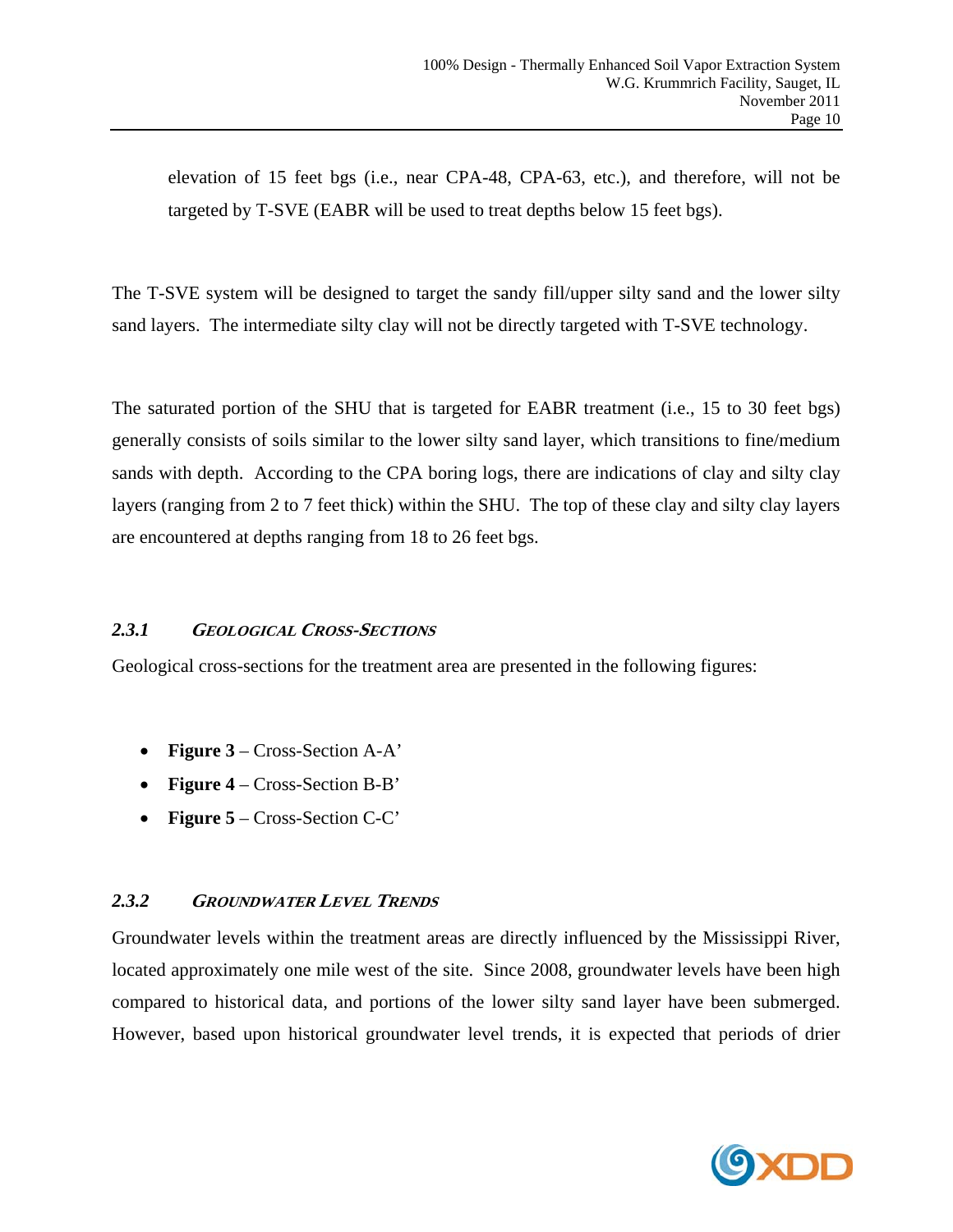conditions will occur that will allow T-SVE to be applied within the deeper target intervals ,up to 15 feet  $bgs<sup>4</sup>$ .

As shown in **Table 3**, several of the existing monitoring wells in or near the CPA indicate that the water table elevation is between 6.2 and 13.8 feet bgs as of April 2011. The locations of the existing monitoring wells are shown on **Figure 2**.

Additional piezometers will be installed in the CPA as part of the EABR remedy. Refer to the EABR 100% Design for more details on the piezometers.

1



<sup>4</sup> XDD, LLC. *Work Plan for Full-Scale Soil Vapor Extraction,* November 2010.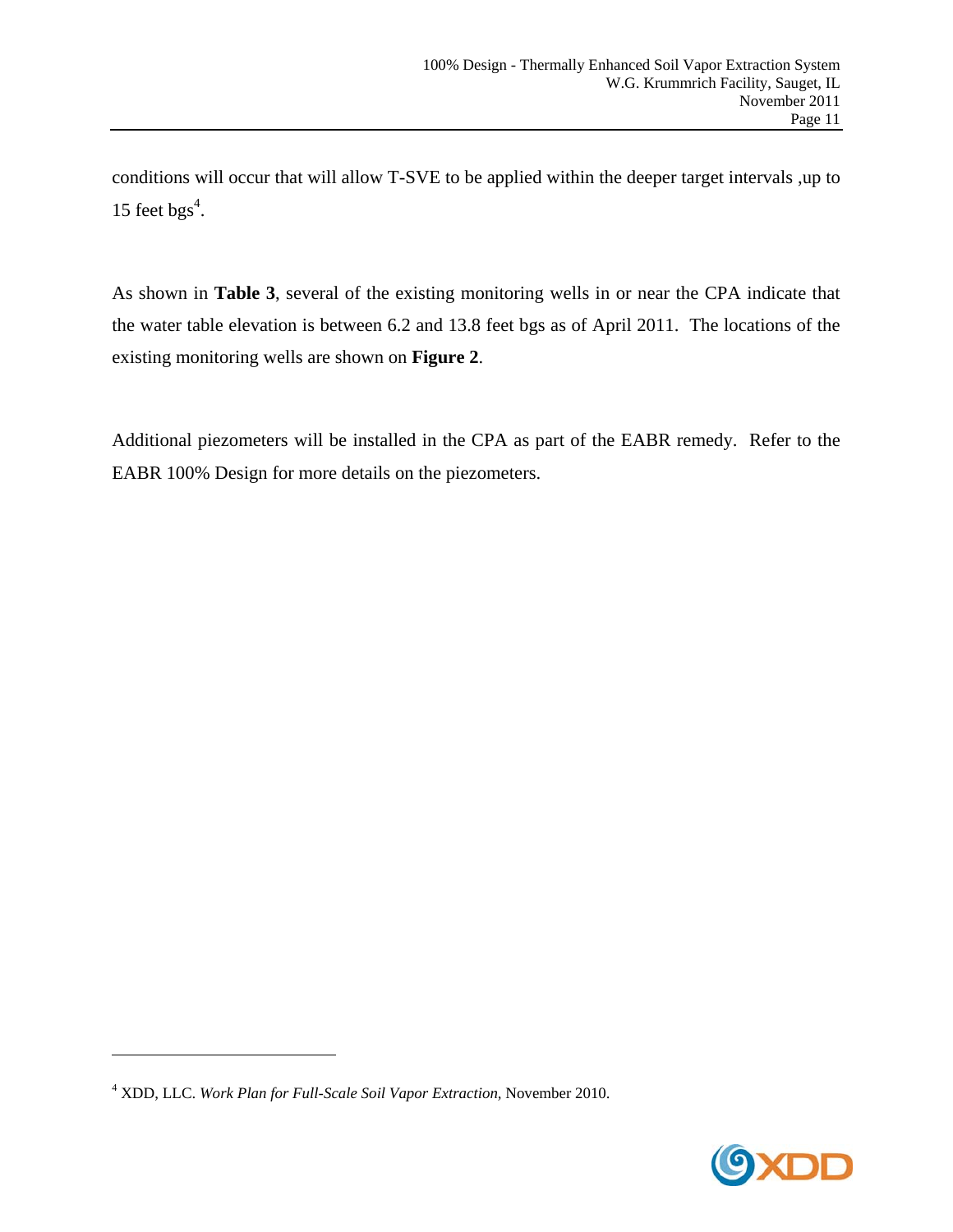#### **3.0 T-SVE DESIGN BASIS**

A description of T-SVE technology and the design parameters used to develop the full-scale design are provided in this section.

#### **3.1 DESCRIPTION OF T-SVE TECHNOLOGY**

The T-SVE remedy involves the use of standard SVE technology along with thermal enhancement (refer to **Section 3.3** for a discussion of thermal enhancement component of this remedy).

Standard SVE is an in-situ remediation process designed to remove VOCs from unsaturated zone soils by inducing air flow through the soil pores. Air flow is induced by creating a vacuum at the well screens within the target treatment interval(s). The VOCs partition into the air stream as it passes through the soil pores, and the air containing VOCs is subsequently extracted at the SVE well screens.

As air is extracted from the subsurface by the SVE system, air will be drawn down from the surface towards the well screens (i.e., infiltration of atmospheric air). Pore air will also be drawn laterally from the outer edges of the well field, but wells in the interior portions of the well field may receive mostly atmospheric air infiltration. The amount of air infiltration from the surface may be limited by low permeability soil layers (e.g., such as the intermittent silty clay layer above the lower silty sand unit in the CPA, and/or the insulating concrete cap). This can result in competition for air between the SVE wells in the interior of the well field. The competition for air between wells increases the required well head vacuums and decreases the overall flushing rate of air in the subsurface.

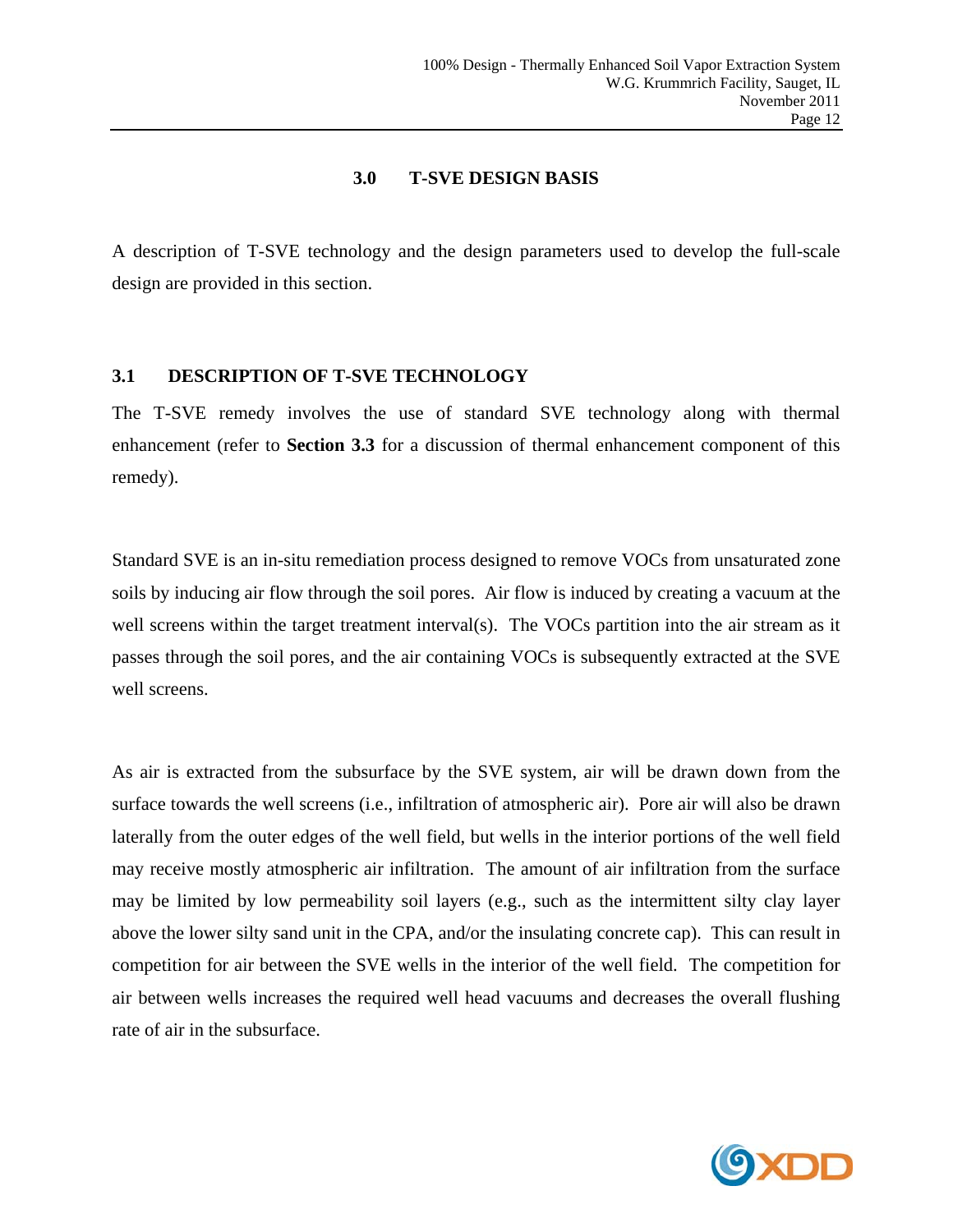In this case, AI is used to supplement the SVE system to improve the subsurface air flow distribution, and provide fresh air to volatilize the target COCs. AI is particularly advantageous for the lower silty sand layer because the overlying intermediate silty clay unit could potentially limit the amount of surface air infiltration, and affect SVE performance<sup>5</sup>.

The target COCs in the CPA are considered volatile; however, their volatility is somewhat low for standard SVE/AI technology. The low volatility of these compounds can result in lower mass removal rates, which can extend the expected remediation timeframe. Therefore, heat (i.e., using steam) will be added to the subsurface to increase the volatility of the target COCs. This will make the mass removal process more efficient and potentially reduce the timeframe to achieve the remedial goals (see **Section 3.3**).

#### **3.2 SVE/AI CONCEPTUAL DESIGN BASIS**

A SVE/AI (non-thermally enhanced) pilot test was conducted in the Big Mo area of the site in 2009-2010 (located southwest of CPA). For the purposes of this design, it was assumed that the subsurface air-flow characteristics in the CPA are similar to the Big Mo area of the site since their soil types are similar.

The SVE/AI well flowrates, wellhead vacuums/pressures, anticipated Radius of Influence (ROI) and well spacing is based upon the 2009-2010 SVE pilot test and the Big Mo SVE system  $design<sup>6,7</sup>$ .

 $\overline{\phantom{a}}$ 



<sup>5</sup> XDD, LLC. *Soil Vapor Extraction Pilot Test Report*, November 2010.

<sup>6</sup> XDD, LLC. *Soil Vapor Extraction Pilot Test Report*, November 2010.

<sup>7</sup> XDD, LLC. *Work Plan for Full-Scale Soil Vapor Extraction,* November 2010.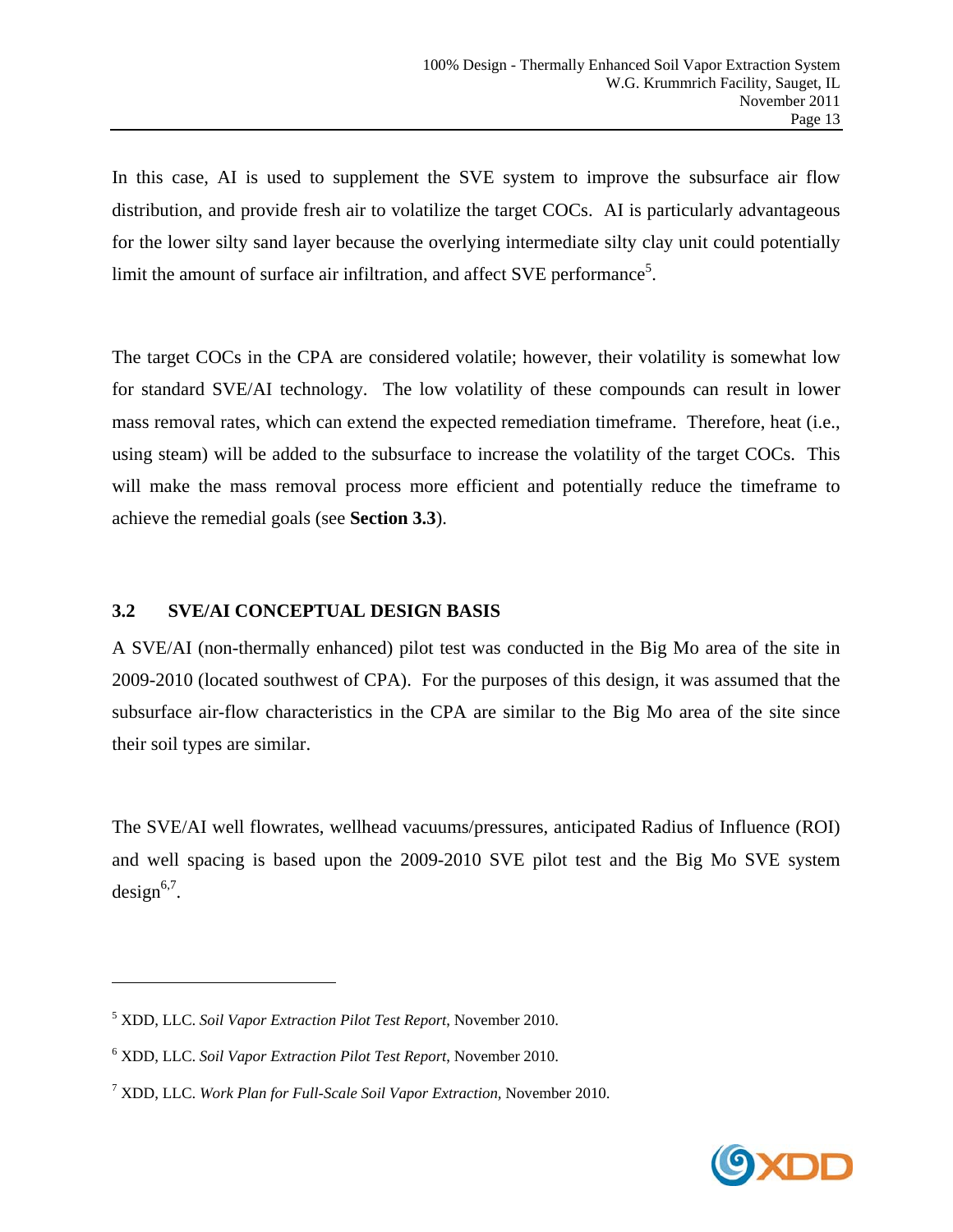- Radius of Influence: The T-SVE well network is based upon an ROI of 20 feet at 25 to 30 standard cubic feet per minute (scfm) per well.
- Well Spacing: Using the above design ROI, the SVE/AI well grid was designed with an approximate 40-foot center-to-center well spacing.
- Target Depth Intervals: The T-SVE system is designed to treat the sandy fill/upper silty sand and lower silty sand layers (refer to **Section 2.3**). The sandy fill/upper silty sand layer is generally referred to as the "**shallow**" treatment interval. The lower silty sand layer is referred to as the "**deep**" treatment interval. The intermediate silty clay layer is a low permeability layer which will not be directly targeted during the T-SVE treatment. Separate SVE/AI wells (shallow and deep screen intervals) will be installed in the shallow and deep soil layers.
- Air Flow Capacity of SVE/AI Systems: The SVE/AI system is designed with a total air flow capacity to operate using up to one-half of the well screens at a given time (i.e., a combination of shallow/deep wells, each operating at the average wellhead design flowrates). As discussed in **Section 2.3.2**, seasonal fluctuations of the water table will likely allow only intermittent operation in the lower silty sand layer. Therefore, it is more cost effective to design the SVE/AI system with a capacity to generally focus on one target layer at a time (i.e., shallow versus deep zones), since approximately half of the well screens will be submerged during portions of the year.
- System Flexibility/Optimization: Even though the total capacity of the system is based on operating up to one-half of the well screens at a given time, the SVE/AI wellhead valve control system is designed to be flexible. The SVE/AI system can be configured using the wellhead valves to distribute system flow capacity into any combination of

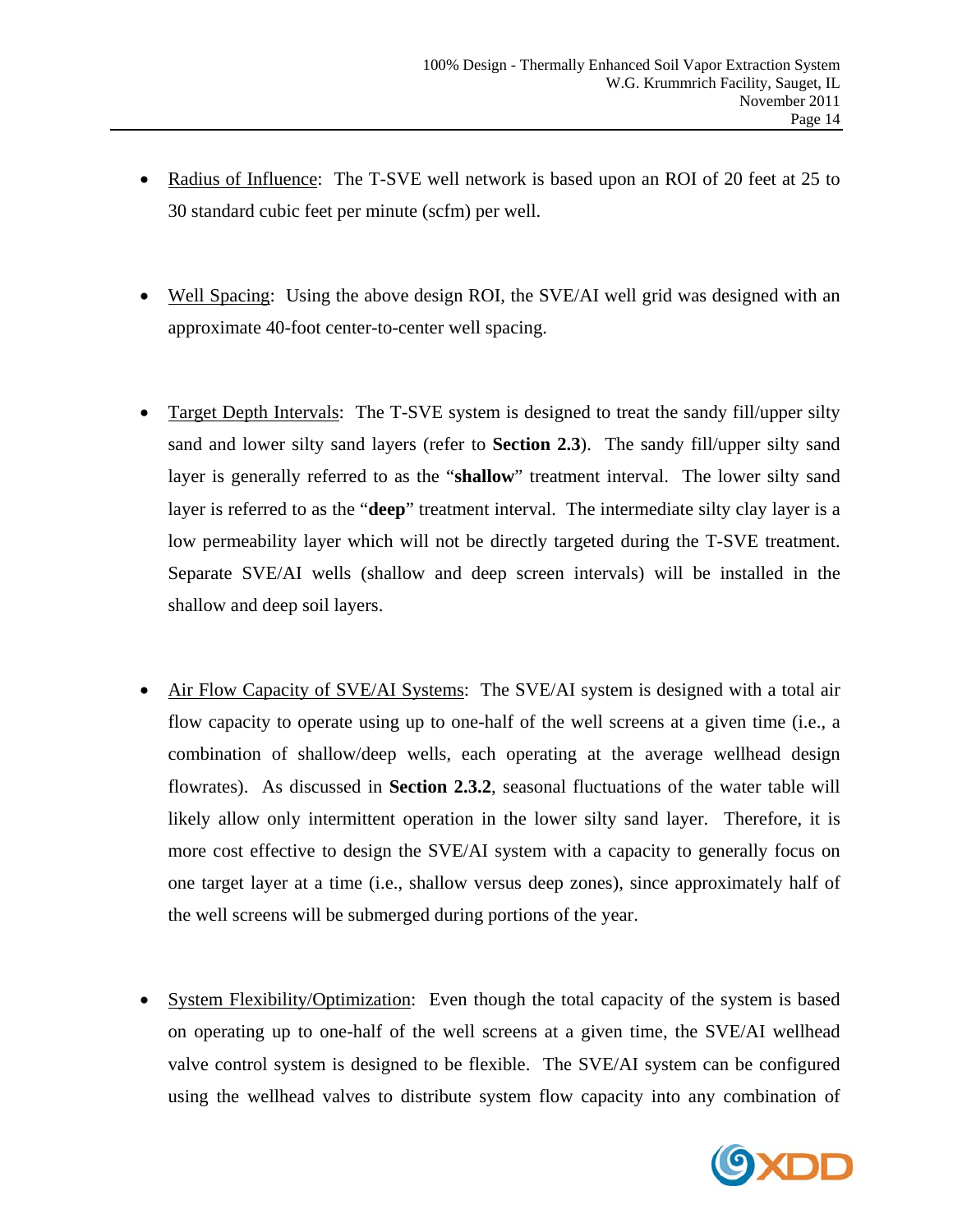shallow and deep wells simultaneously, as water levels allow. As the system is optimized (refer to **Section 17.2**), the SVE/AI system resources can be focused on the shallow and/or deep soil hot-spots, as needed, to maximize treatment. As treatment progresses, those areas which have achieved cleanup can eventually be taken offline, and the system resources can then be refocused in other areas and/or depth intervals.

## **3.3 SOIL HEATING MODEL**

The target subsurface temperature for the T-SVE treatment is between 40 to  $60^{\circ}$ C. This temperature range is designed to increase the volatility of the target compounds to an acceptable range (see **Appendix A** for COC properties).

A computer model simulation was performed to determine the minimum volume of steam required to achieve the desired soil heating range (refer to **Appendix B** for the results). The modeling was also designed to estimate the potential condensation levels from the steam injection.

• Initial Heating Phase: The soils are assumed to be at approximately  $10^{\circ}$ C initially, so a soil temperature rise of 30 to 50 $\degree$ C will be required. The specific-heat capacity of soils (i.e., heat required to raise the temperature by one degree) requires that a larger volume of steam will initially be required to supply enough heat energy to reach the desired temperature in a reasonable time period. Therefore, the AI/Steam manifold will be designed to allow use of a higher volume of steam (greater than 20% by volume) for the initial soil-heating phase. Heat losses will also be occurring from heat transfer to atmosphere, to the intermittent silty clay layer, and to the underlying groundwater flow below the target intervals. These potential heat sinks were included in the design estimates. An insulating concrete surface cap is included in the design to reduce heat loss to the atmosphere.

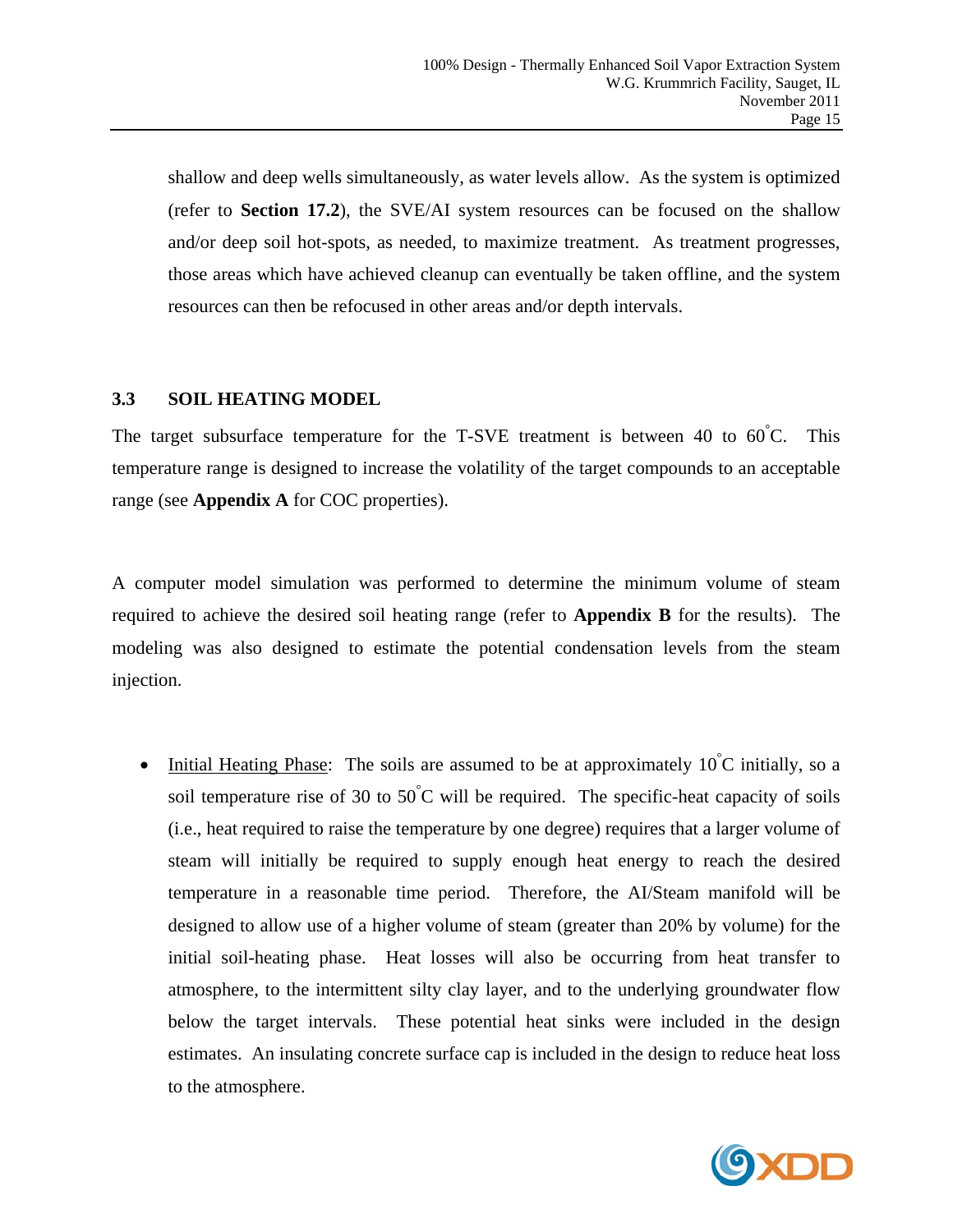• Temperature Maintenance Phase: When the subsurface reaches the desired temperature, the AI system will be reconfigured to use less steam (less than 20% by volume) to maintain subsurface temperatures. The maintenance heat requirement is based upon providing enough heat energy to balance the potential heat-losses (i.e., heat loss across the insulating cap to atmosphere, etc.). This will be optimized during operation of the system to maintain the subsurface temperatures within the target 40 to  $60^{\circ}$ C range.

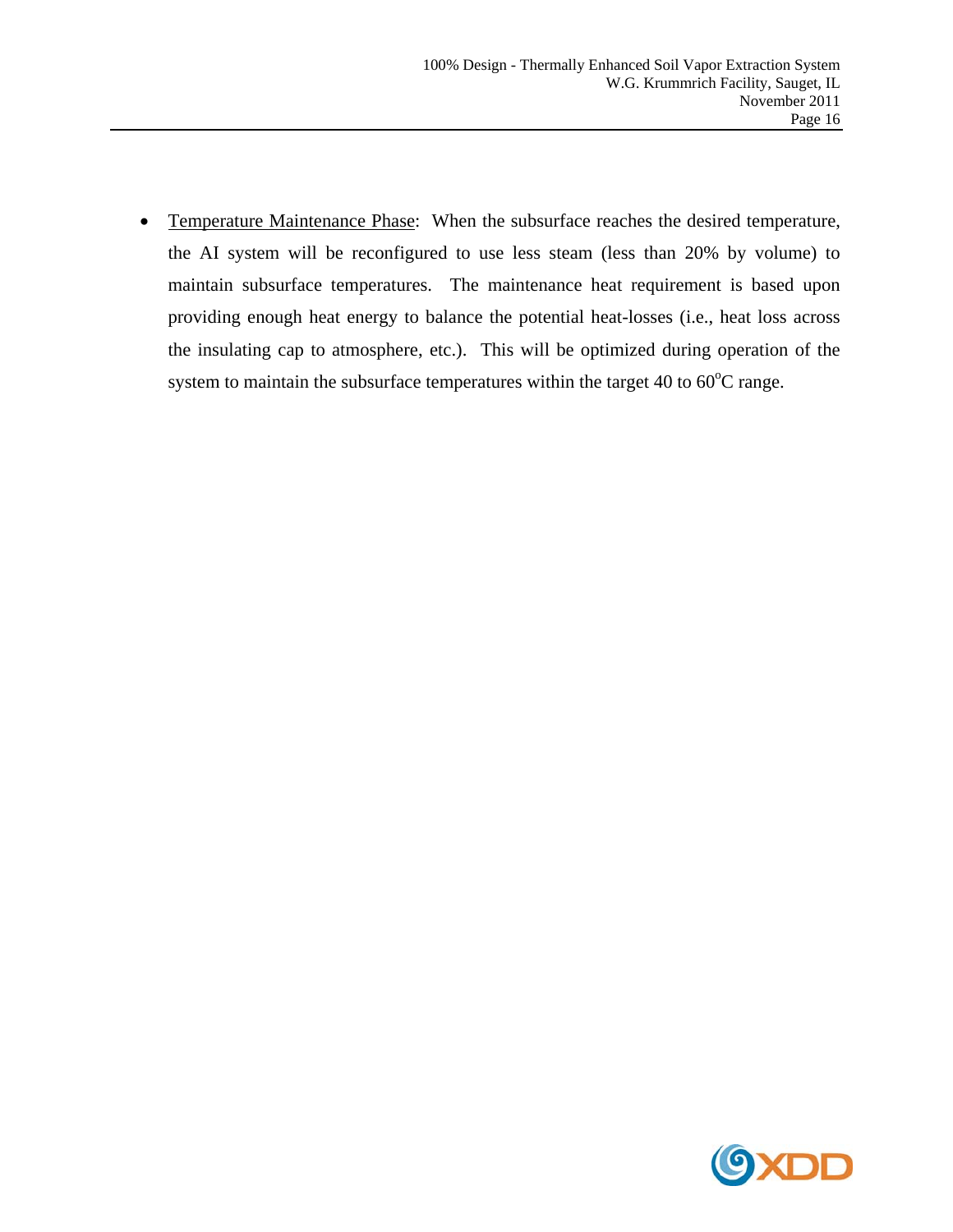#### **4.0 SYSTEM DESIGN OVERVIEW**

The remediation approach consists of soil heating to enhance the volatility of the target COCs (via injection of a mixture of steam and air through injection wells), and SVE to remove the heated contaminant vapors. The extracted vapors will be treated using a thermal oxidizer (ThermOx). The effluent vapor discharge from the ThermOx will contain hydrogen chloride (HCl gas) from the combustion of the chlorinated COCs, which will require additional treatment using an acid-gas wet-scrubber unit. Condensate generated by the SVE system will be treated using an air stripper (AS) unit prior to discharge to the on-site sewer system. Light and dense non-aqueous phase liquids (LNAPL/DNAPL) that are accumulated within the SVE system condensate will be separated and drummed for characterization and off-site disposal.

#### **4.1 OVERVIEW OF PROCESS FLOW**

The T-SVE Process Flow Diagram (PFD) is shown in **Figure 6**, and the key design elements of are outlined below:

 T-SVE Wells: The system will include a dual-level SVE and AI well network (i.e., shallow and deep well screens). Some wells are designed to operate as combination SVE/AI wells (i.e., can be operated in either vapor extraction or air injection modes by configuring the gate valves provided for each well head). By configuring the combination SVE/AI wells in either mode, subsurface air flow patterns can be modified. The SVE and AI systems will be connected to the respective process equipment using two separate manifold piping systems.

The SVE/AI well grid was designed with an approximate 40-foot center-to-center well spacing (refer to **Figure 7** for the well layout). A summary of the well design is presented in the following table (also refer to **Table 4**).

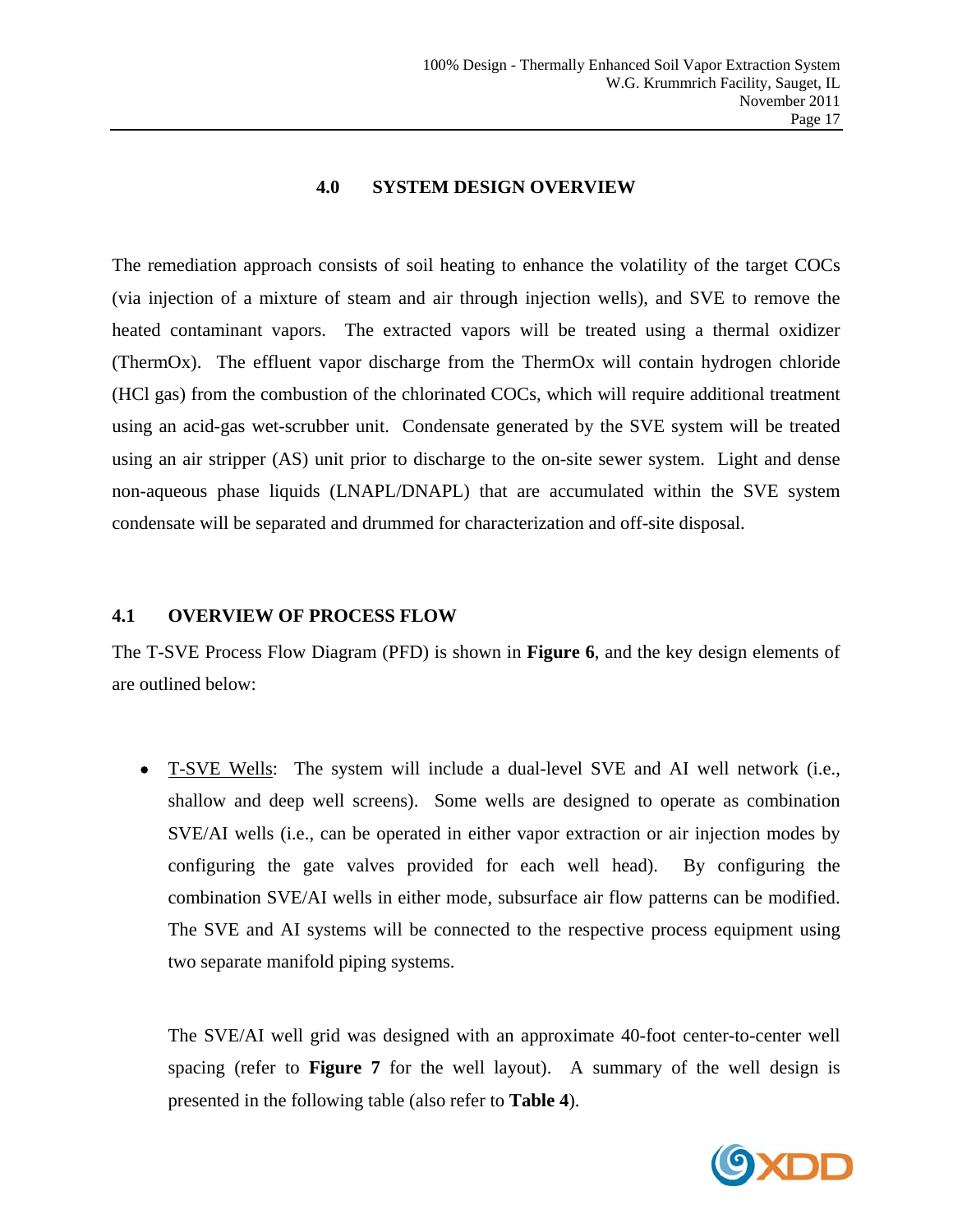| Well                  | <b>Shallow</b><br><b>Wells</b> | <b>Deep Wells</b> | <b>Nested</b><br><b>Vapor</b><br><b>Probes</b> | <b>Average Well</b><br><b>Head Flow</b><br>Rate | <b>Average Well</b><br><b>Head</b><br>Vacuum $/$<br><b>Pressure</b> | <b>Total System</b><br><b>Flowrate</b> |
|-----------------------|--------------------------------|-------------------|------------------------------------------------|-------------------------------------------------|---------------------------------------------------------------------|----------------------------------------|
|                       | 4-9 feet bgs                   | 10-15 feet bgs    | 5-6 feet bgs<br>12-13 feet bgs                 | $(\text{scfm})$                                 | (in. H <sub>2</sub> O)                                              | $(\text{scfm})$                        |
| <b>SVE</b>            | 39                             | 43                |                                                | 25 to 30                                        | $-50$                                                               | 3,000                                  |
| Combination<br>SVE/AI | 61                             | 61                | 23                                             | 50                                              | $+60$                                                               | 2,000                                  |

#### **T-SVE System Wellhead Operating Parameters**

Notes: scfm = standard cubic feet per minute in.  $H_2O$  = inches of water vacuum (-) or pressure (+) Steam will be added to the AI process stream.

 Air/Steam Injection System: The AI system will include air injection blowers to provide a source of clean air to the subsurface to improve the overall air flushing performance. The AI system will also be used to inject a steam-air mixture to heat the subsurface to a target temperature ranging between 40 and 60  $\degree$ C to increase the volatility of the target COCs. The steam will be supplied by the existing W.G. Krummrich facility steam conveyance system and will be mixed with the AI process air flow prior to subsurface injection.

The AI system will have the capacity to inject air at an average flowrate of 50 scfm per well, at pressures of 60 inches of water (in.  $H_2O$ ). The total system flowrate capacity will be approximately 2,000 scfm. The volume of steam that will be used will be minimized to reduce potential condensation in the soils and to reduce energy usage (actual steam volumes will be optimized to achieve the target soil temperature, and will depend on the quality of steam from the plant supply). An insulating surface cap will be installed to reduce heat losses to the atmosphere. General system operating parameters are summarized in **Table 5**.

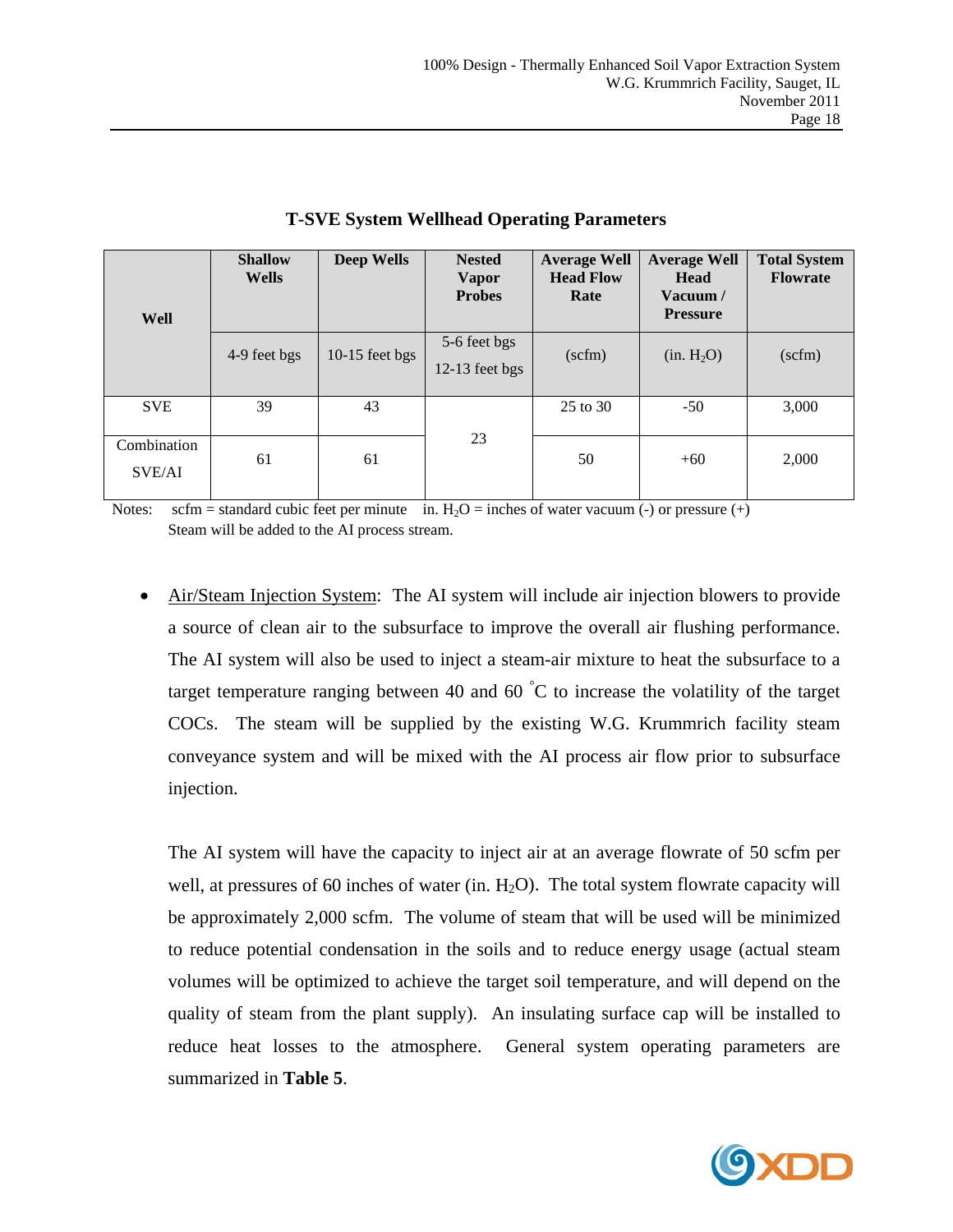- SVE System: The SVE portion of the process will extract the heated vapors containing COCs, and the vapor stream will be treated using a ThermOx unit prior to discharge to the atmosphere. The SVE system will have the capacity to extract vapors at approximately 25 to 30 scfm per well (total capacity approximately 3,000 scfm). General system operating parameters are summarized in **Table 5**.
- Vapor Treatment System Oxidizer/Scrubber Unit: Air flow from the discharge of the SVE system will be routed to a ThermOx. The ThermOx unit will be used to destroy COCs in the air stream prior to discharge to the atmosphere.

During thermal oxidation of the COCs, acid-gas vapors (HCl) will be formed. Therefore, an acid-gas wet scrubber unit will be included to remove acid-gases from the process air stream. Blow-down water from the scrubber will be discharged to the facility sewer under permit. A water softener system may be used, if needed, to treat the incoming feed water to the scrubber to reduce water hardness for maintenance purposes.

 Condensate/NAPL Handling System: Condensation that is collected by the SVE system will be separated from the process stream using air-moisture separators (AMS). The condensate will be pumped from the air-moisture separators into an oil-water separator (OWS) to remove potential NAPL from the condensate.

The condensate water will be pumped to an equalization tank (ET) for subsequent batch treatment using an air stripper (AS) system. The treated condensate will be discharged under permit to the plant sewer system (under permit with the American Bottoms Regional Waste Water Treatment Facility [ABRTF]). The vapor stream from the AS will be routed to the ThermOx unit for treatment.

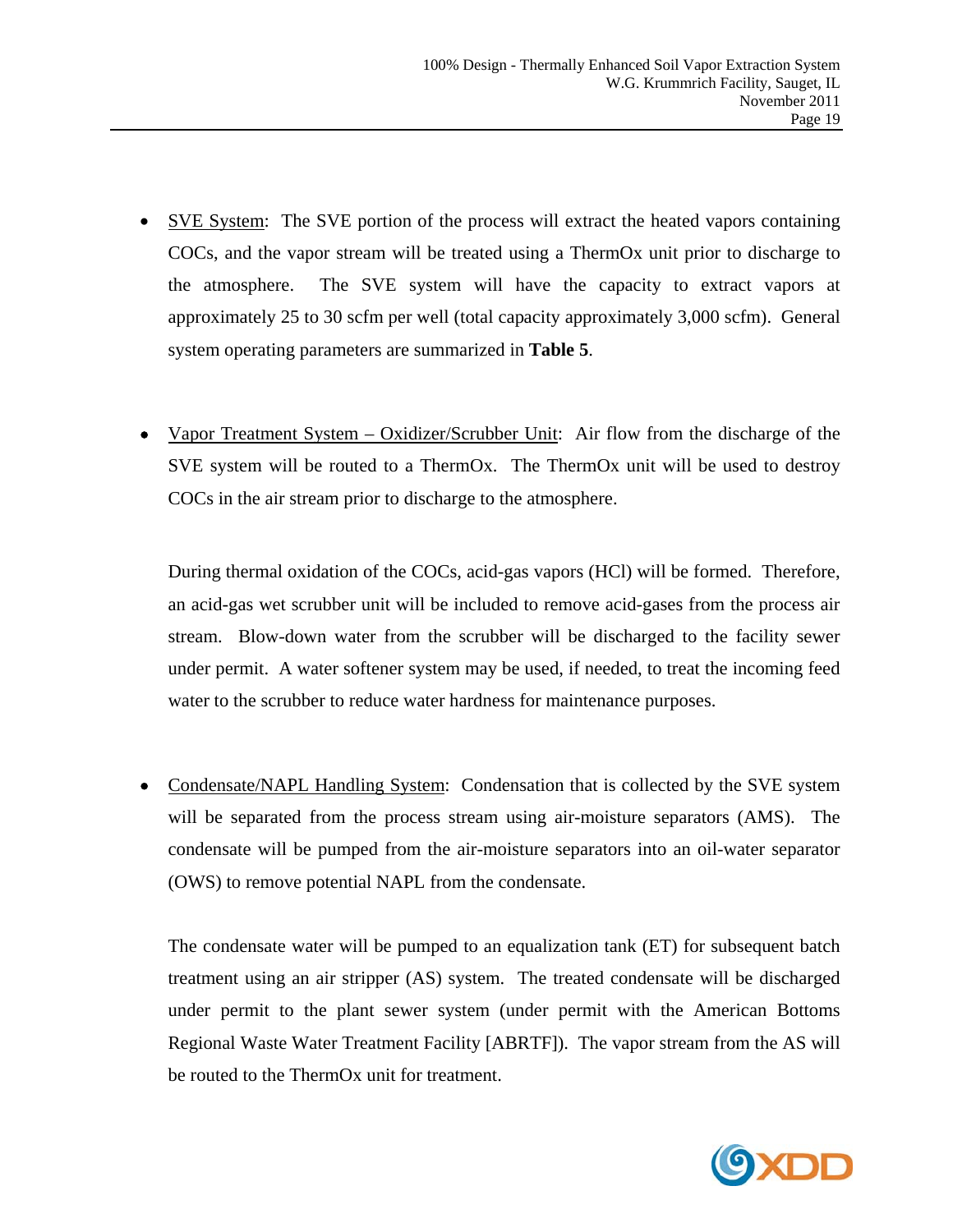The NAPL that is separated by the OWS will be collected in the NAPL Tank (NT). The NAPL will then be manually pumped to approved containers (with secondary containment) for characterization and disposal.

# **4.2 SYSTEM CONTROLS**

A programmable logic controller (PLC) will control all automated functions of the T-SVE system. The PLC system will allow remote monitoring and review of operating status at any time. The remote monitoring system will be used to monitor flows, vacuums/pressures, and operating temperatures, as well as the position of safety sensors and controls (e.g., pressure switches, level switches, motor operated valves, etc.). The PLC will also control the appropriate system response to alarm conditions. An autodialer system will be incorporated into the design to transmit alarm conditions to the operator.

Other monitoring devices that will be integrated with the PLC program and T-SVE operation will include:

- Vapor Probe Temperature Sensors: Temperature probes/transmitters will be provided for real-time monitoring of subsurface temperatures at selected vapor probe locations. Manual temperature readings will also be collected periodically from the vapor probe networks for optimization purposes (refer to **Figure 7** for the vapor probe locations).
- Water Level Transducers: Because the operation of the T-SVE in the lower silty sand unit will be contingent upon the seasonal fluctuations of the water table, water level transducers will be provided for real-time monitoring of groundwater elevations. This will allow forecasting of conditions and prompt re-configuration of the T-SVE to optimize treatment in the lower silty sand unit. Manual water level readings will also be

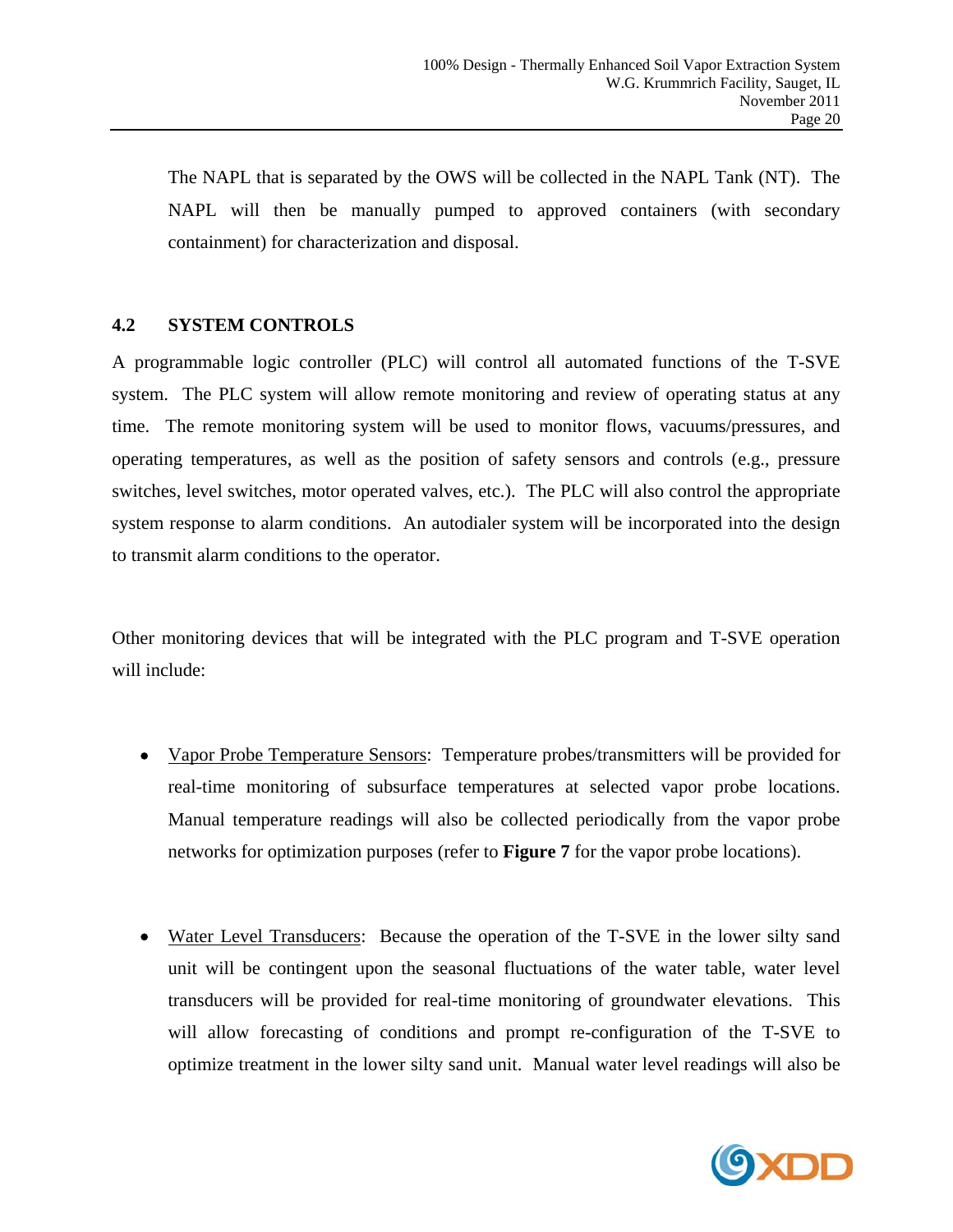collected from the piezometer network in the area and will be used for the same purpose (refer to **Figure 7** for the piezometer locations).

- Dissolved Oxygen (DO) Probes/Data Loggers: DO probes/data loggers will be provided for real-time monitoring of aerobic conditions using selected piezometer locations (**Figure 7**). DO readings will be accessible through the PLC and remote monitoring telemetry system.
- LEL Meter: The ThermOx unit will be equipped with a process inlet lower explosive limit (LEL) meter which is set at a maximum of 20% of the LEL for monochlorobenzene (0.26%; 2,600 parts per million by volume [ppmv]). If the process vapor exceeds 20% LEL, the ThermOx unit will shut down, followed by shutdown of the SVE/AI system
- Oxygen Sensors: The EABR system will be introducing pure oxygen into the saturated zone at the same time that the T-SVE system is operating. Oxygen sensors will be provided on the inlet to the T-SVE system to detect if elevated levels of oxygen are entering the system. Elevated oxygen levels could affect the ThermOx unit operation and could be a compatibility issue for the T-SVE equipment. If elevated oxygen levels (i.e., >23.5%) are detected, the entire T-SVE (and EABR) system would be shut down. This alarm will also trigger the audio/visual alarm beacons (one located inside the equipment building, and one located on the exterior of the building) and will send an autodialer alarm message to the appropriate responders.
- Building VOC Monitor and Seismic Monitor: The T-SVE equipment building will be equipped with a PID monitor to detect potential COC vapors within the atmosphere of the building that could result in potential leaks in the system. If vapor concentrations begin to approach 10% of the Immediately Dangerous to Life and Health (IDLH) concentration

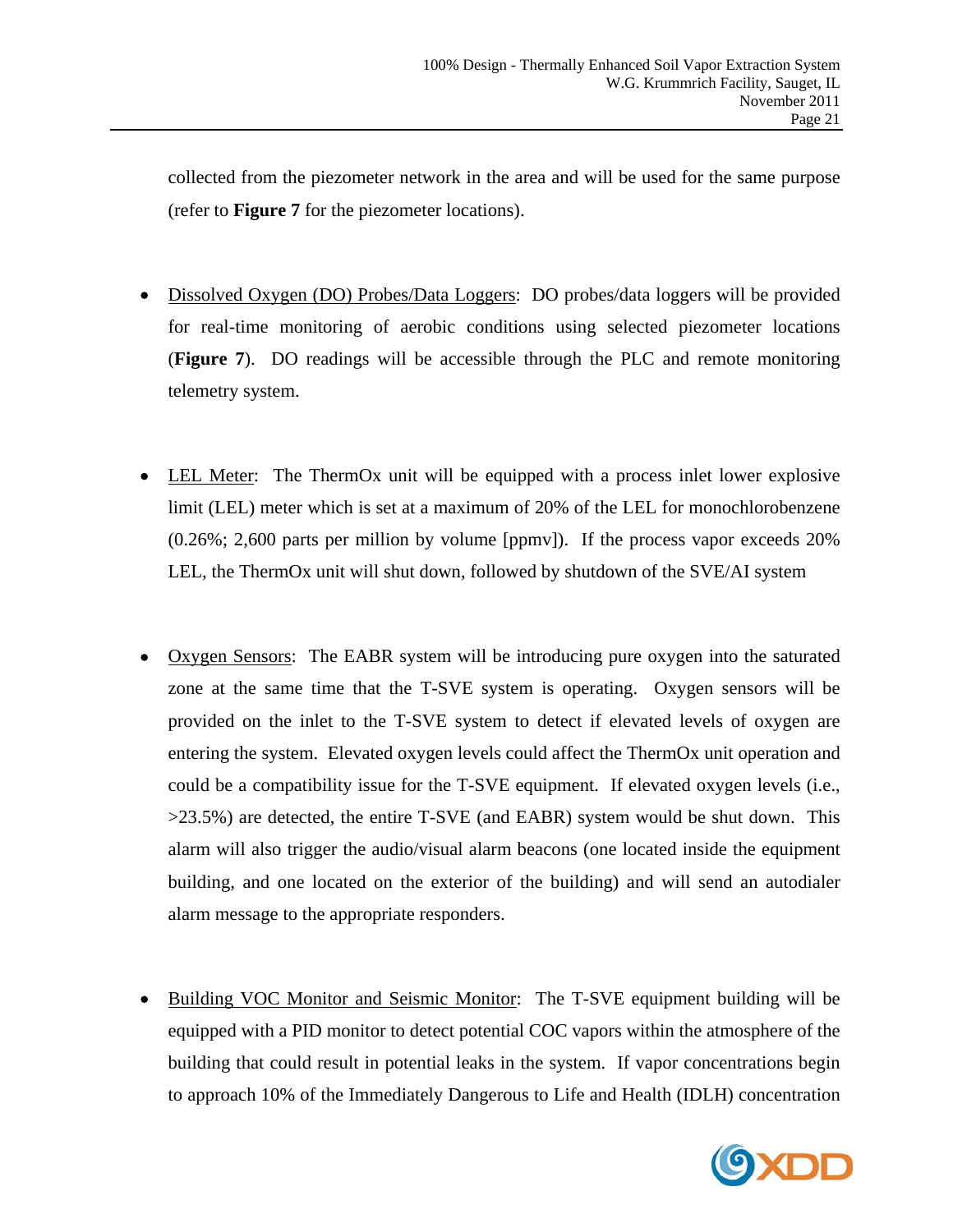for dichlorobenzene (10% of IDLH = 15 ppmv), the entire T-SVE (and EABR) system will be shut down. This alarm will also trigger the audio/visual alarm beacons (one located inside the equipment building, and one located on the exterior of the building) and will send an autodialer alarm message to the system operators.

A seismic monitor will also be installed and will shut down the entire system in the event of a significant earthquake.

 Building Smoke Alarm: The T-SVE equipment building will be equipped with a heat/smoke alarm to detect potential fire. If smoke is detected, the entire T-SVE (and EABR) system would be shut down. This alarm will also trigger the audio/visual alarm beacons (one located inside the equipment building, and one located on the exterior of the building) and will send an autodialer alarm message to the appropriate responders.

# **4.3 SYSTEM CAPACITY AND WELL FIELD FLOW DISTRIBUTION**

The SVE/AI system is designed with a total air flow capacity to operate using up to one-half of the well screens at a given time (i.e., using a combination of shallow and/or deep wells, each operating at the average wellhead design flowrates as shown in **Table 5**). This is because seasonal fluctuations of the water table will likely allow only intermittent operation in the lower silty sand layer. Therefore, it is more cost effective to design the SVE/AI blower systems with a capacity to generally focus on one target layer at a time (i.e., shallow versus deep zones), since approximately half of the well screens will be submerged during portions of the year.

Although the total capacity of the system is based on operating up to one-half of the well screens at a given time, the SVE/AI wellhead valve control system is designed to be flexible. The SVE/AI system can be configured using the wellhead valves to distribute system flow capacity into any combination of shallow and deep wells simultaneously, as water levels allow. It is

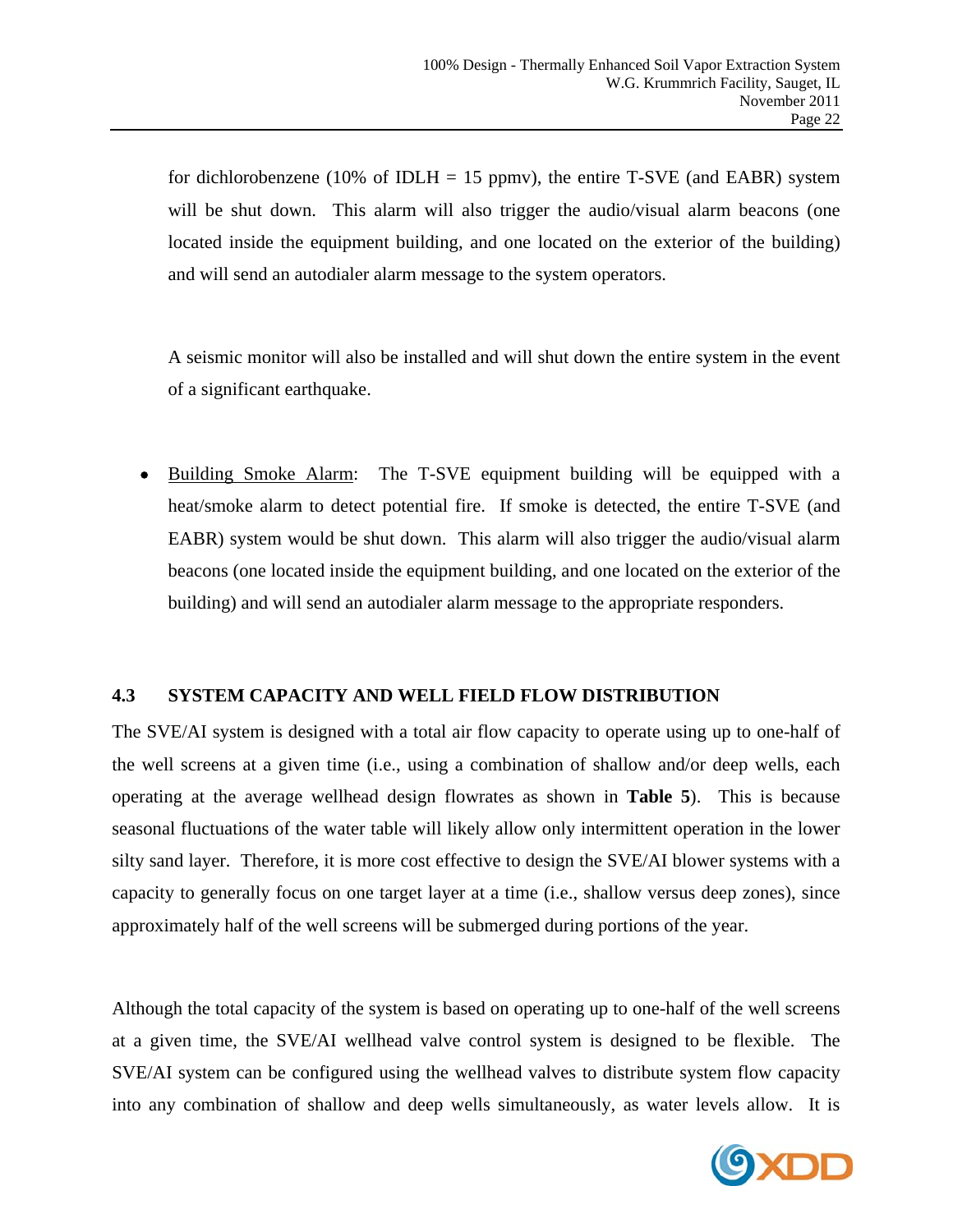anticipated that the system will be initially started up to focus on the shallow treatment interval. As the water table fluctuates and the lower silty sand layer is exposed, the system can be reconfigured to target the deep interval.

# **4.4 GENERAL DESIGN CONSIDERATIONS**

The following additional considerations were incorporated into the T-SVE system design:

- Freeze protection (heaters and heat trace/insulation on process piping, etc.) for yearround operation.
- Automated systems to decrease operation and maintenance costs.
- Alarm schedule built into the PLC to protect equipment and personnel.
- Chemical compatibility with the COCs and temperature ranges encountered.
- Location of overhead and subsurface utilities.
- Compliance with National Fire Protection Association (NFPA) Class 1 Division 2 requirements for an area where ignitable concentrations of flammable gases, vapors, or liquids are not likely to exist under normal operating conditions.
- Compliance with Solutia safety standards and Occupational Safety and Hazard Administration (OSHA) regulations.

# **4.5 APPLICABLE CONSTRUCTION AND SAFETY STANDARDS**

The installation will be conducted in accordance with standard construction codes and guidance documents. Where applicable, the latest revisions of the following codes shall be met.

- 1. ANSI American National Standards Institute
- 2. ASTM American Society for Testing and Materials

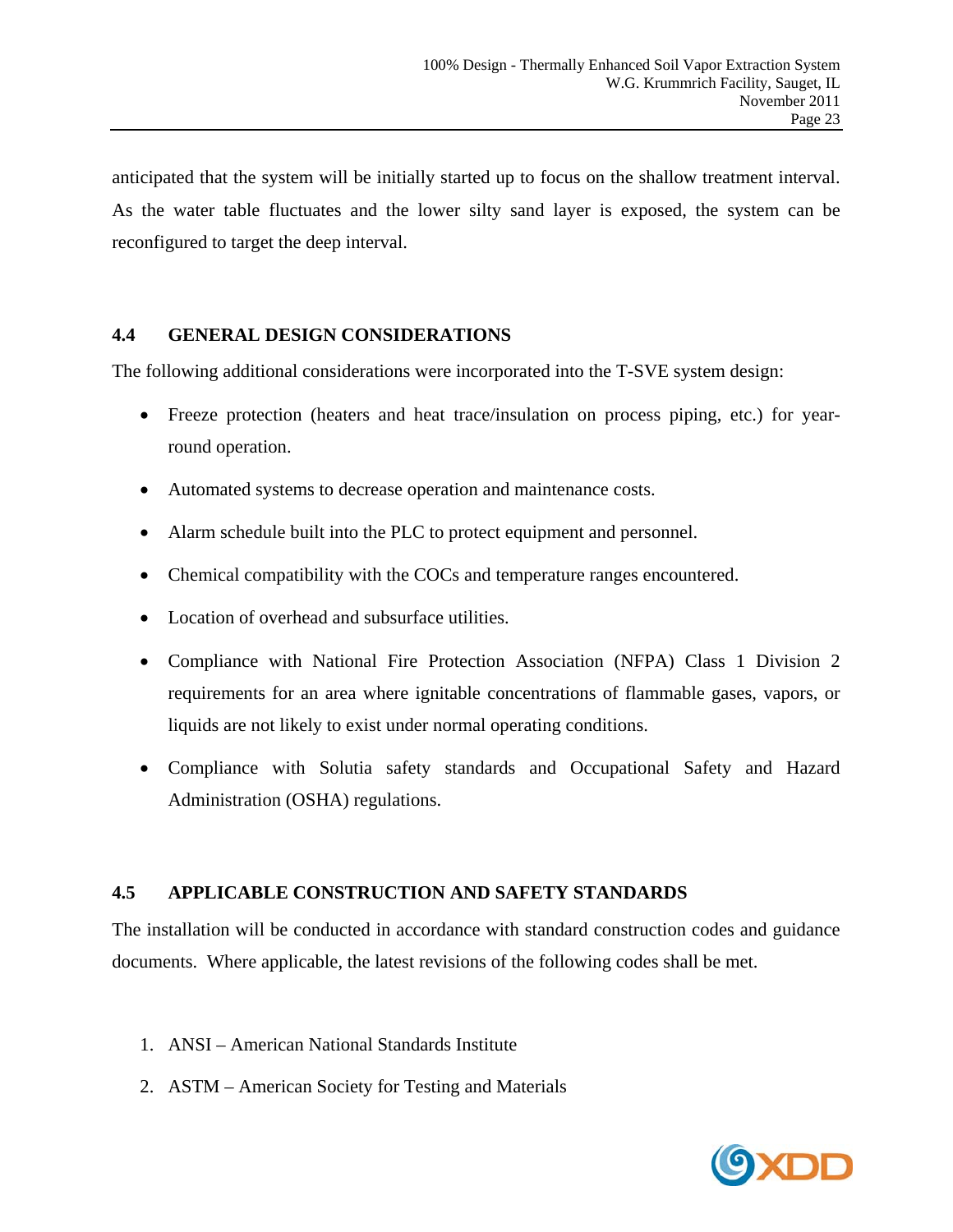- 3. CGA Compressed Gas Association
- 4. FM Factory Mutual
- 5. IBC International Building Code
- 6. ICEA Insulated Cable Engineers Association
- 7. IEEE Institute of Electrical and Electronic Engineers
- 8. OSHA Occupational Safety and Health Administration
- 9. NEC National Electric Code
- 10. NEMA National Electric Manufacturer's Association
- 11. NFPA National Fire Protection Association
- 12. UL Underwriter Laboratories

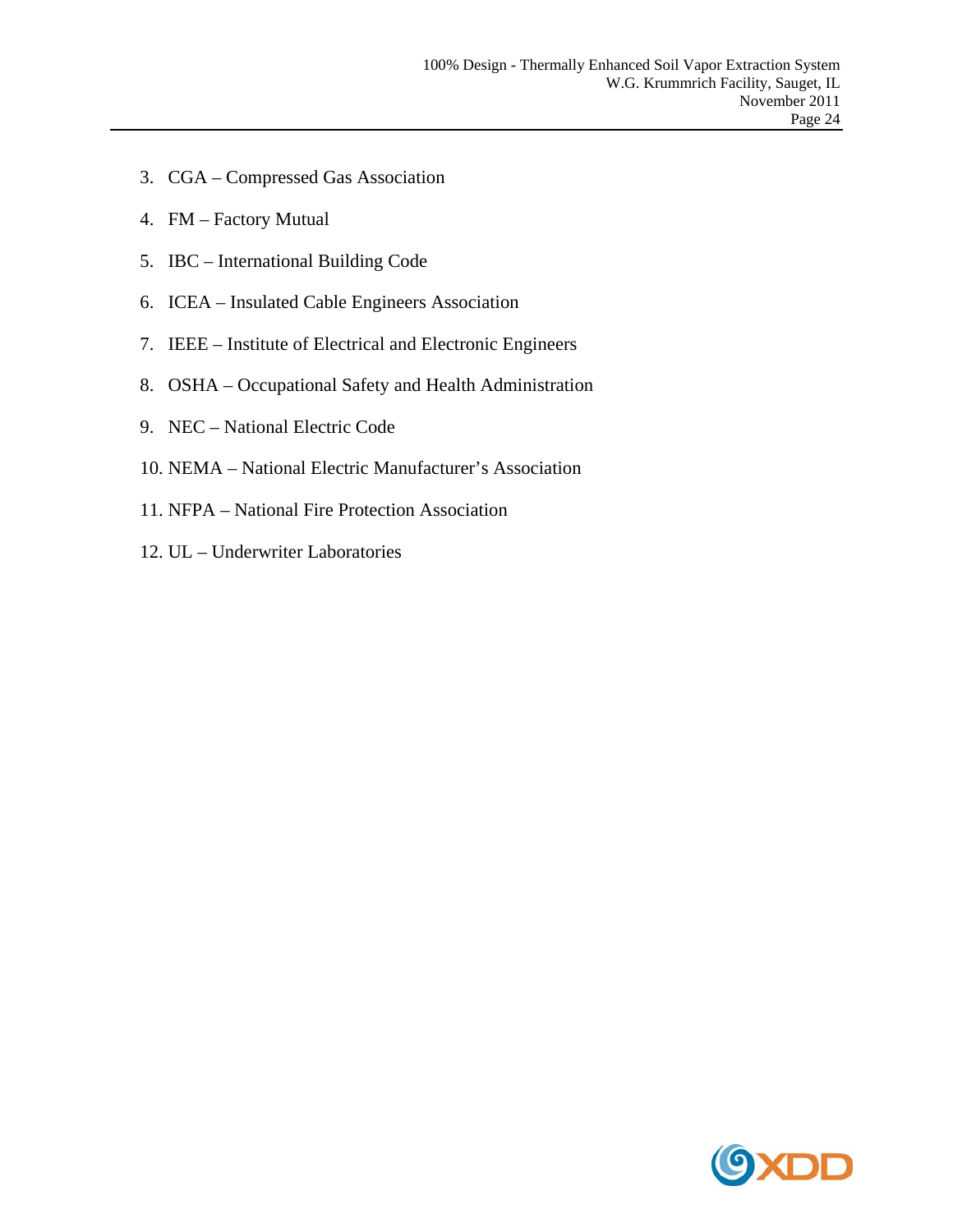# **5.0 WELL LAYOUT AND CONSTRUCTION DETAILS**

The following construction and installation details are included in this section:

- T-SVE well and vapor probe locations (**Figure 7**).
- Typical SVE/AI well construction details (**Figure 8**).
- Typical single and nested vapor probe details (**Figure 9**).
- Detailed well construction tables (including well depth and well screen lengths, see **Table 6 and Table 7**).

# **5.1 T-SVE WELL AND VAPOR PROBE LAYOUTS**

The dual-level SVE/AI well layout is based on a 40-foot on center spacing, designed to cover the extent of the COC exceedances within the CPA (**Figure 7**). There is one area where only the deep treatment interval is targeted (near the corner of  $4<sup>th</sup>$  Street and Falling Springs Road); therefore, only four deep-screened wells will be installed to treat this specific area. A summary of the total number of wells and vapor probes is presented below:

#### **Well Summary**

|                                     |                                | <b>T-SVE Wells</b> | <b>Nested Vapor Probes</b>          |                                |                   |  |
|-------------------------------------|--------------------------------|--------------------|-------------------------------------|--------------------------------|-------------------|--|
| <b>Treatment</b><br><b>Interval</b> | Screen Interval <sup>[1]</sup> | <b>SVE</b>         | <b>Combination</b><br><b>SVE/AI</b> |                                |                   |  |
|                                     |                                | <b>Well Count</b>  | <b>Well Count</b>                   | Screen Interval <sup>[1]</sup> | <b>Well Count</b> |  |
| Shallow                             | 3-8 feet bgs                   | 39                 | 61                                  | 5-6 feet bgs                   | 23                |  |
| Deep                                | $10-15$ feet bgs               | 43                 | 61                                  | $12-13$ feet bgs               | 23                |  |

Notes: [1] = Average screen intervals are shown, actual screen intervals will vary depending on actual geology.

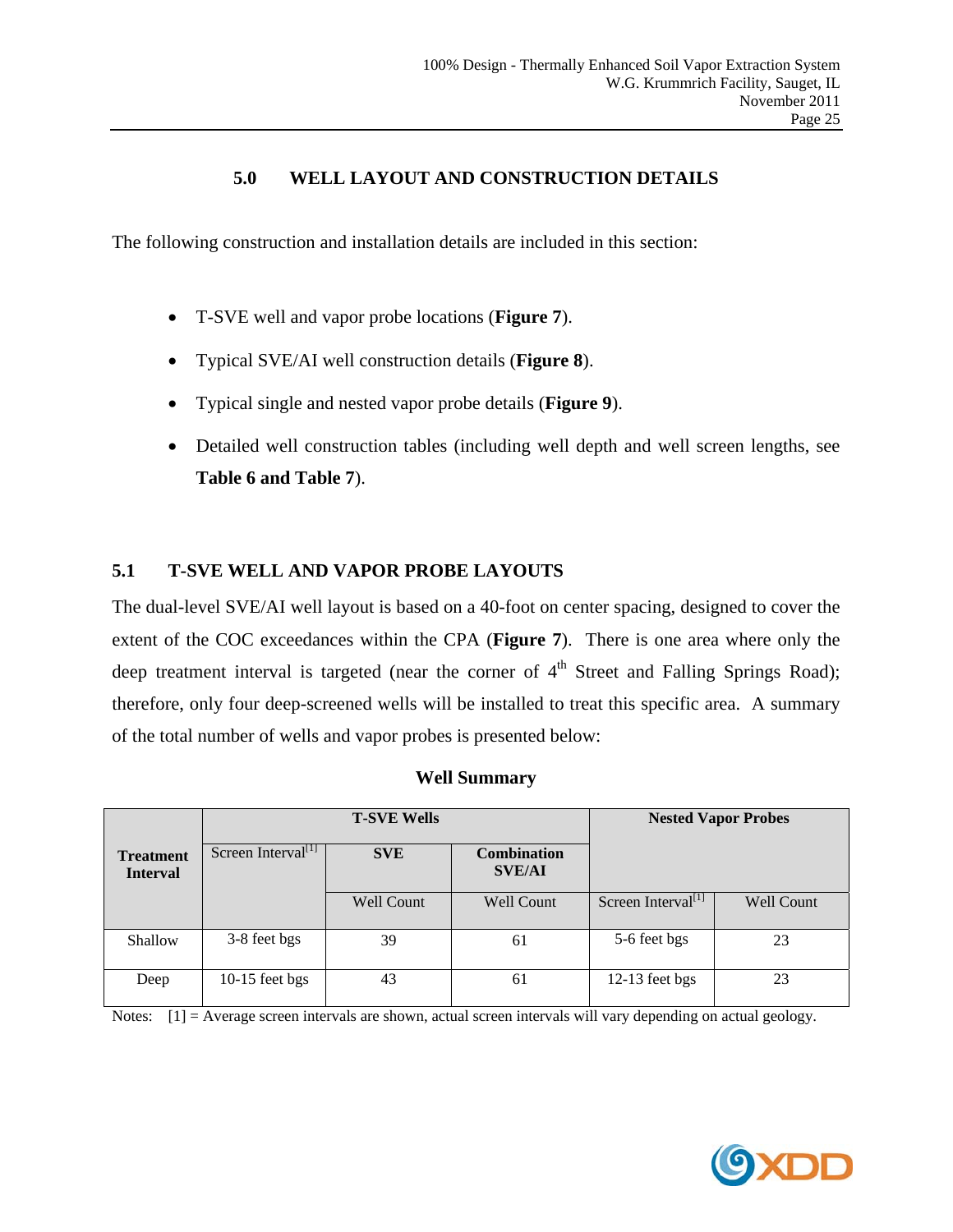Combination SVE/AI Wells: Approximately 60% of the SVE wells will be configured to allow for AI/steam injection. Note that the placement of the combination SVE/AI wells was selected to provide additional heating capability, and to provide flexibility to optimize the injection and/or extraction flow patterns in those areas which exhibit the highest DCB concentrations (i.e., specifically, within the center portion of the CPA which is bisected by  $3<sup>rd</sup>$  Street).

Vapor Probes: In addition to the T-SVE wells, shallow and deep vapor probes will be installed (see **Figure 7**). The vapor probes will be installed in the shallow and deep target zones to monitor vacuum/pressure distribution, temperature distribution, and soil vapor concentrations. Vapor probe placement was optimized based on the COC distribution to target the most elevated concentrations, and to provide complete coverage of the target area. In addition, several vapor probes are installed as "near" and "far" radius monitoring points from selected SVE/AI locations, to monitor vacuum distribution/heat distribution as a function of radial distance from the SVE/AI wells.

# **5.2 WELL CONSTRUCTION DETAILS**

Typical construction details for the shallow and deep SVE/AI wells and vapor probes are presented on **Figures 8 and 9**. Construction and installation details are presented in **Tables 6 through 8**. Well screen placement will be refined during installation based upon actual geological conditions and COC distribution (to be verified by geological characterization and field PID screening results, refer to **Section 5.3**).

# *5.2.1* **T-SVE <sup>W</sup>ELL CONSTRUCTION DETAILS**

In general, shallow well screen lengths will vary between 1 and 7 feet and will be screened from approximately 3 feet bgs to the top of the intermediate silty clay layer targeting the sandy fill/upper silty sand layer, as shown in **Table 6**. Deep well screen lengths will vary between 3

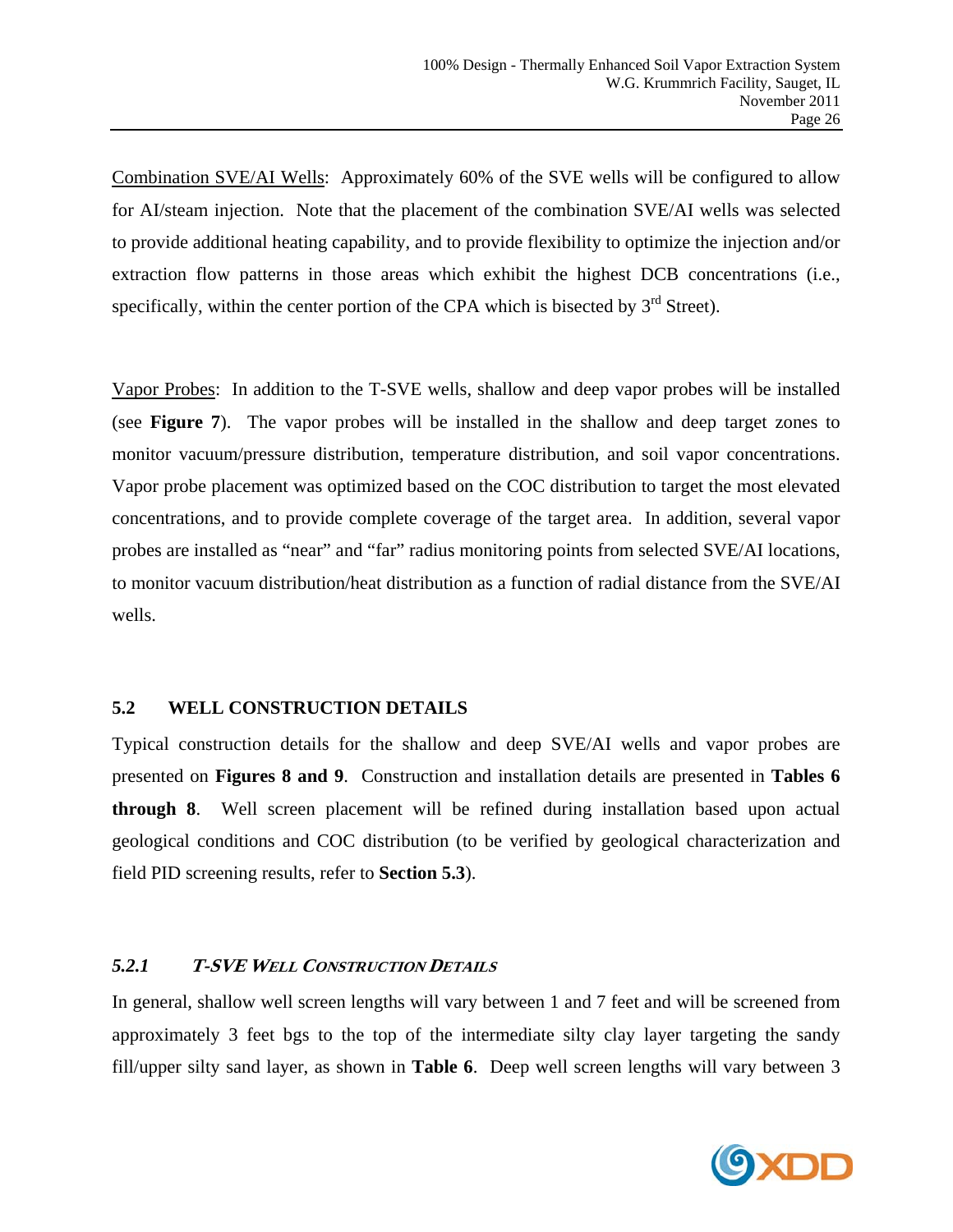and 5 feet, and will extend from below the intermediate silty clay to approximately 15 feet bgs targeting the lower silty sands.

As shown on **Figure 8**, the SVE wells will be constructed of 2-inch inside diameter (ID), 0.02 inch slotted stainless steel (SS) well screens. The wells will be completed to surface with solid 2-inch carbon steel riser. The filter pack will consist of a #002 sand, or equivalent, which extends a minimum of 0.5 feet above the well screen. A minimum 1-foot granular bentonite seal will be placed above the sand pack. All boreholes will be completed to surface grade with a high temperature compatible cement grout mixture. Well construction materials have been selected to be compatible with the COCs and the elevated temperatures that will be present. All wells will be installed using rotosonic drilling techniques.

#### *5.2.2* **<sup>V</sup>APOR PROBE CONSTRUCTION DETAILS**

The shallow and deep vapor probes will be installed with a 1-foot screened interval. The screened intervals of the shallow and deep vapor probes will generally be installed at the midpoint elevation of the adjacent shallow and deep T-SVE wells.

As shown on **Figure 9**, the vapor probes will be constructed of 1-inch ID, 0.02-inch slotted SS well screens with a one-foot carbon steel sump. The vapor probes will be completed to surface with 1-inch ID carbon steel riser. The filter pack will consist of a #002 sand, or equivalent, which extends a minimum of 0.5 ft above the well screen. A minimum 1-foot granular bentonite seal will be placed above the sand pack. All boreholes will be completed to surface grade with a high temperature compatible cement grout mixture. Well construction materials have been selected to be compatible with the COCs and the elevated temperatures that will be present. All wells will be installed by Boart using rotosonic drilling techniques.

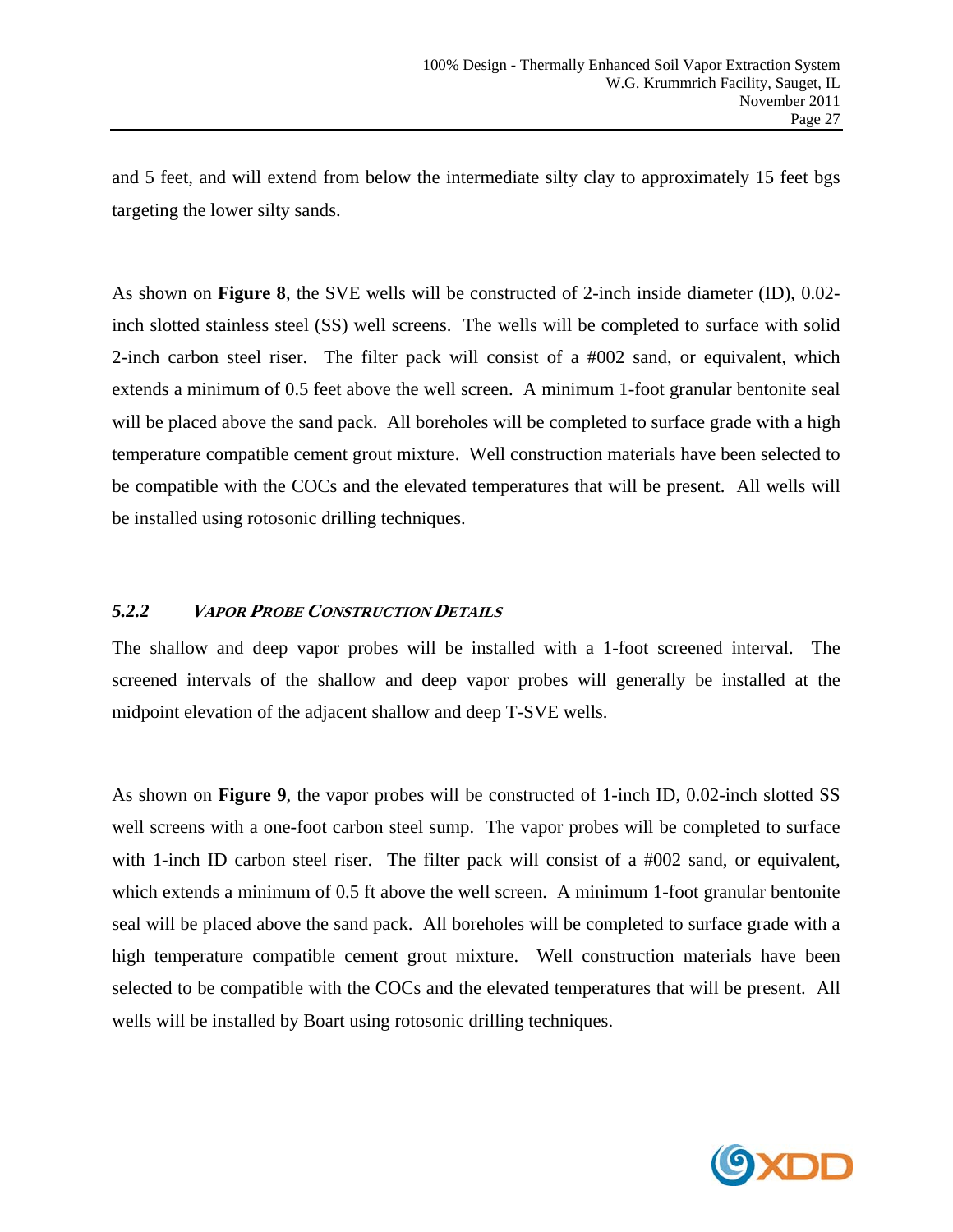#### *5.2.3* **<sup>W</sup>ELL SURFACE COMPLETIONS**

The wells and vapor probes will be completed to a minimum of 2 feet above surface grade with carbon steel riser pipes. The T-SVE well riser pipes will be completed with 2-inch Female National Pipe Thread (FNPT) adapters.

# **5.3 GEOLOGICAL CHARACTERIZATION**

The placement of the well screen intervals for the T-SVE wells and the vapor probes is based upon prior soil borings conducted within the CPA, and a summary of the depths is provided in **Tables 6 and 7**. The well screen placements will be refined based on the profiles determined from the soil cores obtained during the drilling program.

Continuous soil cores will be collected directly from the rotosonic core barrels from each well location. Soil cores will be examined visually for geological characteristics and logged, and will be compared to existing CPA boring logs by the Project Geologist. The headspace vapors from the soils cores will be analyzed with a PID and will also be recorded.

#### **5.4 WELL DEVELOPMENT**

Piezometers will be installed as part of the EABR system monitoring well network (refer to the EABR design document for piezometer locations), and these piezometers will be used to monitor water level elevations to aid configuration of the T-SVE system. Saturated zone wells will be developed using surge block and pumping until the effluent is clear or until five times the borehole volume has been evacuated. Water, sediment, and potential NAPL generated during well development will be handled in accordance with the waste management procedures provided in **Section 5.6**.

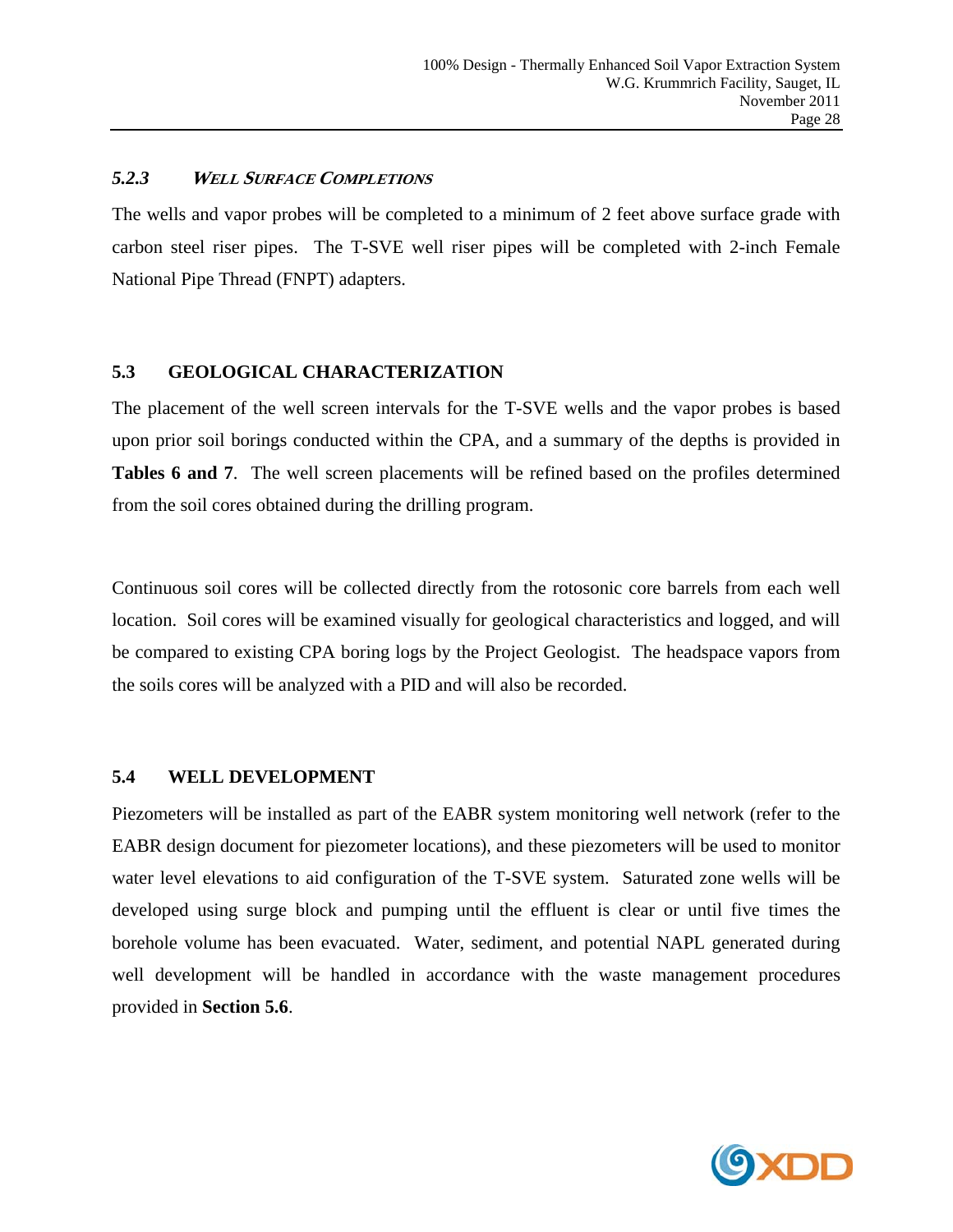#### **5.5 WELL INSTALLATION LOGISTICS**

#### *5.5.1* **<sup>U</sup>TILITY CLEARANCE**

The W.G. Krummrich facility utility maps were used to identify the locations of known existing and/or abandoned utilities within the CPA. Well locations/excavation locations have been adjusted to be clear of known subsurface utilities. Hand digging and air-knifing techniques will be used to verify utility clearance in areas of any uncertainty.

#### *5.5.2* **<sup>P</sup>RE- AND POST-DRILLING SURVEYING**

T-SVE and vapor probe locations will be marked using a flag/stake by a surveyor prior to the start of the drilling program. Actual drilling locations may be moved by the Project Geologist to avoid overhead obstructions (e.g., pipe racks, etc.) or in the event that subsurface obstructions prevent installation in the desired location (i.e., drilling refusal due to concrete, cobbles, etc.).

A survey will be conducted after completion of the drilling program to determine the as-built well coordinates.

#### **5.6 DECONTAMINATION AND WASTE HANDLING/DISPOSAL**

Soil, groundwater and decontamination fluids will be generated during the work activities. A waste accumulation area and a decontamination area will be established within the work area. All wastes will be containerized and properly labeled. Waste materials will be characterized and disposed of by Solutia in accordance with all applicable regulations.

#### *5.6.1* **<sup>E</sup>QUIPMENT DECONTAMINATION AND DECONTAMINATION AREAS**

Drilling equipment will be decontaminated prior to entry to the site. During drilling activities, all equipment and vehicles will be regularly inspected to ensure contaminated materials are not

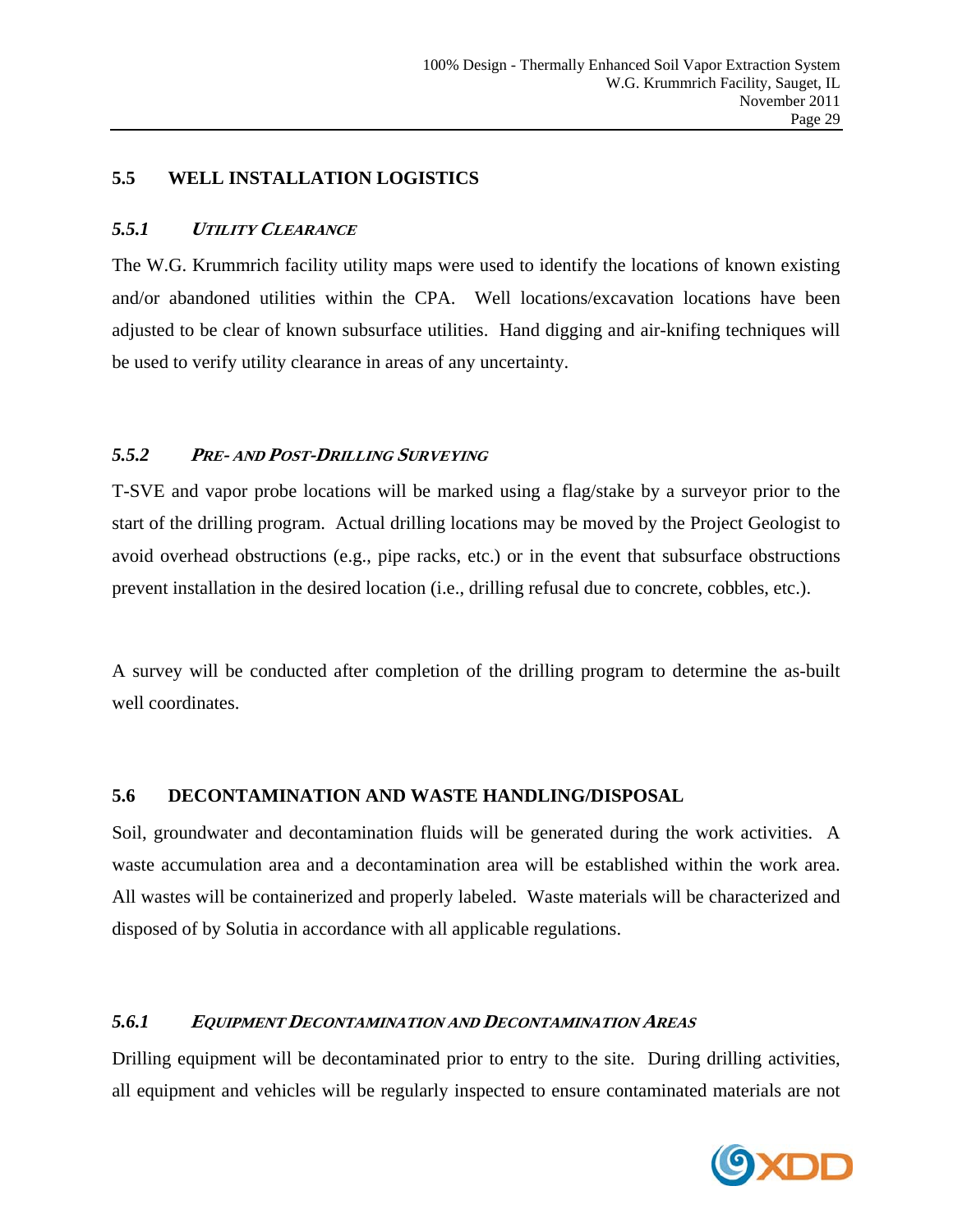tracked outside of the work area. Drilling equipment will also be decontaminated prior to final demobilization from the site. Potable water for decontamination will be acquired from an on-site hydrant (requires 24-hour notice to the plant), and will be staged in close vicinity to the decontamination area. Tanks, water handling equipment, and all decontamination supplies will be provided by the drilling contractor.

Primary Decontamination Area: A primary decontamination area will be constructed by the drilling contractor within the CPA, and will include a bermed area with a polyethylene liner, or equivalent. Decontamination of augers, drill rods, vehicles, or other large equipment shall be performed in this area using a pressure washer. The decontamination pad will be sufficiently sized to ensure that the largest piece of equipment can be adequately decontaminated. Also, the area shall be designed so that vehicles can be driven into and out of the area (if required) while maintaining containment of any accumulated fluids. The decontamination area shall also be constructed to allow for collection of decontamination fluids and sediments, and to facilitate transfer of these materials to drums and/or roll-offs (e.g., a sump area with pump, etc.).

Temporary Decontamination Area(s): Small pieces of drilling equipment (core barrels, etc.), hand tools, and other miscellaneous equipment that come in contact with soils or groundwater will be decontaminated within a temporary decontamination area. The temporary decontamination areas may be located adjacent to the active drilling operations, and may include 6-mil polyethylene liners/berms, plastic trays, or equivalent. Decontamination of small pieces of equipment will be performed using two water buckets (one for gross decontamination and one for rinse), detergent (e.g., Alconox®), and brushes.

# *5.6.2* **<sup>W</sup>ASTE ACCUMULATION AREAS AND WASTE HANDLING**

Soil roll-offs and drums will be staged in the designated area within the CPA. Soil roll-offs will be equipped with rain covers with an appropriate water-shedding design to prevent pooling water

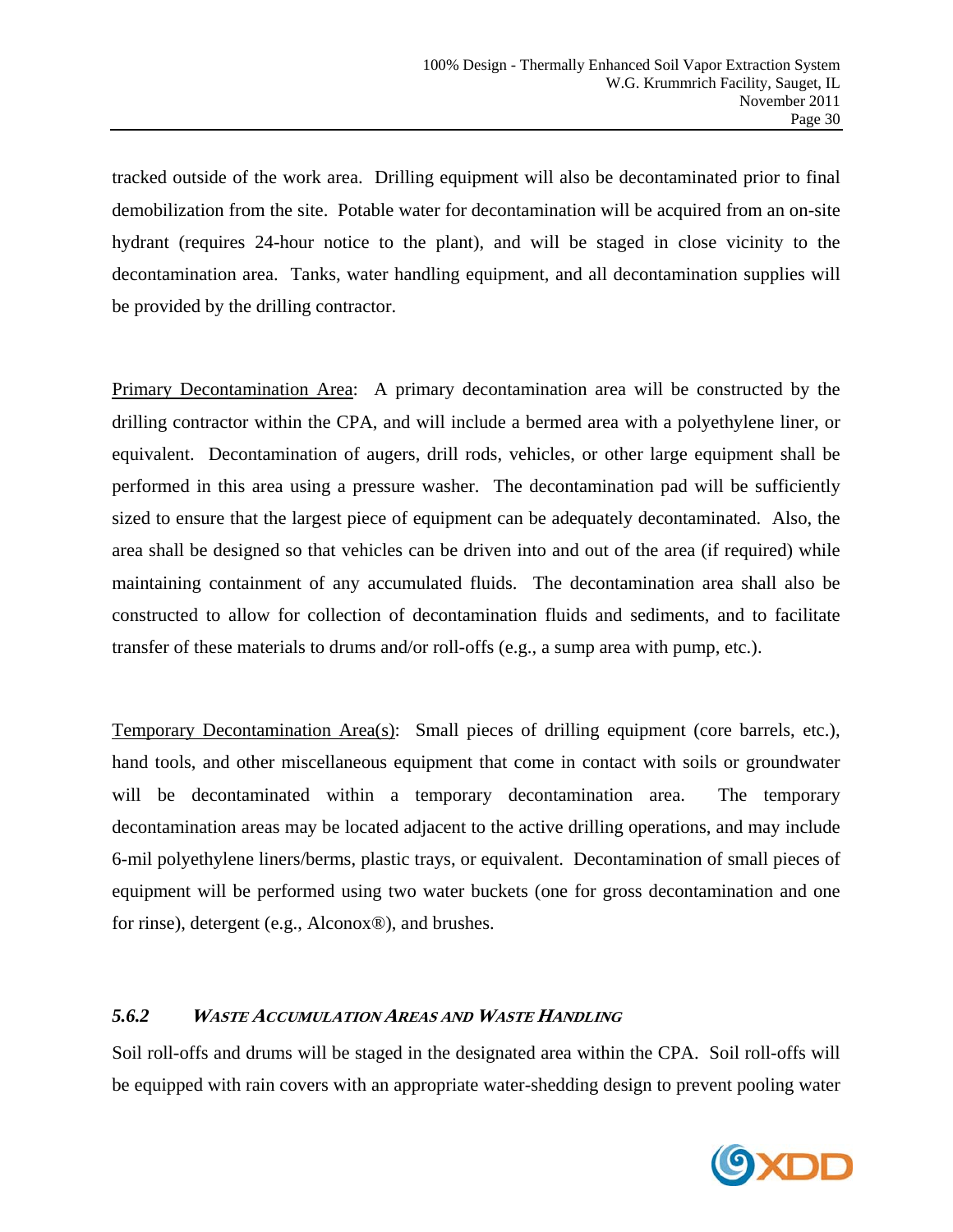on the surface of the cover, and will be equipped with appropriate tie downs. Roll-offs will be secured at the end of each day's activities. Drums will be United States Department of Transportation (USDOT)/United Nations (UN) rated, open-top steel construction with lid gasket seal and bolt rings.

A temporary satellite accumulation area will be established for staging of 55-gallon drums. As needed, all 55-gallon drums will be moved to the existing waste storage warehouse (BBU Building) located to the south of the Big Mo area.

- Soils and Decontamination Derived Sediments: Soils/drill cuttings, sample cores, and sediments from equipment decontamination will be contained in lined/covered roll-off containers provided by Solutia. Soils containing NAPL may be segregated and remain within drums to be disposed of separately, if required. Any drums of soil that are not consolidated within the roll-off containers will be transferred to the waste storage warehouse (BBU building). All soils/sediment containers will be properly labeled, and will be characterized for disposal.
- Groundwater and Decontamination Water: Impacted liquids from decontamination of equipment and impacted groundwater from well purging/sampling will be contained in 55-gallon USDOT/UN rated drums. Drums will be properly labeled and placed in the satellite accumulation area. When a drum is full, it will be transferred to the waste storage warehouse (BBU building). Drums will be characterized for disposal.
- Uncontaminated Bulky Waste: Uncontaminated bulky waste (i.e. general trash and other debris) will be kept separated from impacted soil and groundwater, or other hazardous waste streams. These wastes will be bagged, as necessary, and disposed of in a dumpster.

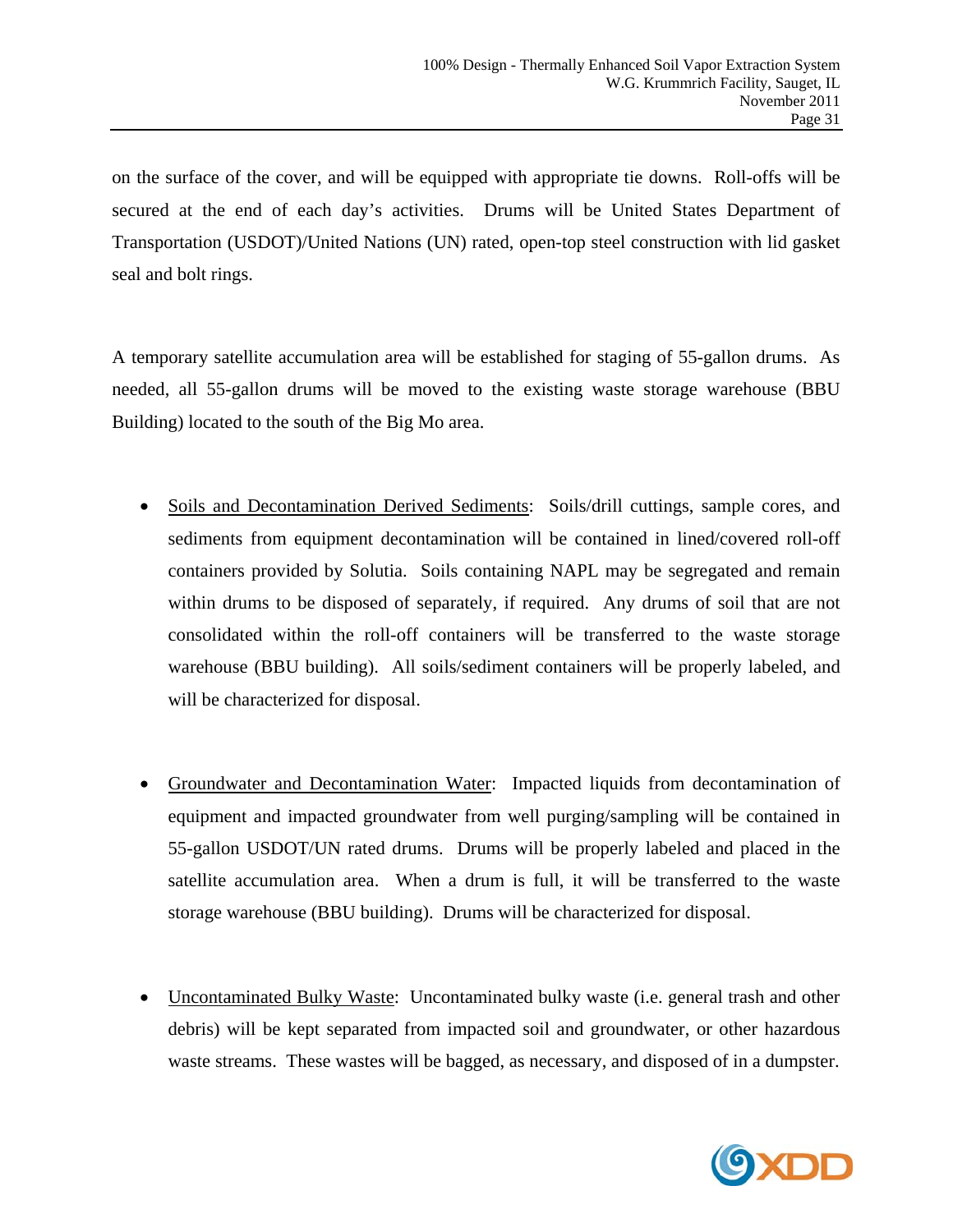• NAPL Segregation: NAPL liquids will be segregated to the extent possible during waste accumulation, and transferred to separate 55-gallon USDOT/UN rated drums. Drums will be properly labeled and placed in the satellite accumulation area. When a drum is full, it will be transferred to the waste storage warehouse (BBU building). Drums will be characterized for disposal.

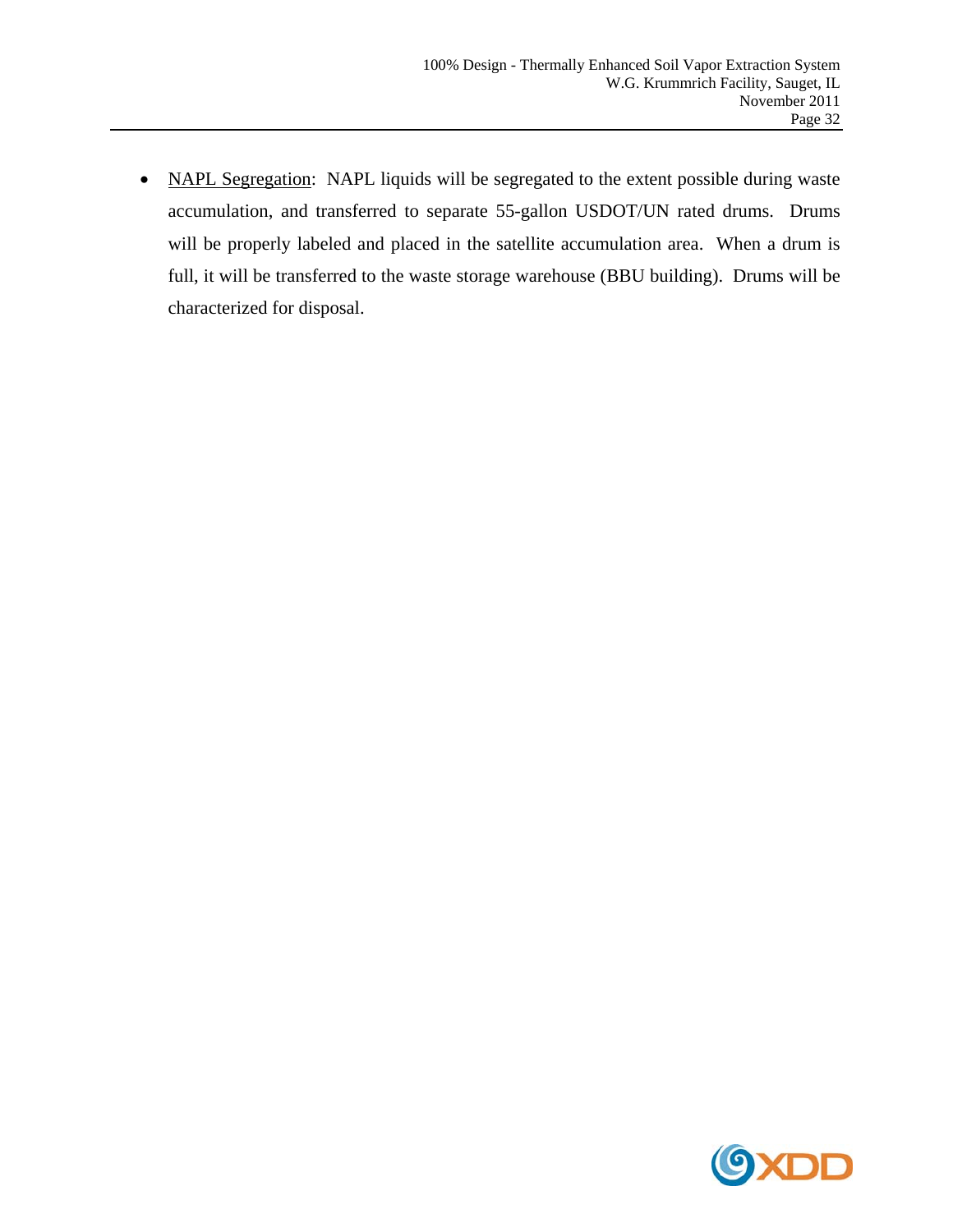#### **6.0 MANIFOLD PIPING DESIGN**

The specification of the main manifold piping system and related components required to connect the T-SVE wells to the process equipment (i.e., SVE/AI equipment skids) are provided in this section, and include the following:

- o SVE manifold piping layouts and specifications.
- o AI manifold piping layouts and specifications.
- o Pipe supports and pipe saddles.
- o Expansion joints, clean-outs, sumps, etc. details.
- o Condensate traps.
- o Pipe head loss calculations.
- o Pressure testing requirements.

The layout of the SVE/AI piping is presented in **Figures 10 and 11**. Construction details, including pipe supports, expansion/flex joints, cleanouts and sump details, and steam traps/condensate traps, are presented in **Figures 12 through 15**. Note that process piping inside the equipment buildings and/or connections between the SVE/AI equipment skids and other components are not included in this section.

# **6.1 SVE AND AI MANIFOLD DESIGN**

The SVE and AI manifold piping will provide the connection between the wellhead laterals (see **Section 7.0**) and the process equipment, using two separate manifold piping systems:

• The SVE manifold consists of a single pipeline to connect all of the shallow and deep zone SVE wells.

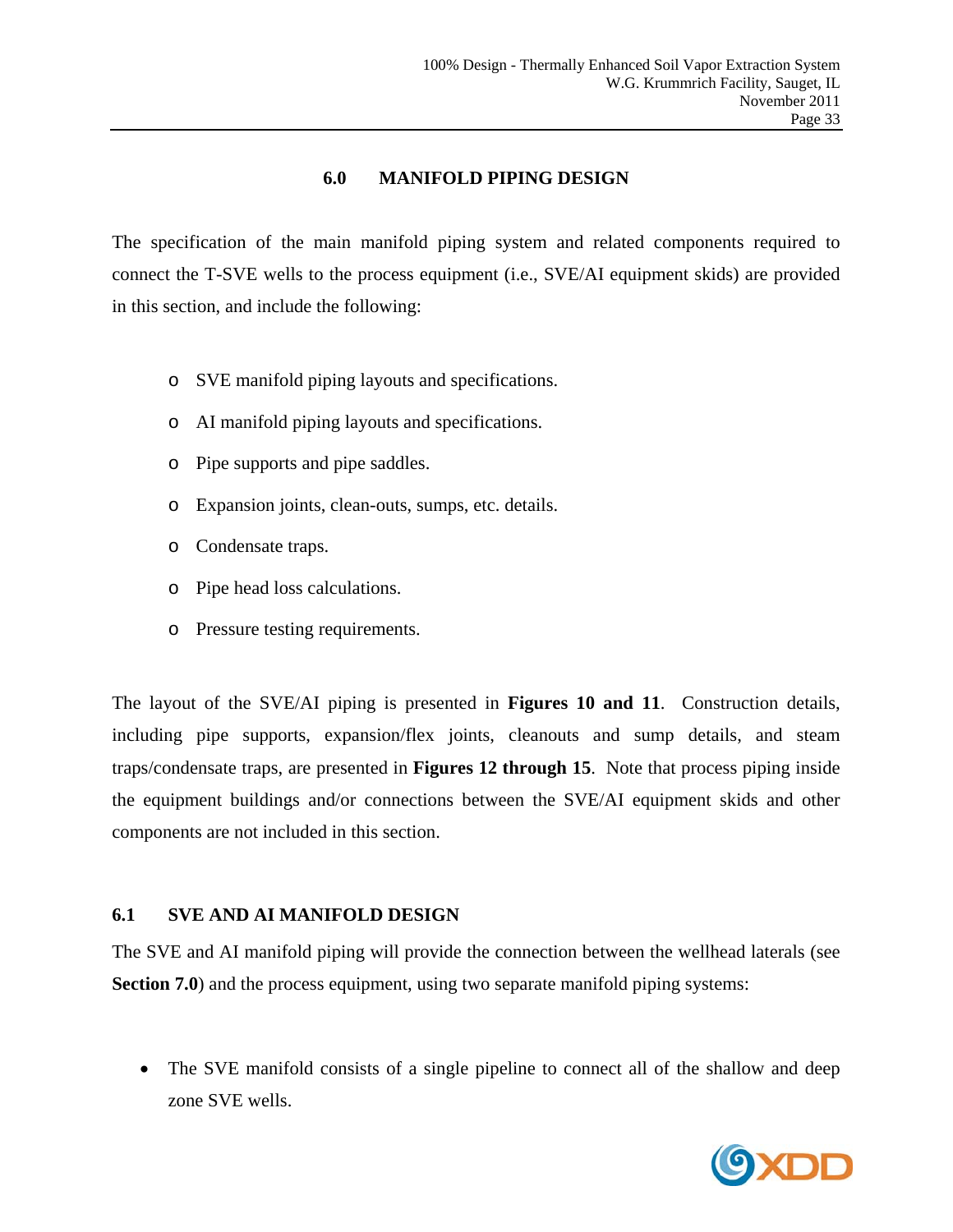Similarly, the AI system consists of a single pipeline to connect to all of the shallow and deep zone combination SVE/AI wells.

Both manifold piping systems include large diameter trunk-lines (12-inch ID and 8-inch ID), and 4-inch ID branch or lateral lines, as shown in **Figures 10 and 11**. The branch lines are labeled as **Legs A through Q**. A summary of the piping headloss calculations are provided in **Table 9**. Piping specifications are listed in **Table 10**. All manifold piping will be installed above ground surface and will be supported by the pipe supports (see **Figure 12**, and **Section 6.2** for more details).

# *6.1.1* **GENERAL MATERIAL COMPATIBILITY SPECIFICATIONS**

In general, the SVE and AI manifold piping will be constructed of carbon steel and temperaturerated hoses, since temperatures generated by the aerated steam will exceed 212 degrees Fahrenheit (<sup>°</sup>F). Refer to **Table 10** for piping specifications.

General materials of construction are as follows:

- Steel piping will be of carbon steel (minimum Schedule 10) with either butt-weld, threaded, or flanged fittings. Any piping requiring threaded fittings will be Schedule 40.
- Control valves will be of brass body construction with polytetraflouroethylene (PTFE) or Viton® seats/gaskets.
- Seals, gaskets, and seating materials in contact with the target COCs will be of compatible fluoroelastomer (FKM/FFKM) materials (e.g., Viton<sup>®</sup>, Kalrez<sup>®</sup>) or PTFE materials (e.g., Teflon<sup>®</sup>), etc. Thread sealants, including pastes and tapes, will also be of compatible PTFE formulations.
- Flexible hoses will consist of inner tubes of Modified Cross-Linked Polyethylene (XLPE), Ultra High Molecular Weight Polyethylene (UHMWPE), PTFE, or other

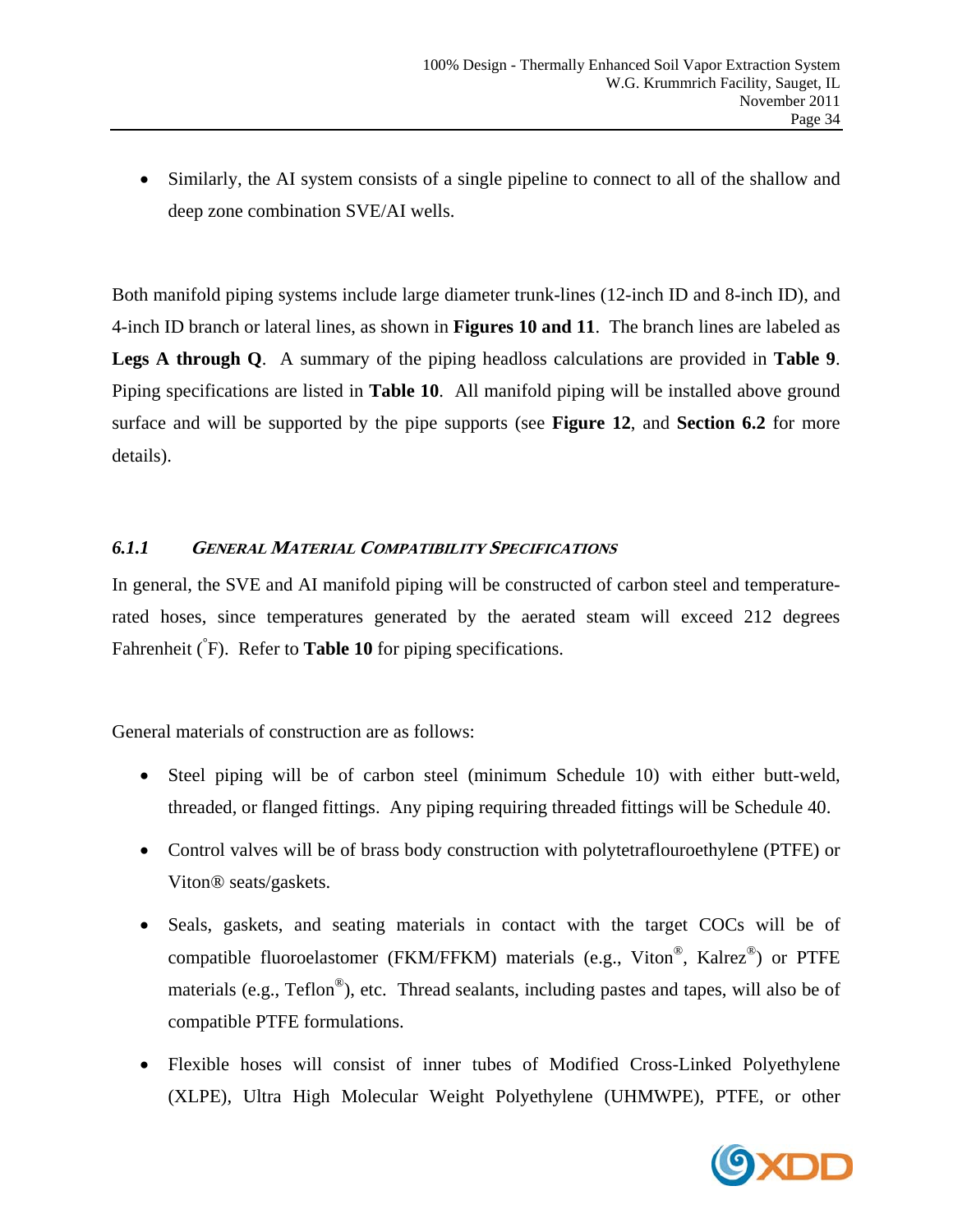chemically compatible material for use with the target COCs. The outer protective tube cover will be Ethylene Propylene Diene Monomer (EPDM), or equivalent protective covering.

- Hose fittings will be of 316 SS construction with PTFE or Viton® seats/gaskets, or carbon steel, as needed.
- Wetted parts of sensors, transducers, transmitters, pressure gauges, flow meters, or any other in-line instrumentations shall be of chemically compatible/temperature compatible materials (brass, SS, PTFE, FKM/FFKM, or approved equivalents).

# *6.1.2* **GENERAL FITTING ASSEMBLY SPECIFICATIONS**

General Piping Assembly: The piping shall be constructed to the following specifications:

- Flanges shall be equipped with full-faced Viton® or equivalent chemical/temperature compatible gaskets.
- Piping assemblies may be partially pre-fabricated using threaded, flanged, or butt-welded fittings.
- Piping assemblies shall be air-tight.
- Pipe lengths will need to be adjusted in the field to accommodate the actual dimensions of the field assembly.
- Tee connections from the main mainline pipes to the flex-hose connections may be prefabricated using flanged, threaded, or butt-weld fittings.
- Straight pipe sections may be joined using butt-welded, socket-welded, or flanged connections.

Control valves and sample ports: The control valves and sample ports will be constructed to the following specifications:

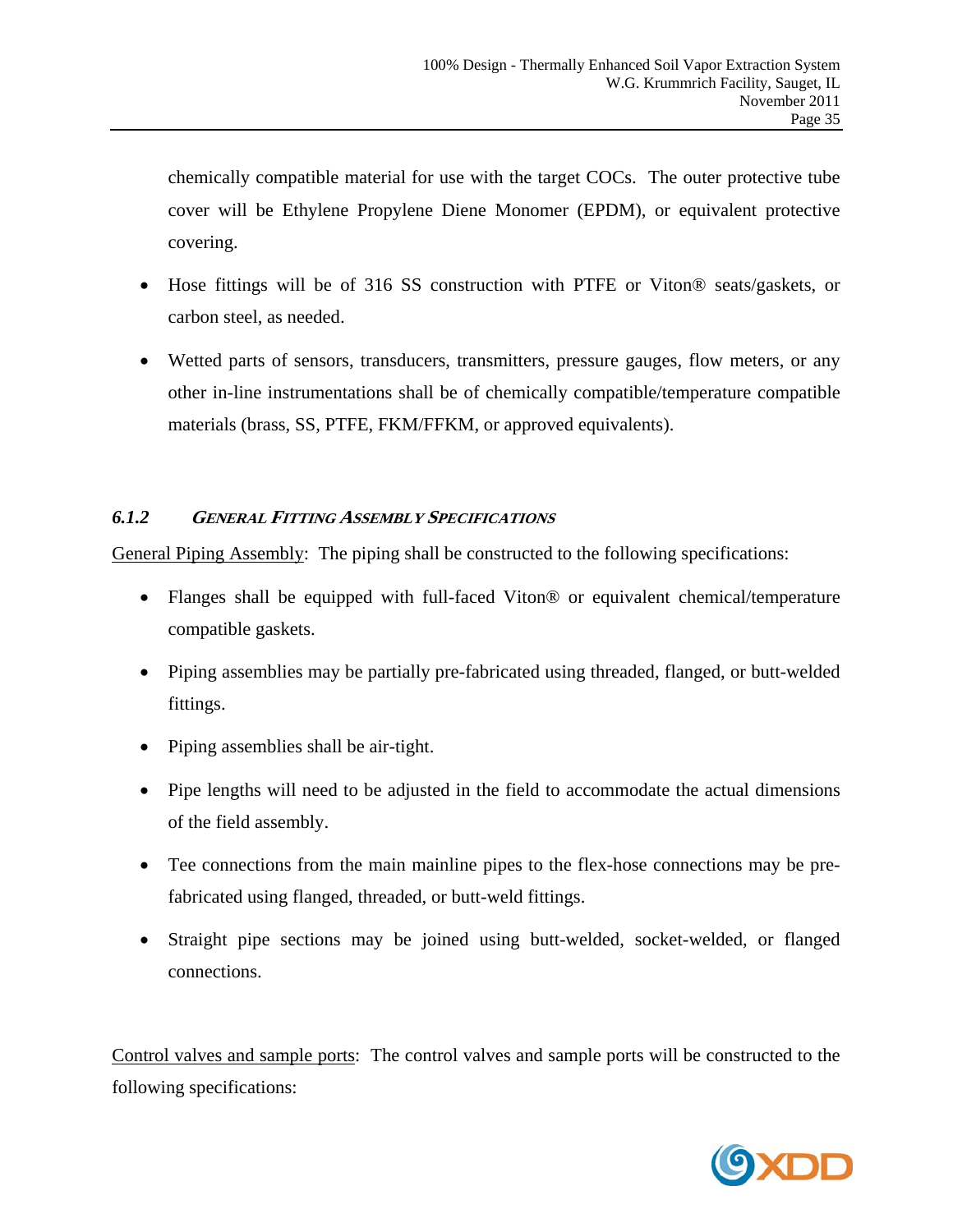- Control valves/sample ports shall be brass with PTFE or Viton® seats/gaskets. Valves may be threaded, flanged, butt-welded, or socket-brazed connection.
- Sample ports shall be joined to the well riser using a threaded bushing installed in the riser pipe (bushing will be threaded or welded to the pipe).

Pipe Reducers: Pipe size reducers (for transition from large to smaller diameter pipe) will be of eccentric design for the AI manifold. Concentric reducers will be acceptable for the SVE manifold.

Flex Hoses: Refer to **Section 7.1.2** for details of the flex hose expansion/flex joint assemblies.

# *6.1.3* **<sup>M</sup>ANIFOLD PRESSURE TESTING REQUIREMENTS**

All manifold piping shall be pressure tested at the completion of the field assembly. The pressure testing requirements are summarized in **Table 11**.

All utility piping and connections (discussed in **Section 15.0**) which are fabricated and installed per Solutia standards (Solutia PMS B3CS2 for the steam line, B1CS2 for the natural gas line, and D1CS1 for the water line) will be inspected and tested as specified in the standard (i.e., Solutia Standard Procedure ESHS 507.11 for pressure and leak testing).

# **6.2 PIPE SUPPORTS**

Pipe supports for the piping sections are detailed in **Figure 12**. Pipe supports will be constructed in accordance with ASME B31.1-2011. Pipe supports will be height-adjustable to account for required pipe slope specifications, and to account for the variable surface elevation of the final site cover (i.e., insulating cap).

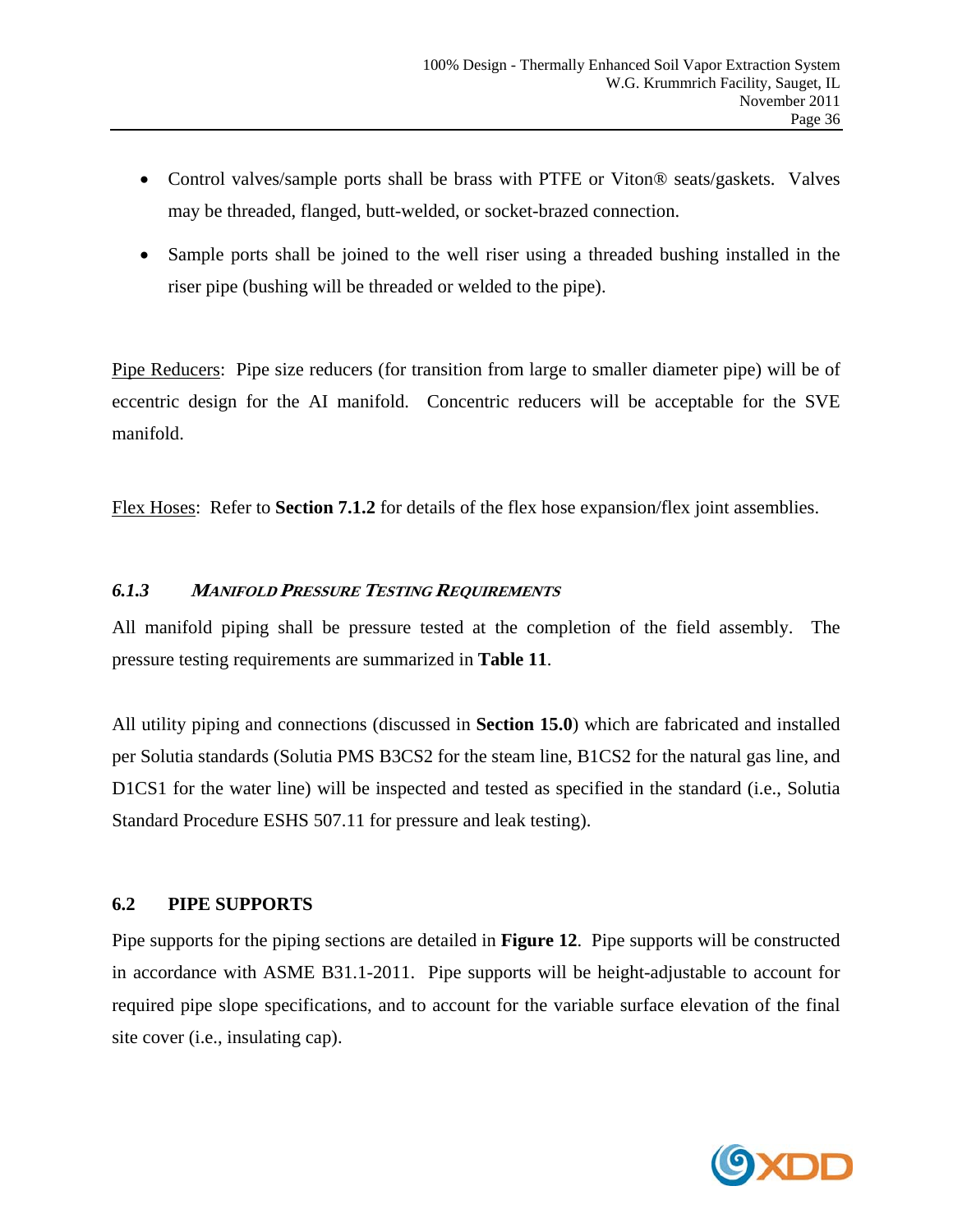Strut channels will be P1000 or P1001-type Unistrut® (1 5/8-inch, 12 gauge steel, green enamel painted), or equivalent.

# *6.2.1* **SUPPORT LOAD CAPACITY**

Pipe supports will be of channel strut design (or approved equivalent), and will be fabricated to support the cumulative weight of the T-SVE piping (SVE/AI manifolds), the EABR piping (detailed in the EABR design document), electrical conduit piping, and other utility piping (steam, natural gas, water, etc.).

Horizontal Span Load Capacity: A horizontal span Unistrut® can support up to 1,690 (P1000 type) and 3,130 (P1001-type) pounds (lbs), assuming a uniformly distributed load. This maximum load is based on allowable strut deflection, and assumes a 24-inch maximum horizontal span (load capacity decreases with increasing horizontal span length). This maximum load rating is reduced by a factor of 0.5 for a single concentrated load in the center of the span (e.g., single pipe run). Assuming two concentrated loads (i.e., two pipe runs), which are placed at one-quarter of the horizontal span length from each end (i.e., 6 inches from either end of the maximum 24-inch long span), the load de-rating factor is 1.0.

Vertical Load Capacity (Columns): The maximum vertical load (column orientation) capacity is 3,000 (P1000-type) and 6,190 (P1001-type) lbs.

Hardware/Bracket Load Capacity: Actual pipe support capacity may be limited by hardware load capacity (i.e., slip resistance of channel nut/bolt and type of support bracket), or for welded assemblies, the shear strength of the welds. A ½-inch-#13 thread channel nut/bolt fitting is rated at up to 1,500 lbs vertical load (per the Unistrut® manual).

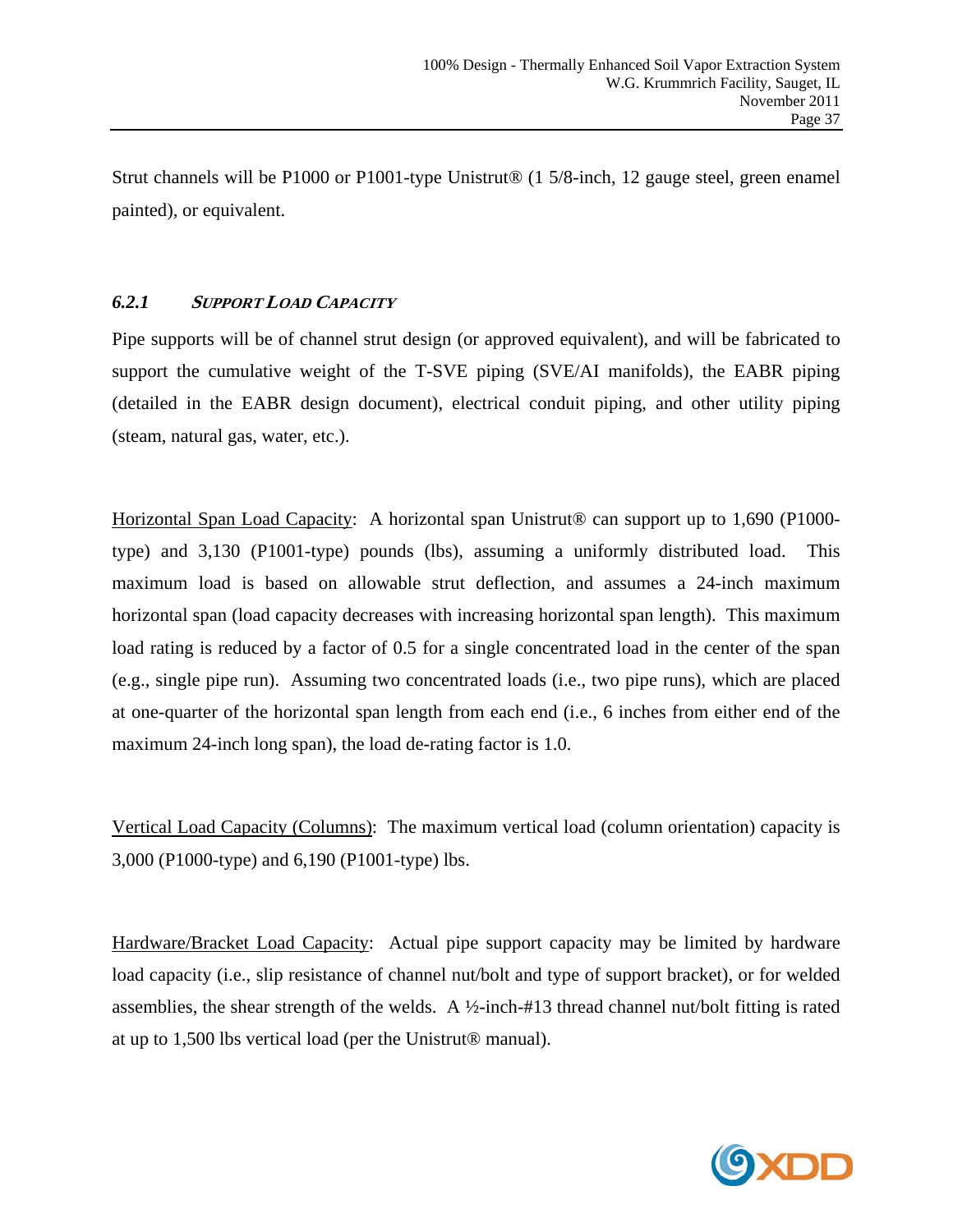For bolt/bracket assemblies (assumes supported at both ends of the horizontal span):

- A 90-degree angle, single bolt fitting (P1026-type) will support up to 1,500 lbs (a 0.5 load de-rating factor must be applied for a single, central concentrated load).
- A double bolt gusset type fitting (P2484-type) will support up to 3,000 lbs (a 0.5 load derating factor must be applied for a single, central concentrated load).

# *6.2.2* **<sup>P</sup>IPE SUPPORT SPACING**

Approximate pipe support locations are shown on **Figures 7 and 8** (locations may require field adjustment depending on actual construction and surface topography). The recommended maximum pipe support spacing (per ASME B31.1-2001) is presented in the following table:

| <b>Maximum Pipe Support Spacing</b> |  |  |
|-------------------------------------|--|--|
|                                     |  |  |

| <b>Pipe Section</b>      | <b>Pipe Size</b> | <b>Pipe</b><br>Weight[1] | <b>Maximum Support</b><br><b>Spacing for Pipe</b> | <b>Max. Design</b><br>Support Spacing <sup>[3]</sup> |
|--------------------------|------------------|--------------------------|---------------------------------------------------|------------------------------------------------------|
|                          |                  | (lbs/ft)                 | $S\mathbf{a}$ g <sup>[2]</sup>                    | (f <sup>t</sup> )                                    |
| <b>Main Trunk Lines</b>  | $12$ -inch       | 24.2                     | 30 feet (23 feet)                                 | 20                                                   |
| <b>Main Trunk Lines</b>  | 8-inch           | 13.4                     | 24 feet (19 feet)                                 | $18^{[4]}$                                           |
| <b>Lateral Lines</b>     | $4$ -inch        | 5.6                      | 17 feet (14 feet)                                 | $14^{[4]}$                                           |
| <b>Other Steel Lines</b> | $2$ -inch        | 2.6                      | 13 feet (10 feet)                                 | $10^{[4]}$                                           |

Notes:

lbs/ft = Pounds per foot.

 $[1]$  = Schedule 10, carbon steel pipe.

[2] = Support spacing is carbon steel piping for air, steam, and gas service. Value in parentheses is for carbon steel piping for water/liquid service. Based on recommended spacing per ASME B31.1-2011

 $[3]$  = Based on 750 lb capacity, per horizontal support member. Calculated by: L (max. support spacing) = 750 lbs / [1 pipe x pipe weight per foot (lb/ft)] x 0.66 safety factor. Safety factor is for additional allowance for added for weight of fittings, electrical conduits, EABR piping, etc.

[4] = Allowable support spacing based on pipe weight is greater than recommended maximum support spacing for pipe deflection. Therefore, the more conservative support spacing was selected per ASME B31.1-2001.

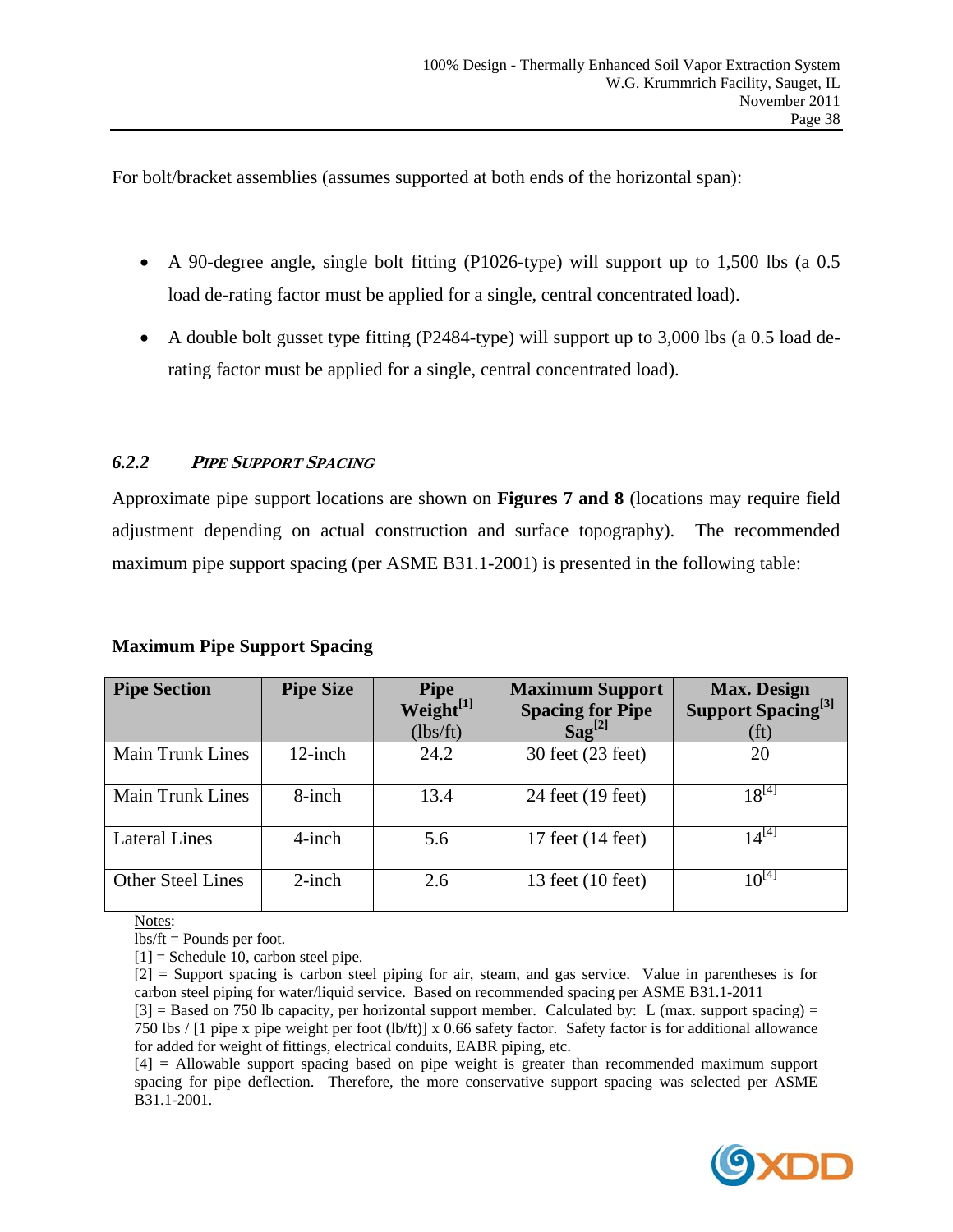For purposes of supporting the actual weight of the pipes, and for minimizing pipe sag, the pipe support spacing is based on the following assumptions. A conservative load bearing capacity of 750 lbs, per horizontal support, is based upon the hardware support bracket maximum load capacity of 1,500 lbs, with a 0.5 de-rating factor to account for centered point loads (worst case scenario). An additional safety factor of 0.66 was used to account for fittings, heat trace/insulation, EABR piping, and other ancillary piping (electrical conduits, etc.) that will be supported on the pipe supports. Note that electrical conduits of polyvinyl chloride (PVC) construction will require additional support to prevent excessive sag.

#### *6.2.3* **<sup>P</sup>IPE SADDLES AND ROLLER SUPPORTS**

The design of the pipe saddles are shown in **Figure 12**. Pipe supports will be roller-type. Pipe supports include pipe saddles to protect insulation/heat trace from crushing and allow for pipe movement due to thermal expansion/contraction. Pre-insulated saddles may be used.

# **6.3 MANIFOLD PIPING DETAILS**

# *6.3.1* **<sup>E</sup>XPANSION/FLEX JOINTS**

At the connection between the primary trunk lines and the lateral lines (**Legs A-Q**), an expansion/flex joint will be provided to allow for thermal expansion/contraction. The expansion joint design is presented in **Figure 13**.

Flex hoses will be compatible with the COCs and anticipated service temperatures:

• Inner tube will be 4-inch ID and will be of XLPE, UHMWPE, PTFE, or other chemically compatible material for use with the target COCs. Outer protective tube cover will be EPDM, or equivalent protective covering.

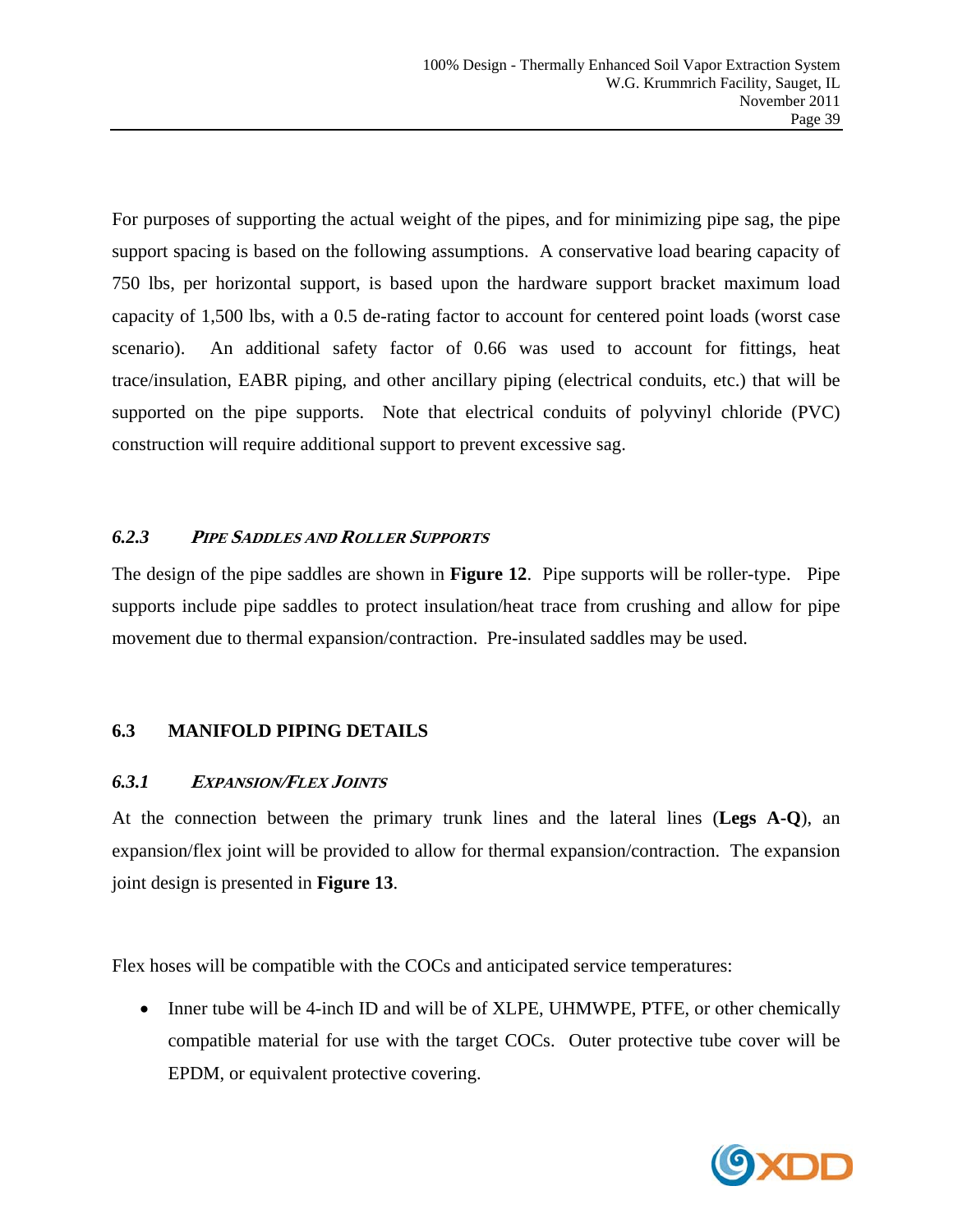- Hoses will be rated for a minimum of 200 psig (at standard operating conditions).
- Hoses will be rated for a minimum of 250  $\mathrm{F}$  service temperature. (Typical pressure derating values are 30% for 150 to 225  $\degree$ F and 50% for > 225  $\degree$ F).
- Hose fittings may be SS or carbon steel. Hose shank fittings will be double band clamped/crimped with 316SS bands.

#### *6.3.2* **CLEANOUTS AND SUMPS**

A clean-out access and sump assembly will be located at the terminus of each primary trunk line, and lateral line, as show on **Figure 14**.

#### *6.3.3* **CONDENSATE HANDLING SYSTEM**

At the terminus of each primary trunk line and lateral line on the AI piping system, a sump, condensate trap-set, and drain will be installed (see **Figure 15**).

The condensate trap set will be of a mechanical float design (Spirax Sarco Model TD52, or equivalent, refer to **Table 10**), and is sized for the anticipated steam condensation rate. Steam condensate will be drained to shallow wells. Steam traps will be heat traced and insulated (per **Section 8.0**, Piping Heat Trace and Insulation).

#### **6.4 WINTERIZATION**

The SVE manifold will be heat traced and insulated. The AI manifold will be insulated only. Condensate traps and drain lines on AI manifold will be heat traced and insulated. Refer to **Section 8.0** (Piping Heat Trace and Insulation) for the heat trace and insulation design and specifications.

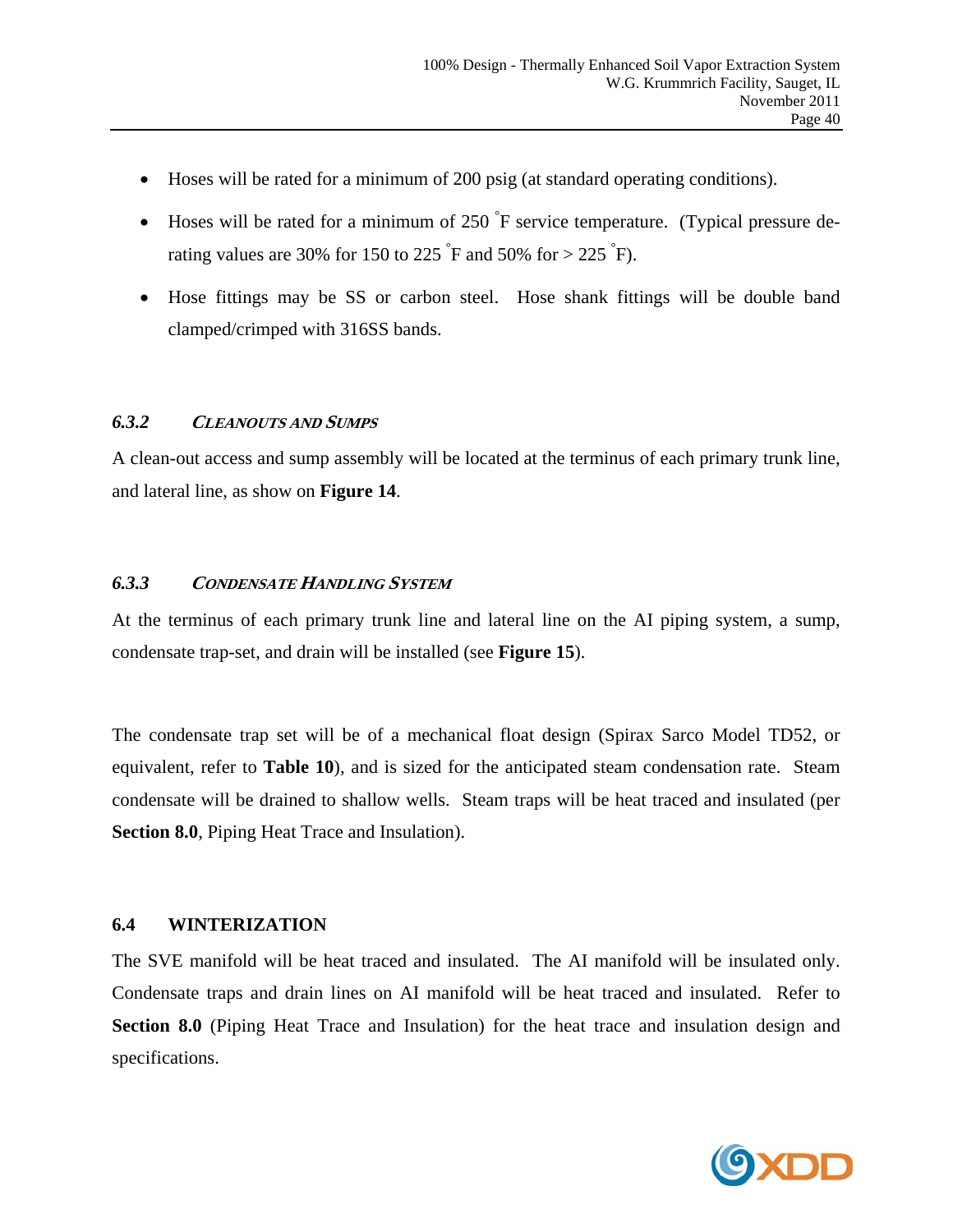#### **7.0 WELLHEAD CONSTRUCTION DETAILS**

All T-SVE wellheads are designed with valves and sampling ports to allow for flow adjustment and well field optimization. In addition, selected wells are equipped with valves which will allow configuration as either SVE or AI wells (i.e., combination SVE/AI wells). The following construction and installation details are included in this section:

- o SVE wellhead design and specifications.
- o Combination SVE/AI wellhead design and specifications.
- o Lateral piping details for the SVE and combination SVE/AI wells.

Typical construction details for the SVE and SVE/AI wellhead assemblies are described below and presented on **Figure 16**. Specifications are listed in **Table 10**.

#### **7.1 SVE AND SVE/AI WELLHEAD DESIGN**

The wellhead assemblies for the SVE and combination SVE/AI wells are shown in **Figure 16**. Lateral piping from the SVE and SVE/AI wellheads to the main manifold piping will be constructed of 2-inch ID carbon steel. Carbon steel will be utilized since it can withstand the anticipated operating temperatures of the air-steam mixture (greater than 212 °F). High temperature-rated flex hose will be used to connect the wellhead laterals to the main manifold, which will allow for thermal expansion/contraction. The SVE lateral connection will be sloped slightly downward towards the main piping manifold to allow condensation to drain, and be collected by the condensate removal systems. The AI lateral connection will be sloped upward, and the flex hose orientation is designed to prevent steam condensate accumulated within the AI main line from flowing into the wellheads.

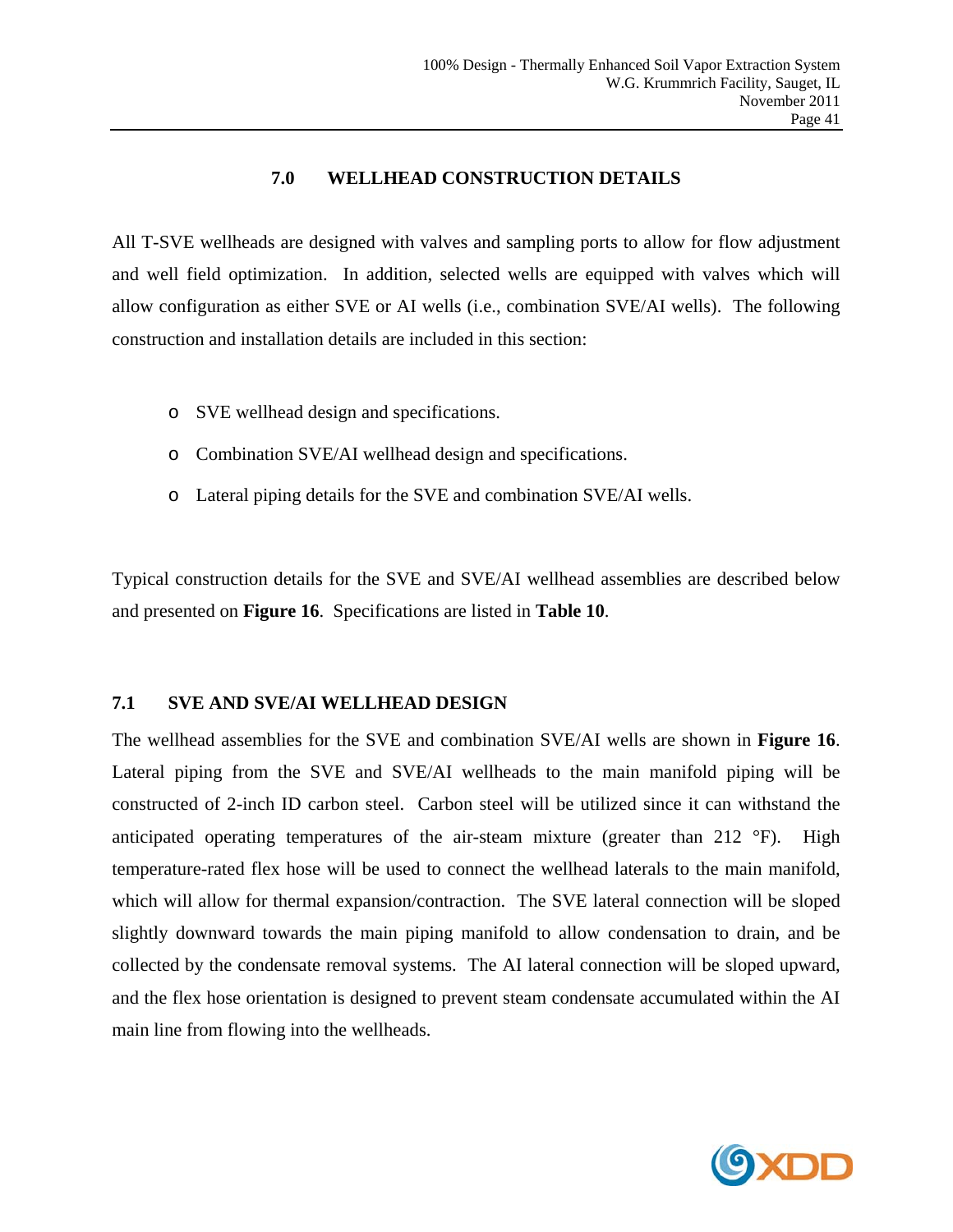#### *7.1.1* **GENERAL MATERIAL COMPATIBILITY SPECIFICATIONS**

In general, the SVE and AI well heads and lateral piping will be constructed of carbon steel and temperature rated hoses, since temperatures generated by the aerated steam will exceed 212 ° F. General materials of construction are as follows (refer to **Table 10**):

- Steel piping will be constructed of carbon steel (minimum Schedule 10) with either buttweld, threaded, or flanged fittings. Any piping requiring threaded fittings will be Schedule 40.
- Control valves will be of brass body construction with PTFE or Viton® seals/gaskets.
- Seals, gaskets, and seating materials in contact with the target COCs will be of compatible FKM/FFKM materials (e.g., Viton®, Kalrez®) or PTFE materials (e.g.,  $Teflon^{\circledast}$ ), etc. Thread sealants, including pastes and tapes, will also be of compatible PTFE formulations.
- Flexible hoses will consist of inner tubes of XLPE, UHMWPE, PTFE, or other chemically compatible material for use with the target COCs. The outer protective tube cover will be EPDM, or equivalent protective covering.
- Hose fittings will be of 316SS construction with PTFE or Viton® seats/gaskets, as needed.

# *7.1.2* **<sup>F</sup>ITTING ASSEMBLY SPECIFICATIONS**

Wellheads and lateral piping: The wellheads shall be constructed to the following specifications:

- If flanged connections are used, the flanges shall be equipped with full-faced Viton® or equivalent chemical/temperature compatible gaskets.
- Wellhead riser/tee/sample-port and steel lateral assembly may be partially pre-fabricated using threaded, flanged, or butt-welded fittings. Steel lateral lengths and riser height will

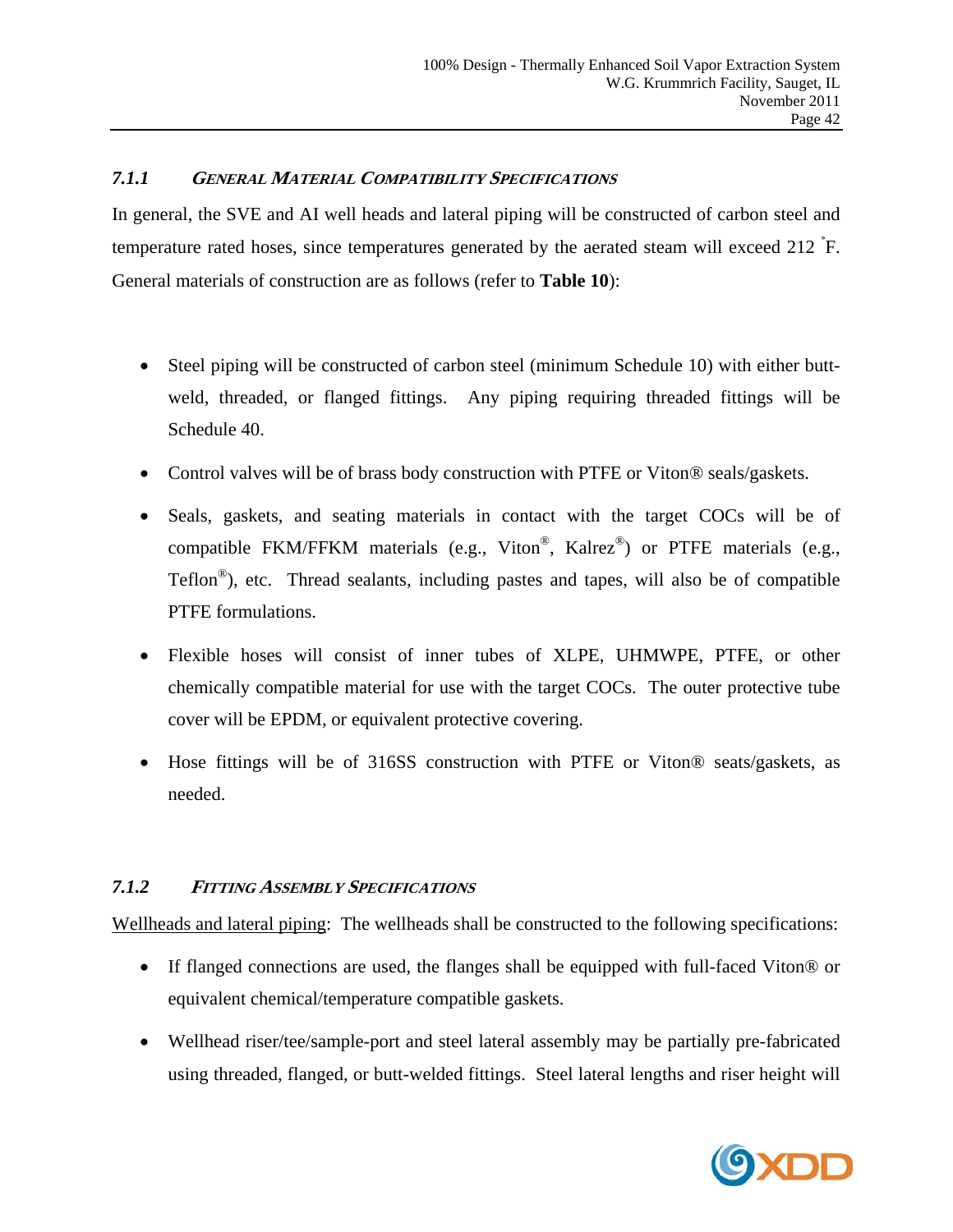need to be adjusted in the field to accommodate the actual dimensions of the field assembly.

- Tee connections from the main pipes to the flex-hose connections may be pre-fabricated using threaded, flanged, or butt-weld fittings.
- Wellhead assemblies shall be air-tight.
- Wellheads may be socket brazed or butt-welded to the well risers.

Wellhead valves and sample ports: The control valves and sample ports will be constructed to the following specifications:

- Control valves/sample ports shall be brass with PTFE or Viton® seats/gaskets. Valves may be threaded, flanged, butt-weld, or socket-brazed connection. If flanged connections are used, the flanges will be equipped with full-faced Viton® or equivalent chemical/temperature compatible gaskets.
- The sample ports will be joined to the well riser using a threaded bushing installed in the riser pipe (bushing will be threaded or welded to the pipe).

Flex Hoses: Flex hoses will be compatible with the COCs and anticipated service temperatures:

- Inner tube will be 2-inch ID and will be of XLPE, UHMWPE, PTFE, or other chemically compatible material for use with the target COCs.
- Outer protective tube cover will be EPDM, or equivalent protective covering.
- Hoses will be rated for a minimum of 200 psig (at standard operating conditions).
- Hoses will be rated for a minimum of 250  $\text{F}$  service temperature. (Typical pressure derating values are 30% for 150 to 225  $\textdegree$ F and 50% for > 225  $\textdegree$ F).
- All hose fittings will be 316SS with Viton® gaskets. Hose shank fittings will be double band clamped/crimped with 316SS bands.

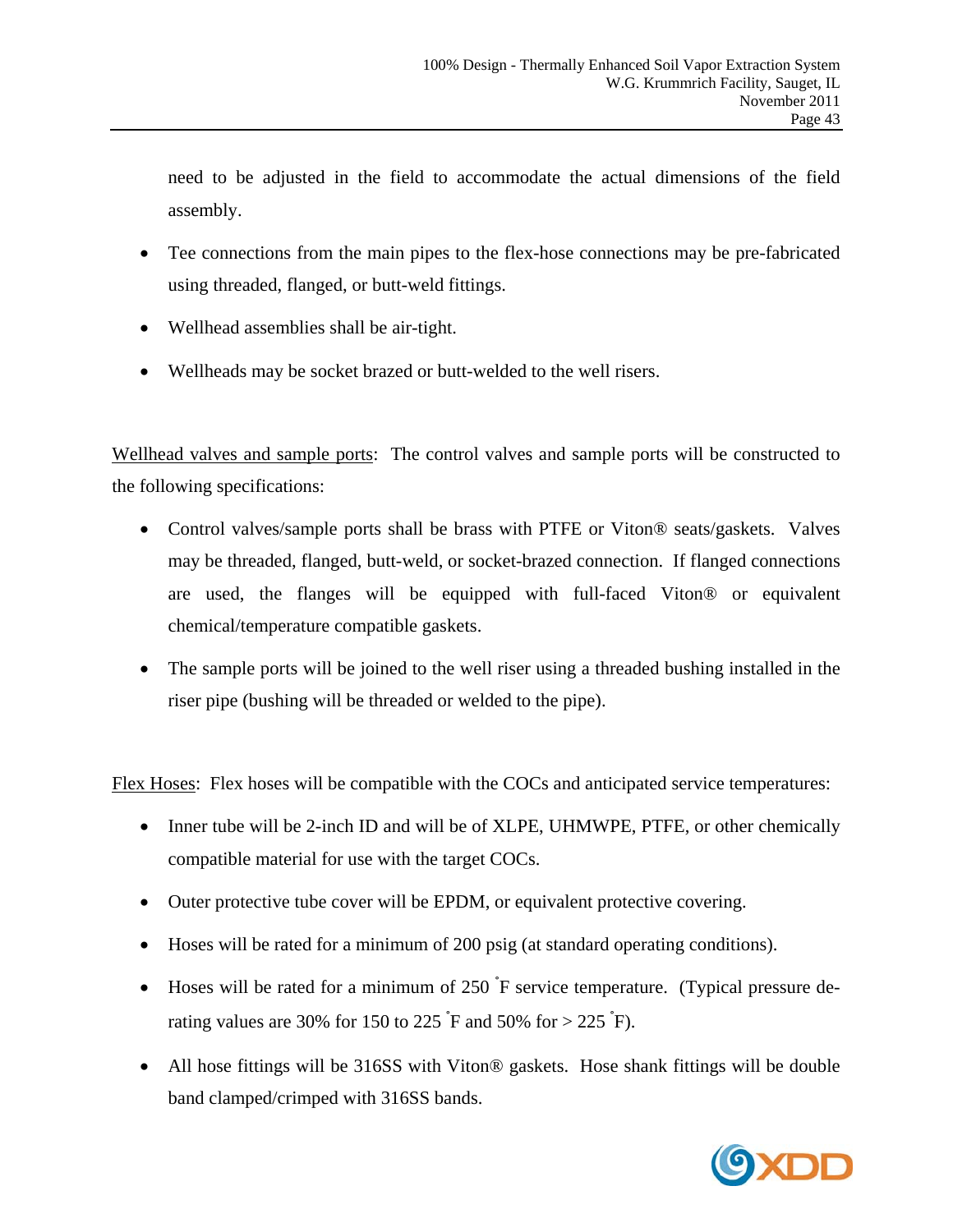#### *7.1.3* **<sup>P</sup>RESSURE TESTING REQUIREMENTS**

All wellheads and laterals will be pressure tested at the completion of the field assembly. The pressure testing requirements are summarized in **Table 11**. The mechanical contractor will provide the compressed air supply, temporary fittings, valves, and pressure gauges to conduct the pressure testing.

# **7.2 WINTERIZATION**

The wellheads and lateral assemblies will be heat traced and insulated. The well riser pipe (i.e., from the wellhead tee down to surface grade) will be insulated only. Refer to **Section 8.0** (Piping Heat Trace and Insulation) for the heat trace and insulation design and specifications.

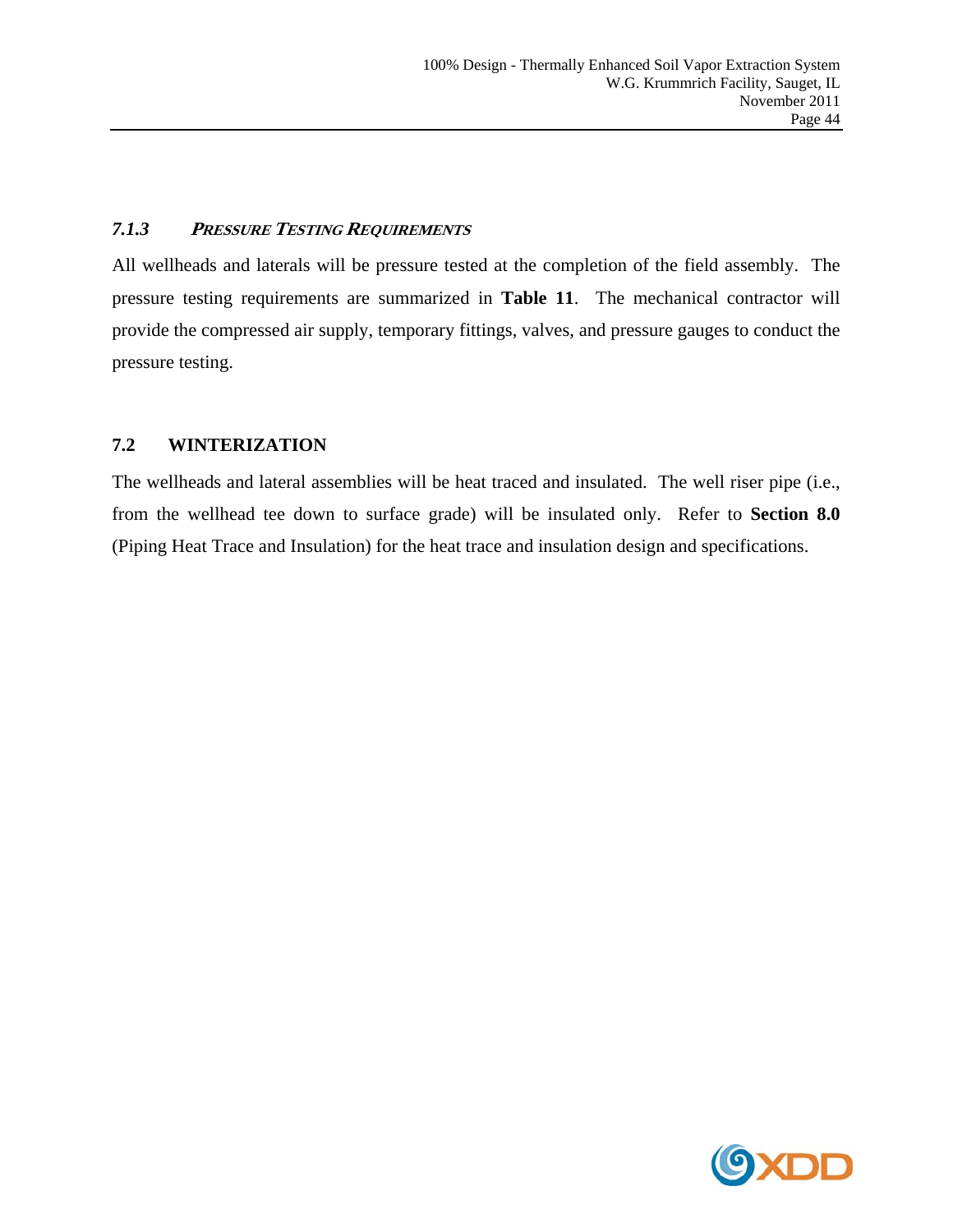#### **8.0 PIPING HEAT TRACE AND INSULATION**

The SVE manifold will be heat traced and insulated. The AI manifold will be insulated only. Condensate traps and drain lines on the AI manifold will be heat traced and insulated. The wellheads and lateral assemblies will be heat traced and insulated. The well riser pipe (i.e., from the wellhead tee down to surface grade) will be insulated only. The water line and sewer line (refer to **Section 15.0**) will also be heat traced and insulated (i.e., portions that are installed above ground).

#### *8.1.1* **<sup>H</sup>EAT TRACE**

The heat trace will be self-regulating (SR), thermostatically controlled and consist of industrial series 240 volt (V) or 277 V, copper braid thermo plastic heat tape classified as NFPA Class I, Division II. The thermostat is set to maintain a pipe temperature of 40  $\mathrm{F}$  with a 5  $\mathrm{F}$  temperature differential. Conductive aluminum heat tape will also be applied to the pipes to allow more efficient heat transfer from the heat trace cable to the pipelines.

The heat trace electrical panel will have a NEMA 3R rating (if installed on the exterior of equipment building). All electrical connections and fittings must comply with the Class I, Division II specification. Light Emitting Diode (LED) trouble lights will be installed at the termination of each strand of heat-trace to indicate a potential electrical fault.

The approximate lengths of the heat tracing for the primary SVE lines are shown on **Figure 17**. Changes in heat trace length may be necessary to account for variation in pipe lengths due to field construction variations.

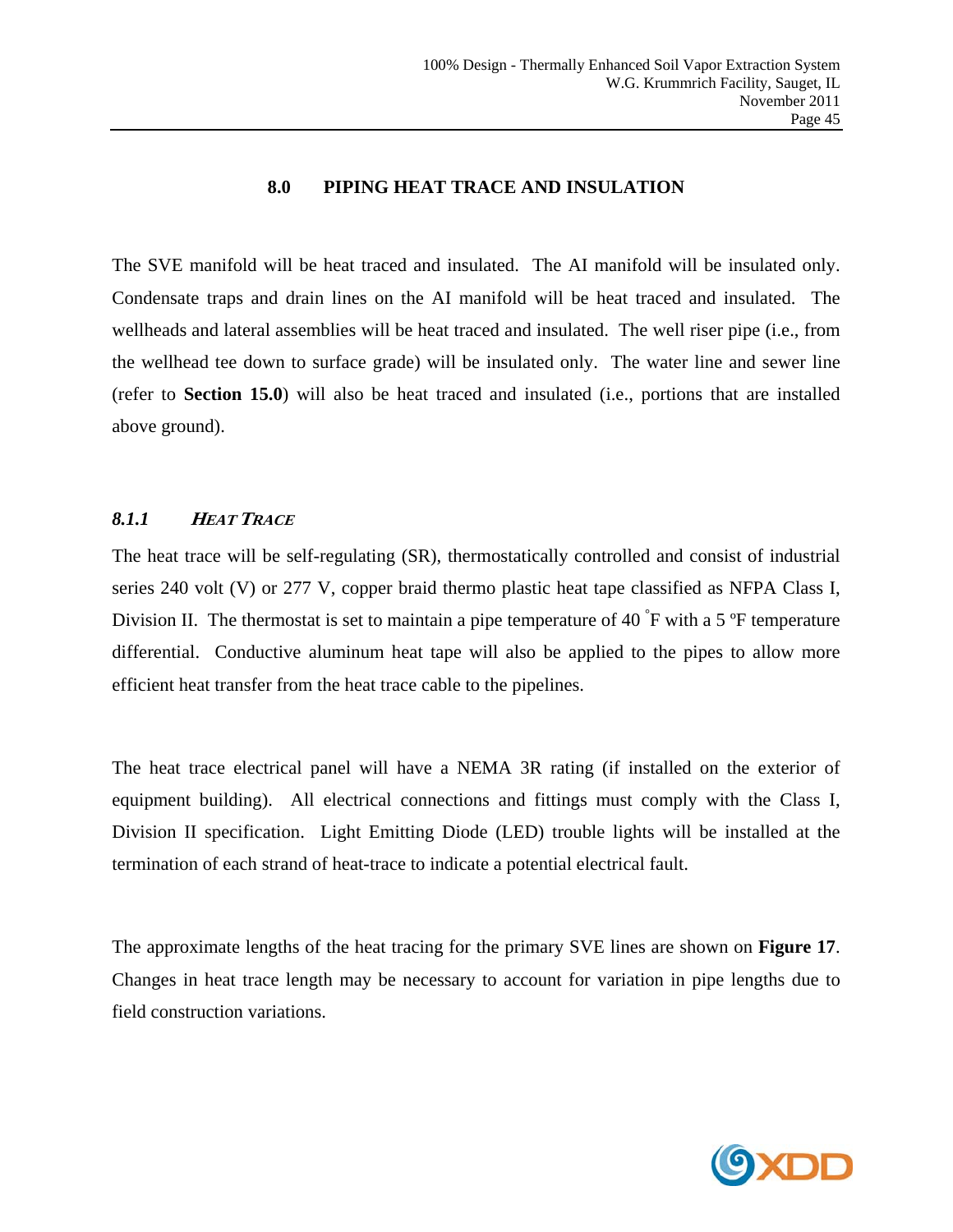Water lines and condensate trap assemblies will be heat traced according to manufacturer's recommendations (i.e., number of stands and fitting/valve wrapping specifications will be specified on the size of the respective piping system).

# *8.1.2* **<sup>P</sup>IPE INSULATION**

Insulation and protective jacketing material shall be resistant to long-term exposure to outdoor factors such as cold, heat, and sun exposure.

- Fiberglass Pipe Insulation: Pre-formed tubular fiberglass pipe insulation will comply with ASTM C 547 and will be Class 3 (to 850  $\degree$ F [454  $\degree$ C]), rigid, molded pipe insulation, and noncombustible. An integral vapor retarder jacket will be included (consisting of kraft paper, reinforced with a glass fiber yarn, and bonded to an aluminum foil, with self-sealing longitudinal closure laps [SSL] and butt strips, or equivalent). Fiberglass insulation will be jacketed with aluminum (0.016" Type T-23003 H-14 sheeting, in accordance with ASTM B209), or with ultraviolet (UV) resistant PVC jacketing (provided that the manufacturer's recommendation with regard to pipe size, surface temperature, and thermal expansion/contraction is followed). Insulation thickness will be 1-inch minimum on 2-inch ID and smaller pipes, and 1.5-inch minimum on larger pipes.
- Mineral Wool Pipe Insulation (Steam Lines): Pre-formed tubular mineral wool pipe insulation will comply with ASTM C 547, high temperature insulation (k value of 0.35 at 300 ° F. Insulation thickness will be 1.5-inch minimum. Mineral wool insulation will be jacketed with aluminum (0.016" Type T-23003 H-14 sheeting, in accordance with ASTM B209).

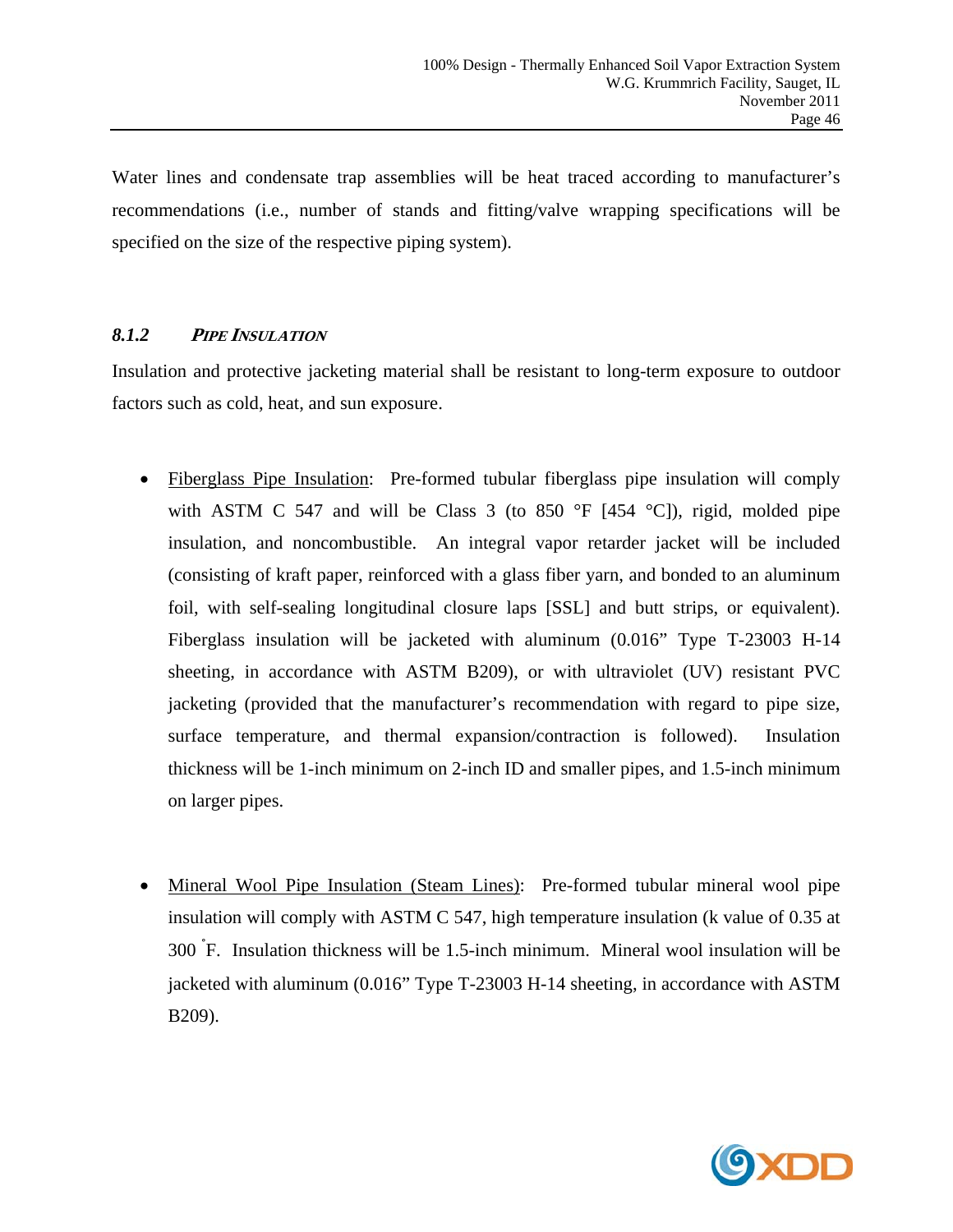# **9.0 T-SVE SYSTEM DESIGN AND SPECIFICATIONS**

The T-SVE system is comprised of the SVE and AI process equipment (refer to **Section 4.0** for a description of the process design). The process equipment is divided into five main components:

- The SVE system to extract heated vapors from the SVE wells.
- The AI system to inject air/steam into AI wells for soil heating.
- The condensate handling system, designed to separate moisture (and potential LNAPL/DNAPL) from the SVE vapor stream, and to provide treatment/discharge of the accumulated condensate.
- PLC and instrumentation specifications, including the control/interlock and input-output schedule for the PLC (discussed separately in **Section 10.0**).
- The vapor treatment system, designed to treat the extracted soil vapor prior to atmospheric discharge (discussed separately in **Section 11.0**).

The following design details and equipment specifications are included in this section:

- Process and instrumentation diagrams (P&IDs) for the SVE and AI systems, including the condensate handling systems, oil water separator, and the air stripper.
- Steam addition/air heating components.
- List of process parts and equipment specifications.
- PLC control logic/interlock tables.

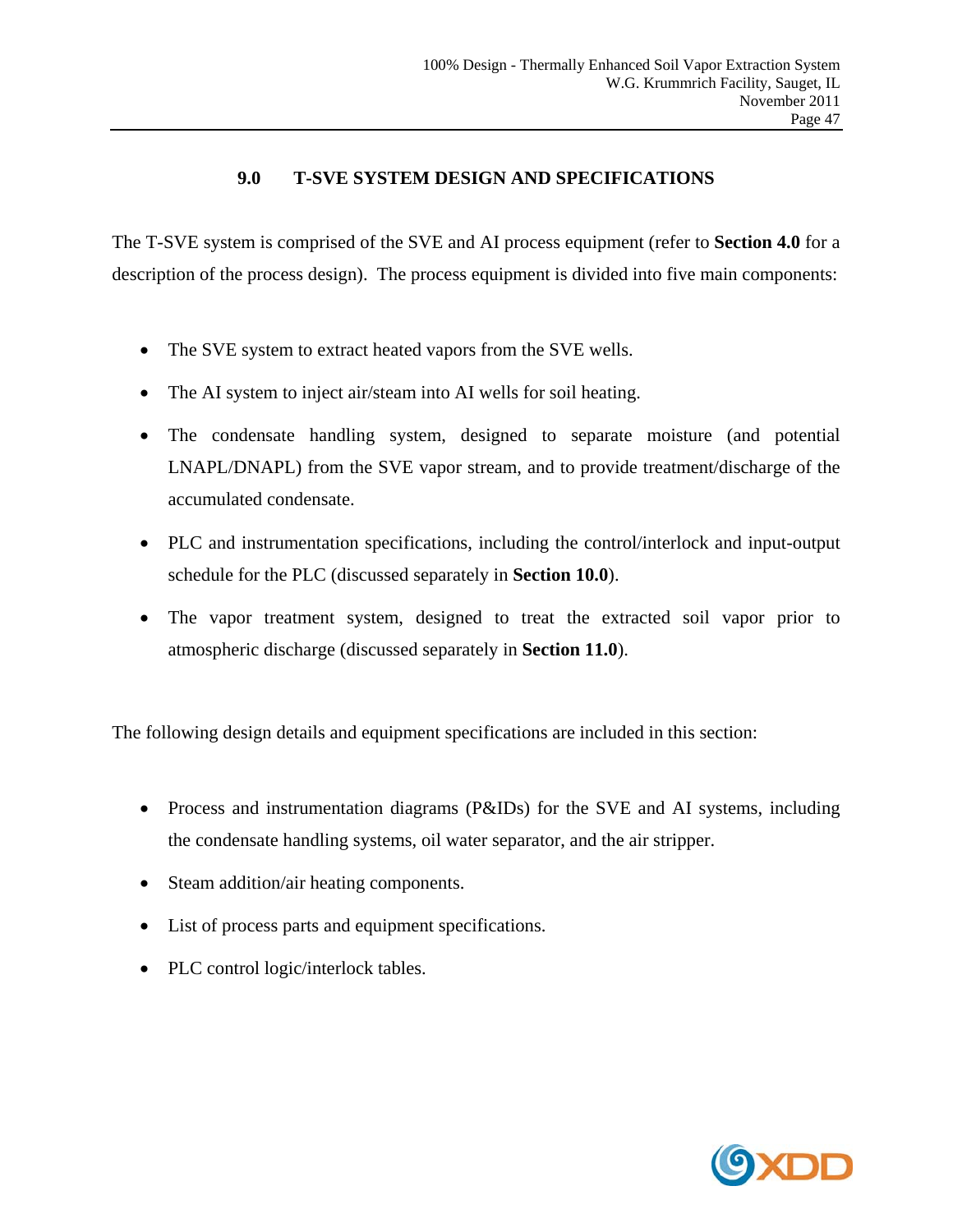#### **9.1 SVE SYSTEM EQUIPMENT**

The SVE system is a high flow, low vacuum system designed to extract the heated soil vapors from the sandy fill/upper silty sand (shallow zone) and lower silty sand layers (deep zone). The system is designed to provide an average of between 25 and 30 scfm per well at up to 50 in.  $H_2O$ vacuum at the wellhead (not including piping headloss). The total SVE system design capacity is 3,000 scfm.

The P&ID of the SVE system is presented on **Figure 18** and specifications are provided in **Table 12**. The SVE system will be designed to use three positive displacement blowers (PDB) installed in a parallel configuration. Dividing the total system flow between three blowers has several design advantages:

- Provides redundancy If a blower requires maintenance or fails, the SVE system can still operate on the remaining blowers.
- Reduces the size of process piping and equipment At the lower flowrate (approximately 1,000 scfm per blower) individual process piping size is reduced. Additionally, at the lower flowrates (i.e., ~1,000 scfm per blower), standard equipment can be used instead of custom fabricated high volume equipment, reducing capital costs and equipment fabrication lead times.
- Provides long-term cost savings As overall system flowrates decrease as remedial goals are achieved in portions of the treatment area, some of the blowers can be taken off-line as appropriate, reducing operation and monitoring (O&M) costs.

Each of the three SVE blower skids will include an in-line air particulate filter (APF) and necessary associated valves, fittings, gauges, and sample ports (**Figure 18**). The primary components of the SVE system are described below. All process piping will be constructed of carbon steel or stainless steel.

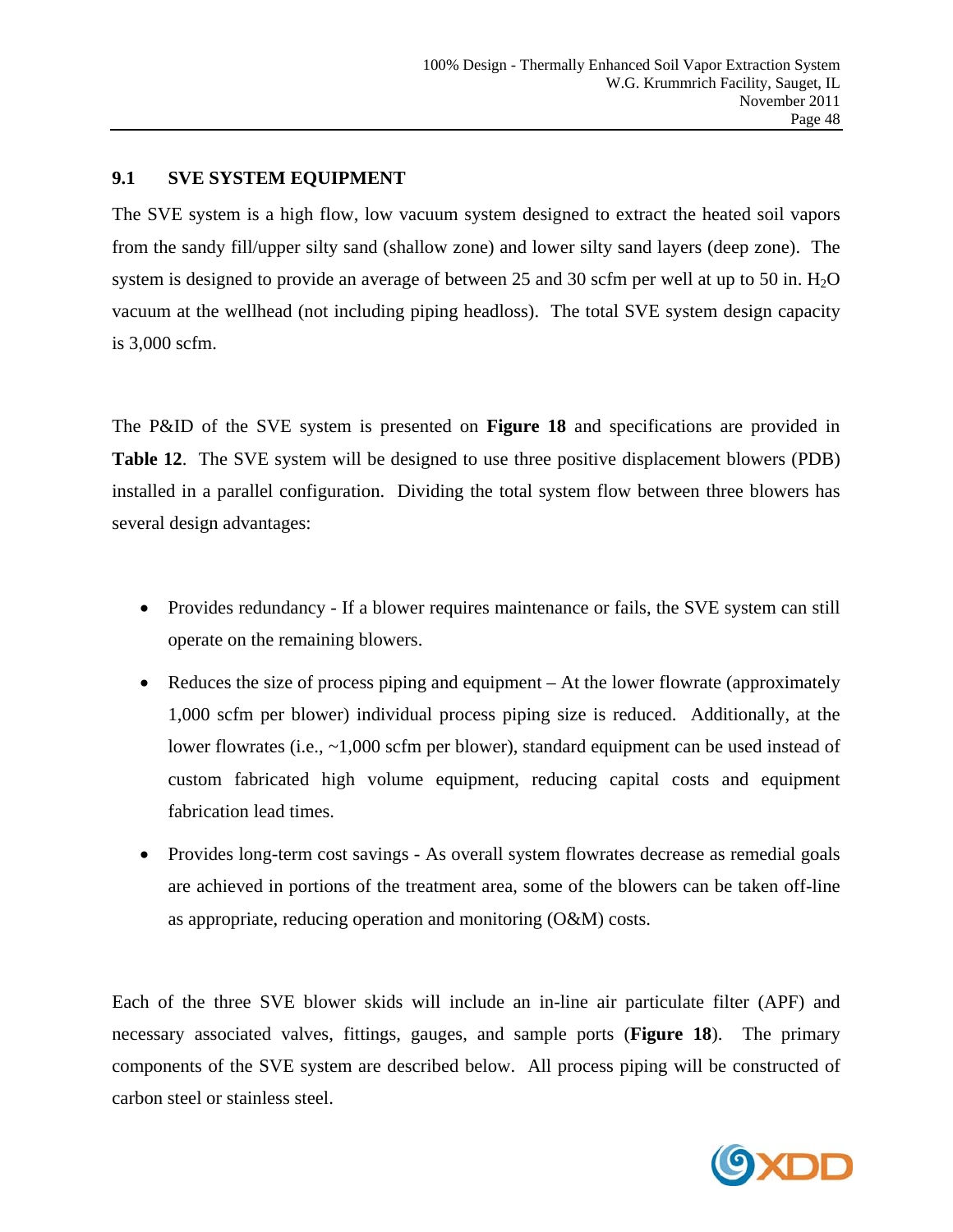- Vacuum Blowers The soil vapor stream will be extracted using PDBs. The PDBs will be designed to extract a total of approximately 3,000 scfm. Each SVE Blower will be a ROOTS<sup>TM</sup> Rotary Positive Blower (rotary lobe type), rated for 1,000 scfm at 10 inches of mercury (in. Hg) of total dynamic head measured at the enclosure inlet and 0 in. Hg at the enclosure outlet. The electric motors will be totally enclosed, fan cooled (TEFC) motors. The motor will operate at 460 volts, 3-phase power. Each blower is equipped with a muffler/silencer to reduce noise.
- Ambient Air Intake Air Filters/Silencers A Stoddard, ambient air intake air filter/silencer will be used for each soil vapor stream and will be rated for the flows and vacuums of the blowers.
- In-Line Air Particulate Filters A Stoddard, high-efficiency APF will be used for each soil vapor stream prior to the downstream blower to remove fine particle solids that could damage the blowers.
- Vacuum Relief Valves A Kunkle, or equivalent, vacuum relief valve will be installed and set at 16 in. Hg vacuum for each soil vapor stream to prevent excessive system vacuum build-up.
- Pressure Relief Valves Kunkle, or equivalent, pressure relief valves will be installed on the discharge side of each SVE blower, and will be routed to a vent line equipped with carbon filters and flame arrestors (refer to **Section 9.2.6**). The vent will discharge on the outside of the equipment building.

The final SVE process equipment specifications will be provided by the equipment fabricator, (including blower/compressor model numbers, pump curves, motor specifications, etc.). General specifications are provided in **Table 12**.

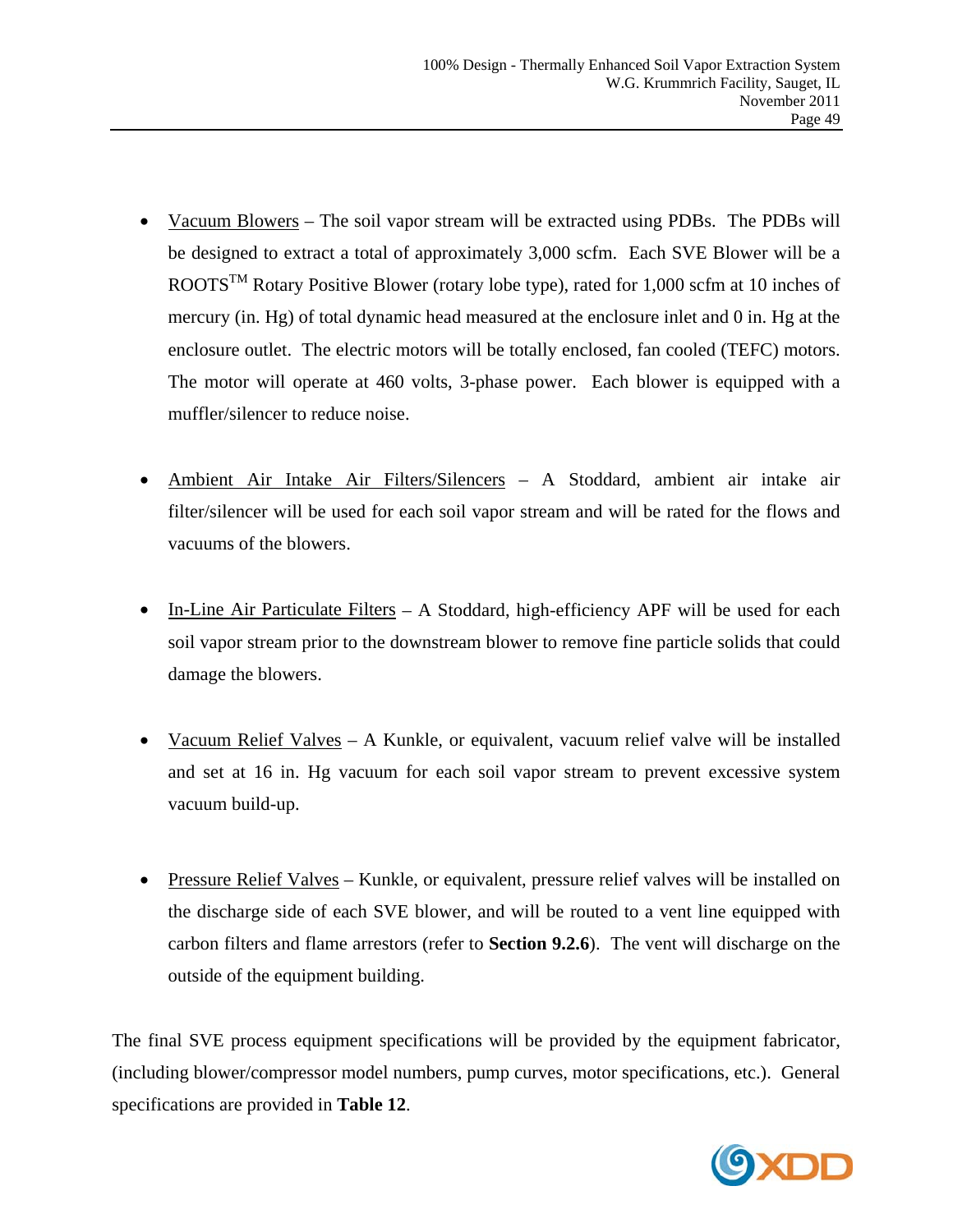#### **9.2 SVE CONDENSATE HANDLING SYSTEM**

Condensation that is collected by the SVE system will be separated from the process stream using three separate AMS units in parallel. Condensate (soil moisture and potentially NAPL) collected in the AMS will be automatically transferred to the OWS using float-switch actuated transfer pumps. NAPL will be separated from the condensate and held in an internal storage tank within the OWS. The OWS will be equipped with an LNAPL and DNAPL tank. When the internal NAPL storage tanks in the OWS reaches normal capacity, the DNAPL will be manually transferred into USDOT/UN-approved 55-gallon drums to be disposed of by Solutia. Water from the OWS will be pumped into the ET, and then through the AS unit. After water is treated by the AS unit, it will be discharged to the facility sewer under permit with the ABRTF.

The P&ID for the condensate handling system is presented on **Figure 18** and specifications are provided in **Table 12**. A summary of the design of each primary component of the condensate handling system is described in the following sections.

# *9.2.1* **<sup>A</sup>IR MOISTURE SEPARATORS**

Each SVE process stream will pass through a dedicated AMS. Each AMS is designed with a 240-gallon capacity and is capable of a maximum 10 gallon per minute (gpm) discharge rate to the OWS. All three AMS units are equipped with low-level, high-level, and high-high level sensor switches. The low-level and high-level switches operate their corresponding transfer pumps. The high-high level float is designed to prevent overfilling of the AMS units; and if any of these switches are actuated, they trigger a controlled shutdown of the entire system.

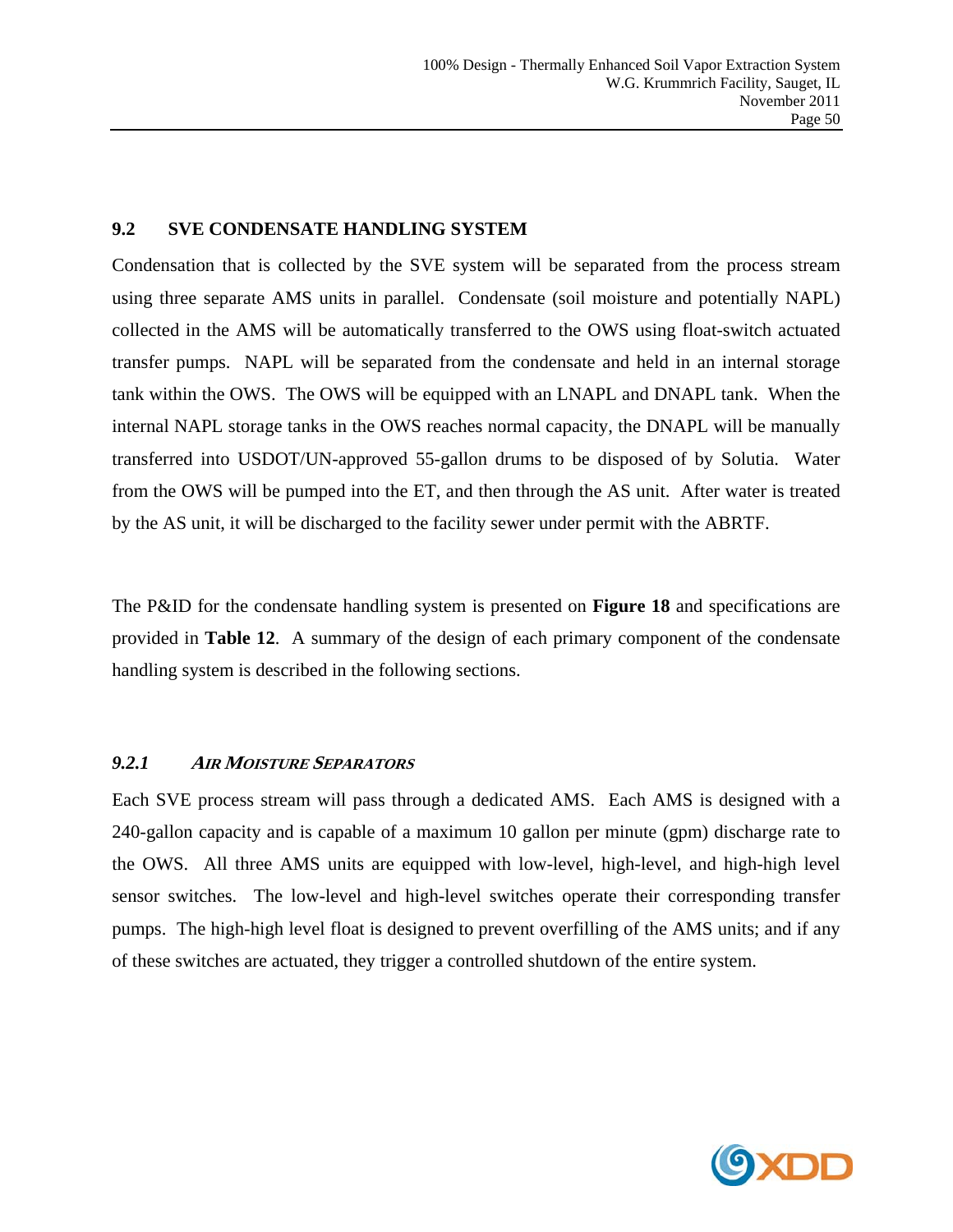#### *9.2.2* **OIL WATER SEPARATOR**

The condensate from the AMS units will be pumped through the OWS. The OWS unit is designed to separate potential LNAPL/DNAPL from the condensate collected by the AMS units. The OWS will have a maximum treatment flow capacity of 30 gpm (intermittent/batch flow; 12 gpm continuous flow). The OWS will have a 73-gallon, effluent pump out compartment and integral NAPL storage compartment.

The coalesced NAPL, if any, will be collected in internal LNAPL/DNAPL Tanks. The NAPL Tanks are equipped with high-level sensors that will send an autodialer signal to the system operator when either of the internal NAPL Tanks has reached a pre-determined level (and needs to be drained). A high-high level sensor will detect if the NAPL Tanks have reached maximum capacity and will trigger a full shut-down of the SVE/AI systems, including the ThermOx unit. The NAPL will be drained manually as needed, and will be pumped to an external NAPL storage drum with secondary containment (refer to **Section 9.2.5**).

The OWS will have a passive venting system which will be routed to a vent line equipped with carbon filters and flame arrestors (refer to **Section 9.2.6**). The vent will discharge on the outside of the equipment building.

# *9.2.3* **<sup>E</sup>QUALIZATION TANK**

A 300-gallon, SS equalization tank will be used to store water discharged from the OWS, and will allow for batch treatment of the accumulated condensate when necessary. The ET will be equipped with low-level, high-level, and high-high level sensor switches which will be interlocked with the AS unit and will control pump on/off status. The high-high level float is designed to prevent overfilling of the tank, and when actuated, this switch signals a controlled shutdown of the entire system. The ET will have a passive venting system which will be routed to a vent line equipped with carbon filters and flame arrestors (refer to **Section 9.2.6**). The vent will discharge on the outside of the equipment building.

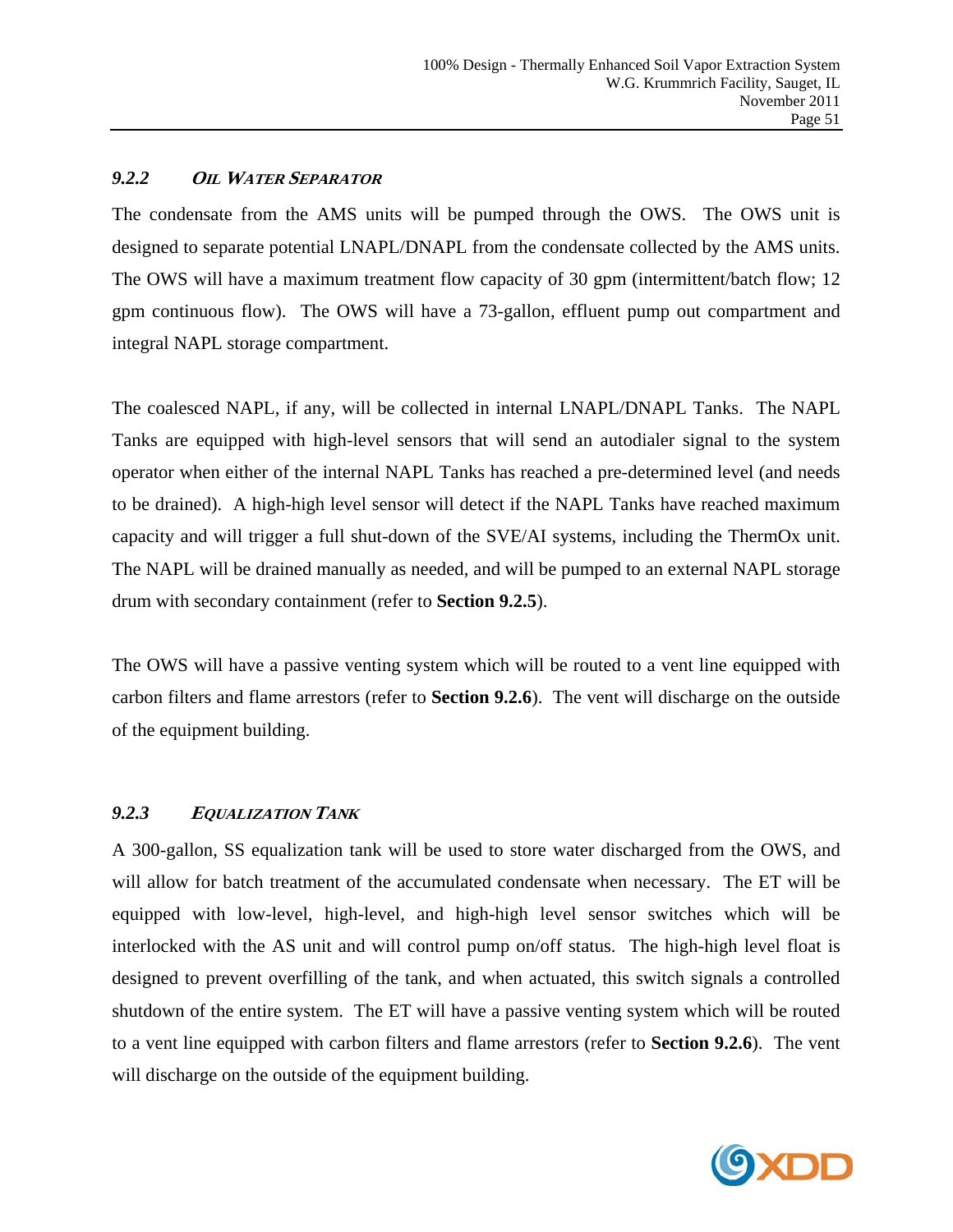#### *9.2.4* **<sup>A</sup>IR STRIPPER UNIT**

The water accumulated in the ET will be transferred to the AS system for batch treatment. The treated condensate will be discharged to the sewer in accordance with applicable discharge permits. VOC-impacted air from the AS will be combined with the SVE vapor stream and treated via the ThermOx unit (refer to **Section 11.0**).

The unit will be a NEEP Systems, Inc. (NEEP) Model 2321-P, high density polyethylene (HDPE) Shallow Tray Air Stripper, equipped with two SS stripping trays, and a 3 Hp 460V TEFC electric motor. This model is designed to treat up to 50 gpm with a minimum of 98% removal of chlorobenzenes from the condensate. A flow totalizer unit is installed on the discharge side of transfer pump to monitor the total treated water discharge from the AS system.

# *9.2.5* **NAPL STORAGE DRUM**

The NAPL storage drum will be a standard USDOT/UN rated 55-gallon steel drum with two bung openings. The NAPL storage drum will be placed on a secondary containment unit. This assembly is show on **Figure 18**.

The outlet from the OWS internal NAPL tanks are connected to a chemical transfer pump, which will discharge through a chemical-compatible hose system (Transfer Hose) into the NAPL storage drum. The Transfer Hose system will be equipped with ball-valves on each end. The Transfer Hose system will only be connected to the NAPL drum during the actual transfer. During filling of the NAPL storage drum, the drum will be vented using the second bung opening with a flexible piping system connected to a carbon filter vent unit (refer to **Section 9.2.6**). The drum will be supplied with a dedicated electrical grounding clamp, and grounding rod installed by a qualified electrician.

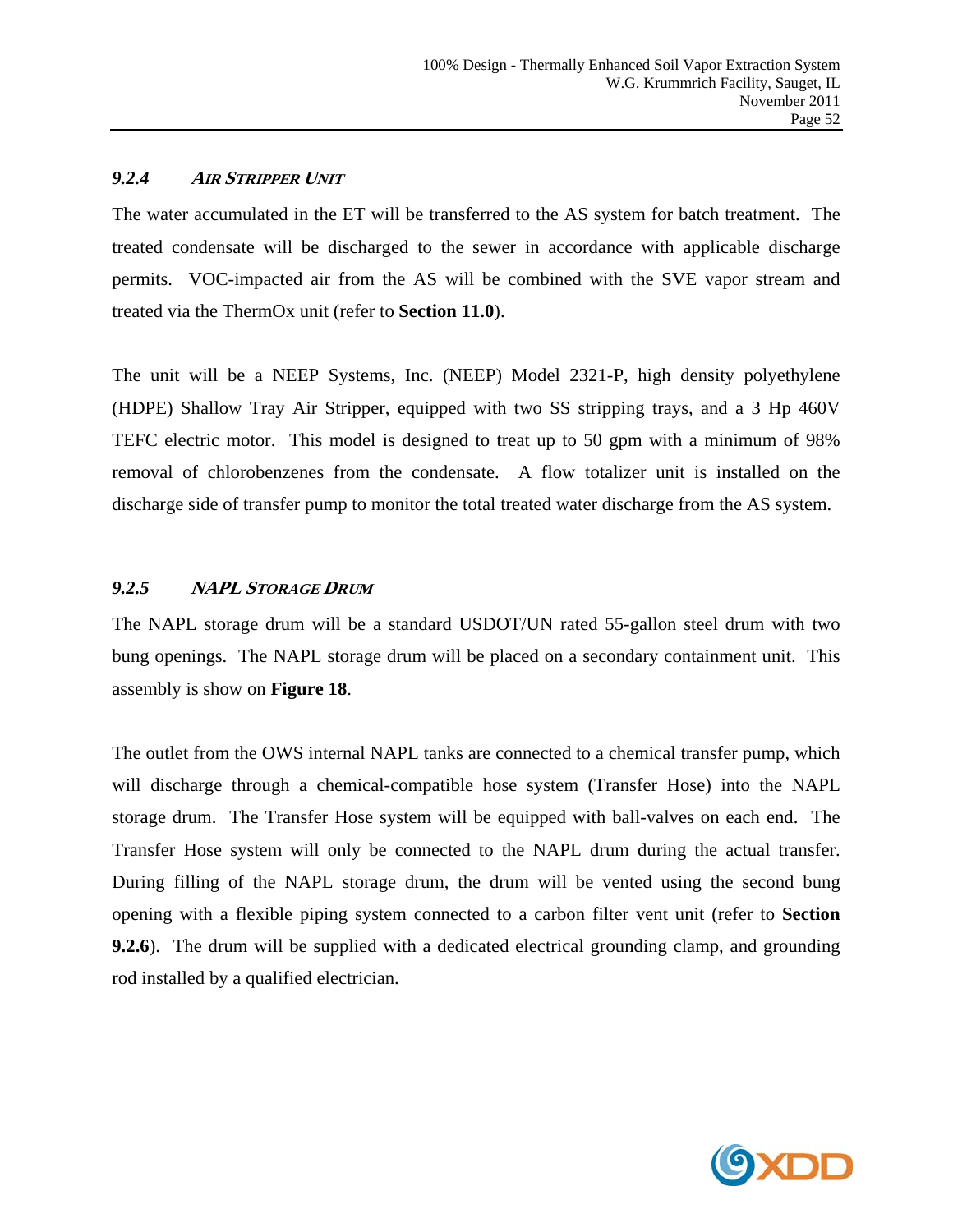#### *9.2.6* **CARBON FILTER VENTILATION SYSTEM**

The OWS and ET units will be passively vented through a 30-pound granular activated carbon (GAC) drum via flexible hose connections. The discharge of the GAC drum is equipped with a flame arrestor and a PVC pipe discharge stack.

The vent (bung) of the NAPL storage drum will also be temporarily connected to this GAC drum via flexible hose connections (but only during the process of manually filling of the drum) for passive ventilation purposes (see **Section 9.2.5**).

A separate GAC drum unit (with flame arrestor and discharge stack) will be provided for the discharge side of the three SVE system pressure relief valves. This vent system will be completely independent of the vent system used for the OWS, ET and NAPL drums.

#### **9.3 AI SYSTEM EQUIPMENT**

The AI system is a high flow, low pressure system designed to increase the efficiency of the SVE system by providing atmospheric air to the shallow and deep soil intervals. In addition, the AI system will be used to inject a steam-air mixture to heat the subsurface soils to a target temperature ranging between 40 and 60  $\degree$ C. The steam will be supplied by the existing W.G. Krummrich facility steam conveyance system and will be mixed with the AI process air flow prior to subsurface injection. The AI system will have the capacity to inject air at an average of 50 scfm per well at pressures of 60 in.  $H_2O$ . The total AI system design capacity is 2,000 scfm.

The P&ID of the AI system is presented in **Figure 19** and specifications are shown in **Table 13**. The AI system will use two compressors installed in a parallel configuration. Two compressors will provide redundancy, reduce the size of associated process piping on each skid, and potentially provide long-term O&M cost savings. Each of the AI process streams will be constructed with the necessary components for independent operation, including an ambient air intake and all associated valves, fittings, and gauges.

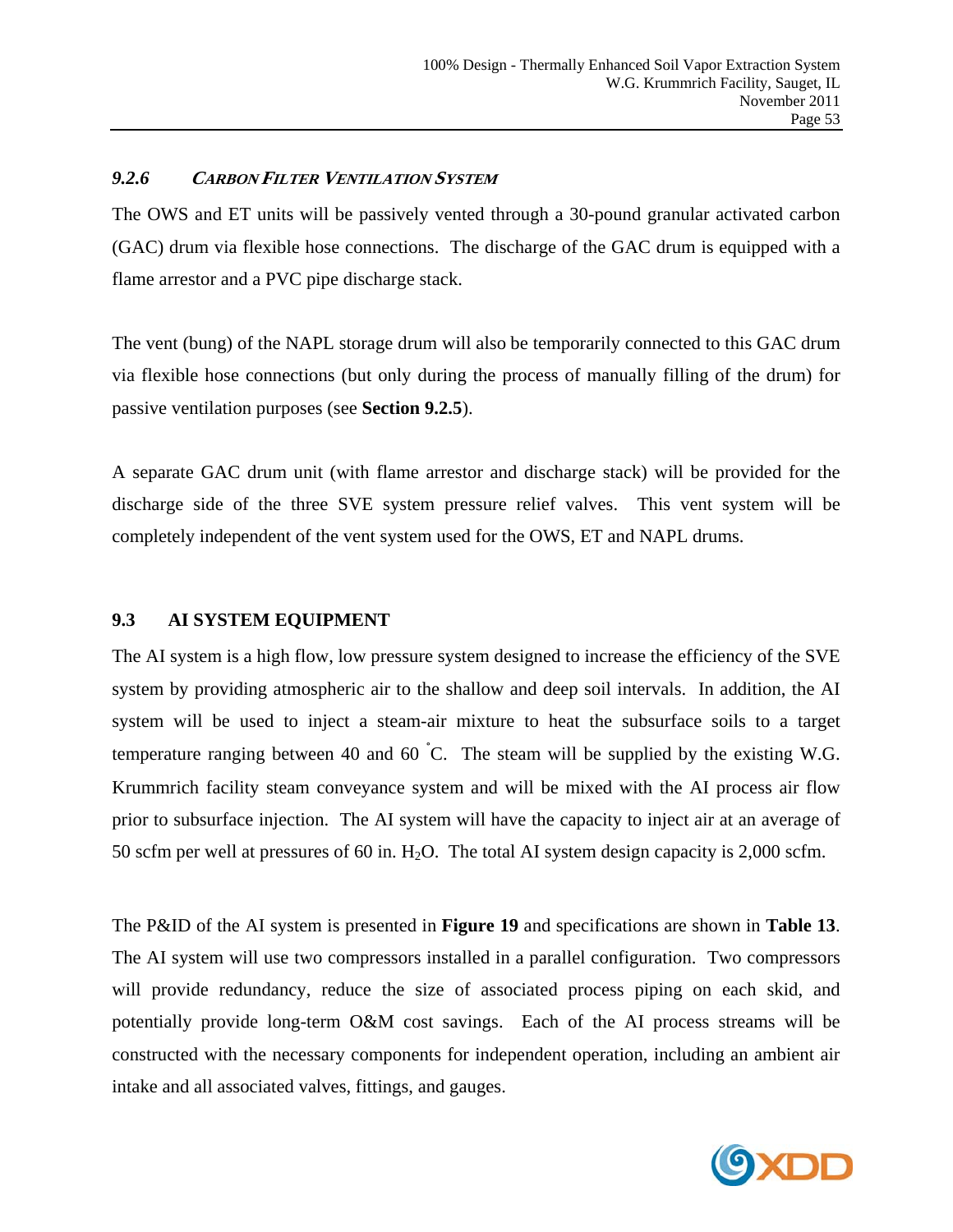The major components of the air/steam injection process equipment are described below. All process piping will be constructed of carbon steel or SS construction.

- Air Compressors Two PDBs with a total capacity of up to 2,000 scfm will be provided. The pressure capacity will be based upon an estimated wellhead pressure requirement of up to 60 in.  $H_2O$ . The electric motor will be TEFC and will operate at 460 volts, 3-phase power. Each blower is equipped with a muffler/silencer to reduce noise.
- In-Line Air Particulate Filter (APF) A Solberg, high-efficiency APF will be used to remove fine particle solids to prevent damage to the compressor.
- Pressure Relief Valves (air component) Kunkle, or equivalent, pressure relief valves will be installed on the air injection lines to prevent excessive pressure build-up in the system, and to regulate injection pressure to avoid creating preferential pathways for air movement.
- Pressure Relief Valves (steam component) Spirax Sarco, or equivalent, pressure relief valves will be installed on the steam injection lines to prevent excessive pressure build-up in the system.
- Steam Inlet Steam will be blended with the AI process air at variable air-to-steam volume ratios. The steam will be obtained from the existing W.G. Krummrich steam conveyance piping system. A motorized valve will be provided to control the addition of steam, which will be controlled by a temperature transmitter located downstream of the air/steam mixing point. A solenoid shutoff valve (normally closed) will also be included on the steam inlet to shut off the supply in the event of a system shutdown or power failure.

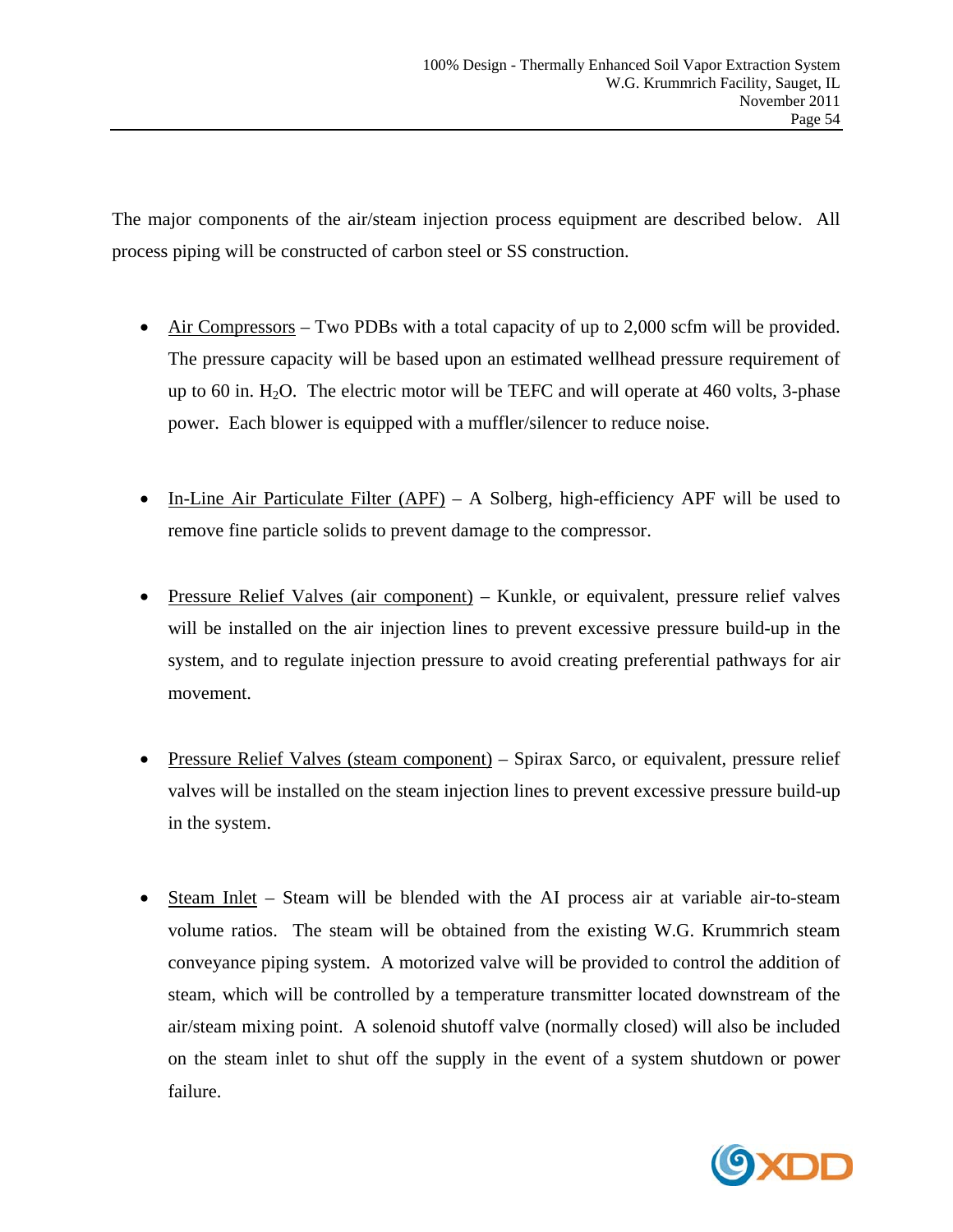Steam Condensate System: Some steam will condense within the AI manifold prior to reaching the injection wells. The AI manifold system will be equipped with appropriate condensate traps, drains, and controls to remove condensate from the system to prevent water accumulation and potential pipe blockage. This condensate will not require treatment as it will be clean coming from the W.G. Krummrich plant steam conveyance system.

AI process equipment specifications will be provided by the equipment fabricators (including blower/compressor model numbers, pump curves, motor specifications, etc.). General specifications are provided in **Table 13**.

# **9.4 SYSTEM INSTRUMENTATION**

System instrumentation includes various process indicators, such as flow meters, pressure/vacuum gauges, temperature meters, etc.

# *9.4.1* **<sup>M</sup>ANUAL READ INSTRUMENTATION**

Miscellaneous air flow meters, vacuum/pressure, and temperature gauges are located along the system manifold, wellheads and process piping to monitor these operating parameters. In addition, liquid totalizers and sample ports for vapor/liquids are provided in key locations. Instrumentation specifications (e.g., sample ports, direct read vacuum/pressure and flow gauges, temperature gauges, etc.) are presented in **Tables 12 and 13**.

- **Flow Totalizer** (FT) Direct-read water totalizer units to measure total water/condensate discharge from the process (FT 701 is located at the discharge of the AS system).
- **Flow Meters** (FM) Direct read instruments for measuring vapor flow rates at the specific process location.

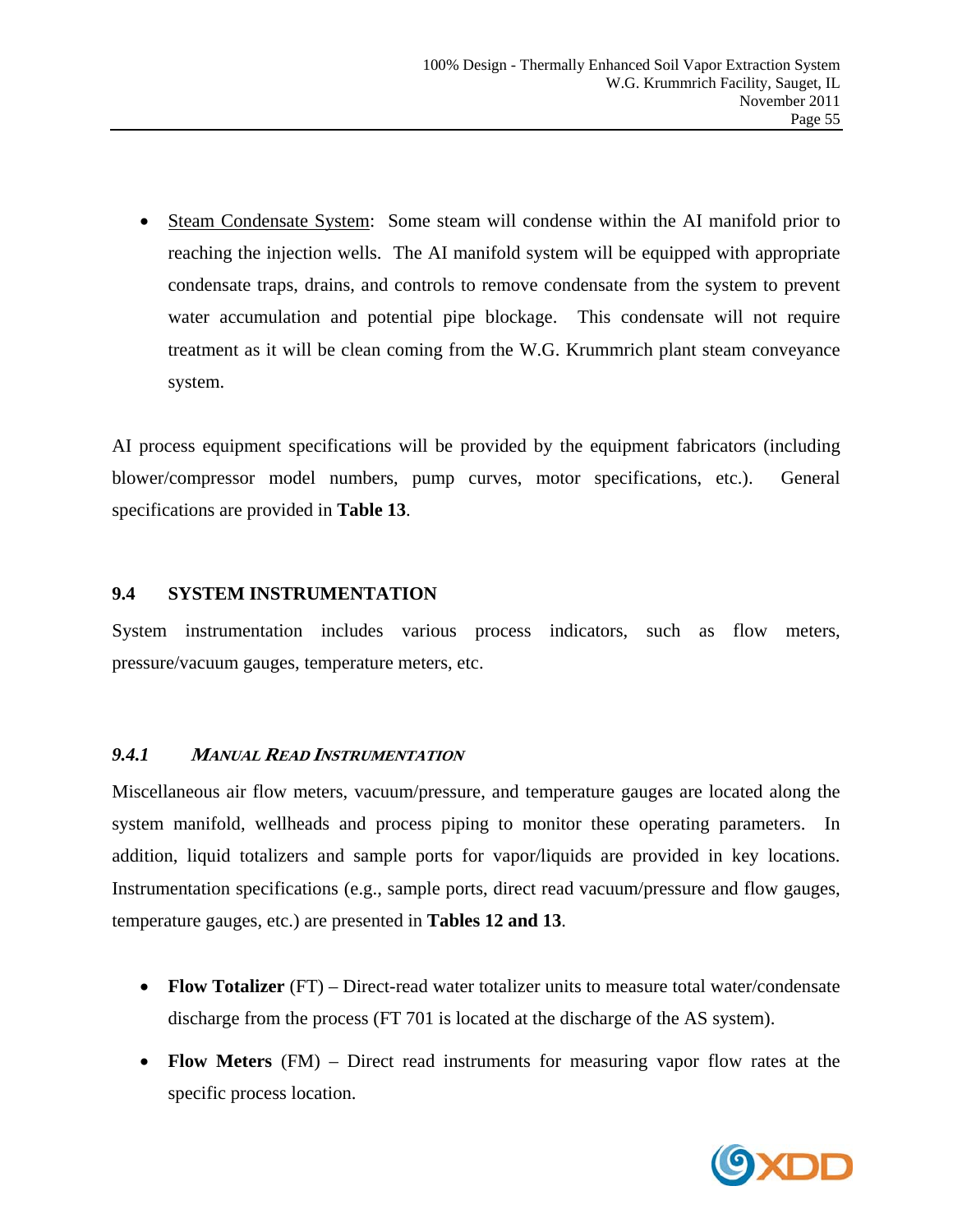- **Hour Meters** (HM) Indicates run time of the associated equipment, and can be used for tracking maintenance schedules or evaluating operational/shutdown time periods.
- **Pressure Indicators** (PI) Direct read instruments for measuring pressure at the specific process location.
- **Sample Ports** (SP) Used to sample liquid or vapor at the specific process location. Some sample ports (such as on the individual wellheads) serve multiple purposes and can be used to measure vacuum or pressures, or can be used to measure wellhead flow rates with portable instrumentation. Selected sample ports on the discharge side of the SVE system and the condensate handling system are spring-loaded/self-closing types to prevent accidental releases due to sample ports left open.
- **Temperature Indicators** (TI) Direct read instruments for measuring temperature at the specific process location.
- **Vacuum Indicators** (VI) Direct read instruments for measuring vacuum at the specific process location.

# *9.4.2* **<sup>A</sup>NALOG/DIGITAL INSTRUMENTATION**

The system will be equipped with electronic sensors to monitor the various systems, and to ensure that the system is operating within design specifications. A summary of the SVE and AI input-output schedule is included in **Table 14**.

The following controls provide measurement of various operational parameters, and transmit these readings (electronically) to the control panel/telemetry system for remote readings.

 **Flow Indicators, Analog** (FIA) – These controls are designed to provide an air flow rate measurement and readout (on a digital or analog meter) in the various process piping systems. These controls also transmit the air flow readings to the control panel/telemetry system for remote readings.

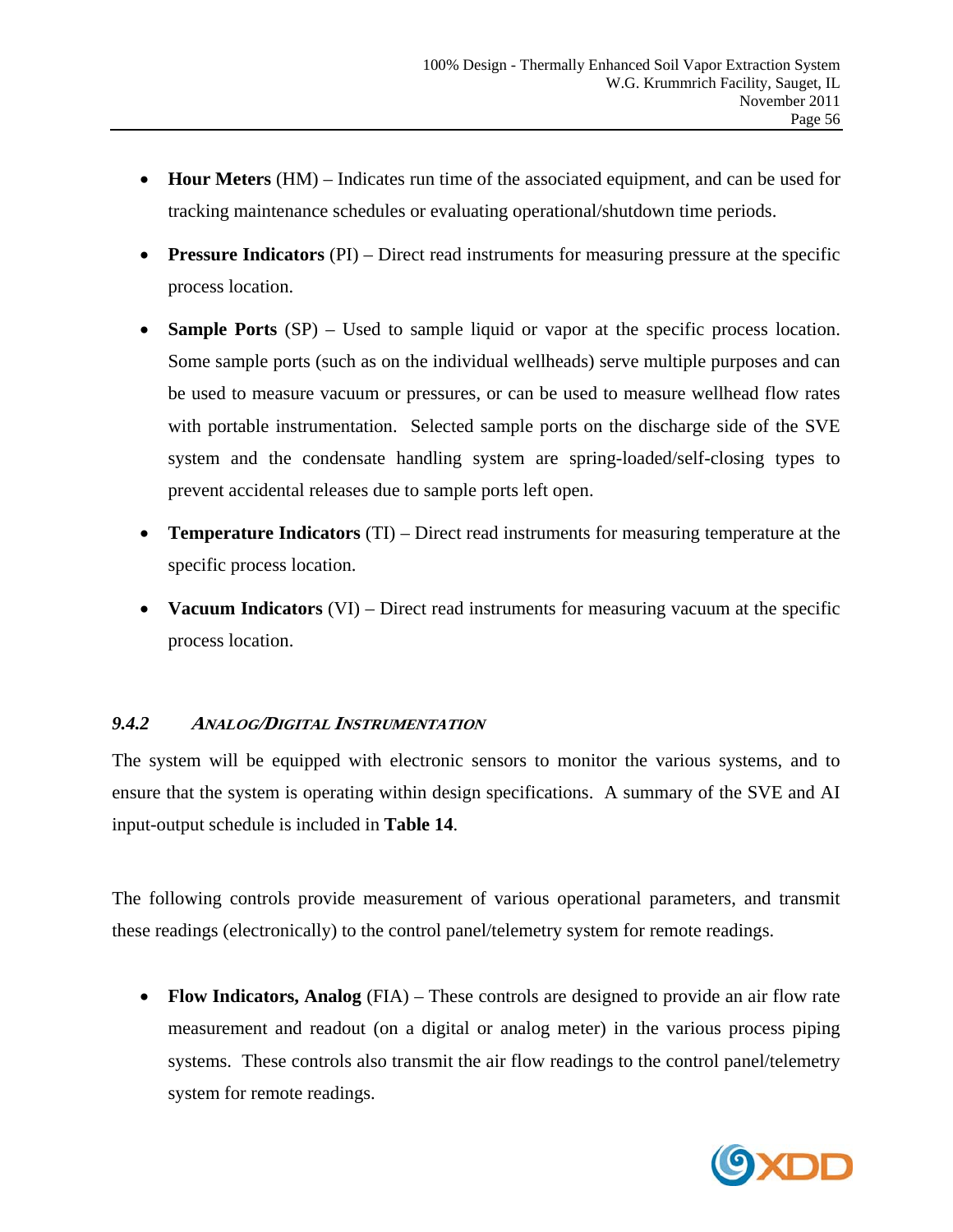- **Flow Sensors** (FS) These sensors are located on the discharge of the SVE and AI Systems. They are designed to indicate an alarm condition of minimal flow/no flow (due to shutdown of the blowers, break/blockage of the process piping, or improper valve settings). These are flow vane type switches, actuated by the momentum of the air flow within the process piping, and deactivated when the air flow ceases within the respective piping system. These are set with a 30-second delay before arming, to allow the SVE/AI systems to come up to speed when initially started.
- **Temperature Indicators, Analog** (TIA) These controls are designed to provide a temperature measurement and readout (on a digital or analog meter) in the various process piping systems. These controls also transmit the temperature readings to the control panel/telemetry system for remote readings.
- **Vacuum Indicators, Analog** (VIA) These controls are designed to provide vacuum measurement and readout (on a digital or analog meter) in the various process piping systems. These controls also transmit the vacuum readings to the control panel/telemetry system for remote readings.
- **Pressure Transmitters/Pressure Switches** (PT/PS) These are located on the discharge side of the SVE and AI blower systems. These controls are designed to transmit a pressure reading to the control panel/telemetry system, and also to detect over-pressure conditions (due to pipe blockage or improper valve settings in the process piping), which would trigger a system shutdown.

# *9.4.3* **<sup>A</sup>UTOMATION CONTROLS**

Automation controls trigger equipment responses, such as turning liquid transfer pumps on or off, or indicate alarm conditions, such as high liquid levels in tanks. Alarm conditions triggered by these controls are presented in **Table 14**. The status of these sensors can be observed from the control panel/telemetry system for remote tracking purposes.

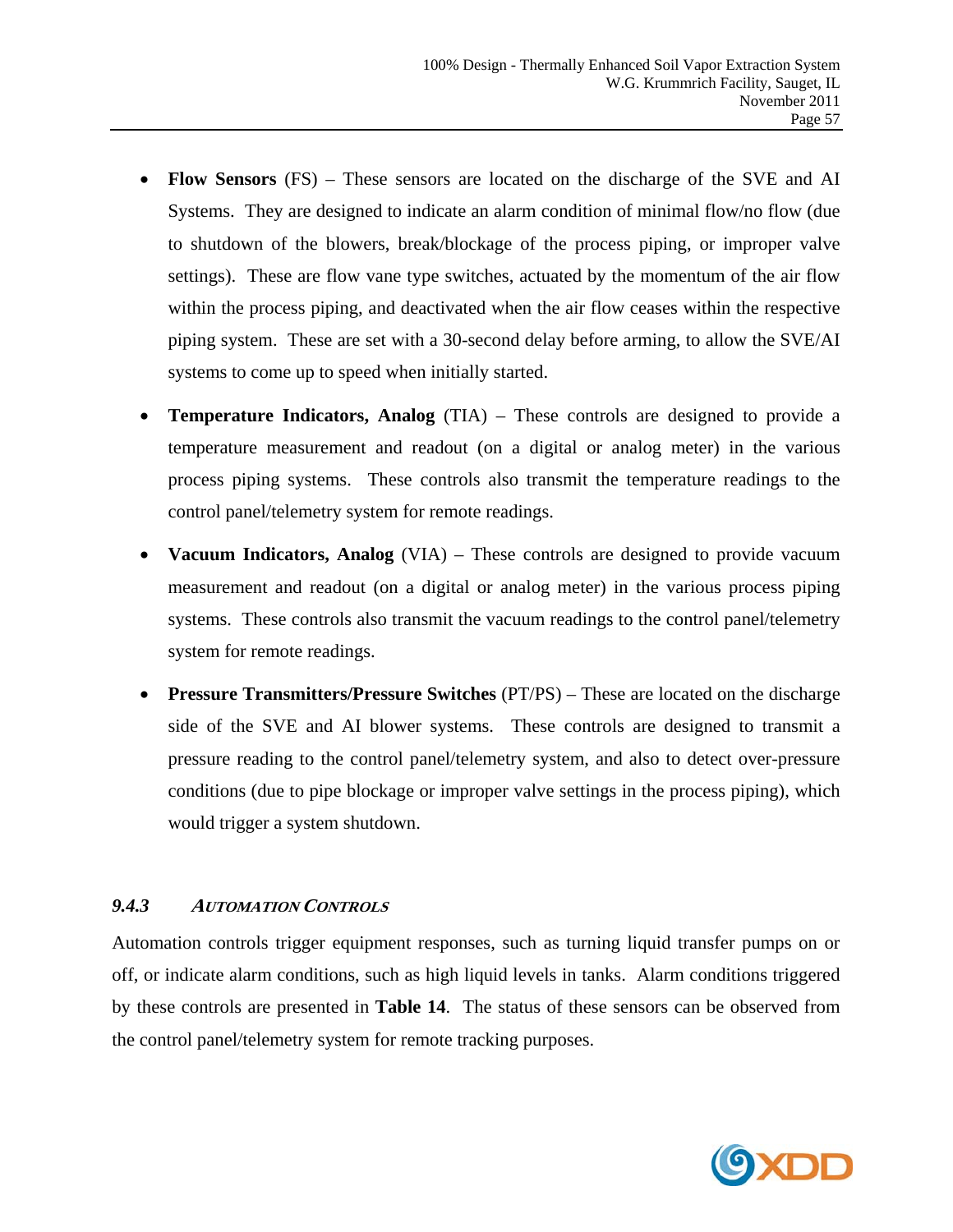- **Level Sensors** (LS) Located on AMSs, OWS/NT, ET, and AS systems. These sensors are designed to trigger the transfer pump cycles (on and off), and to sense liquid levels to prevent overfilling of the various tanks.
- **Motorized Valves/Solenoid Valves** (MV, MBFV, SV) Motorized valves and solenoid valves will be used to control flow rates and/or provide shut-down of critical portions of the process flow in the event of alarm conditions.

# **9.5 MATERIAL COMPATIBILITY AND ASSEMBLY SPECIFICATIONS**

# *9.5.1* **<sup>M</sup>ATERIALS OF CONSTRUCTION**

General materials of construction are as follows:

- Steel piping will be constructed of carbon steel (minimum Schedule 10) with either buttweld, threaded, or flanged fittings. Any piping requiring threaded fittings will be Schedule 40. Steam piping will be Schedule 80 carbon steel.
- Control valves will be constructed of brass body construction with PTFE or Viton® seats/gaskets.
- Seals, gaskets, and seating materials in contact with the target COCs will be constructed of compatible FKM/FFKM materials (e.g., Viton®, Kalrez®) or PTFE materials (e.g., Teflon®), etc. Thread sealants, including pastes and tapes, will also be constructed of compatible PTFE formulations.
- Flexible hoses, if used, will consist of inner tubes of XLPE, UHMWPE, PTFE, or other chemically compatible material for use with the target COCs. The outer protective tube cover will be EPDM, or SS (for high pressure), or equivalent protective covering.
- Hose fittings will be constructed of 316SS construction with PTFE or Viton® seats/gaskets, as needed.

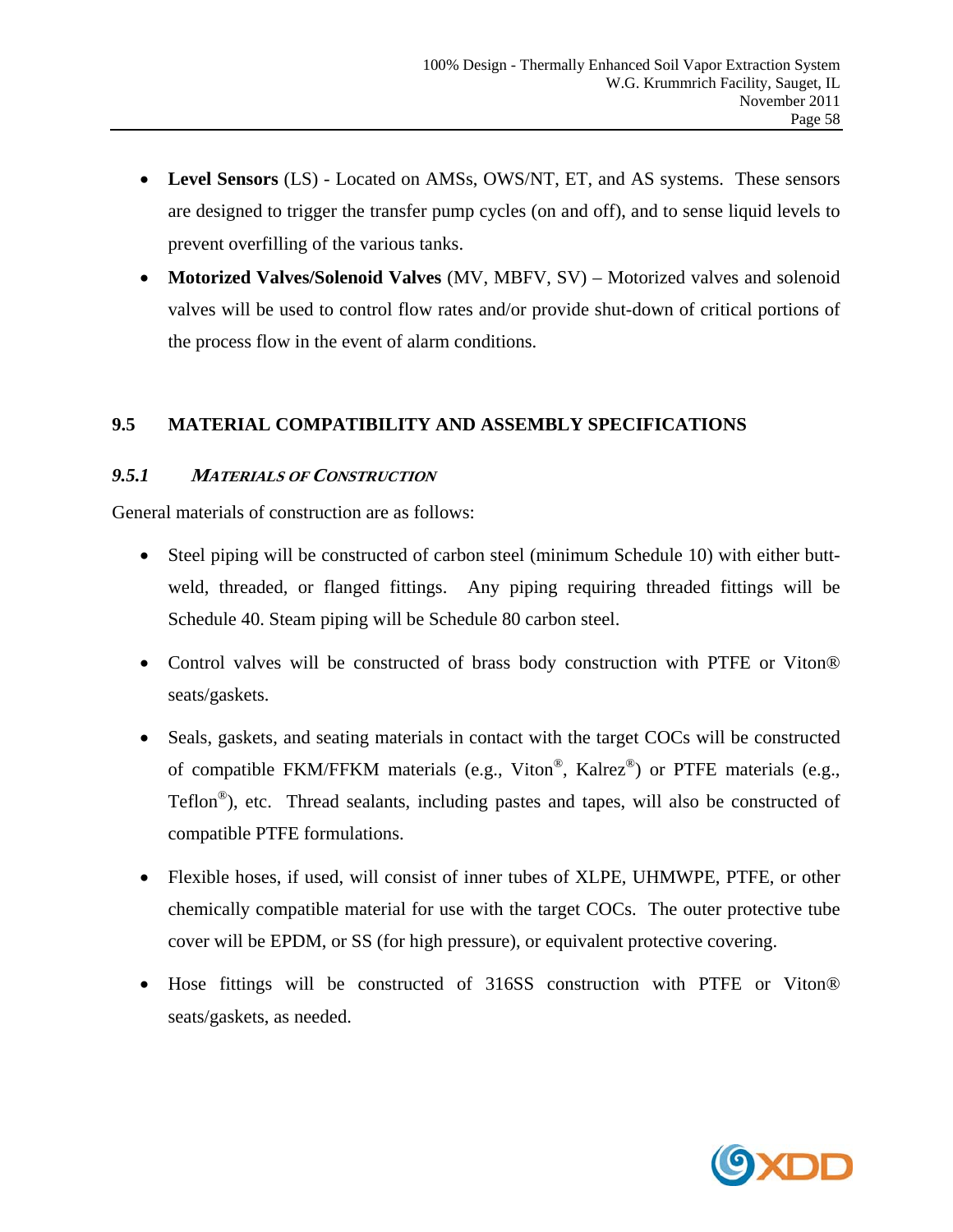Wetted parts of sensors, transducers, transmitters, pressure gauges, flow meters, or any other in-line instrumentations will be constructed of chemically compatible/temperature compatible materials (brass, SS, PTFE, FKM/FFKM, or approved equivalents).

# *9.5.2* **<sup>A</sup>SSEMBLY SPECIFICATIONS**

General Process Piping Assembly: The process piping shall be constructed to the following specifications:

- Process pipes may be joined using butt-welded, socket-welded, or flanged connections.
- Outlets of process piping from each major equipment skid will be threaded or flanged to allow field connection to the field piping at the equipment building. Flanged connections will be equipped with Viton<sup>®</sup> or equivalent chemical/temperature compatible gaskets.
- Piping assemblies will be air-tight. Equipment will be leak-tested prior to delivery.

Control valves and sample ports: The control valves and sample ports will be constructed to the following specifications:

- Control valves/sample ports will be brass with PTFE or Viton® seats/gaskets. Valves may be threaded or socket-brazed connection.
- The sample ports will be joined to the well riser using a threaded bushing installed in the riser pipe (threaded or welded).

Flex Hoses: Flex hoses will be compatible with the COCs and anticipated service temperatures:

- Inner tube will be 2-inch ID and will be of XLPE, UHMWPE, PTFE, or other chemically compatible material for use with the target COCs.
- Outer protective tube cover will be EPDM, or equivalent protective covering.
- Hoses will be rated for a minimum of 200 psig (at standard operating conditions).

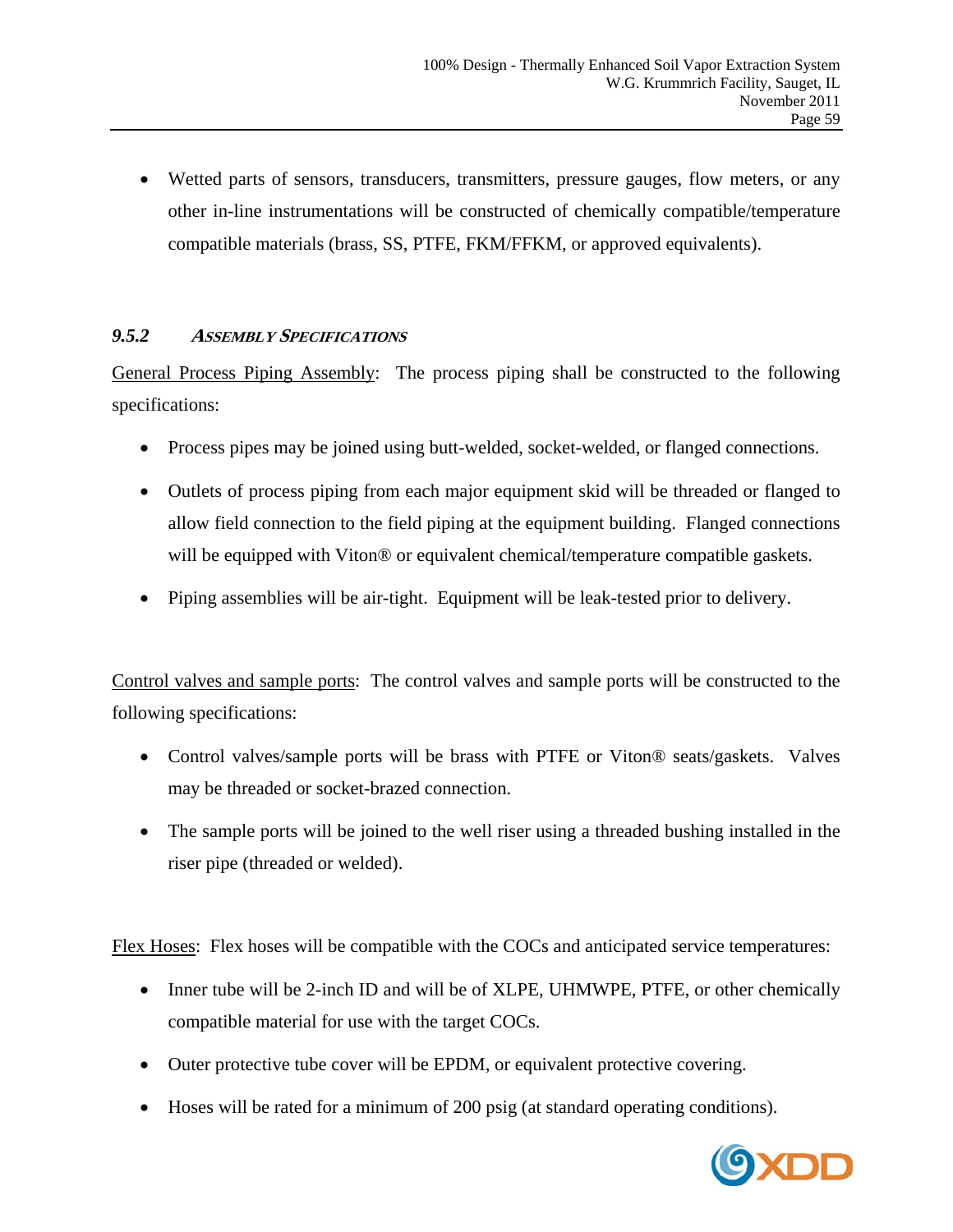- Hoses will be rated for a minimum of 250  $\mathrm{F}$  service temperature. (Typical pressure derating values are 30% for 150 to 225  $\degree$ F and 50% for > 225  $\degree$ F).
- All hose fittings will be 316SS with Viton® gaskets. Hose shank fittings will be double band clamped/crimped with 316SS bands.

Pipe Reducers: Pipe size reducers (for transition from large to smaller diameter pipe) will be of eccentric design for the AI manifold. Concentric reducers will be acceptable for the SVE manifold.

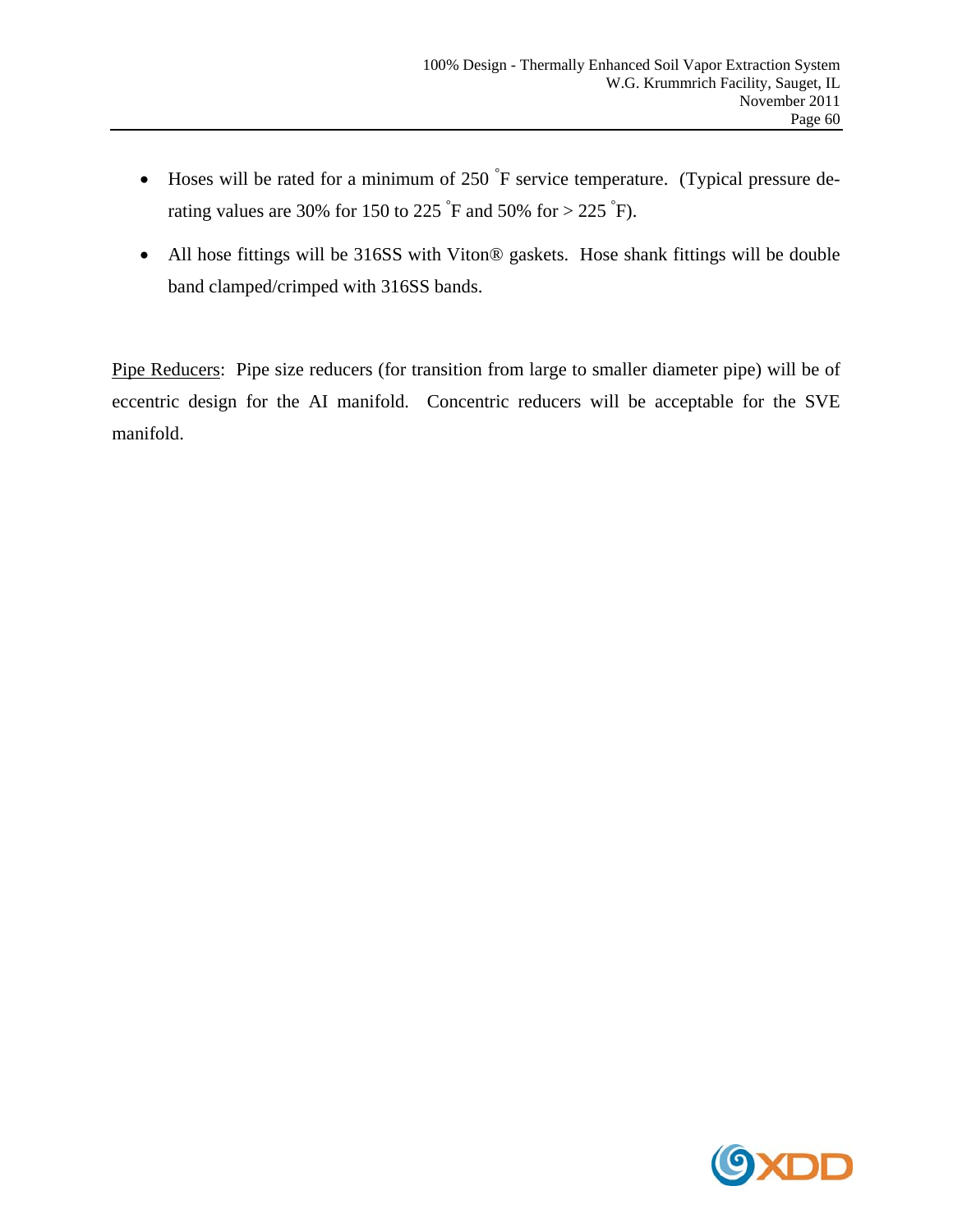#### **10.0 PROGRAMMABLE LOGIC CONTROLLER AND INTERLOCKS**

Automated functions of the T-SVE system (specifically the SVE and AI systems shown in **Figures 18 and 19**) will be controlled using a PLC. The system control input/output schedule is provided in **Table 15**. The PLC will control appropriate system responses to alarm conditions, and will use an autodialer to send alarm messages to the system operators.

The vapor treatment system (see **Section 11.0**) will include separate, dedicated PLC systems specifically designed to control the ThermOx and acid-gas scrubber units (supplied by the equipment manufacturer to control the respective units). These dedicated PLCs will be interlocked with the T-SVE system PLC, and will trigger appropriate alarm responses. The EABR system will also have a dedicated PLC to control automated functions, and will be interlocked with the T-SVE system (refer to the EABR design document for more details of the EABR PLC).

#### **10.1 SYSTEM CONTROL SPECIFICATIONS**

The main control panel for the T-SVE system will be constructed to NEMA 4X standards. All lights, selector switches, push buttons, and all other panel face-mounted devices will be clearly and properly labeled with white letters engraved on black metal labels. Any system reset switches that need to be energized to function will be located on the exterior of the main control panel. Additionally, all panel internal devices, wires, and terminals will be properly labeled.

# *10.1.1* **<sup>P</sup>ROGRAMMABLE LOGIC CONTROLLER**

System operation and responses to instrumentation and alarm conditions will be controlled via a High Safety PLC interface (Allen-Bradley Compact GuardLogix or equivalent), which provides redundant processors in the event of a primary system hang-up.

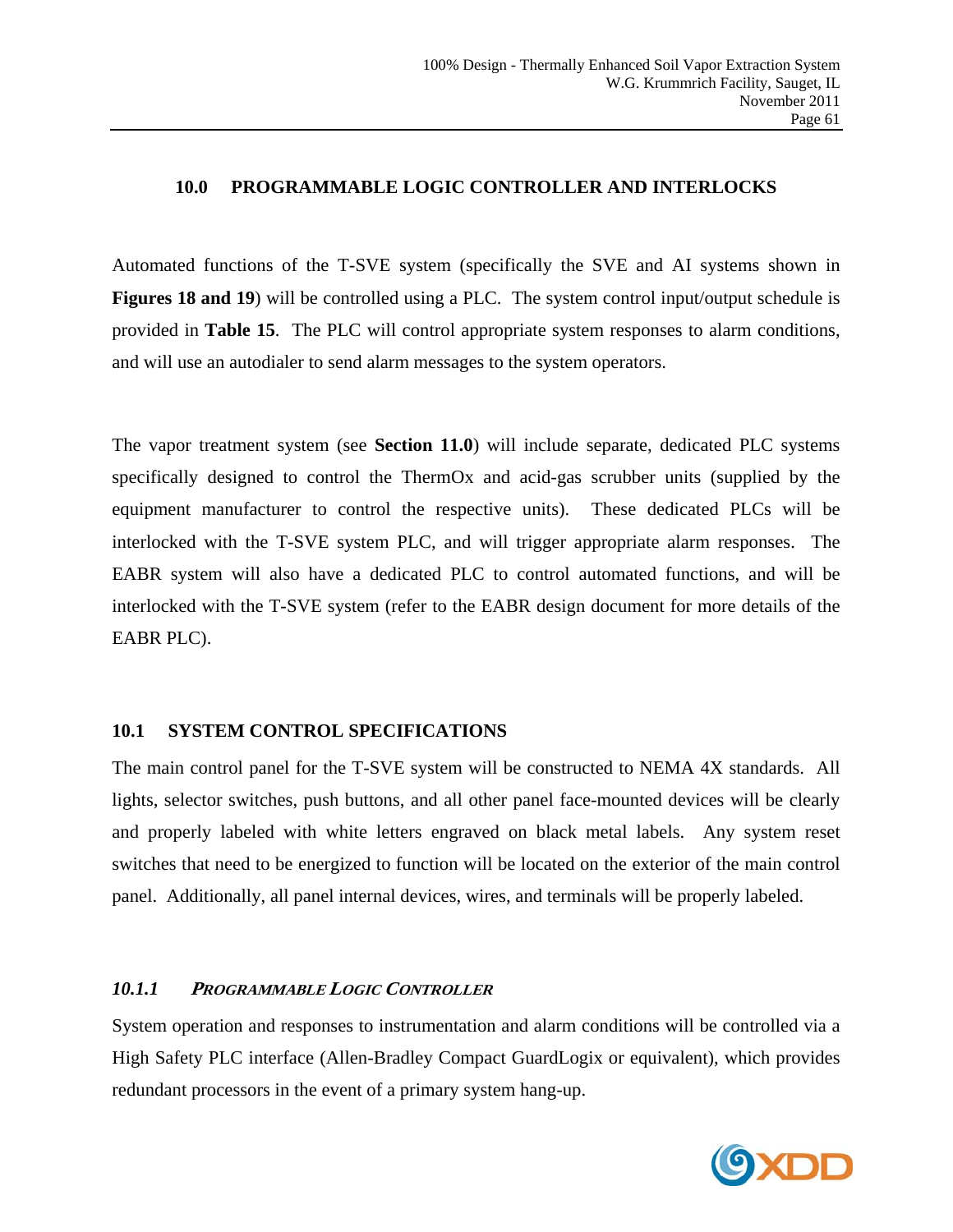The interlock wiring between the T-SVE, EABR, and ThermOx/Scrubber PLCs, and other external sensors, is shown on **Figure 20.** The seismic switch (SS 701) and two oxygen sensors (OS/OT 001 and 401) will be installed in the T-SVE Equipment Buildings and will be wired to both the EABR and T-SVE PLCs to cause a complete system shut-down if tripped. Additional field wiring will include eleven (11) temperature probes and four (4) water level transducers which will be accessible via the system telemetry (refer to **Figure 21**).

### *10.1.2* **GRAPHICAL USER INTERFACE AND REMOTE TELEMETRY SYSTEM**

A Graphical User Interface (GUI) will be used to monitor flows, pressures, and operating temperatures, as well as the position of safety sensors and controls (e.g., pressure switches, level sensors, solenoid valves, etc.). The GUI is a C-More EA7 Touch Panel unit, or equivalent.

A telemetry system will be incorporated to allow remote monitoring of the operational status and process data (i.e., air flowrates, vacuums, pressures, and temperatures, oxygen levels, etc.). A cellular connection will be installed with the PLC for telemetry access. If the telephone connection is lost, the entire system will be shut off and a local light or siren alarm will activate.

# *10.1.3* **<sup>A</sup>UTODIALER**

An autodialer system with battery backup is used to transmit specific system status and alarm conditions to the system operator (per **Table 15**). A cellular autodialer/telemetry line will be installed with the PLC for communications. If the telephone connection is lost, the entire system will be shut off and a local light or siren alarm must activate.

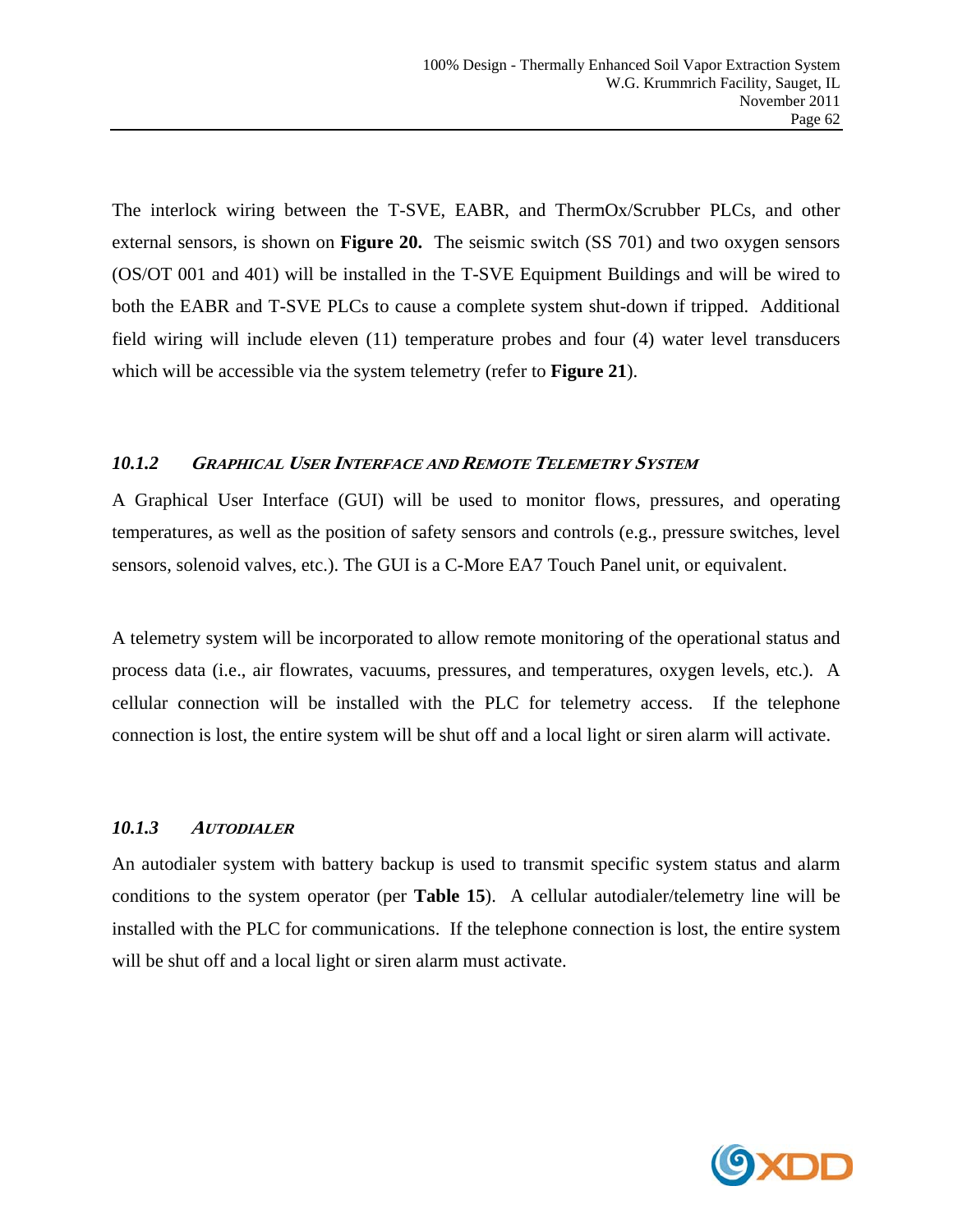# *10.1.4* **<sup>E</sup>MERGENCY STOP BUTTONS**

Emergency Stop buttons will be provided at the system PLC control panels (1 button), within the building (1 location), and outside the building (1 location). Shutting off the SVE/AI will automatically send a control signal to shut off the ThermOx unit.

# *10.1.5* **<sup>T</sup>HERMAL OXIDIZER LEL <sup>M</sup>ETER**

The ThermOx unit will be equipped with an inlet LEL meter which is set at a maximum of 20% of the LEL for monochlorobenzene (0.26%; 2,600 ppmv). If the process vapor exceeds 20% LEL, the ThermOx will shut down, followed by shutdown of the SVE/AI system.

# *10.1.6* **<sup>B</sup>UILDING VOC <sup>M</sup>ONITOR AND SEISMIC MONITOR**

A photoionization detector (PID 701) VOC monitor will be provided to monitor the atmosphere within the equipment building. In general, if a PID measurement greater than 1 ppmy is detected, this could indicate a minor vapor or liquid leak within the trailer. If vapor concentrations begin to approach 10% of the Immediately Dangerous to Life and Health (IDLH) for dichlorobenzene (10% of IDLH = 15 ppmv), the system will shut down and the system operators will be notified.

If the VOC monitor detects VOC concentrations in the building, a beacon light/alarm siren will sound to notify personnel of this condition so that proper procedures can be followed.

A seismic monitor (SS701) will also be supplied and will shut down the entire system in the event of a significant earthquake.

# *10.1.7* **<sup>A</sup>UDIO/VISUAL ALARM BEACONS**

Two audio/visual alarm beacons will be installed in the equipment building. One will be inside the building and one will be outside. If a general shutdown/alarm occurs, the strobe light beacon

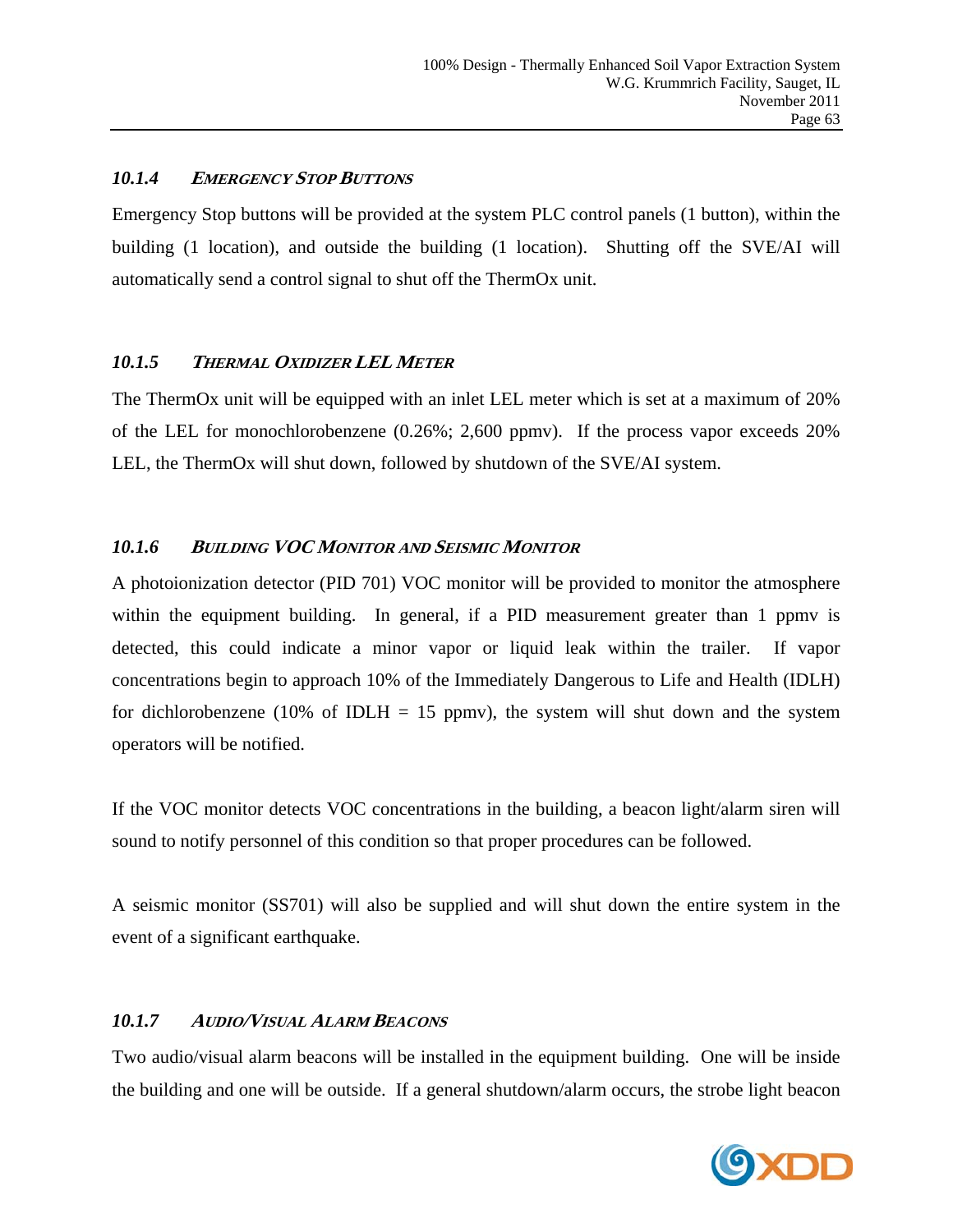will turn on. If a serious alarm condition occurs (smoke alarm, or VOCs detected in the building, etc.) the strobe and audio siren will turn on, and the system will shut down.

# 10.1.8 **OXYGEN SENSORS**

The EABR system (refer to the EABR design document) will be introducing pure oxygen into the saturated zone at the same time that the T-SVE system is operating. Oxygen sensors will be provided on the inlet to the T-SVE system to detect if elevated levels of oxygen are entering the system. Elevated oxygen levels could affect the ThermOx unit operation and could be a compatibility issue for the T-SVE equipment. If elevated oxygen levels are detected, the entire T-SVE (and EABR) system will shut down.

The oxygen sensors will be installed on a sampling loop within the process piping, which will allow vapors to cool and allow for maintenance/calibration operations (refer to **Figure 18 and Table 12**).

# *10.1.9* **<sup>V</sup>APOR PROBE TEMPERATURE SENSORS**

Eleven temperature probes/transmitters will be provided for real-time monitoring of subsurface temperatures at selected vapor probe locations. The temperature probes will be AquiStar® T16 Smart Sensors, or equivalent. Manual temperature readings will also be collected periodically from the vapor probe networks for optimization purposes. The location of the temperature probes are shown on **Figure 21**.

# *10.1.10* **<sup>W</sup>ATER LEVEL TRANSDUCERS**

Because the operation of the T-SVE in the lower silty sand unit will be contingent upon the seasonal fluctuations of the water table, water level transducers will be provided for real-time monitoring of groundwater elevations. Four water level transducers will be provided for real-

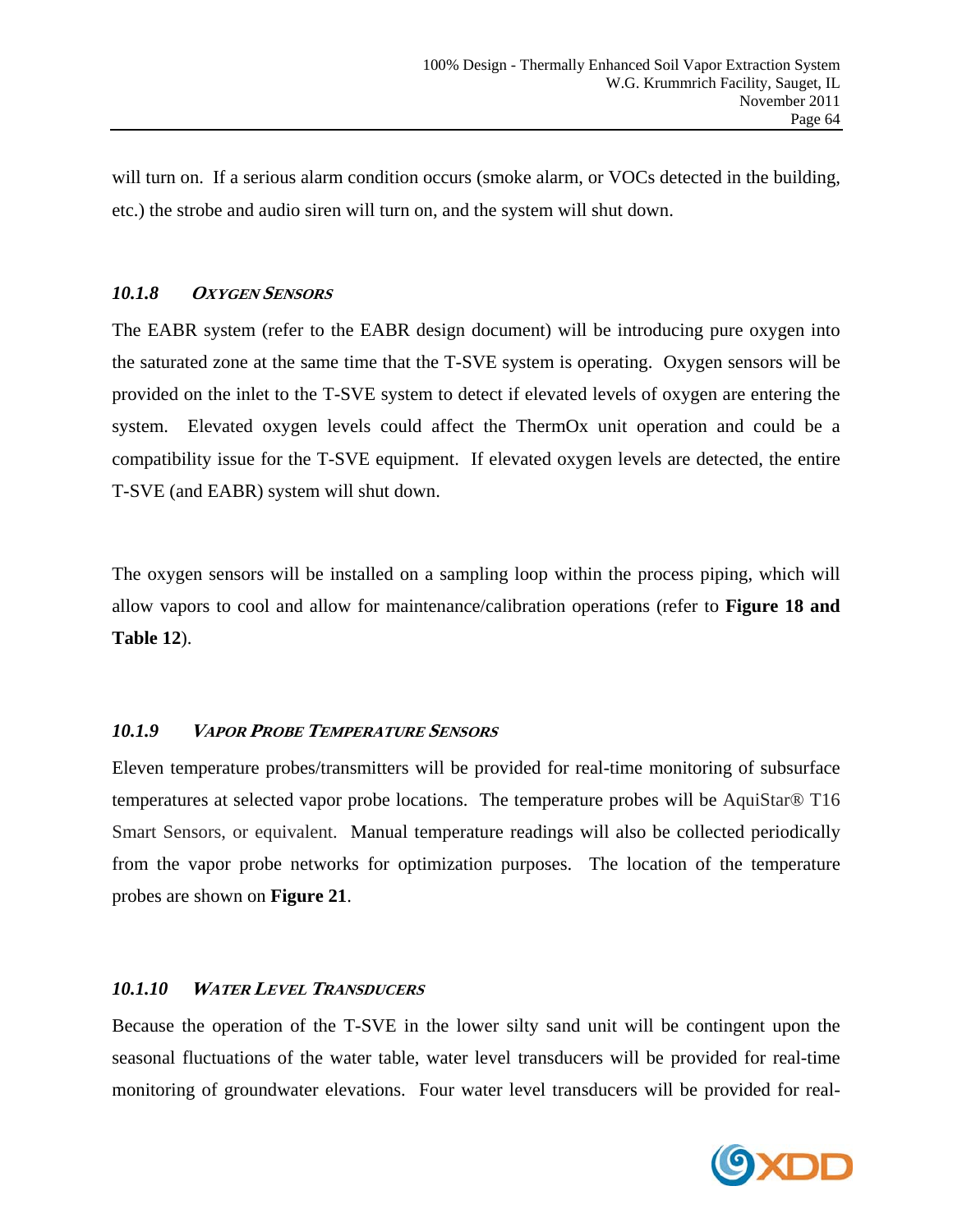time monitoring of groundwater elevations and will require an external input for the system PLC (**Table 14**). Inputs to the PLC will be provided for these transducers. This will allow forecasting of conditions and prompt re-configuration of the T-SVE to optimize treatment in the lower silty sand unit. Manual water level readings will also be collected from the piezometer network in the area and will be used for the same purpose. The location of the water level transducers are shown on **Figure 21**.

### *10.1.11* **<sup>D</sup>ISSOLVED OXYGEN PROBES/DATA LOGGERS**

DO probes/data loggers will be provided for real-time monitoring of aerobic conditions at 10 selected piezometer locations. DO readings will be accessible through the PLC and remote monitoring telemetry system.

#### **10.2 PROCESS CONTROL STANDARDS**

Solutia requires that all controllers, sensors, and electro-mechanical actuated valves which are used to control a process be evaluated and classified in a Level of Protection Analysis (LOPA).

The purpose of the LOPA is to ensure that safety-critical instruments and controls are designed, tested, and/or certified to perform with a required level of reliability (i.e., "Integrity Level" or "IL"). The LOPA evaluation is conducted to assess the safety of the system due to environmental, and/or property damage that could occur as a result of a potential failure of each control/interlock. Based on this assessment, the required IL classification of each control/interlock is determined. A LOPA analysis has already been conducted by Solutia for this system and all of the system controls and interlocks have been classified.

Based on the LOPA assessment, the following requirements are part of this *100% Design*:

**Sensors**: Sensors include flow, level, temperature, etc. switches and transmitters that are used as part of a Basic Process Control System (BPCS) interlock.

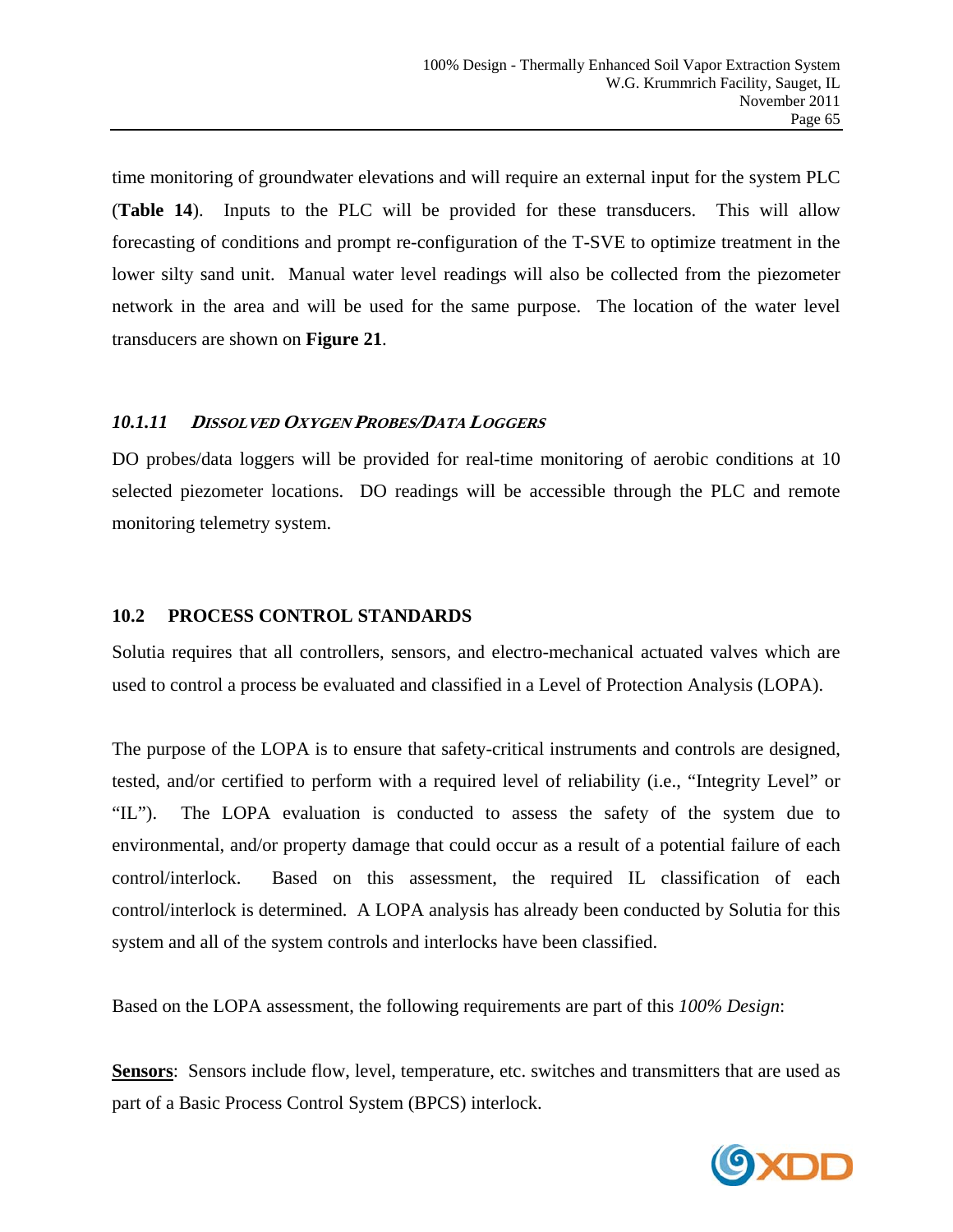- 1. Sensor failure must not initiate the hazard, which means the sensor is separate and independent of control functions.
- 2. The sensor should be certified to IEC61508 with an integrity level claim limit that matches the classification. A BPCS requires an "IL-1". Sensor manufacturers may have certifications other than IEC that may be satisfactory and will be evaluated on a case by case basis.

**Final Elements**: Final elements include solenoid valves, process valves, dampers, etc. that are used as part of a BPCS interlock.

- 1. Final element failure must not initiate the hazard, which means the final element is separate and independent of control functions.
- 2. The final element should be certified to IEC61508 with an integrity level claim limit that matches the classification. A BPCS requires an "IL-1". Final element manufacturers may have certifications other than IEC that may be satisfactory and will be evaluated on a case by case basis.

**Controllers**: Controllers are programmable controllers that run the system, including the processor and input/output modules.

1. The controller must have redundancy or on-line diagnostics to achieve a PFD (Probability of Failure on Demand Final) =  $0.01$  and have the program logic and set points password protected.

**General Requirements**: Sensors, final elements and controllers must fail to a safe state on loss of signal, power or instrument air.

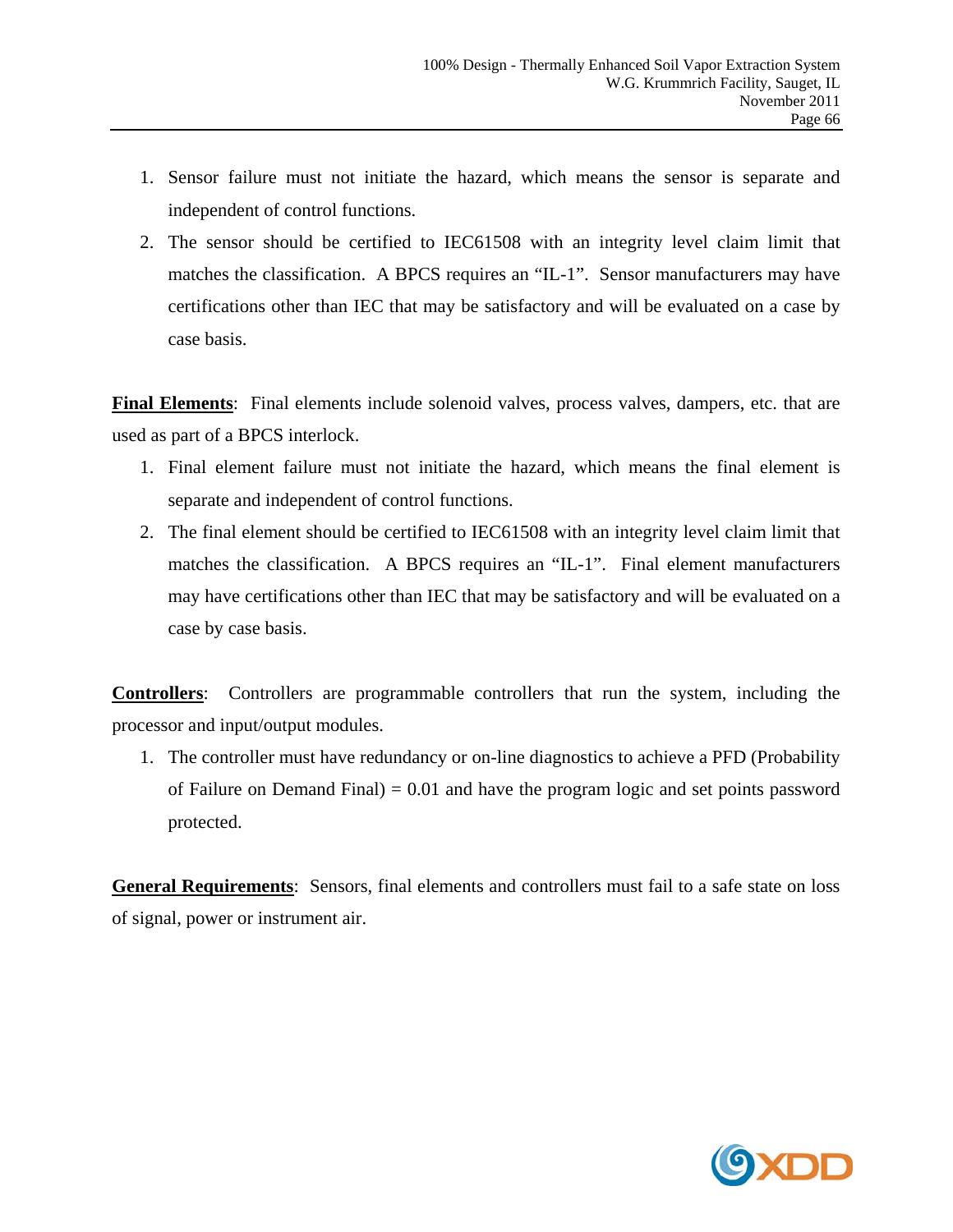# **11.0 VAPOR TREATMENT SYSTEM SPECIFICATIONS**

The vapor treatment system is designed to treat the extracted soil vapor prior to atmospheric discharge. Air flow from the discharge of the soil vapor extraction (SVE) system will be routed through a ThermOx and acid-gas scrubber prior to discharge to the atmosphere. Refer to **Figures 22 and 23** for a general process schematic diagram of the ThermOx and acid-gas scrubber unit. Refer to **Table 16** for a summary of the ThermOx operating specifications.

The following details and specifications are included in this section:

- P&ID for the ThermOx and acid-gas scrubber unit.
- List of oxidizer/scrubber unit(s) design specifications.
- Estimated natural gas consumption rates.

# **11.1 THERMOX SYSTEM**

The ThermOx vapor treatment system is designed for an initial process flow rate of 4,000 scfm, and will oxidize volatile organic compounds in SVE discharge prior to release. Treated vapors will be discharged under an Illinois Environmental Protection Agency (IEPA) air discharge permit.

The ThermOx design specifications are summarized below:

- One Regenerative Thermal Oxidizer (RTO).
- The ThermOx unit will have a total flow rate capacity of 4,000 scfm.
- The ThermOx unit will be capable of achieving a 98% minimum destruction and removal efficiency (DRE).

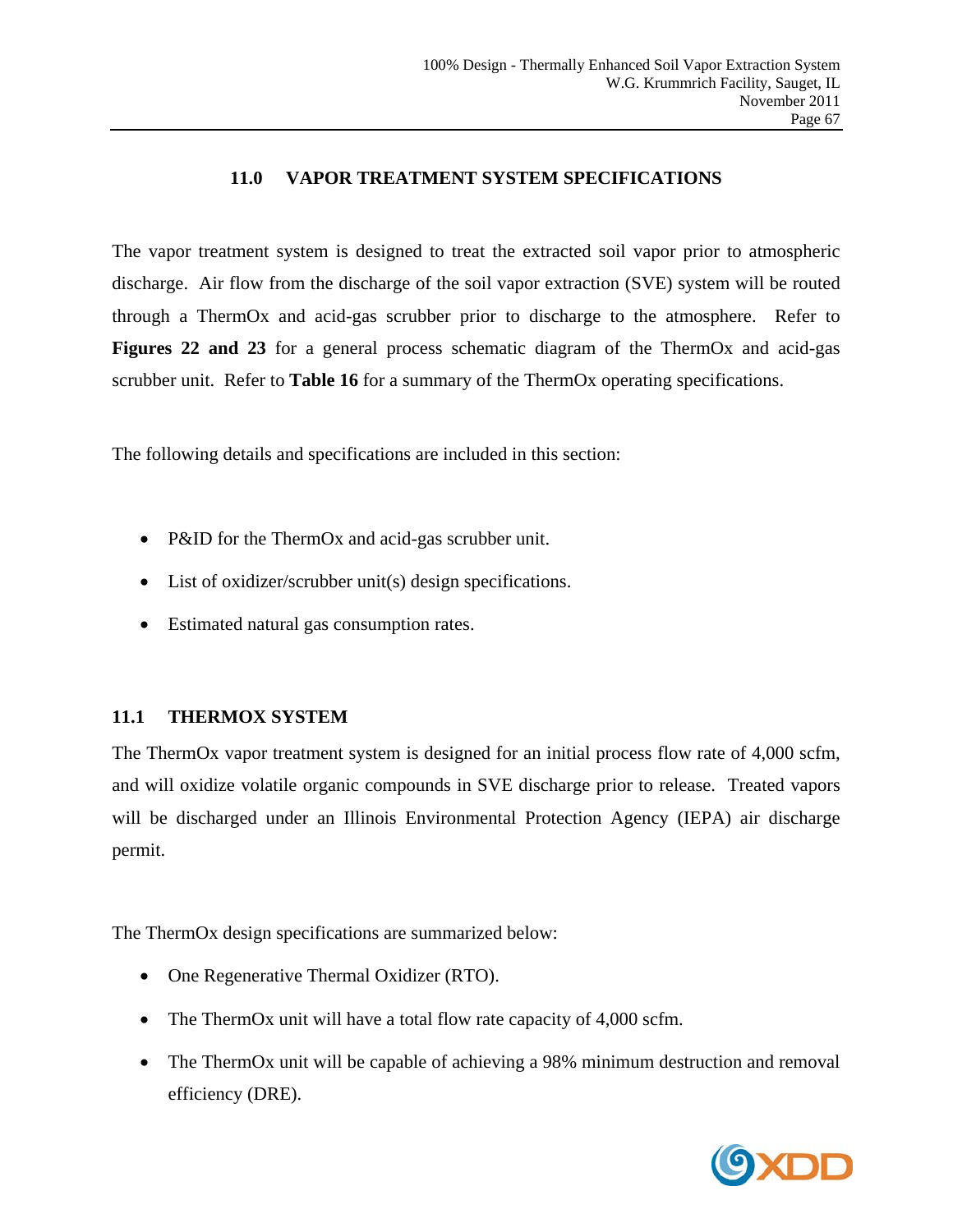- The ThermOx will be equipped with an inlet LEL meter which is set at a maximum of 20% of the LEL for monochlorobenzene (0.26%; 2,600 ppmv). If the process vapor exceeds 20% LEL for chlorobenzene, the ThermOx system will shut down, followed by shutdown of the entire SVE/AI system. The LEL meter will be located on the ThermOx inlet, after the air dilution valve (**Figure 22**).
- The ThermOx unit will be designed to withstand an internal deflagration within the combustion chamber without rupturing through to the exterior of the equipment materials and passing the resultant pressure wave through the discharge stack.
- The ThermOx unit will induce draft, which allows for any leaks in the system to be inward, eliminating any fugitive emissions and making routine operation and maintenance safer.
- Natural gas will be piped from an on-site supply line to fuel the ThermOx unit (refer to **Section 15.1** for utility connection information).
- The ThermOx unit will be constructed with materials compatible with acid-gas vapors.
- Oxygen sensors will be installed in the SVE and ThermOx unit inlets to detect potential elevated oxygen levels resulting from the EABR treatment of the saturated zone. If excess oxygen is present, this will signal the entire SVE/AI system to shut down.
- The ThermOx unit will be designed, built and installed to be in compliance with all applicable NFPA codes.

The ThermOx unit will operate at a temperature of at least 1,500 °F whenever the affected system is generating vapors.

# **11.2 ACID GAS SCRUBBER**

Hydrogen chloride (HCl) is a corrosive gas formed during thermal oxidation of chlorinated organic compounds. Therefore, a wet-scrubber unit will be used to strip the acid-gases that are

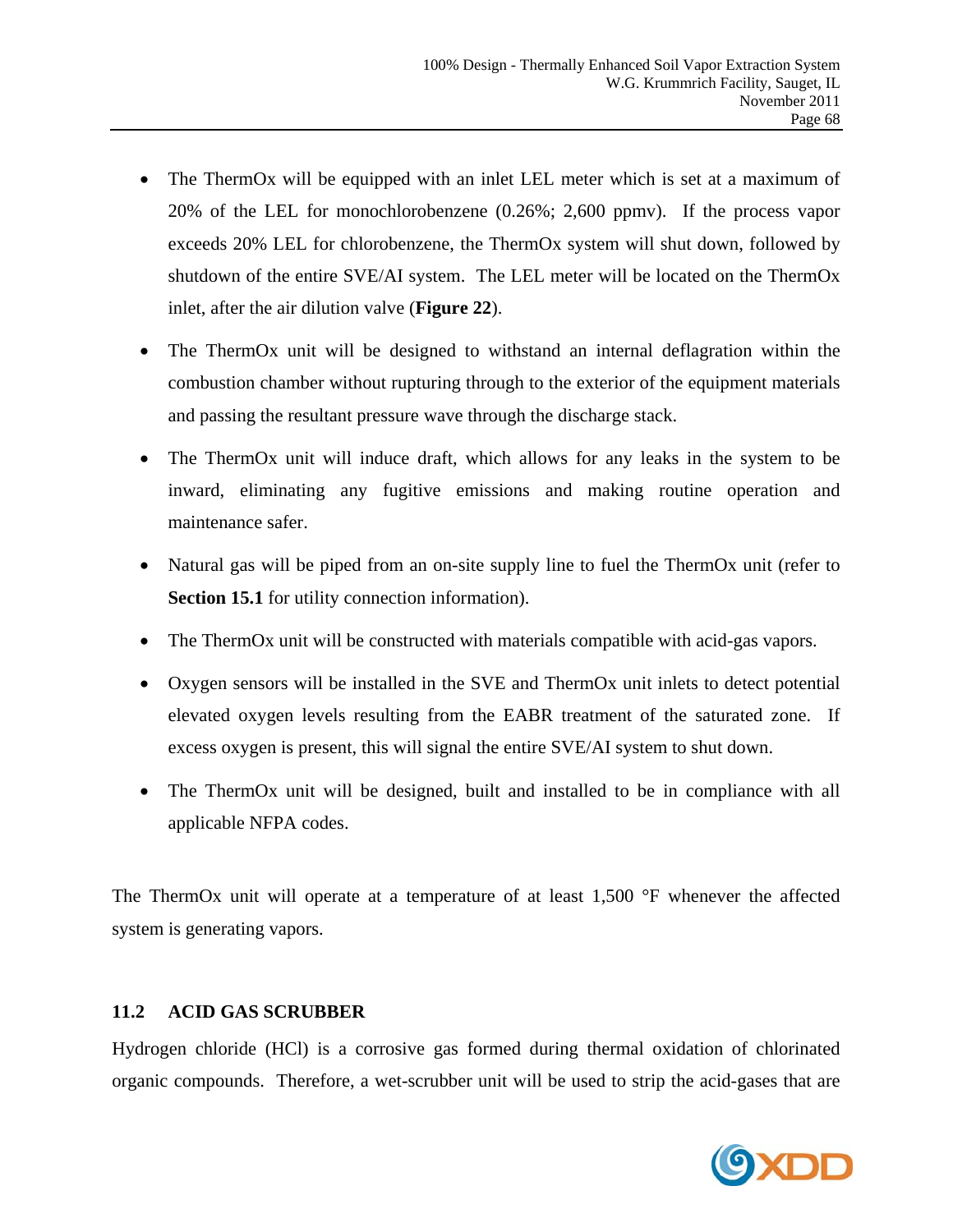created during the thermal oxidation of the target COCs. Hydrogen chloride scrubbers incorporate a variety of gas-liquid contacting techniques, including packed beds, spray chambers and water jets. The exhaust of the ThermOx unit will be routed to the wet-scrubber and a water spray (up to 20 gallons per minute) will be used to strip the acid-gas from the air stream. Hydrochloric acid is formed when HCl gas is dissolved in spray water. This water will be discharged to the site sewer under the appropriate permit.

Refer to **Figure 23** for a general process schematic diagram of the acid-gas scrubber unit. The acid-gas scrubber unit will be fitted to the air discharge process stream from the ThermOx unit. Blow-down water from the wet-scrubber will be discharged to the facility sewer under permit.

The general acid-gas scrubber design specifications are summarized below:

- The acid-gas scrubber will be a vertical scrubber with a design capacity of 4,000 scfm.
- The scrubber unit will achieve a 99% minimum hydrochloric acid (HCl) removal efficiency, based on the concentrations estimated below:

| Compound | <b>Estimated Maximum</b><br><b>Concentration</b><br>(ppmv) | <b>Estimated HCl Load</b><br>(pounds per hour) |
|----------|------------------------------------------------------------|------------------------------------------------|
| HCl      | 2,300                                                      | 40                                             |

# **Estimated Pre-Treatment HCl Values**

- The scrubber unit will be constructed of materials able to withstand acid vapor and be compatible with the temperatures expected to be encountered for a minimum five-year design life.
- The scrubber unit will be winterized with a scrubber heater, heat trace, and insulation.

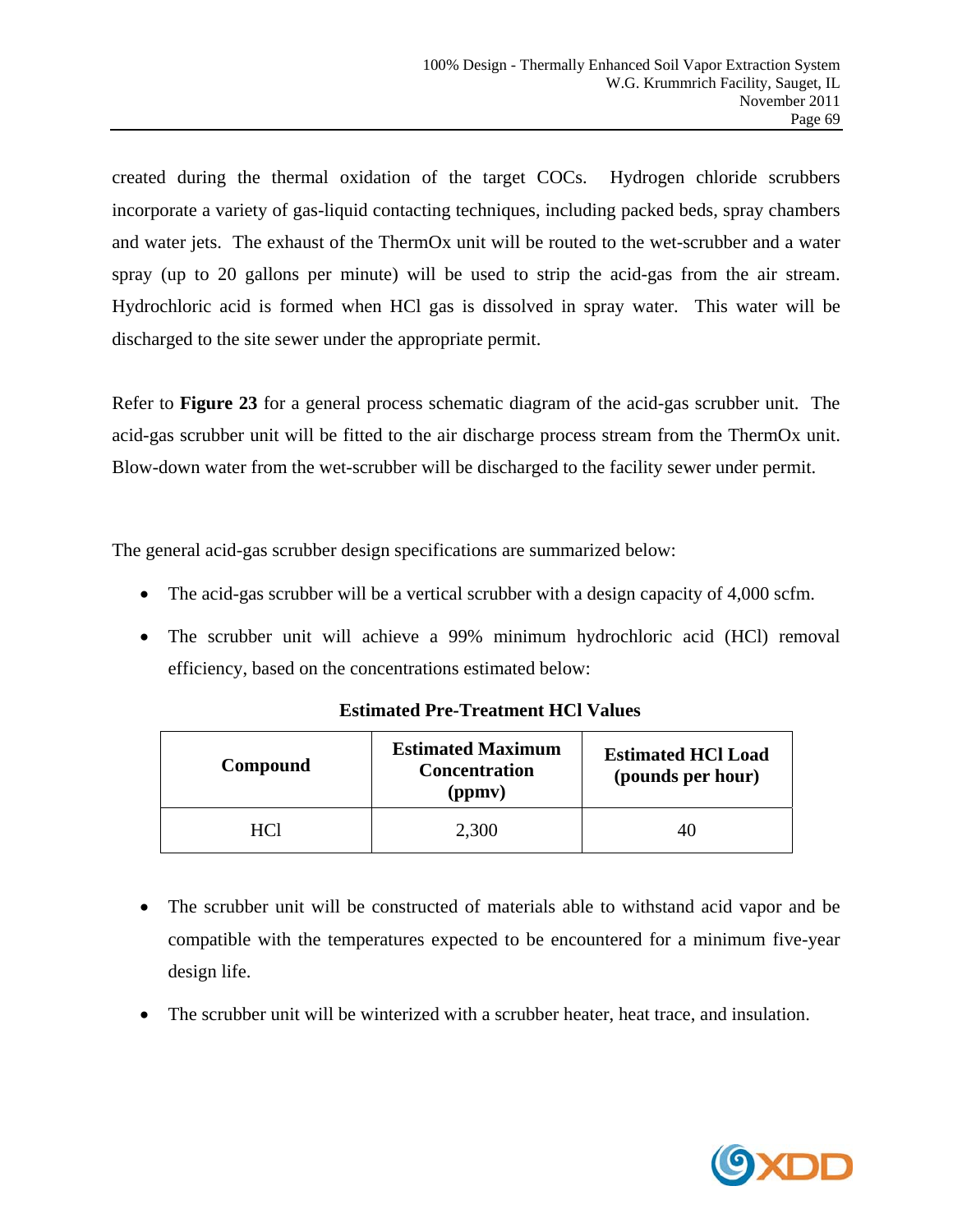# **12.0 EQUIPMENT BUILDING**

### **12.1 EQUIPMENT BUILDING AND EQUIPMENT LAYOUT**

The process equipment and components associated with the T-SVE system will be housed in two prefabricated steel shipping containers: one will house the SVE equipment and the other the AI system. The containers and major equipment will be installed west of Falling Springs Road between 2<sup>nd</sup> and 3<sup>rd</sup> Streets, as shown on **Figure 25**. Other general specifications are provided in **Table 17**. Refer to **Section 14.0** for electrical details of the containers.

The equipment enclosure will require, at a minimum, the following specifications (**Table 17**):

- Building dimensions: 16 feet wide x 45 feet long x 10-11 feet high
- Conformance to all state (Illinois) and local (Sauget) building and safety codes, as applicable.
- A photoionization detector (PID 701 on **Figure 18** and **Table 12**) VOC monitor will be mounted on the exterior of the housing to monitor the atmosphere within the equipment container/building and will result in a system shutdown and alarm condition should atmospheric concentrations exceed 15 parts per million by volume (ppmv) as chlorobenzene.
- A seismic monitor (SS701) will be installed in one of the enclosures.
- Smoke alarms with audio and visual indicators on the interior and exterior of the housing. The smoke alarms/alarm beacons will be provided as a loose part for the skid option.
- A minimum of two (2) 36" man doors. Man doors will be lockable, capable of fully opening with holdbacks, and 36 inches wide per NFPA 101, Section 7.3.4.1(2) (**Table 17**). The egress must be unobstructed, clearly visible and marked and lighted as needed.
- A minimum of one 72-inch double wide access door with entry sweep and lock.

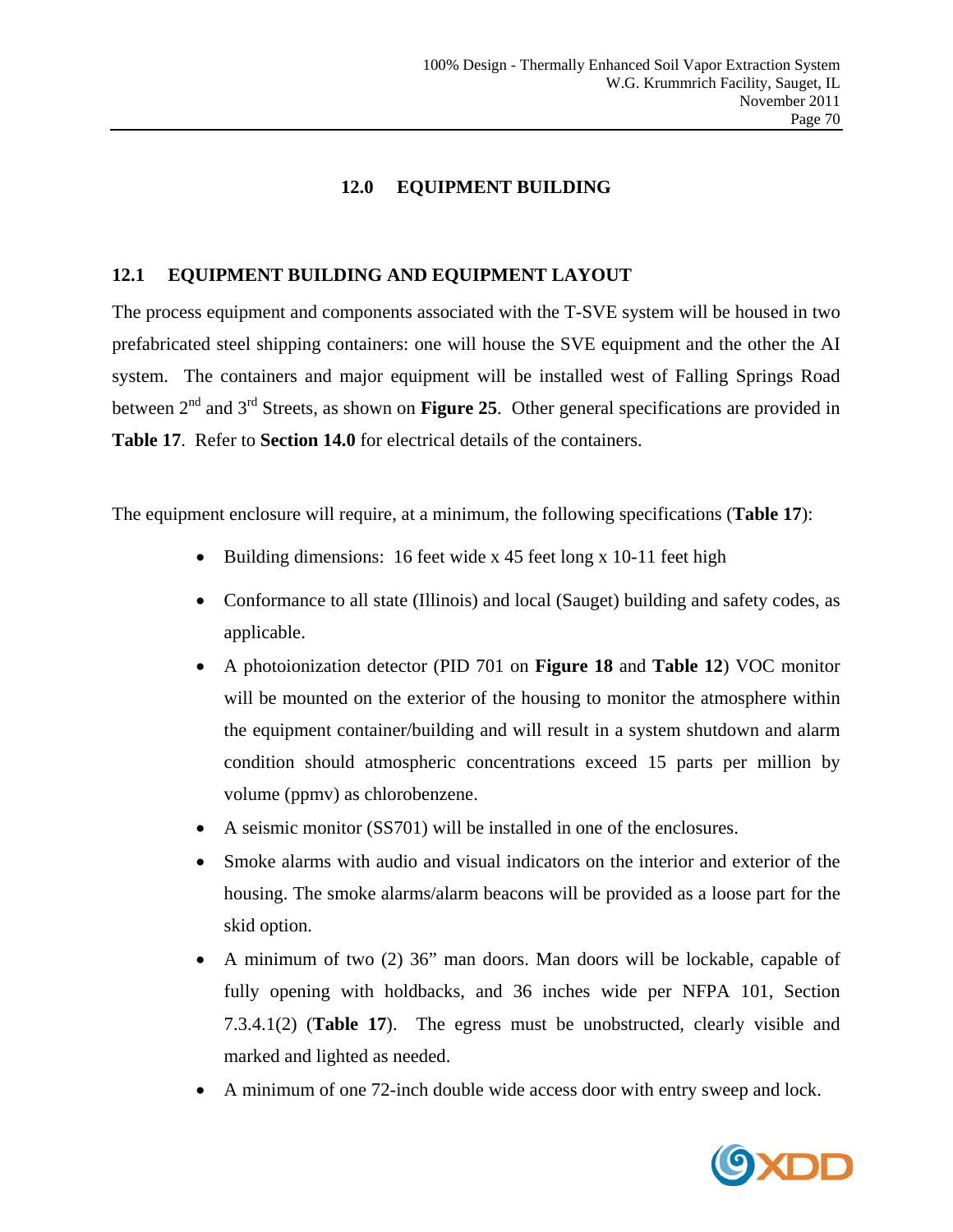- Fluorescent overhead lighting in accordance with National Electric Code (NEC) illumination requirements.
- Emergency lights and glow-in-the-dark egress route outlined on the floor.
- Two audio/visual alarm beacons will be installed in the equipment building. One will be inside the building and one will be outside. If a general shutdown/alarm occurs, the strobe light beacon will turn on. If a serious alarm condition occurs (smoke alarm, or VOCs detected in the building, etc.) the strobe and audio siren will turn on, and the system will be shut down.
- Interior framed and insulated (R-13), rain/sound insulated hoods for vent fans and fresh air intakes.
- Connections for electrical, natural gas, sewer, water, steam, and phone line systems.
- Interior temperature switch/heat detector/alarm (TSH) is also provided in the event that temperatures exceed design parameters within the building. If the set point is reached inside the building, the entire system will shut down.
- Interior and exterior emergency (E-stop) switches.

# *12.1.1* **<sup>E</sup>LECTRICAL SPECIFICATIONS**

Electrical service at 480V will be supplied to the trailer. All circuit breakers, disconnects, and transformers, will be constructed Class I, Division II Standards and will be indicated as such. Electrical schematic drawings detailing proper labeling of all wires, terminals, and all internal and external panel devices will be provided by the fabricator. The following are additional specifications.

- Electrical wiring will meet Class I, Division II standards/NFPA 85.
- Fabrication of electrical panels and connections for 480V power service. A transformer to accommodate the system's 120V electrical needs, and additional 20 amperes of 120V to be wired to the oxygen supply tank.

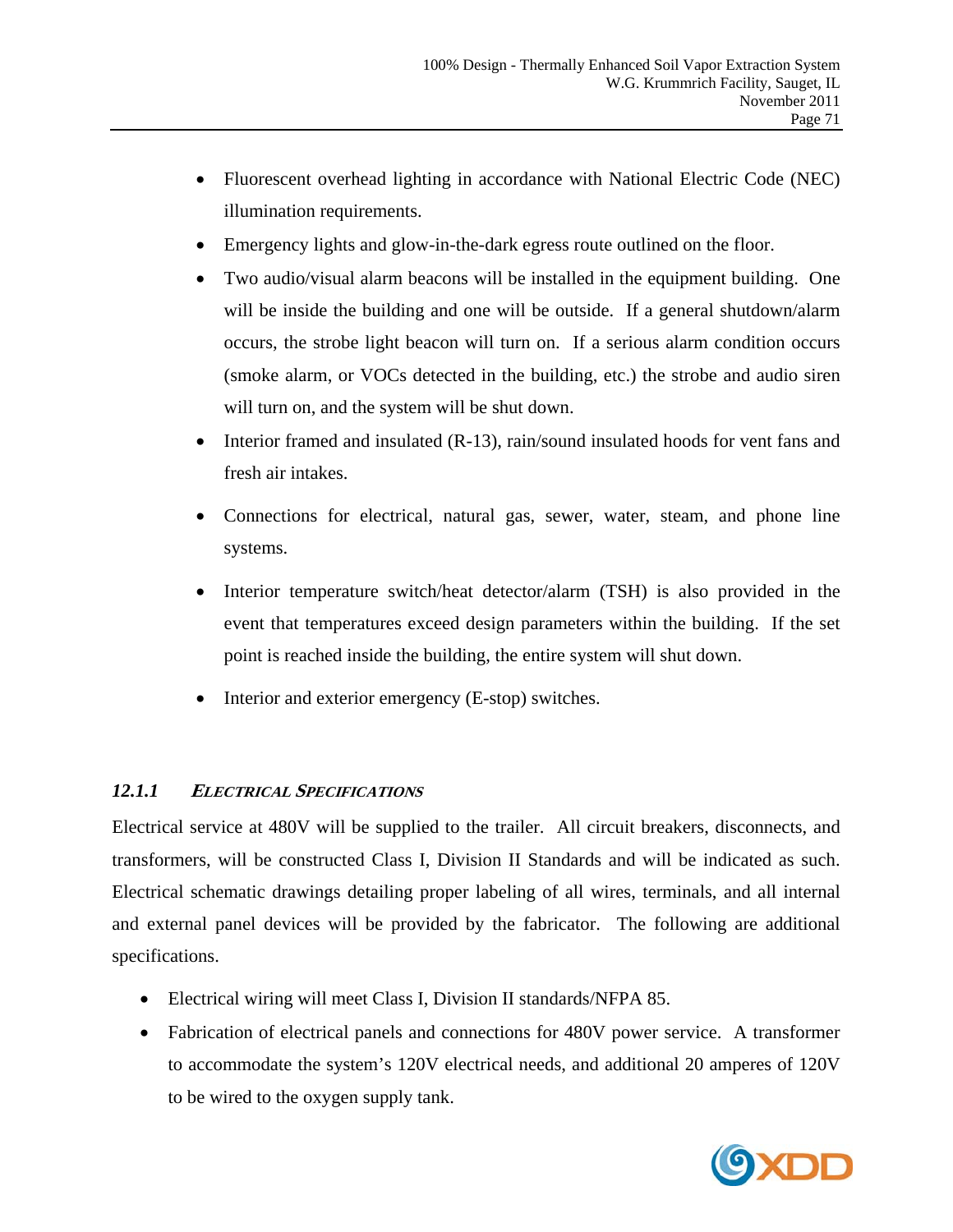- Exterior grounding and lightning rod protection to be specified by the contractor and installed in the field by others.
- Fluorescent overhead lighting in accordance with National Electric Code (NEC) illumination requirements.
- Two GFI outlets on each main wall.

# *12.1.2* **<sup>V</sup>ENTILATION SPECIFICATIONS**

- Thermostatically controlled ventilation with a minimum of 10 building exchanges per hour capacity. During summer months, the interior temperature of the enclosure will be thermostatically controlled with ventilation fan(s) capable of ventilating at a minimum capacity of 10 building exchanges per hour, or a similarly adequate means. The ventilation system must be capable of keeping the interior temperature within the operating limits of all equipment, not to exceed 140 °F.
- Thermostatically controlled electrical heater(s) for thermal protection of the building. The Site location frequently experiences temperatures below freezing (32 °F). Since the enclosure will contain equipment that is temperature-sensitive, a thermostatically controlled heating system will be installed keeping the interior temperature within the operating limits of all equipment as specified, but not below 60 °F. The electrical connection associated with the heater will be pre-wired so it can be easily connected to the electrical breaker panel in the field.
- Vents will be located to discharge above the roofline of the building with sufficient stack height to allow dispersion. Vents will be equipped with rain hats and screens (to prevent animal entry/nesting). All equipment will be leak tested to ensure that oxygen/nitrogen is not leaking into the enclosed building.

# *12.1.3* **<sup>E</sup>NCLOSURE NOISE REQUIREMENTS**

The equipment enclosure must include noise dampening materials as required to prevent nuisance noise and provide less than 85 dBA at 10 feet distance where possible. Additionally, all

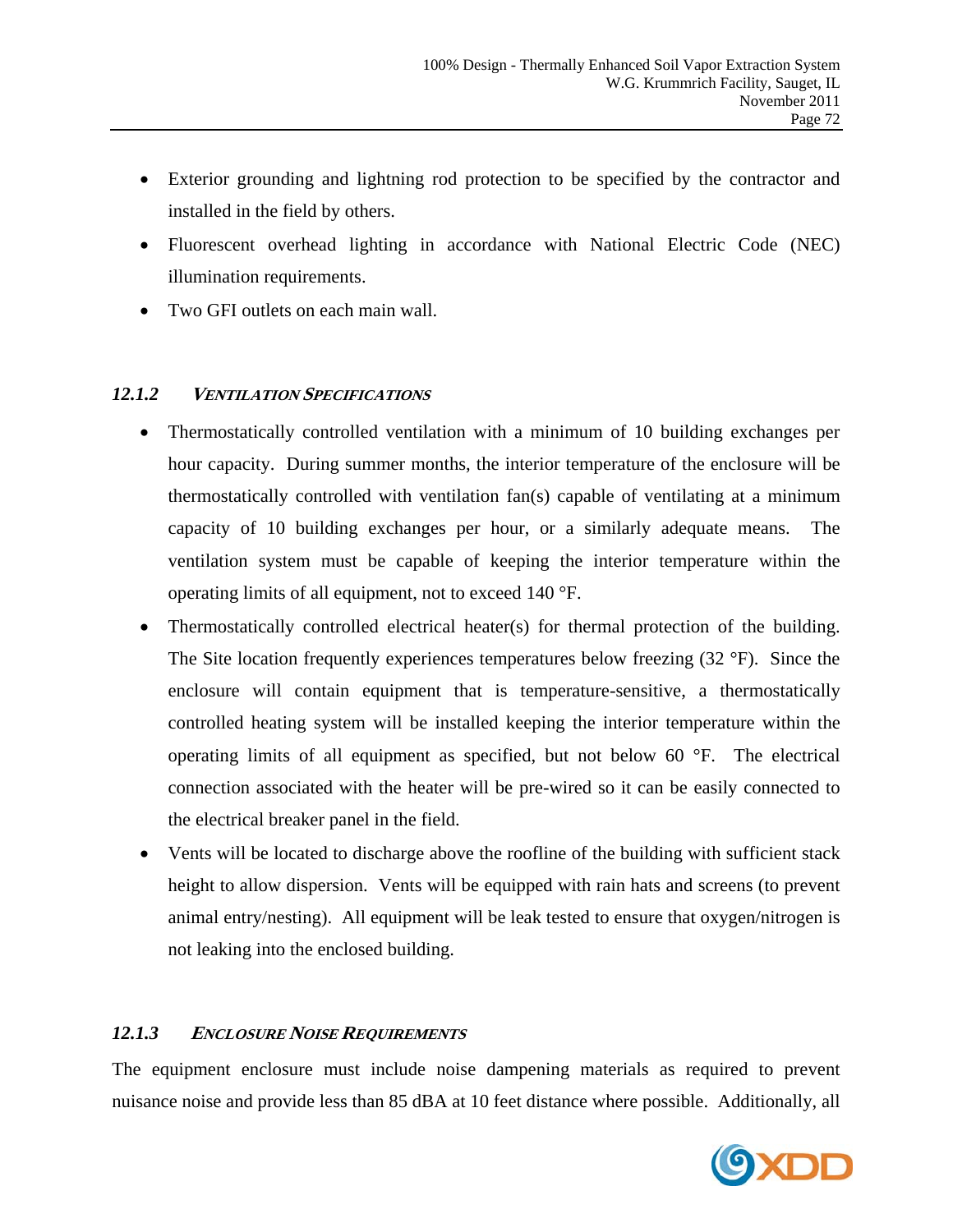external points of ventilation on the enclosure will be fitted with sound dampening louvers to minimize noise transmission at the Site.

# *12.1.4* **<sup>E</sup>MERGENCY EYEWASH STATION**

One emergency eyewash station will be provided in each equipment container. The eyewash stations will be mounted on one of the two man doors in each container.

# *12.1.5* **<sup>F</sup>IRE EXTINGUISHERS AND FIRST AID KITS**

Multipurpose fire extinguishers (for Class A, B, and C fires) will be maintained within the equipment containers and carried on personnel vehicles at all times. These extinguishers will be capable of extinguishing ordinary combustibles, flammable liquids and gases, and electrical equipment fires. Three 20-pound ABC fire extinguishers will be maintained (one inside each equipment container and one mounted on the power pole closest to the Main Power Panel). Fire extinguishers will be inspected on a periodic basis (per manufacturer's requirements).

A first aid kit will also be maintained within the equipment containers and will be inspected on a periodic basis to ensure the contents are current.

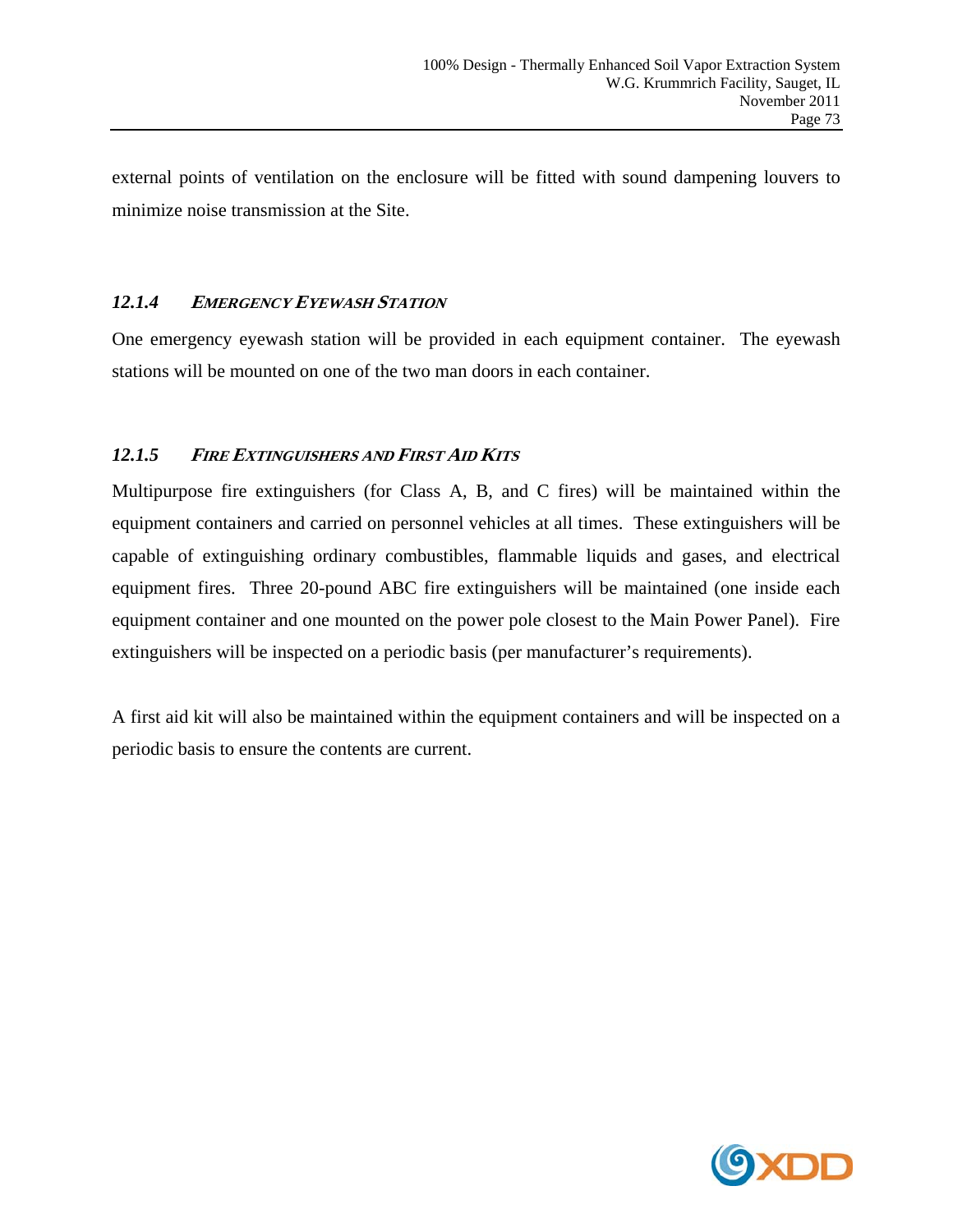### **13.0 INSULATING CONCRETE SURFACE COVER**

A light-weight concrete surface cover will be installed at the site to provide thermal insulation and reduce heat losses to atmosphere during the soil heating operations.

#### **13.1 SITE GRADING**

The Site will be graded to an approximate 2.0% to 2.5% surface grade to prepare the surface for the installation of the insulating concrete cap. Additional fill material will be used, as necessary, to achieve the required grade elevations in low areas. A 12-inch gravel/crushed stone berm will be built around the perimeter of the treatment areas to be used as a form for the insulating concrete cap installation.

# **13.2 CONCRETE SURFACE COVER**

A concrete surface cover will be installed over the target area, as shown in **Figure 25**. The surface cover will be designed to provide a minimum R-value of 18. The surface cover design calls for a lightweight, cellular concrete mix (25 to 30 pounds per cubic foot [pcf]) material at a minimum of 12 inches thick.

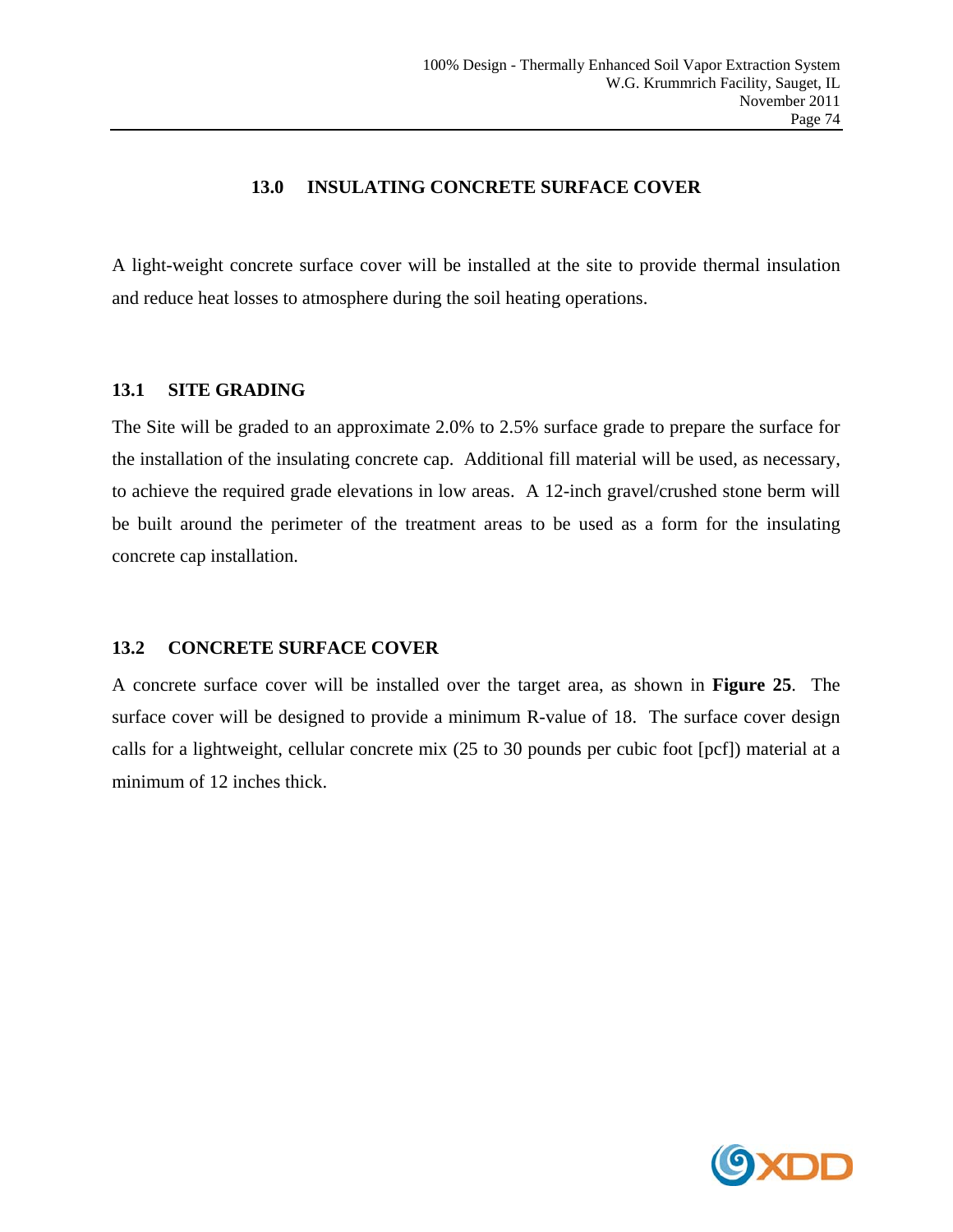# **14.0 ELECTRICAL DESIGN**

The electrical service for the entire system will originate from the substation to the east of Falling Springs Road (refer to **Figure 26**). Electrical cables will be connected to Substation #1, and will be installed using the existing overhead pipe rack and cable trays, and utility poles, as necessary. A single 13.8 kilovolt (kV) feeder cable will feed a transformer to provide 480 V service for all the equipment. Three power poles will be installed (as shown in **Figure 26**) to provide a drop to the main system power panel (PP-1).

#### **14.1 ELECTRICAL SYSTEM DETAILS**

The majority of equipment at the site will operate at 480 V. All equipment inside the containers will be Class I Division II specification (with the exception of some of the AI equipment which may be segregated and electrically non-classified). The electrical loads for the SVE/AI system components are summarized on **Table 18**.

# *14.1.1* **<sup>M</sup>AIN POWER AND SUB-PANEL LAYOUT**

The locations of the main power and transformers to feed all the equipment is shown on **Figure 27.** The main power panel (PP-1) will provide power to various breakers, as shown in the electrical line diagram on **Figure 28**.

#### *14.1.2* **SENSORS AND INTERLOCKS WIRING DIAGRAM**

The PLC computers for each of the main systems will be interlocked with one another to provide automated control/alarm/shutdown functions. Interlock wiring is shown on **Figure 20** and will include:

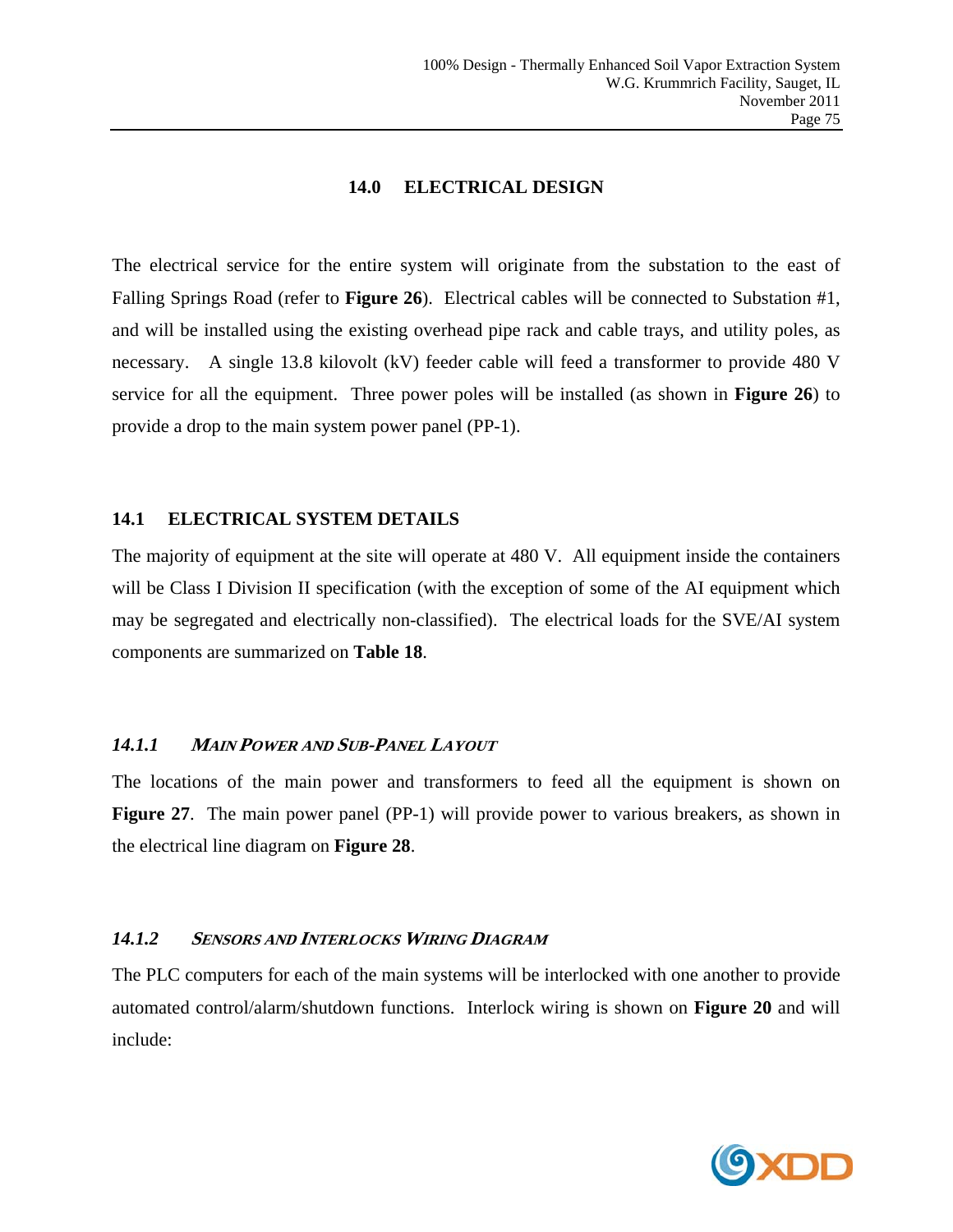- T-SVE PLC connection with the ThermOx PLC.
- T-SVE PLC connection with the Scrubber PLC.
- T-SVE PLC connection with the EABR PLC.

In addition, sensors will be installed in the vapor probes and piezometers within the well field (refer to **Figure 21**) and will be interlocked with the T-SVE PLC, including:

- Eleven temperature probes.
- Ten DO probes.
- Four water level pressure transducers.

#### *14.1.3* **<sup>M</sup>ISCELLANEOUS ELECTRICAL CONNECTIONS**

Miscellaneous electrical connections are shown in **Figure 27**, and include:

- Lightning rod protection for the ThermOx/Scrubber discharge stack.
- Grounding rods for the panels/subpanels and NAPL drum.

The NAPL drum will require a dedicated grounding rod and clamping system to ground the drum during transfer operations.

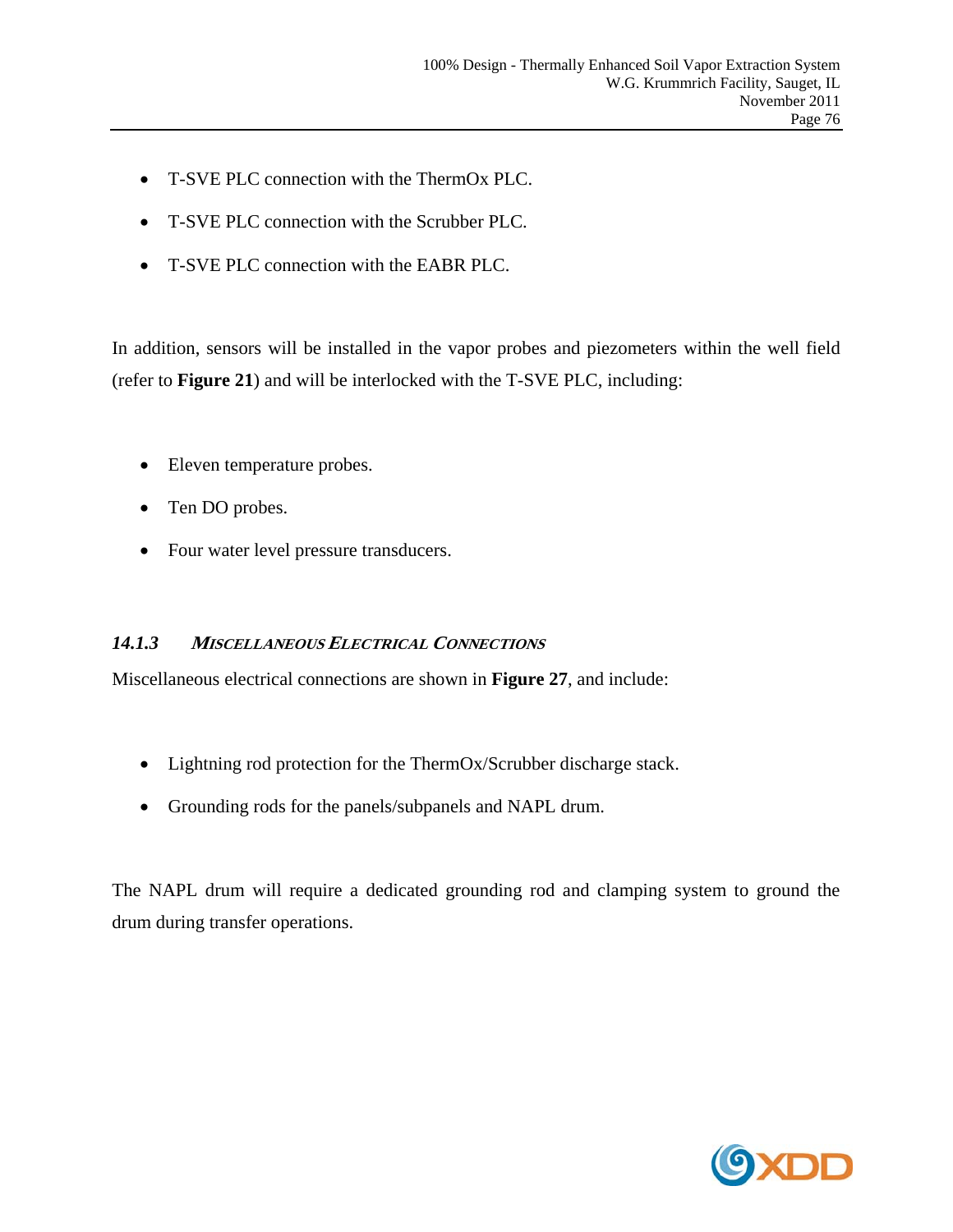### **15.0 UTILITY SPECIFICATIONS**

The following utility services will be installed in the CPA:

- Natural Gas Line: Natural gas is required to operate the ThermOx units. A natural gas connection and pipeline will be tied into the existing plant natural gas supply system.
- Sewer Line: A sewer pipeline and connection to the facility sewer will be installed for discharge of the treated SVE condensate.
- Water Line: A water pipeline and connection to the facility water supply will be installed for operation of the acid-gas scrubber.
- Steam Line: Steam is required to supply the thermal component of the T-SVE system. A steam connection and pipeline will be tied into the existing plant 200-pound steam supply system.

# **15.1 UTILITY CONNECTIONS**

Location of the facility utilities (fire protection systems, natural gas, sewer, water, and steam) and the connections to the T-SVE system are shown in **Figures 29 through 37**. The approximate location of the process equipment building/container is also shown in these figures.

# *15.1.1* **<sup>F</sup>IRE PROTECTION WATER SYSTEM**

As shown on **Figure 29**, there is a fire hydrant located approximately 60 feet from the northeast corner of the equipment area.

# *15.1.2* **<sup>N</sup>ATURAL GAS LINE DETAILS**

The ThermOx unit system will be connected to the plant's natural gas supply (connection will be to the MRT gas line and a 2-inch connection will be provided). The location of the connection to

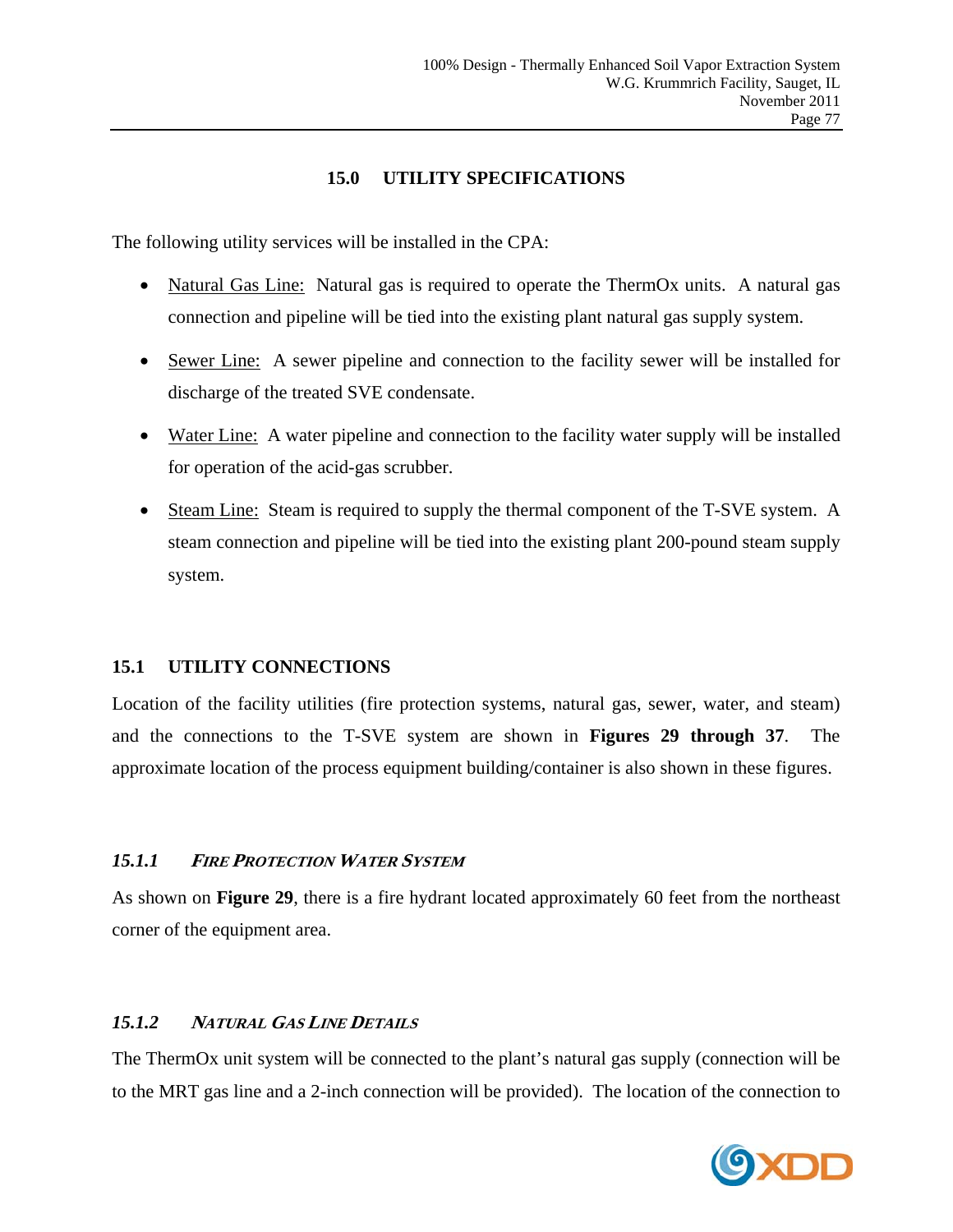the plant's natural gas supply is shown on **Figure 30**. The natural gas pipeline controls/valves and other equipment is shown on the figure. The gas line will be constructed of 2-inch Schedule 40 carbon steel pipe and will be welded construction. Piping materials, specifications, and construction will be in accordance with Solutia's PMS B1CS2 standard**,** and will be pressure/leak tested per Solutia Standard Procedure ESHS 507.11. Materials and construction specifications are provided on **Figure 31**.

The pipeline will be supported on the existing overhead pipe supports running along Falling Springs Road and will be connected at an available tie point near the southern fence line of the property. Portions of the pipeline that will be installed ground level will be protected by 8-foot concrete jersey barriers spaced 4 feet apart.

# *15.1.3* **SEWER LINE DETAILS**

The sewer pipeline will connect to the plant's existing sewer 4-F, as shown on **Figures 32 and 33**. The pipeline will carry a maximum flow of up to 35 gpm. The above ground portions of the sewer line will be heat traced and insulated. A sewer pipeline and connection to the facility sewer will be installed for discharge of the treated condensate and for the scrubber discharge. The sewer pipeline will be installed above grade and will be constructed of 2-inch and 3-inch ID, Schedule 80, CPVC, for compatibility with HCl generated by the scrubber system. The sewer line will be labeled with "HYDROCHLORIC ACID" with an adhesive backed weather/UV resistant label.

The sewer line will discharge to the 4-F manhole. The manhole is constructed of concrete and lined with acid brick and vinyl ester (epoxy) coating.

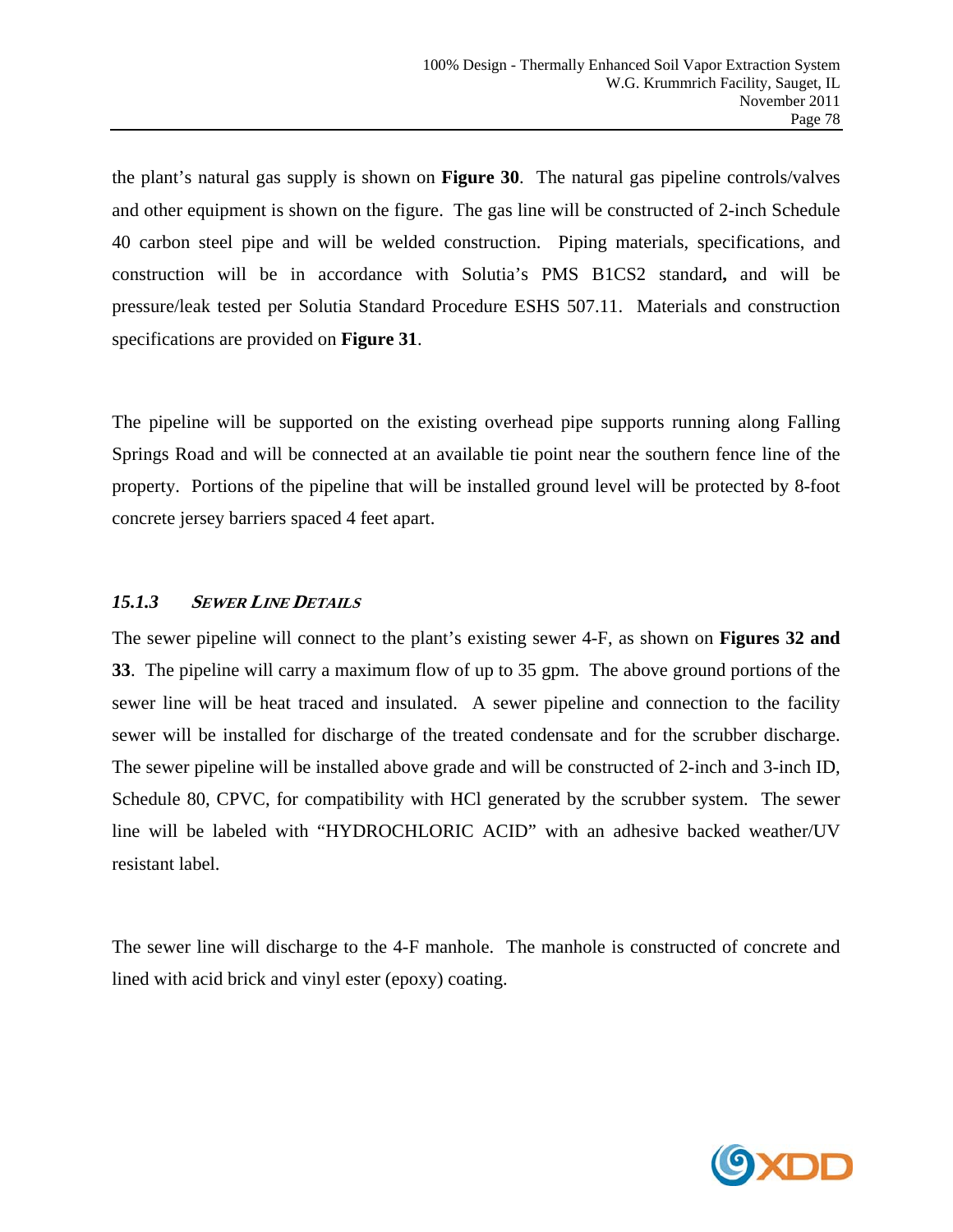# *15.1.4* **<sup>W</sup>ATER LINE DETAILS**

The acid-gas scrubber unit requires a water supply for scrubber operations. Water will be supplied from a plant water supply connection shown on **Figure 34**. The water line will be constructed of 2-inch ID carbon steel, and will be heat traced and insulated. The plant water line (6 inch ID) is installed below ground (estimated to be less than 3 feet below grade). A tee connection with a key operated valve will be tapped into the existing line and extended upward above grade. The water line piping details are shown on **Figure 35**.

Piping materials, specifications, and construction will be in accordance with Solutia's PMS D1CS1 standard**,** and will be pressure/leak tested per Solutia Standard Procedure ESHS 507.11.

# *15.1.5* **STEAM LINE DETAILS**

The thermal component of the T-SVE system will require a mixture of air and steam ("aerated steam").

A steam connection and pipeline will be tied into the existing plant 200-pound steam supply system. The existing plant connection and the steam line piping details are shown on **Figures 36 and 37**. The steam line will be constructed of 2-inch ID, carbon steel piping and will be constructed in accordance with W.G. Krummrich plant requirements.

Piping materials, specifications, and construction will be in accordance with Solutia's PMS B3CS2 standard**,** and will be pressure/leak tested per Solutia Standard Procedure ESHS 507.11.

# **15.2 PRESSURE TESTING REQUIREMENTS**

All utility piping and connections (discussed in **Section 15.1**) which are fabricated and installed per Solutia standards (Solutia PMS B3CS2 for the steam line, B1CS2 for the natural gas line, and

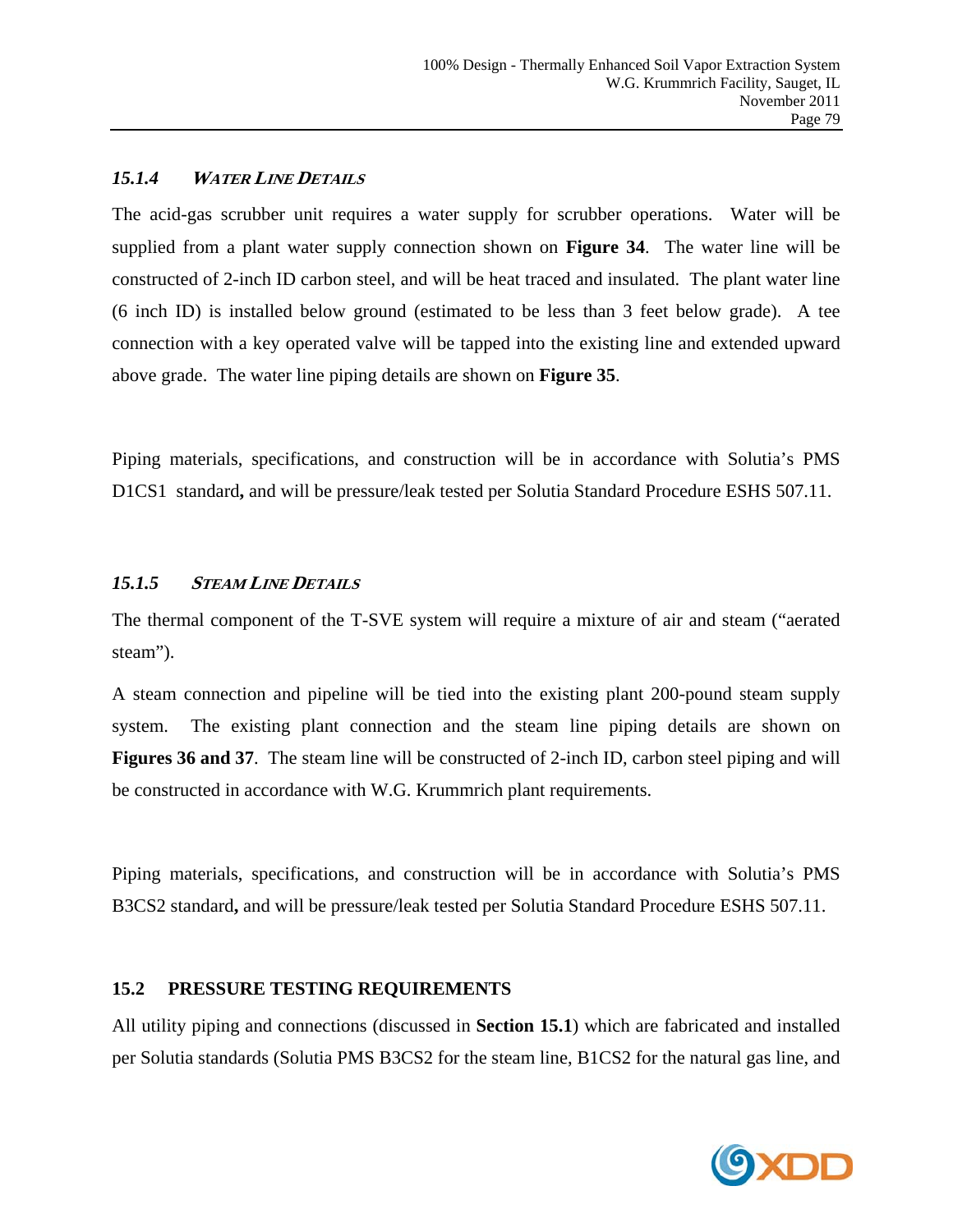D1CS1 for the water line) will be inspected and tested as specified in the standard (i.e., Solutia Standard Procedure ESHS 507.11 for pressure and leak testing).

# **15.3 BARRICADES**

Concrete barriers will be placed in key areas to protect critical utilities (such as natural gas or steam lines), if required.

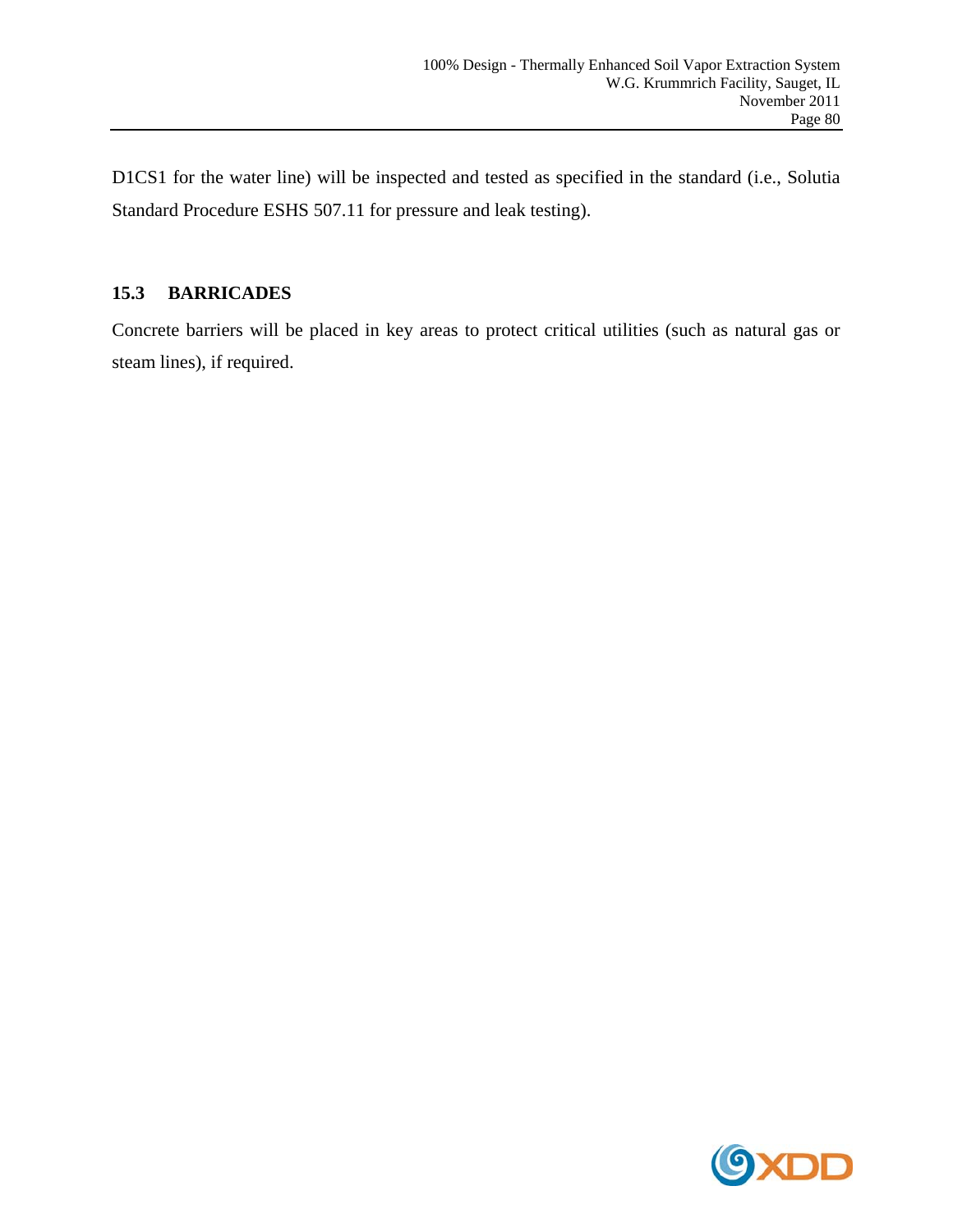# **16.0 IMPLEMENTATION TASKS**

#### **16.1 PERMITTING**

Permits will be required for several operations during this project. The permit requirements will be renewed/updated as necessary for each phase of work and are summarized below.

### *16.1.1* **<sup>A</sup>IR QUALITY CONSTRUCTION PERMIT AND AIR QUALITY OPERATING PERMIT**

Solutia will obtain the necessary permits for construction and operation of the off-gas treatment system. An IEPA construction permit will be required. The off-gas treatment systems will be designed, built, and operated to ensure compliance with all applicable regulations.

# *16.1.2* **<sup>W</sup>ATER DISCHARGE PERMIT**

Treated condensate will be discharged to the plant's sewer system via a temporary connection for treatment at the Village of Sauget P-Chem Plant and the ABRTF. A modification to the plant's existing permit will be required.

# *16.1.3* **<sup>U</sup>NDERGROUND INJECTION CONTROL NOTIFICATION**

Injection of steam into the subsurface is subject to the IEPA's Underground Injection Control (UIC) Program. A Class V notification will be submitted for this activity.

#### **16.2 DESIGN AND PROJECT OPERATIONS PLANS**

The design and project operations plans described in the following sections will be developed for work at the site. The plans will be updated as required.

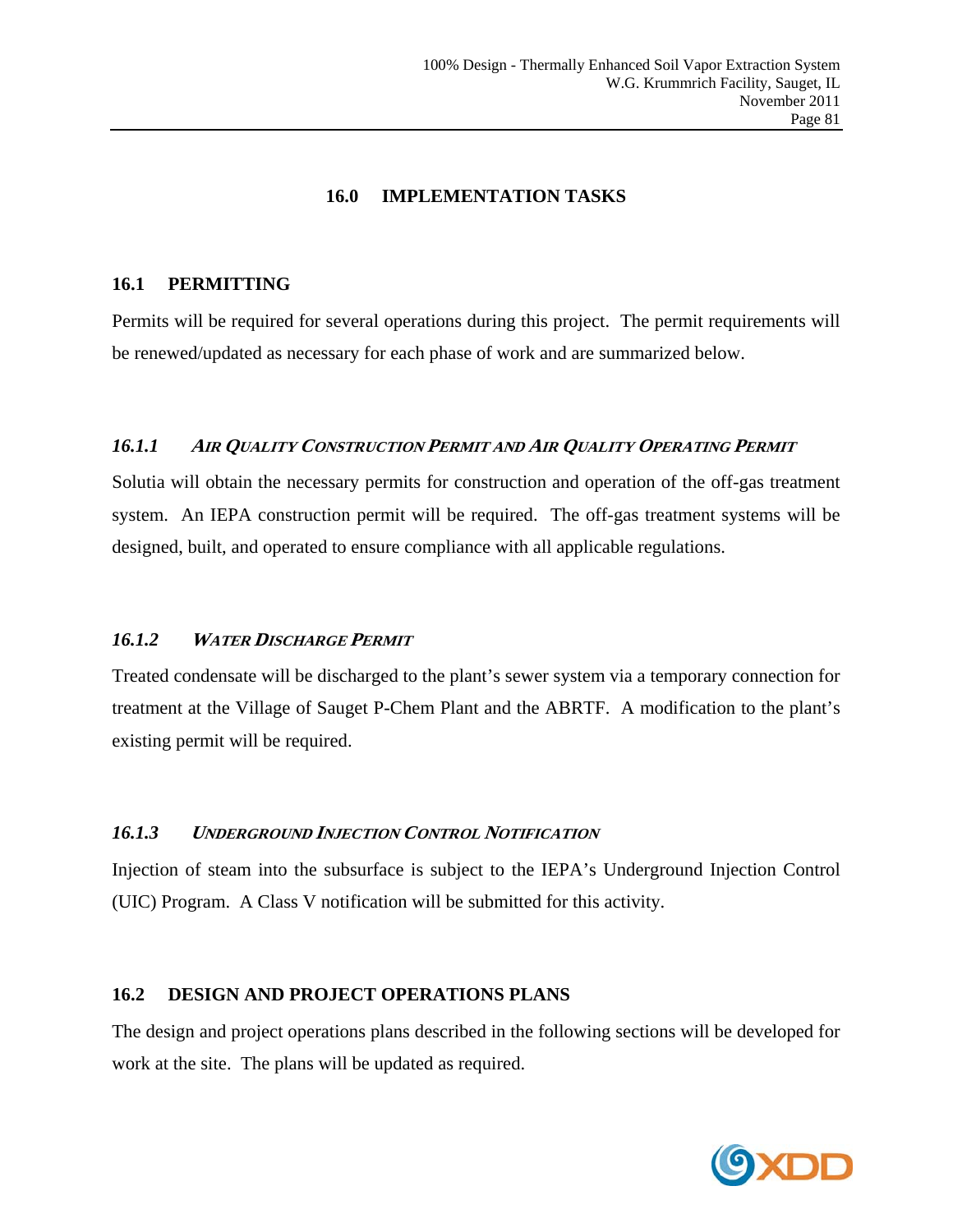# *16.2.1* **<sup>H</sup>EALTH AND SAFETY PLAN**

A site-specific Health and Safety Plan (HASP) will be developed. The HASP will cover work activities, and will integrate with the facility-specific safety requirements.

# *16.2.2* **OPERATIONS, <sup>M</sup>AINTENANCE, AND MONITORING MANUAL**

An Operations, Maintenance, and Monitoring (OM&M) Manual will be developed including area-specific details. This manual will include staffing requirements, standard procedures for work activities, and other instructions for the operations staff. This manual will focus on how to track performance, general maintenance procedures, and how to determine when operations are complete.

# *16.2.3* **SAMPLING AND ANALYSIS AND QUALITY ASSURANCE PROJECT PLANS**

A combined Sampling and Analysis Plan (SAP) and Quality Assurance Project Plan (QAPP) will be developed for the work activities described in this document.

# *16.2.4* **SPILL PREVENTION, CONTROL, AND COUNTERMEASURE PLAN**

A Spill Prevention, Control, and Countermeasure Plan (SPCC Plan) will be prepared for the activities associated with the project. The SPCC Plan will address the following elements:

- Operating procedures that will be employed to prevent oil or hazardous materials spills.
- Control measures that will be installed to prevent a spill.
- Countermeasures to contain, clean up, and mitigate the effects of a spill.

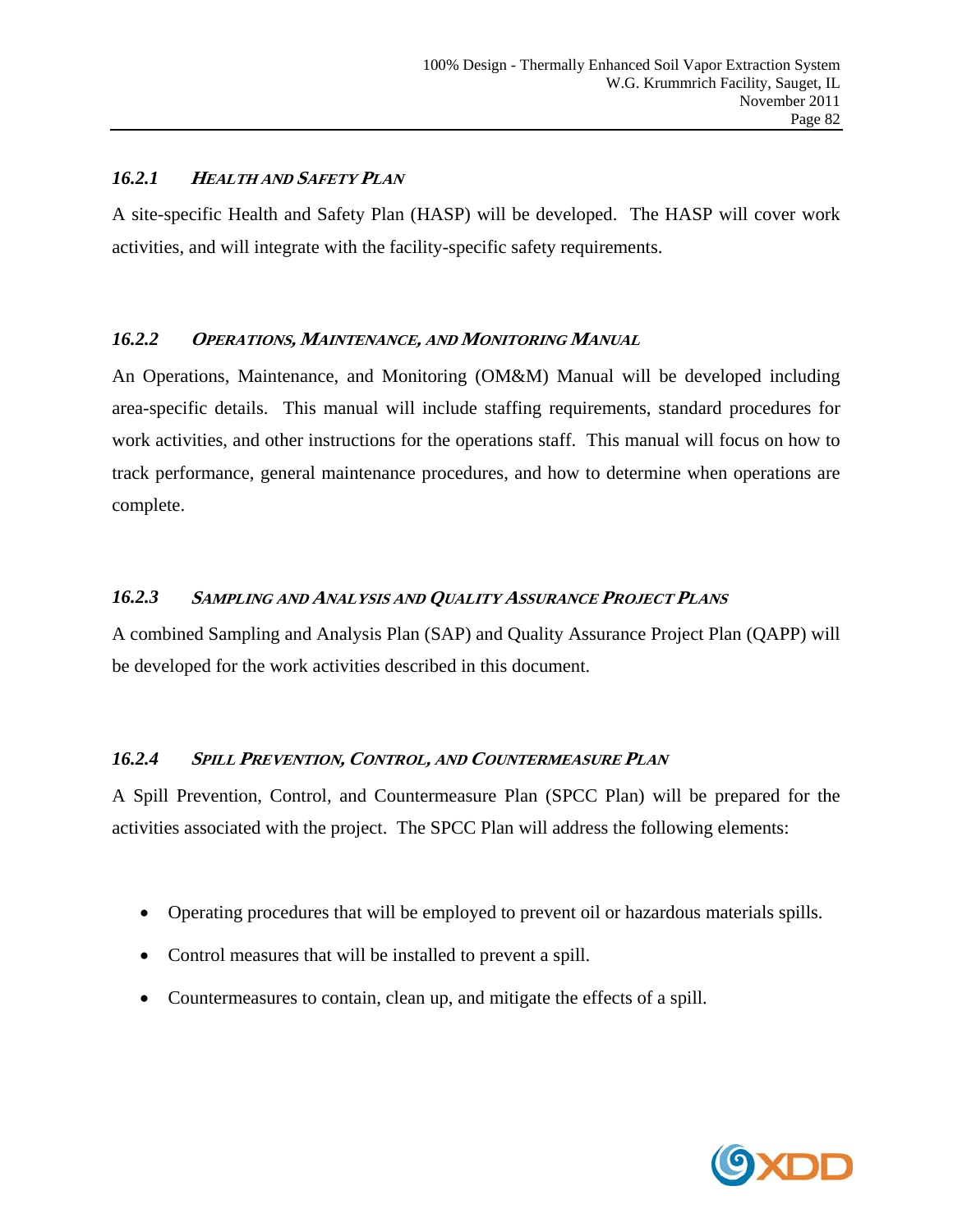#### **16.3 MOBILIZATION**

Staff, materials, and equipment will be mobilized to the site to implement the remediation system, per the schedule as discussed in **Section 18.0**. Basic mobilization and site preparation activities include the following tasks:

- Fabrication of necessary components (blowers, ThermOx unit, AS units, etc.).
- Perform survey and utility marking.
- Mobilize temporary facilities (office trailer, storage container, restroom facilities, etc.).
- Establish exclusion zones.
- Construct equipment pads (gravel and/or concrete) as required.

Staffing during the mobilization phase is expected to include a Construction Manager and up to two field technicians. Local subcontractors may also be contracted to perform site construction tasks, as required.

# **16.4 SITE SECURITY**

Portions of the treatment area will be barricaded with concrete barriers, and the equipment buildings will have locking doors. The W.G. Krummrich Plant's Security will be provided with keys to the locks for all gates.

# **16.5 WELL INSTALLATION**

Installation of all SVE/AI wells and vapor probes will be conducted using rotosonic drilling technology. Refer to **Sections 5.1** and **5.2** for a description of the SVE/AI wells and vapor probe construction details.

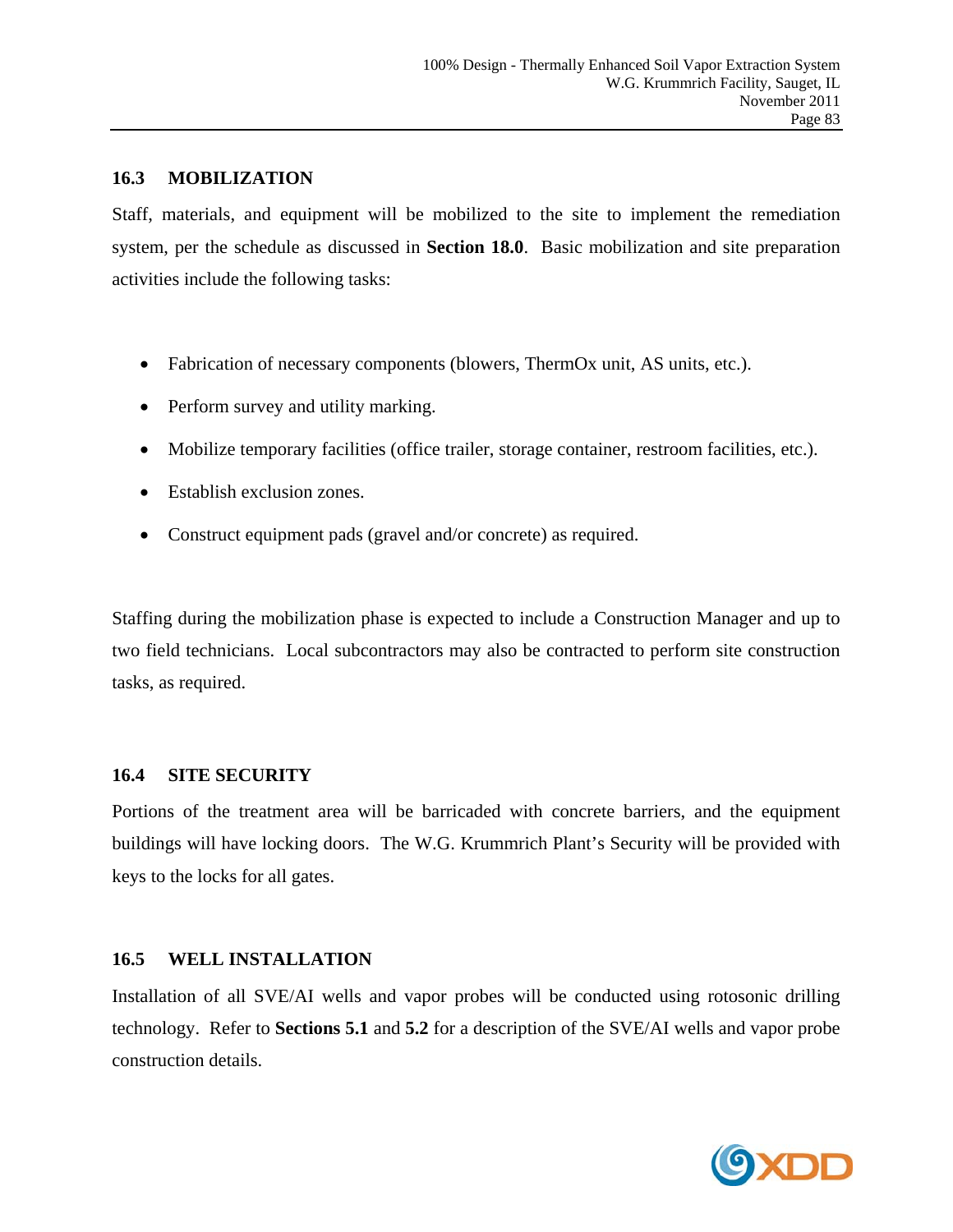Drill cuttings will be transferred to appropriate containers, analyzed, and disposed of off-site at an appropriate disposal facility.

# **16.6 INSULATING CAP INSTALLATION**

The insulating concrete cap will be installed by a qualified contractor. The insulating cap will be installed in phases after various sections of wells/vapor probes are installed.

The insulating cap design calls for a lightweight, cellular concrete mix (25-30 pounds pcf) material approximately 12 inches thick.

# **16.7 MANIFOLD INSTALLATION**

A mechanical piping subcontractor will be contracted to install the manifold systems (including all connections between the ThermOx, Scrubber, and other SVE/AI equipment as necessary), and wellhead controls.

This task will also include installation of the freeze protection equipment, consisting of heattrace/insulation and heated enclosures for appropriate equipment.

# **16.8 EQUIPMENT INSTALLATION**

The SVE/AI equipment installation will include set-up and field connections of equipment that has been pre-fabricated by the equipment manufacturer. A mechanical and electrical contractor will be subcontracted for the field piping and electrical connections, respectively.

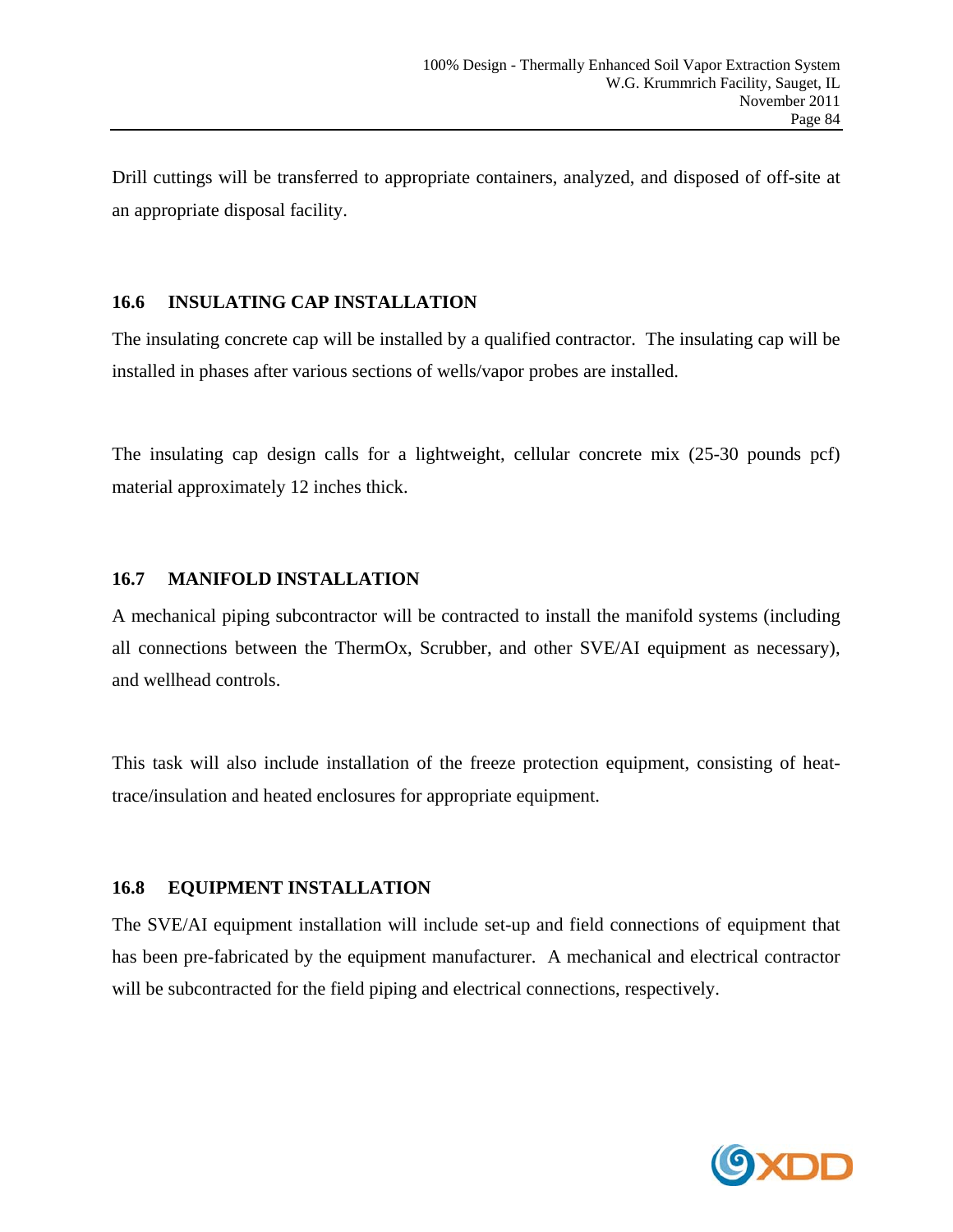### **16.9 SYSTEM START-UP/EQUIPMENT SHAKEDOWN**

Equipment shakedown will be performed to ensure all automation and safety controls are fully functional. The equipment shakedown will be performed with the SVE/AI wellfield shut off from the system so that there is no potential discharge during the pre-start testing. The system shake-down activities will include:

- A pre-startup safety review meeting to confirm that the system construction and final installation satisfies the Solutia Process Hazard Analysis (PHA) review.
- Pressure test all major piping.
- Leak-check vapor, liquid, and steam transfer lines.
- Test liquid and vapor treatment systems with clean water and air.
- Check all motors for proper rotation.
- Verify and calibrate all instrument signals.
- Verify all analog and discrete signals to/from the PLC.
- Set all valves to the proper pre-start positions.
- Collect background VOCs, vacuum/pressure, temperature, and water level data.

# **16.10 SYSTEM OPERATION**

The system operation phase will include general operation, monitoring, and maintenance which is discussed in **Section 17.0**.

# **16.11 SYSTEM DEMOBILIZATION**

After completion of T-SVE operations and/or BV operations (refer to **Sections 17.6** and **17.7**), the T-SVE/BV system will be either demobilized/decommissioned.

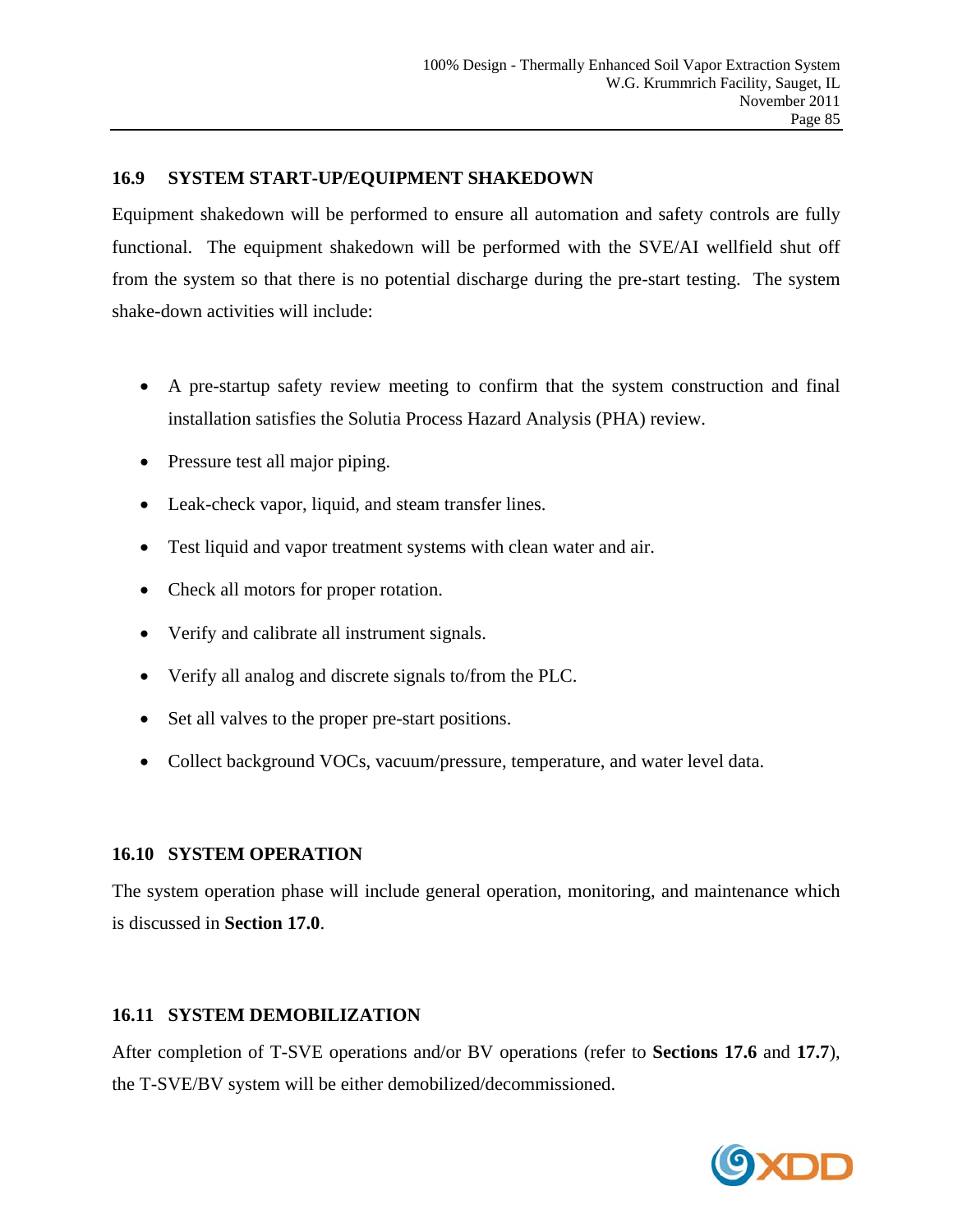Well Abandonment: As treatment in each area is completed, the SVE/AI wells and vapor probes will be abandoned per 35 Illinois Administrative Code 920 and other applicable IEPA regulations and guidelines.

Equipment Removal/Salvage: Equipment will be removed and/or salvaged at the end of active operations.

Site Restoration: Prior to demobilizing, rough grading will be performed as needed to maintain adequate drainage, berms or swales constructed for the project will be removed, and the site will be returned to a condition substantially similar to its condition prior to the start of construction.

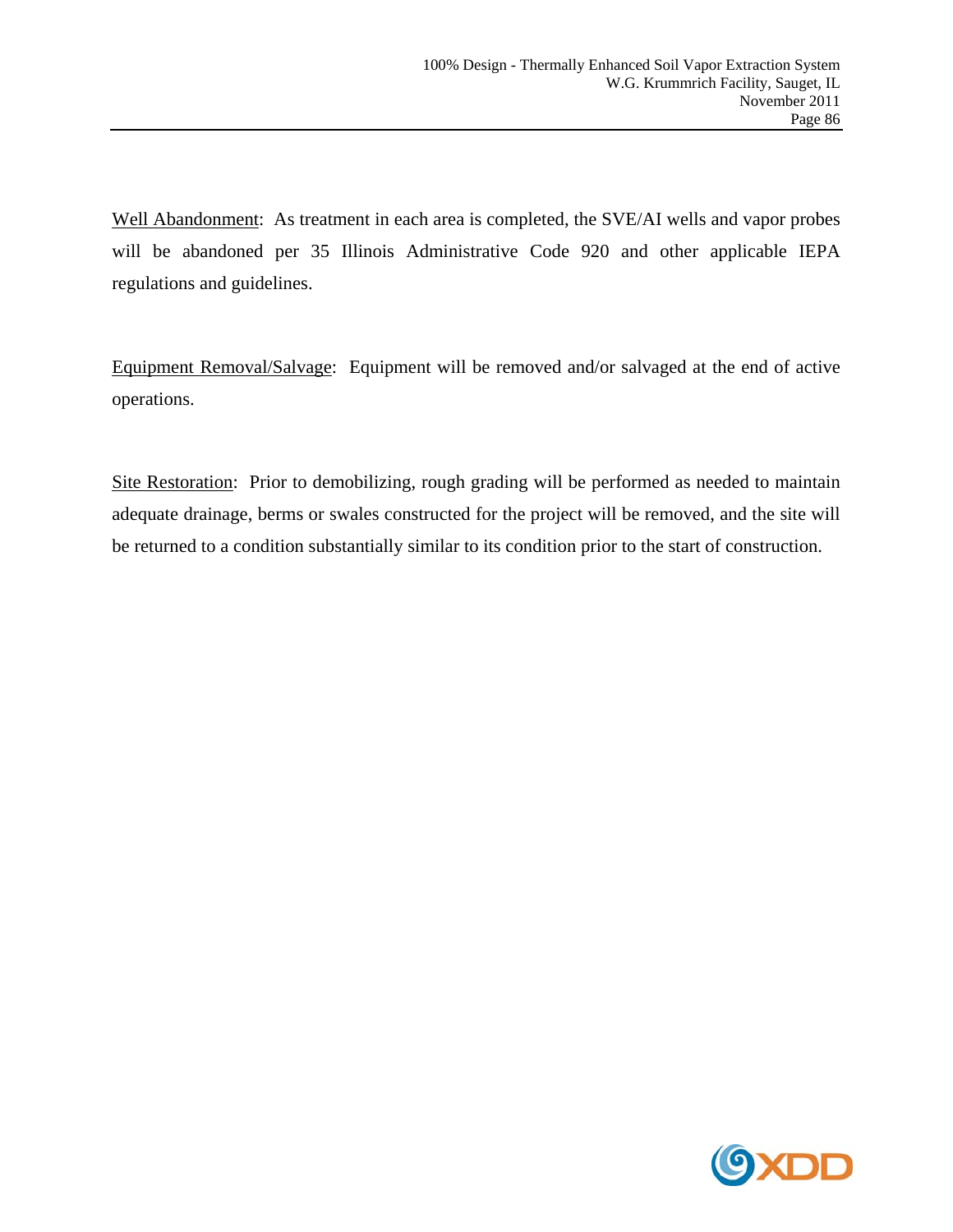### **17.0 OPERATION AND MONITORING**

This section provides a description of the operation strategies, vapor monitoring programs, and soil sampling programs to meet the remediation objectives. This section also includes a brief description of the anticipated day-to-day operation tasks, including process monitoring, general maintenance, and logging/reporting requirements. These activities will be fully outlined in the OM&M manual for the project (refer to **Section 16.2.2**).

The schedule and operational sequence for treatment of the CPA is provided in **Section 18.0**.

### **17.1 GENERAL SYSTEM MONITORING**

The general system operations include routine process monitoring, performance monitoring, and compliance monitoring. The goal of monitoring is to record T-SVE system data to assess the progress towards the remediation objectives. Additional details regarding the system monitoring activities will be included in the OM&M manual (refer to **Section 16.2.2**).

# *17.1.1* **<sup>P</sup>ROCESS MONITORING**

Process monitoring includes measurement of flow rates, vacuums/pressures, vapor concentrations, and temperature data at multiple points within the SVE and AI process streams. This also includes monitoring water/condensate (e.g., ET levels and totalizer readings), NAPL recovery rates, and the operating parameters of the ThermOx, scrubber, and AS units.

The process monitoring data will be used to evaluate the mechanical performance of the system to ensure that equipment is operating within the desired performance range (i.e., target flow rates) and within manufacturer's specifications. In addition, this data will aid in identifying mechanical issues and/or for system troubleshooting purposes.

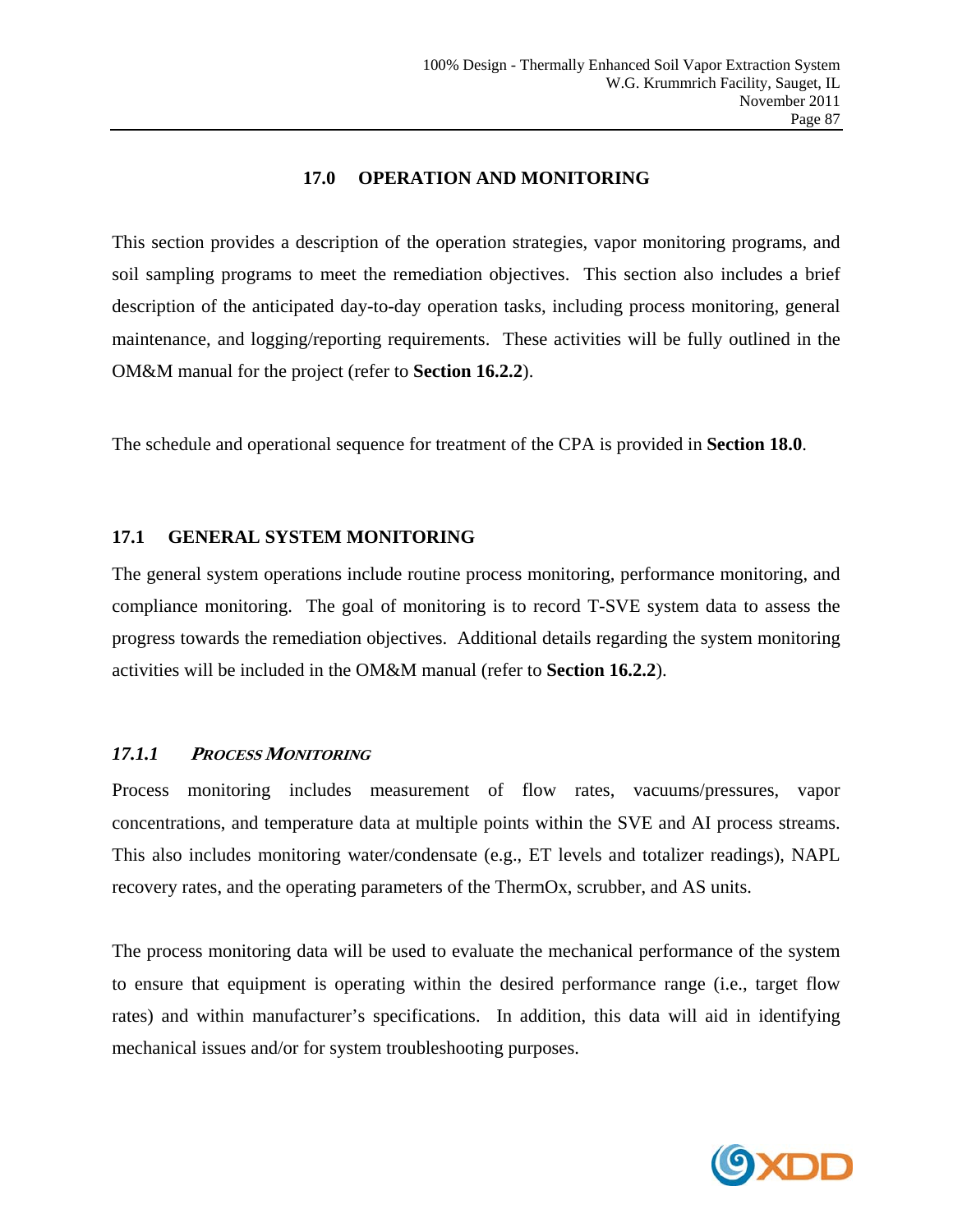### *17.1.2* **<sup>P</sup>ERFORMANCE MONITORING**

Performance monitoring data generally includes:

- 1. Measurement of vapor concentrations in the T-SVE process (via field PID measurement and/or vapor samples for laboratory analysis).
- 2. Measurement of vapor concentrations, vacuums/pressures, flowrates, temperatures at wellheads and vapor probes (to assess subsurface air flow patterns and changes in vapor concentrations as the system is operated over time).

The performance monitoring data is used in conjunction with the process monitoring data to estimate the vapor mass removal rates, total mass removed by the T-SVE system, and provide data regarding vapor concentrations remaining in the subsurface.

# *17.1.3* **COMPLIANCE MONITORING**

Compliance monitoring data has a specific purpose to satisfy the air and water discharge permit requirements. Compliance monitoring generally includes:

- 1. Sampling the T-SVE system vapor concentrations to confirm treatment efficiency of the ThermOx, and ensure air permit compliance.
- 2. Sampling the AS influent/effluent water concentrations, to confirm treatment efficiency of the AS, and ensure water discharge permit compliance.

#### *17.1.4* **GROUNDWATER LEVEL MONITORING**

A key aspect to the operation strategy will be regular monitoring of the site groundwater levels. As of May 2011, water table elevations have been at a historical high, which has submerged the lower silty sand layer. Part of the operation strategy is to determine when water levels drop

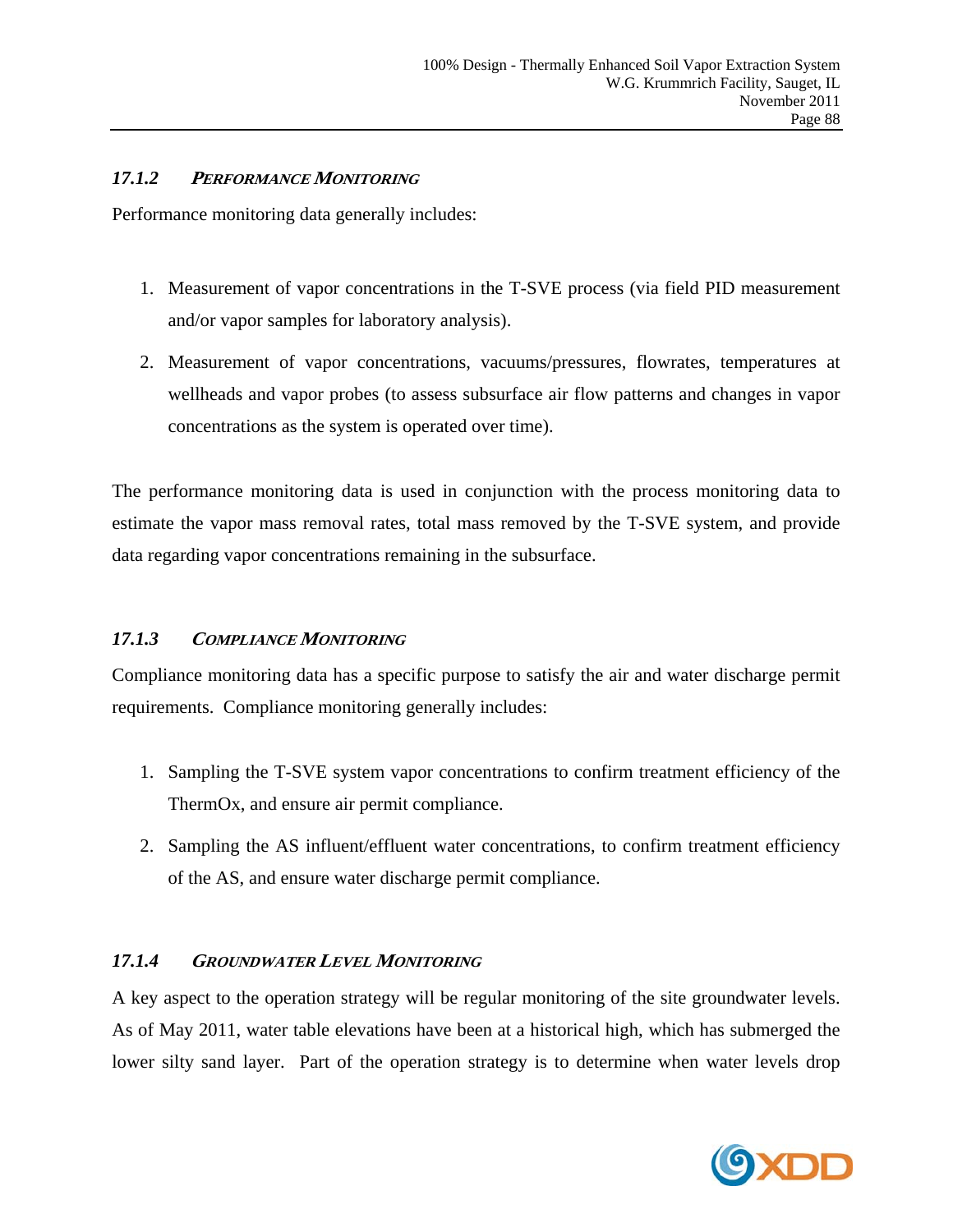sufficiently to expose the lower silty sand layer, and then take the opportunity to reconfigure the T-SVE to operate in that zone for as long as possible.

Groundwater levels will be monitored in the treatment areas using nearby monitoring wells during routine site checks (or using remote data-loggers, if desired). Several piezometers will be installed in the vicinity of the treatment area for the EABR system operation which will be used for this purpose. In addition, four pressure transducers equipped with remote telemetry will be installed four monitoring wells to allow for real time monitoring of the water levels by the engineering and project management.

# **17.2 WELL FIELD OPTIMIZATION**

The following well flow optimization strategies will be employed during the operation phase of the T-SVE system:

- Adjustment of steam injection ratios for the initial soil heating phase, and/or to maintain the desired subsurface temperatures during operation.
- Conduct static soil-gas rebound surveys to determine which portions of the treatment area have achieved adequate COC mass reduction (which would be quantified with soil sampling).
- Maximizing VOC mass removal rates as much as possible by focusing on T-SVE wells within areas of higher vapor concentration/vapor production.

Details and the anticipated intervals of optimization events will be included in the OM&M manual (refer to **Section 16.2.2**).

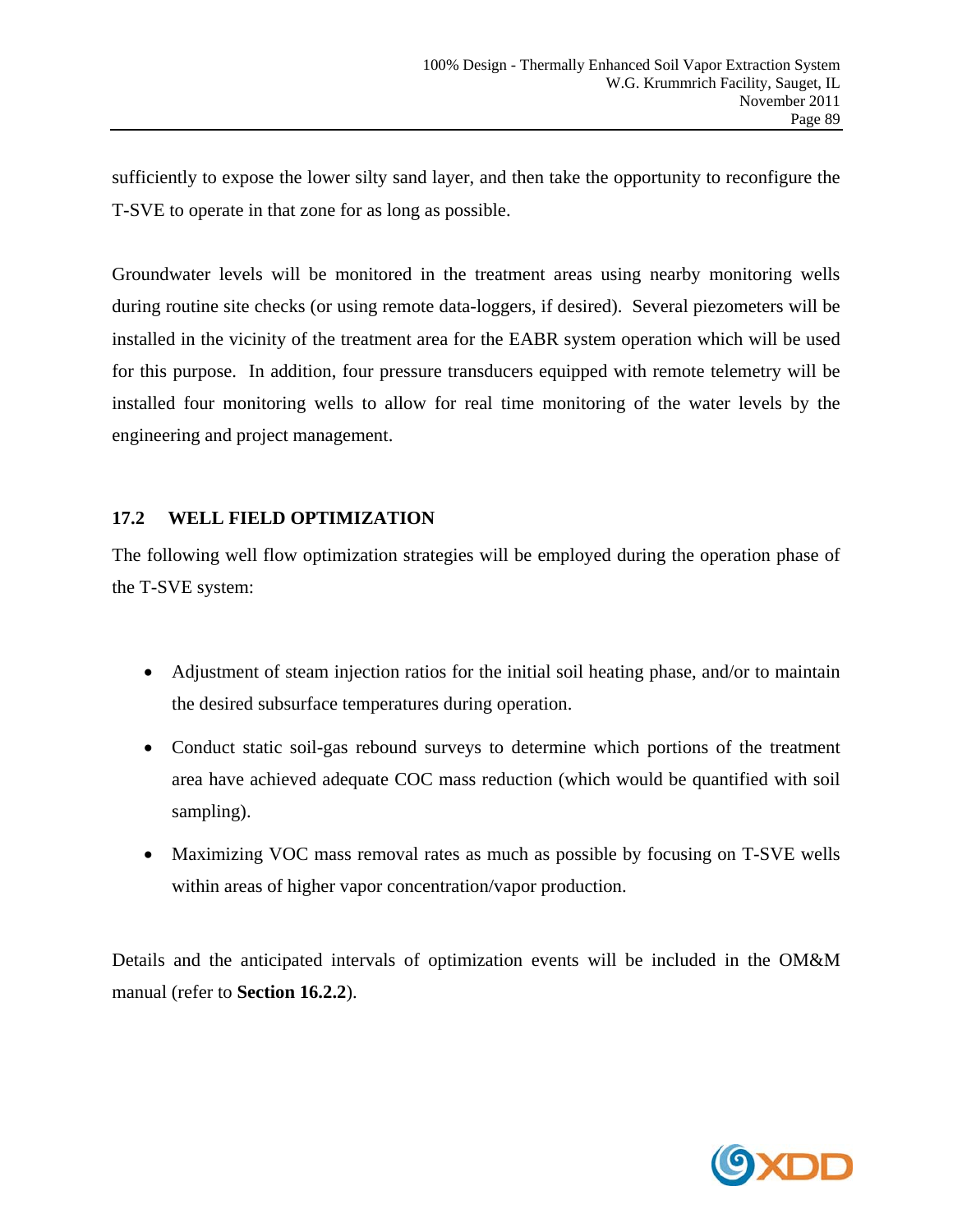#### **17.3 SOIL SAMPLING**

Soil cores will be collected and field-screened for total organic vapors at discrete intervals using a PID and jar vapor-headspace methods. Screening results will be considered when selecting the soil interval to be submitted for laboratory analysis of VOCs by USEPA Method 8260.

The soil data will be used to assess overall COC mass reduction on the soils over the course of the remediation process. A brief description of the soil sampling program is included in this section. A more detailed soil sampling program, with soil sample counts, depths, locations, and selection criteria, will be discussed in the SAP (refer to **Section 16.2.3**). Soil sampling will be conducted annually.

# *17.3.1* **<sup>B</sup>ASELINE SOIL SAMPLING**

The 2009-2010 soil characterization sampling data (refer to the *Characterization Report*) will be used as the baseline soil concentrations. The initial COC mass in each treatment area was based on this data and was discussed in **Section 2.2.2**.

# *17.3.2* **<sup>I</sup>NTERIM SOIL SAMPLING**

Interim sampling will be performed to demonstrate the progress of soil treatment. Interim soil samples will be collected annually following start-up of the SVE/AI system, as applicable (refer to the schedule in **Section 18.0**).

# *17.3.3* **<sup>F</sup>INAL SOIL SAMPLING**

Based on process and performance monitoring data, when the SVE/AI system has reached an asymptotic mass removal condition (refer to **Section 1.4**), a final soil sampling event will be conducted to determine the overall level of COC mass reduction on the soils.

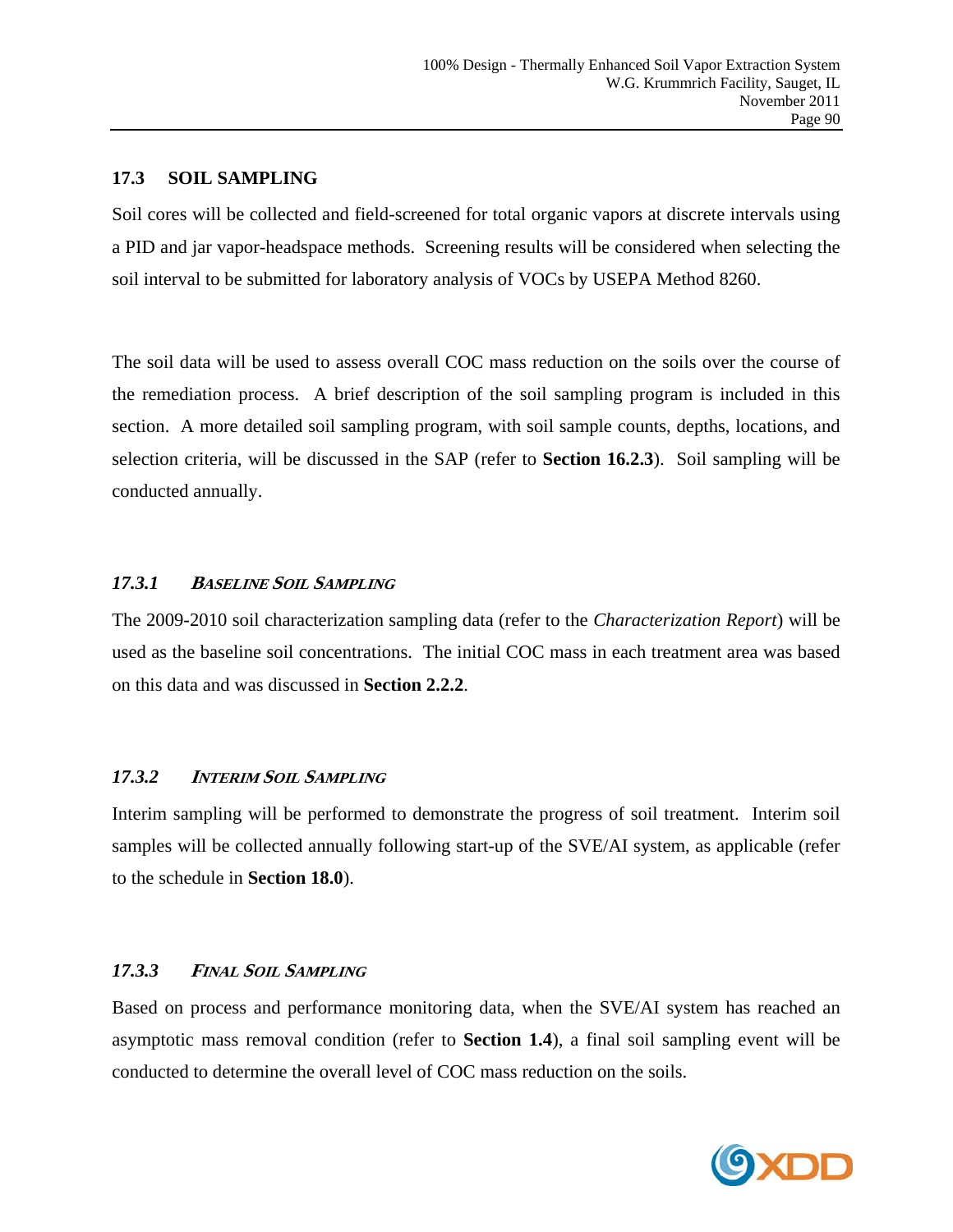### **17.4 DATA EVALUATION**

Process and performance monitoring data will be entered into a spreadsheet to track trends in the data. Review of this data (with graphical presentation of trends as applicable) will allow evaluation of:

- 1. Contaminant mass removal rates and totals (as vapor, water, and NAPL).
- 2. Soil heating performance.
- 3. Changes in operational parameters of system process equipment (such as increasing or decreasing flowrates, vacuums/pressures, temperatures, etc.) that may indicate changes in the remedial process, or impending maintenance issues.
- 4. Wellfield performance (including observations of vacuums/pressures and changes in VOCs levels at the wellheads and vapor probes). This data will be used to assess if wellfield optimization is necessary for optimal air flow or mass removal rates.
- 5. Groundwater level assessment to determine when to configure the systems for operation in the lower silty sandy layers.

Additional monitoring can be conducted if warranted based on observed data trends (for example, if blower temperatures collected during the process monitoring indicates a potential impending maintenance issue).

# **17.5 STATUS REPORTING**

A *Construction Completion Report* will be generated upon completion of the construction phase of the T-SVE system.

In addition, general status reporting will be conducted on a quarterly basis. The status reports will detail:

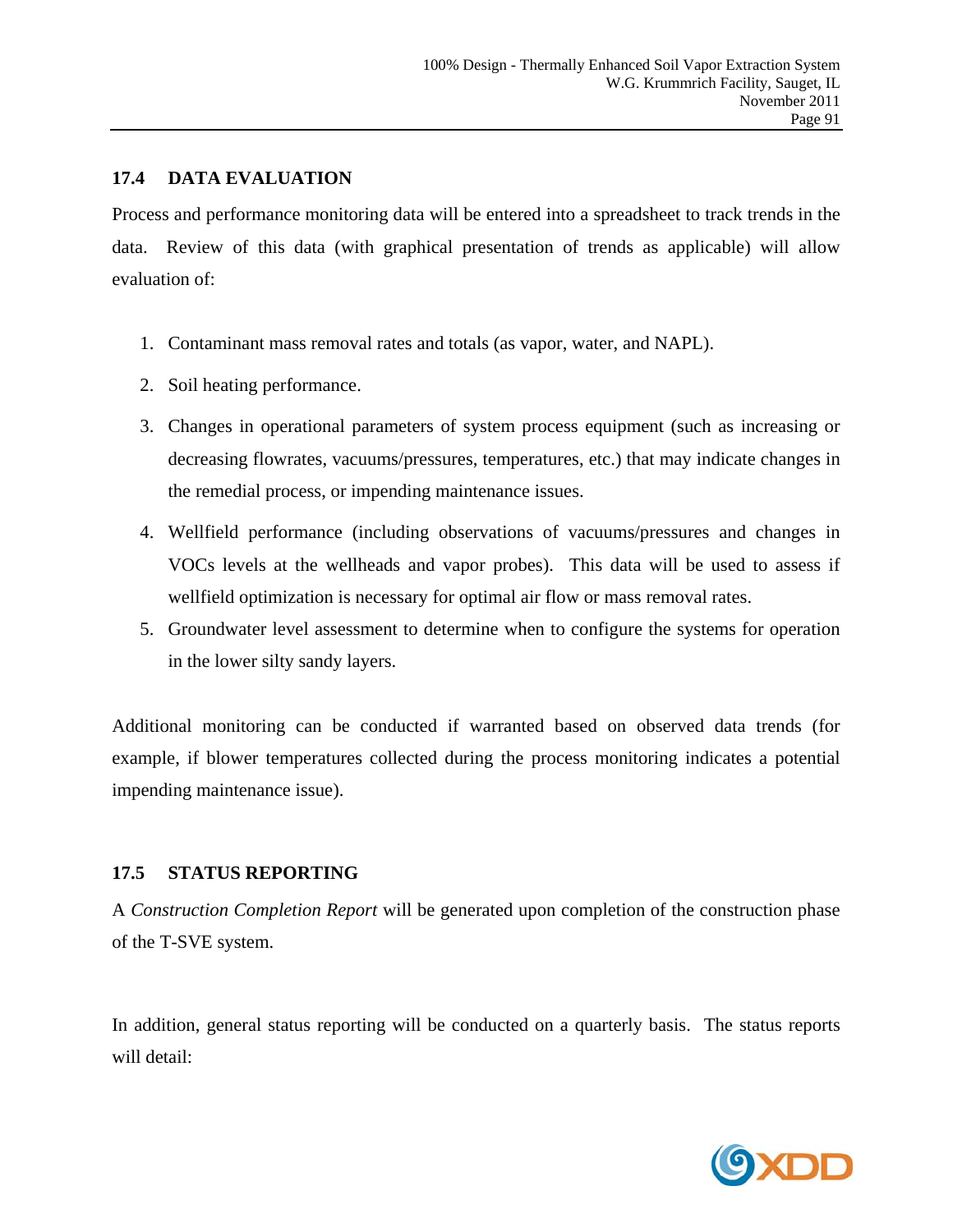- Total mass removed (per reporting period and cumulatively over the operational lifetime of the system).
- Process parameters recorded during site visits and downloaded via the telemetry system.
- Flow, pressure, vacuum, and total VOC measurements collected in the field at the SVE/AI wellheads.
- Soil temperatures and heating performance.
- Laboratory sample results and the associated laboratory and data validation reports.
- SVE discharge monitoring results.
- Any system outages and corrective measures taken.
- Scheduled maintenance, reconfiguration, or system optimization events.

Permit compliance reporting will also be conducted per the requirements of the specific permit.

As the T-SVE system attains the remedial objectives, an assessment will be conducted to determine if the T-SVE system should be shut down and/or transitioned into a bioventing mode. This is discussed in **Sections 17.6** and **17.7**. A final completion report will be provided to USEPA upon completion of T-SVE/BV operations.

## **17.6 T-SVE SHUTDOWN PROTOCOL**

The T-SVE shutdown protocol is provided in **Appendix C**. The steps in the protocol will provide the basis for a recommendation to USEPA to shutdown the T-SVE system or make the transition to bioventing (see **Section 17.7** for details of the BV transition and conditions for the eventual shut down of the BV operations). T-SVE operations will continue in the CPA until USEPA approval of the corresponding recommendation to shut down or transition to BV.

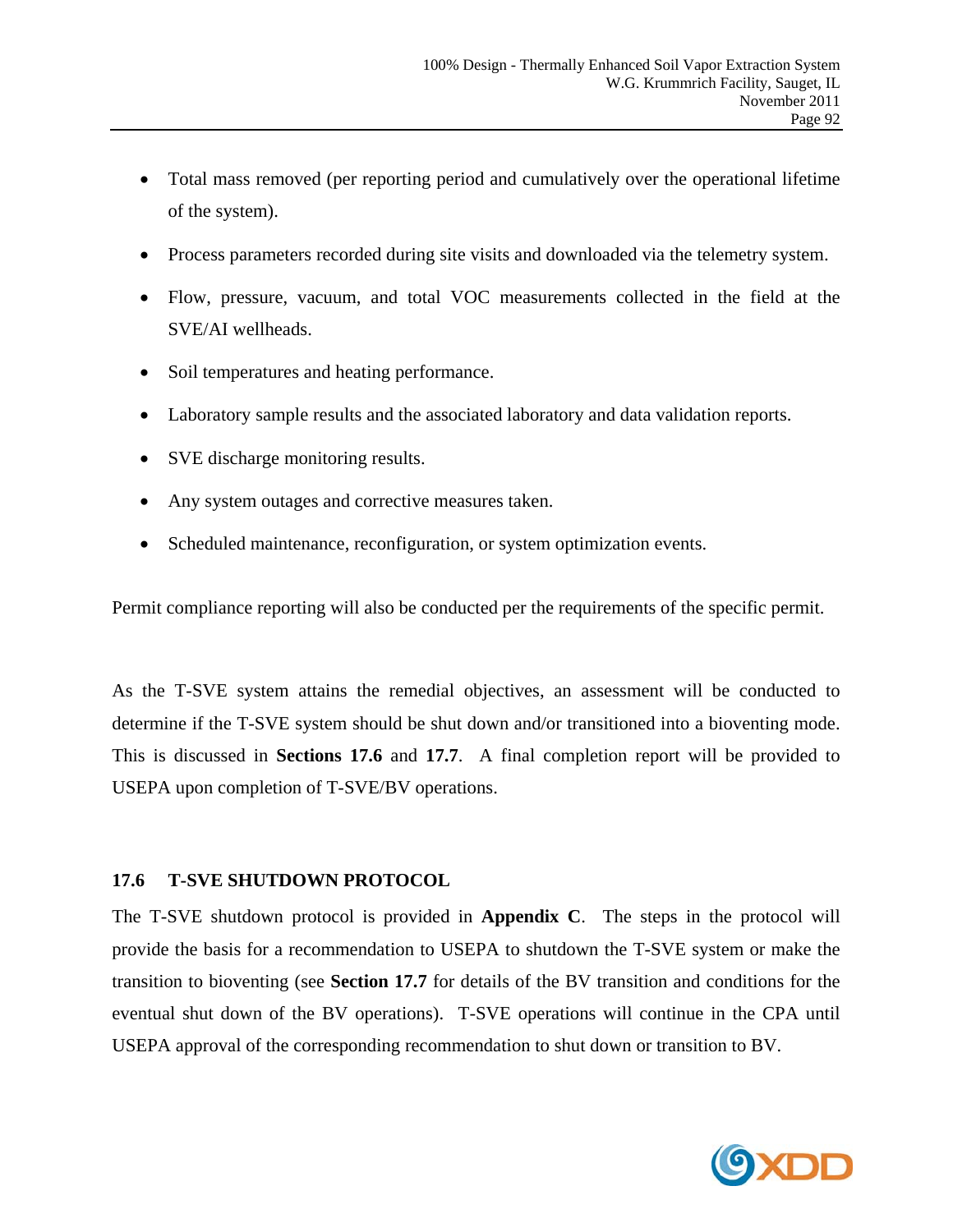When the T-SVE system achieves an asymptotic mass removal condition, there will be little additional benefit of continuing T-SVE operations. At this point, an evaluation of potential impacts to underlying groundwater and/or potential human health risks associated with the residual COC concentrations remaining in the unsaturated zone soils will be conducted.

Upon reaching an asymptotic mass removal condition (as supported by the protocol), the impact (if any) of residual COC mass remaining on soils will be evaluated. These evaluations will include:

- 1. Modeling to evaluate potential impact to groundwater posed by the remaining COC mass in the unsaturated zone. Note that potential impacts to groundwater from COC mass within the underlying saturated zone (15 to 30 foot interval) will be evaluated concurrently during the EABR performance evaluations.
- 2. Residual soil concentrations will also be evaluated to determine if there are any potential human health risks and if these are addressed by institutional controls.

Based on the results of the above risk evaluations, there are two potential options:

- 1. If the risk evaluations indicate that there is an acceptable level of risk and/or residual risks can be addressed by institutional controls, then a recommendation would be made to shut down the T-SVE system.
- 2. If the risk evaluations indicate the need for further action, and BV can potentially address the residual risk, then a transition to BV will be recommended.

A report will be prepared for USEPA making the appropriate recommendation to either shut down the T-SVE system or transition into a BV mode of operation. Upon USEPA's approval of either recommendation, the appropriate action would be taken.

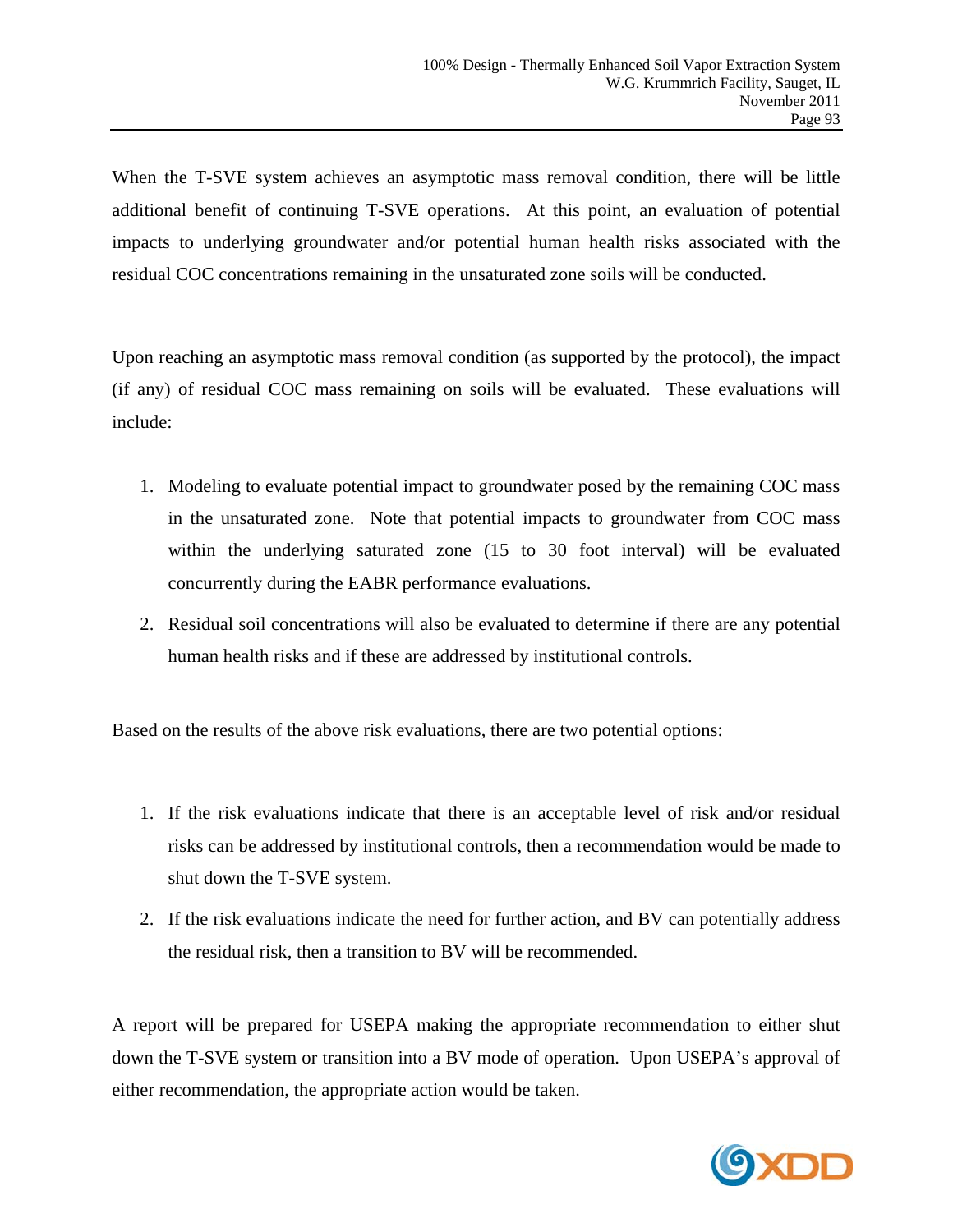## **17.7 TRANSITION TO BIOVENTING**

If required, the system will be transitioned to a bioventing mode. The protocol for the potential transition to BV mode, and the evaluation for the eventual shut down of the BV operations, is provided in **Appendix C**.

If the T-SVE system is transitioned to BV, the operations and monitoring of the BV system will be conducted for a minimum of two years (per the protocol), and annual sampling will be conducted within the intermediate silty clay unit to assess COC mass reduction in this unit.

Based on performance of BV within the intermediate silty clay unit, a recommendation will be made to USEPA regarding shutdown of BV operations. If no significant mass reduction is observed in the intermediate silty clay unit after two years of operation, the impact (if any) of residual COC mass remaining on soils will be evaluated. These evaluations will include:

- 1. Modeling to evaluate potential impact (if any) to groundwater posed by the remaining COC mass in the intermediate silty clay zone.
- 2. Residual soil concentrations will also be evaluated to determine if there are any potential human health risks and if these are addressed by institutional controls.

If either of the above evaluations suggests the need, an evaluation will be conducted to determine additional actions to address the remaining residual risks. Additional actions may include monitored natural attenuation (MNA) or additional institutional controls. Otherwise, upon approval by USEPA, the BV operations will be shut down.